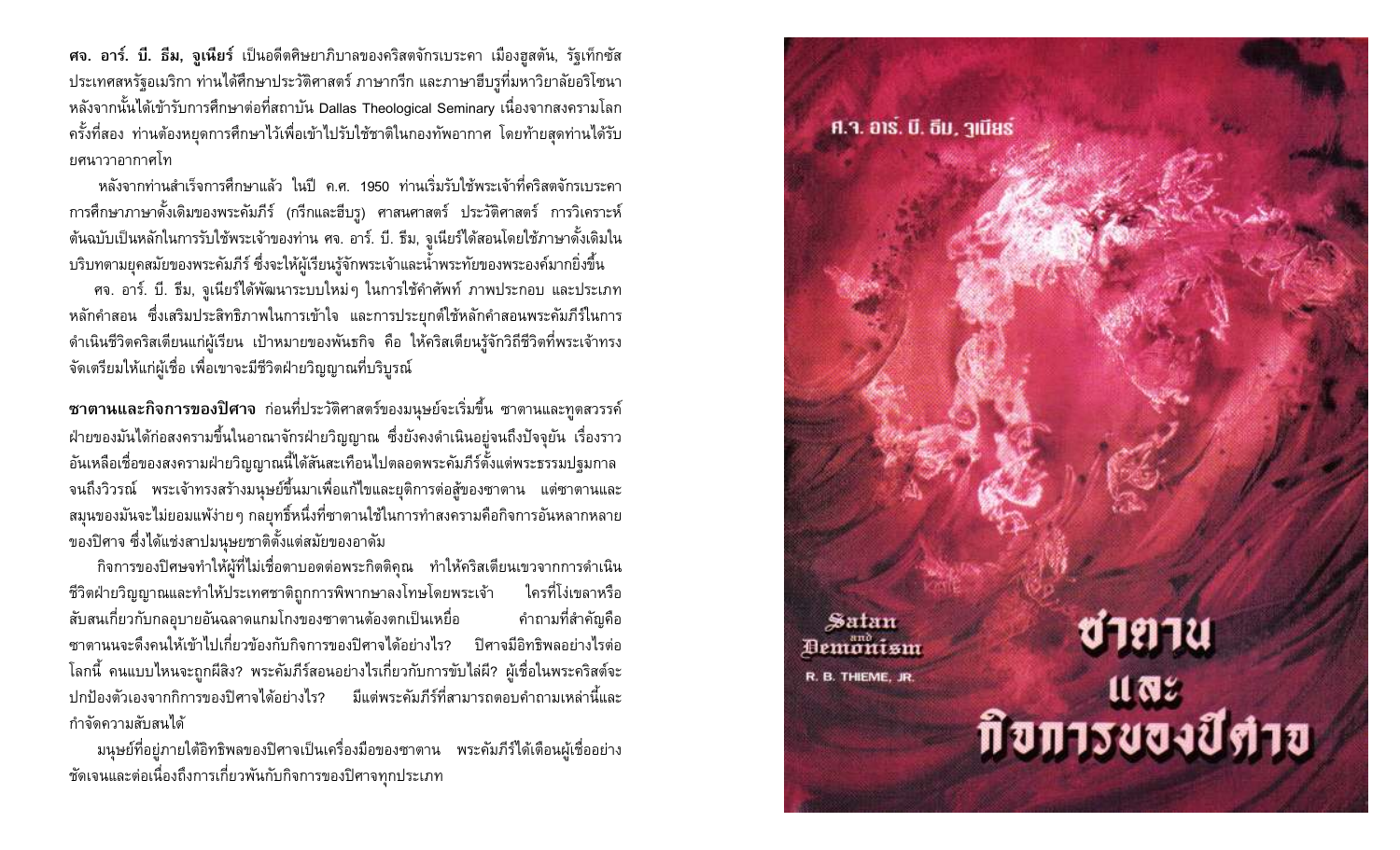# ี ซาตาน และ กิจการของปิศาจ

(Satan and Demonism)

ศจ. อาร์. บี. ธีม, จูเนียร์



R.B. THIEME, JR., BIBLE MINISTRIES HOUSTON, TEXAS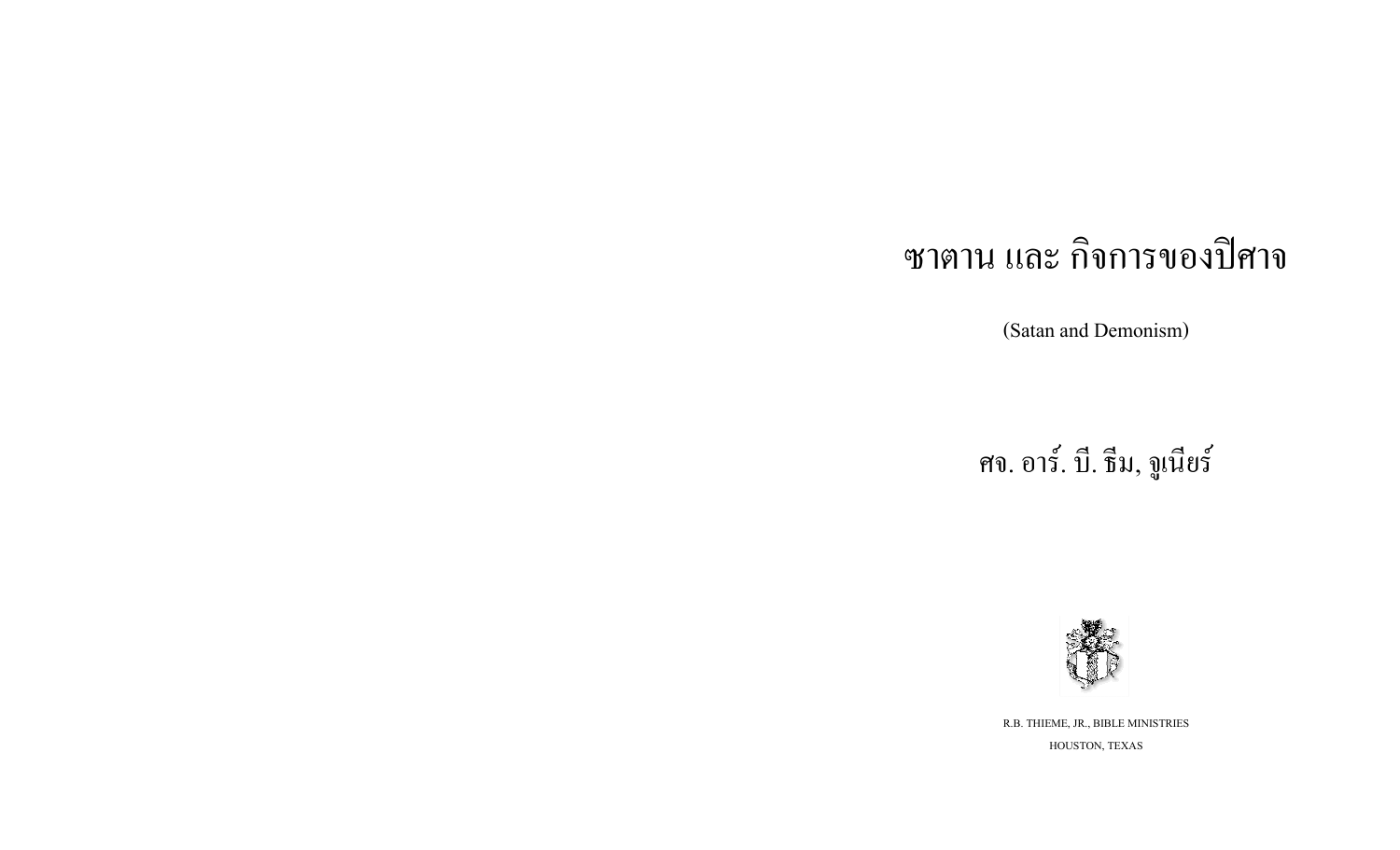## นโยบายด้านการเงิน

ผู้ใดที่ต้องการรับหนังสือหรือเทปจากพันธกิจ อาร์. บี. ธีม, จูเนียร์ ไบเบิล มินิสทรีส์ จะไม่ต้องเสียค่าใช้จ่ายใดๆทั้งสิ้น พระเจ้าทรงประทานหลักคำสอนพระคัมภีร์ เรา ปรารถนาที่จะสะท้อนพระคุณของพระองค์ เพราะฉะนั้นทางพันธกิจนี้จึงไม่ขอ ้ค่าตอบแทน เมื่อผู้เชื่อได้สำนึกถึงคุณค่าในการเผยแผ่หลักคำสอนพระคัมภีร์แล้ว เขาจึงมีภาระใจในการสนับสนุนองค์กรที่รับใช้ในพันธกิจประเภทนี้

# หนังสือเล่มนี้เรียบเรียงมาจากคำบรรยายและบันทึกของ ศจ. อาร์. บี. ธีม, จูเนียร์

| ผู้ที่ประสงค์จะรับรายการชื่อหนังสือและเทปต่างๆ ในภาษาอังกฤษ กรุณาติดต่อที่ : |
|------------------------------------------------------------------------------|
| R. B Thieme, Jr., Bible Ministries                                           |
| P.O Box 460829, Houston, Texas 77056-8829                                    |
| หรือดูเว็บไซท์ที่ <u>www.rbthieme.org</u>                                    |
| (ภาษาไทย www.maxklein.org)                                                   |
|                                                                              |

```
Satan and Demonism © (สงวนลิขสิทธิ์) ค.ศ.1996 โดย อาร์. บี. ธีม, จูเนียร์
ิฉบับแรก ค.ศ. 1971  ฉบับที่สาม ค.ศ. 1996
```

|  |  | ิการคัดลอกส่วนใดๆ ในหนังสือเล่มนี้ไปเผยแพร่ต้องใด้รับอนุญาตจากเจ้าของลิขสิทธ์ |  |
|--|--|-------------------------------------------------------------------------------|--|
|--|--|-------------------------------------------------------------------------------|--|

#### แปลและพิมพ์เป็นภาษาไทยโดยได้รับอนุญาตจาก อาร์. บี. ธีม, จูเนียร์ ไบเบิล มินิสทรีส์

ิ ฉบับนี้แปลและพิมพ์ที่เชียงใหม่ ค.ศ. 2006

# สารบัญ

## <u>บทที่ 1</u>

## <u>บทที่ 2</u>

## บทที่ 3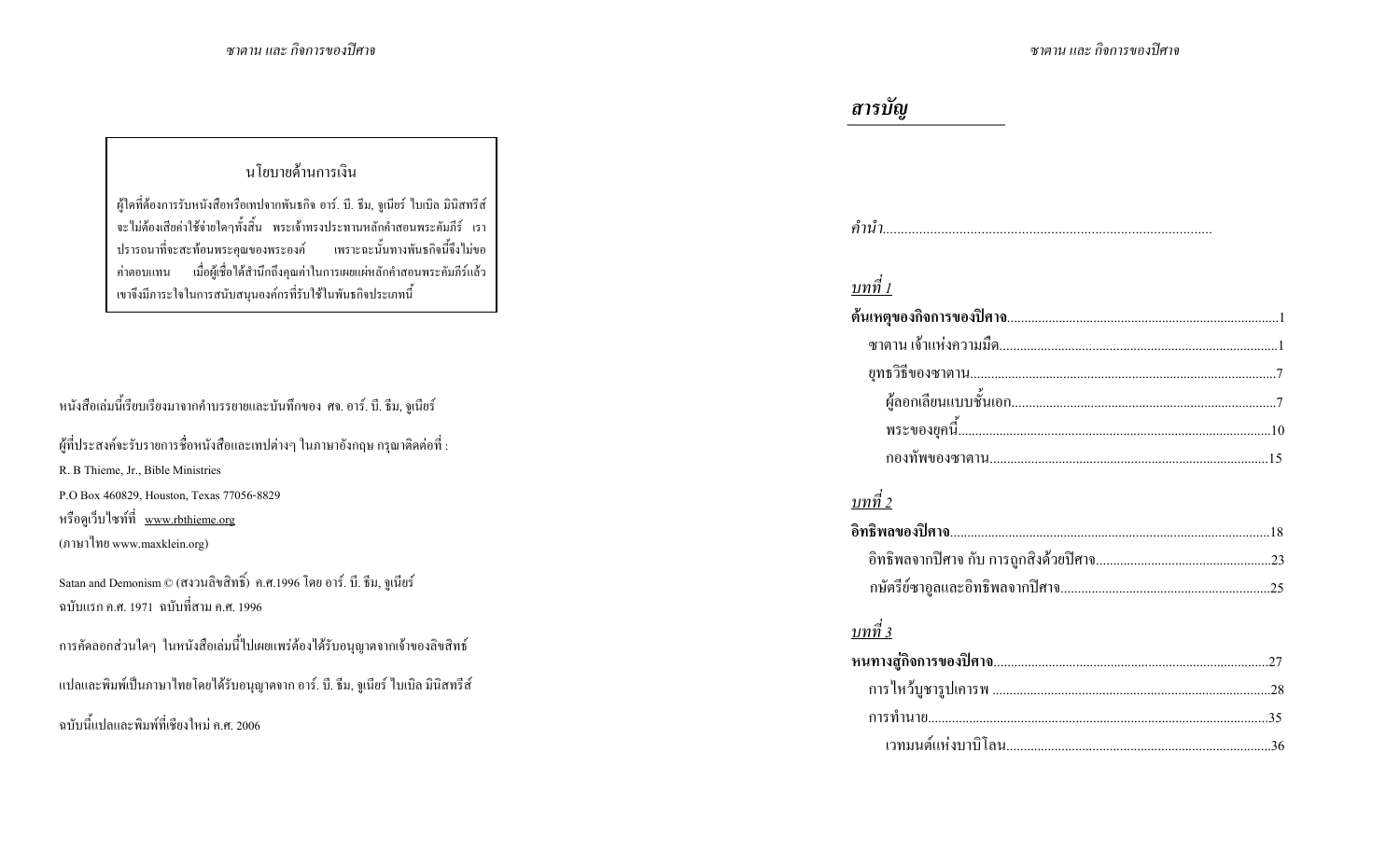#### ซาตาน และ กิจการของปิศาจ

#### ซาตาน และ กิจการของปิศาจ

| การประยุกต์ธรรมบัญญัติของโมเสสอย่างไม่สมควร 58 |
|------------------------------------------------|
|                                                |
|                                                |
|                                                |
|                                                |
|                                                |
|                                                |
| บทที่ 4                                        |
|                                                |
|                                                |
|                                                |
|                                                |
|                                                |
|                                                |
|                                                |

| บทที่ 5 |
|---------|
|         |
|         |
|         |
| บทสรุป  |
|         |
|         |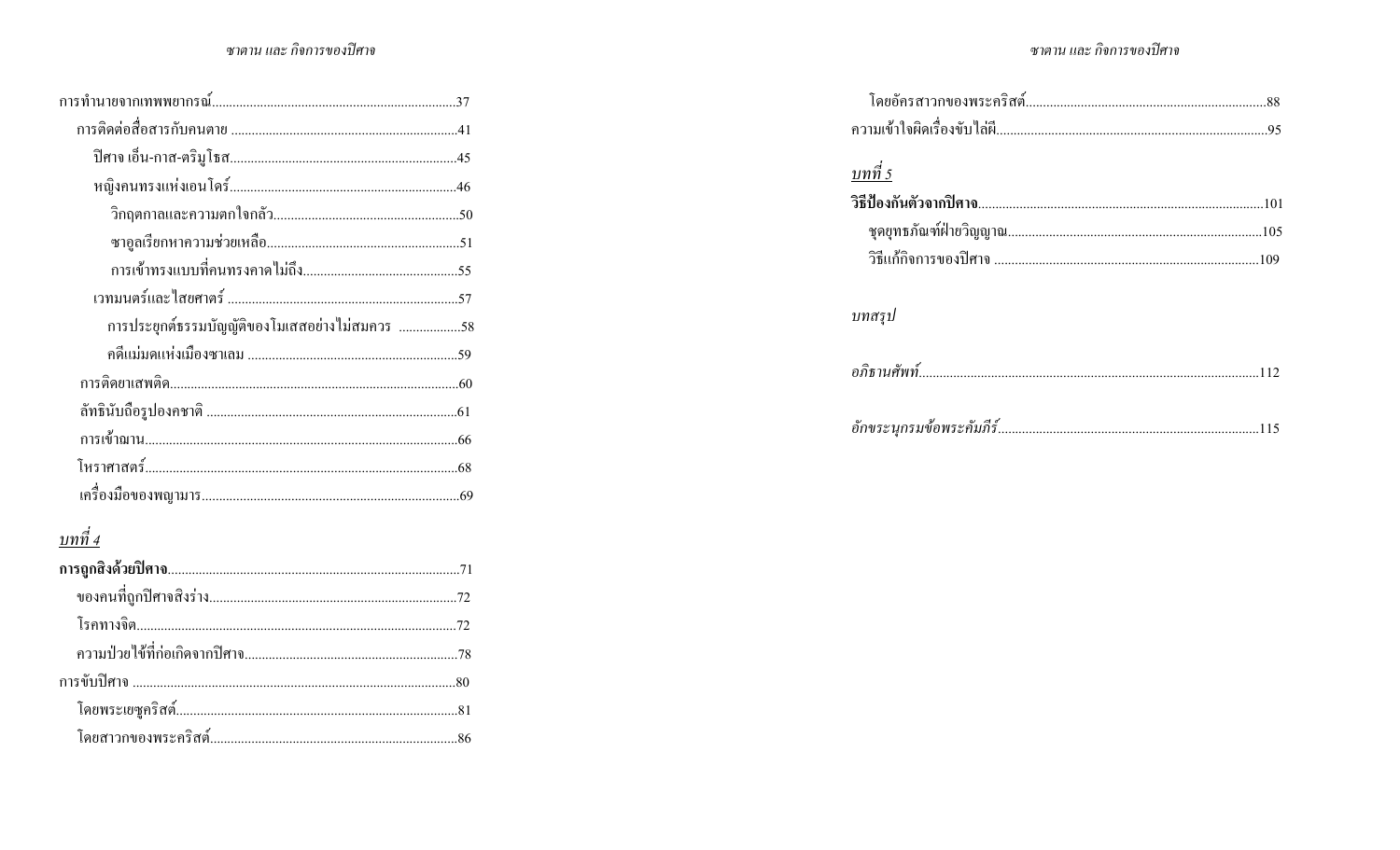คำนำ

ี ก่อนที่ประวัติศาสตร์ของมนุษย์จะเปิดฉากเริ่มต้นขึ้น ซาตานและสมุนของมันได้ก่อ ้การขัดแย้งในจักรภพฝ่ายวิญญาณซึ่งยังคงคำรงอยู่ในทุกวันนี้ ใจความของเรื่องนี้ได้ ้คำเนินการข้ามพระคัมภีร์ ตั้งแต่พระธรรมปฐมกาลจนถึงพระธรรมวิวรณ์ พระเจ้าทรง สร้างมนุษย์ขึ้นมาเพื่อแก้ไขการต่อสู้อันดั้งเดิมนี้ แต่ซาตานและพวกของมันจะไม่ยอมแพ้ ง่ายๆ กลยุทธ์หนึ่งที่ซาตานใช้ในการต่อสู้ คือ กิจการอันหลากหลายของปิศาจ ซึ่งได้แช่ง สาปมนุษยชาติตั้งแต่สมัยของอาคัม

่ เหล่าทูตสวรรค์นี้ซึ่งเรามองไม่เห็น มีอิทธิพลต่อมนุษยชาติอย่างลึกลับและสังเกตได้ ยาก กองทหารของซาตาน คือ พวกปิศาจ เป็นสิ่งที่พระเจ้าทรงเนรมิตสร้างและมีพลัง ี อำนาจมหาศาล พวกมันกบฏต่อพระเจ้า และ คิดกิจการและอุบายมากมายขึ้นมาเพื่อดึงดูด ความสนใจของมนุษย์และปิดบังไม่ให้มนุษย์รู้ความจริง กิจการของปิศาจนั้นมักค ึภายนอกว่าไม่มีพิษสง เพราะถูกพรางตาไม่ให้เห็นความชั่วร้ายที่ซ่อนเร้นอยู่ภายใน เพราะ เหตุนี้คนเป็นอันมากใด้นำตัวเข้าเกี่ยวพันและร่วมกระทำกิจการของปิศาจโดยใม่รู้ตัว

้มนุษย์ที่อยู่ภายใต้อิทธิพลของปิศาจเป็นเครื่องมือของซาตาน และได้นำการ ลงโทษจากพระเจ้ามายังตน พระคัมภีร์ได้เตือนผู้เชื่ออย่างชัดเจนและต่อเนื่องถึงการยุ่ง เกี่ยวกับกิจการของปีศาจทุกประเภท

ำไระเทศที่ยอมจำนนต่อกิจการของปิศาจไม่อาจรอดพ้นไปได้ แนวโน้ม ประวัติศาสตร์ชี้ให้เห็นอย่างชัดเจนว่ามีความสัมพันธ์โดยตรงระหว่างความเจริญ ความ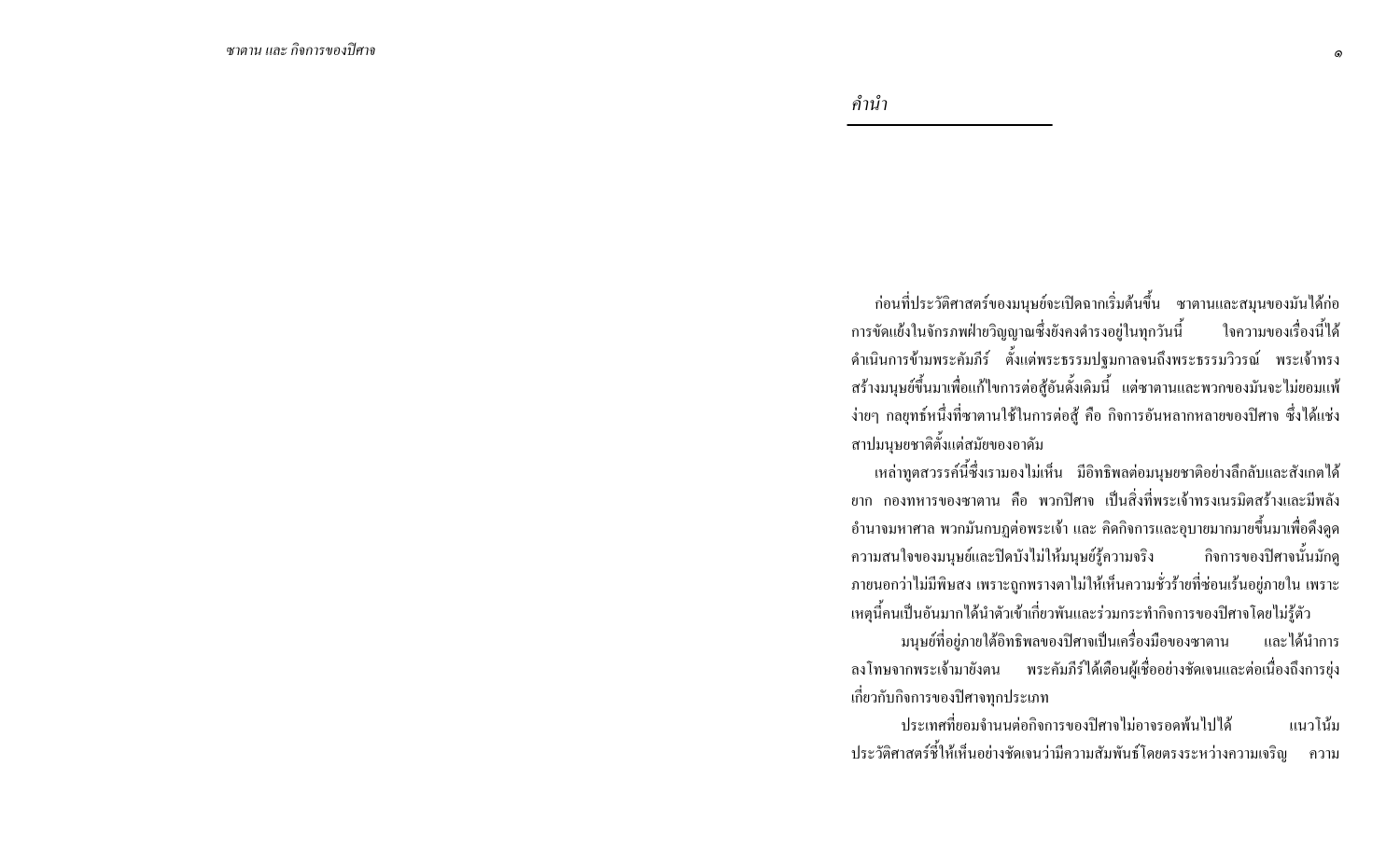ี่ เสื่อมของประเทศ และการพัวพันกับเรื่องของปีศาจ ในที่สุดพระเจ้าจำเป็นต้องกำจัด กิจการของปีศาจที่กำลังทำลายประเทศ ทุกชนชาติที่ยอมให้ปีศาจมีอิทธิพลต่อประเทศนั้น กำลังยั่วพระพิโรธและการลงโทษจากพระเจ้า ชาวคานาอันยอมจำนนต่อความชั่วร้ายของ ปิศาจ จนสุดท้ายพระเจ้าทรงบัญชาให้อิสราเอลลบล้างพวกเขาออกจากแผ่นดิน (เฉลย ธรรมบัญญัติ 20:17) พระคัมภีร์จึงบันทึกเรื่องราวของสังคมซึ่งเคยถูกทำลายเพราะ เกี่ยวพันกับเรื่องปีศาจเพื่อเป็นการเตือนผู้ที่ใคร่จะเข้าเกี่ยวพันกับอำนาจแห่งความมืด

หนังสือ *Demonism* ซึ่งพิมพ์ในปี ค.ศ. 1971 ได้เตือนถึงอันตรายของการเล่นกับ วิญญาณชั่วและตอบคำถามสำคัญๆของการถูกผีสิง และอิทธิพลของปีศาจได้ขยายออกไป มากแค่ไหน มีใครบ้างที่จะถูกผีสิงได้ และใครบ้างที่จะโดนอิทธิพลจากมารซาตาน การ ขับผียังมีจริงหรือ พระคำของพระเจ้านั้นมีคำตอบให้เรา

ในประเทศสหรัฐอเมริกาก่อนช่วงปีค.ศ. 1970 "ไม่ค่อยมีการพูดถึงกิจการของปิศาจ (demonism) หรือ การนมัสการซาตาน (Satanism) ยกเว้นภายในโบสถ์หรือชั้นเรียนพระ คัมภีร์ แต่ในปีค.ศ. 1969 Charles Manson และ "ครอบครัว" คือสมาชิกในลัทธิที่หมกมุ่น กับกิจการของปีศาจกลายเป็นข่าวเพราะพิธีฆาตกรรมของ Tate-Bianca ต่อมาในปีค.ศ. 1973 ภาพยนตร์เรื่อ *The Exorcist* (หมอผีเอ็กซอร์ซิสท์) ทำให้ผู้ชมติดตาติดใจกับการ กระทำอันแปลกประหลาคของเค็กหญิงที่ถูกสิ หลังจากนั้นก็มีหนังผีและ หนังสือเขย่าขวัญออกสู่ตลาคมาอย่างมากมาย เพื่อตอบสนองความต้องการของผู้คนที่ หลงใหลกับเรื่องภูตผีและวิญญาณชั่วต่างๆ

ภาพยนตร์ที่เกี่ยวกับเวทมนตร์ของแม่มด เรื่องภูตผีต่างๆ และข่าวที่ก่อให้เกิดความ ตื่นเต้นเกี่ยวกับเรื่องผีทำให้ผู้คนต้องมองเรื่องปีศาจอย่างผิดเพี้ยนไป เพราะแวควงบันเทิง มักจะเน้นความสยดสยองและพิธีกรรมทางไสยศาสตร์ แต่อย่างไรก็ตาม ซาตานเป็น มากกว่าปิศาจที่พยายามหลอกให้คนทำเรื่องสยองขวัญอย่างที่เราเห็นในภาพยนตร์ แท้จริง ซาตานปิดบังการโจมตีที่ทำลายบุคคลและสังคมมากที่สุดค้วยกิจการที่ดูเหมือนว่าเป็น ผลดีและเป็นประโยชน์ต่อมนุษย์ การหลอกลวงที่ปราดเปรื่องที่สุดของมันซ่อนอยู่ในทุก

ิศาสนา า ซึ่งเป็นกิจการที่ดึงดูดคนโง่เขลาโดยที่เขาไม่เคยสงสัยว่าตนกำลังถูกซักนำด้วย ปิศาจ

ี การเคลื่อนไหวยุคใหม่ (New Age Movement) เป็นผลงานอีกรูปแบบหนึ่งที่มาจาก กิจการของปิศาจ ความจริงแล้ว การเคลื่อนใหวยุคใหม่เป็นเพียงแนวคิดเก่าแก่ที่มีมานาน แล้ว เป็นกิจการซึ่งพระคัมภีร์ห้ามไว้ เช่น การใช้เวทมนตร์และพิธีของลัทธิป่าเถื่อน โหราศาสตร์และการดูดวง การเชื่อในความดีของมนุษย์ และศาสนาในประเทศตะวันออก ความเชื่ออันเก่าแก่เหล่านี้กลายเป็นสิ่ง "ใหม่" เพราะถูกผสมผสานเพื่อให้ดูน่าสนใจต่อคน ในปัจจุบัน ซึ่งได้นำเสนอว่าผู้ที่ติดตามจะพบตัวตนที่แท้จริงของตนและสามารถพึ่งพา ตนเอง สามารถสะกดจิต ถอดวิญญาณ เข้าฌาน และอื่นๆ เรื่องเหล่านี้เป็นเรื่องที่น่า ประทับแก่ใจชาวตะวันตกเมื่อถูกเสนอด้วยถ้อยคำเชิงวิทยาศาสตร์และทางจิตวิทยา วิธีการเช่นนี้ได้แทรกซึมในการสัมมนานักธุรกิจและการอบรมลูกจ้าง <sup>เ</sup> ซึ่งเป็นที่นิยมมาก ในยุคนี้

แนวกิดของลัทธิ New Age มักจะมาจากประสบการณ์ที่เหลือความเข้าใจของมนุษย์ (mystical experiences) ซึ่งให้ความหวังว่าตนกำลังจะพบกับความจริงที่ "ใหญ่ยิ่งกว่า" หรือกำลังจะมีประสบการณ์โดยตรงกับ "บางสิ่งบางอย่างที่คำรงอยู่สูงกว่า" (a higher being) $^2$ แท้ที่จริงแล้ว การติดต่อกับสิ่งที่ดำรงอยู่สูงกว่าผ่านการเข้าฌานหรือประสบการณ์ คล้ายๆการเข้าฌาน คือ การติดต่อกับปิศาจ การแสวงหาประสบการณ์เช่นนี้ได้รับการ สนับสนุนจากศาสนาทางทวีปอาเซียที่ไหลเข้ามาในประเทศสหรัฐ โดยเฉพาะศาสนาฮินดู พุทธ และลัทธิเต๋า

<sup>1.</sup> Jeremy Main, "Trying to Bend Manager's Minds" นิตยสาร *Fortune*, 23 พฤศจิกายน 1987 หน้า 95-96

**<sup>2.</sup>** Louis Dupre, *The Deeper Life: An Introduction to Christian Mysticism* (New York: Crossroads,  $1981$ ) หน้า 20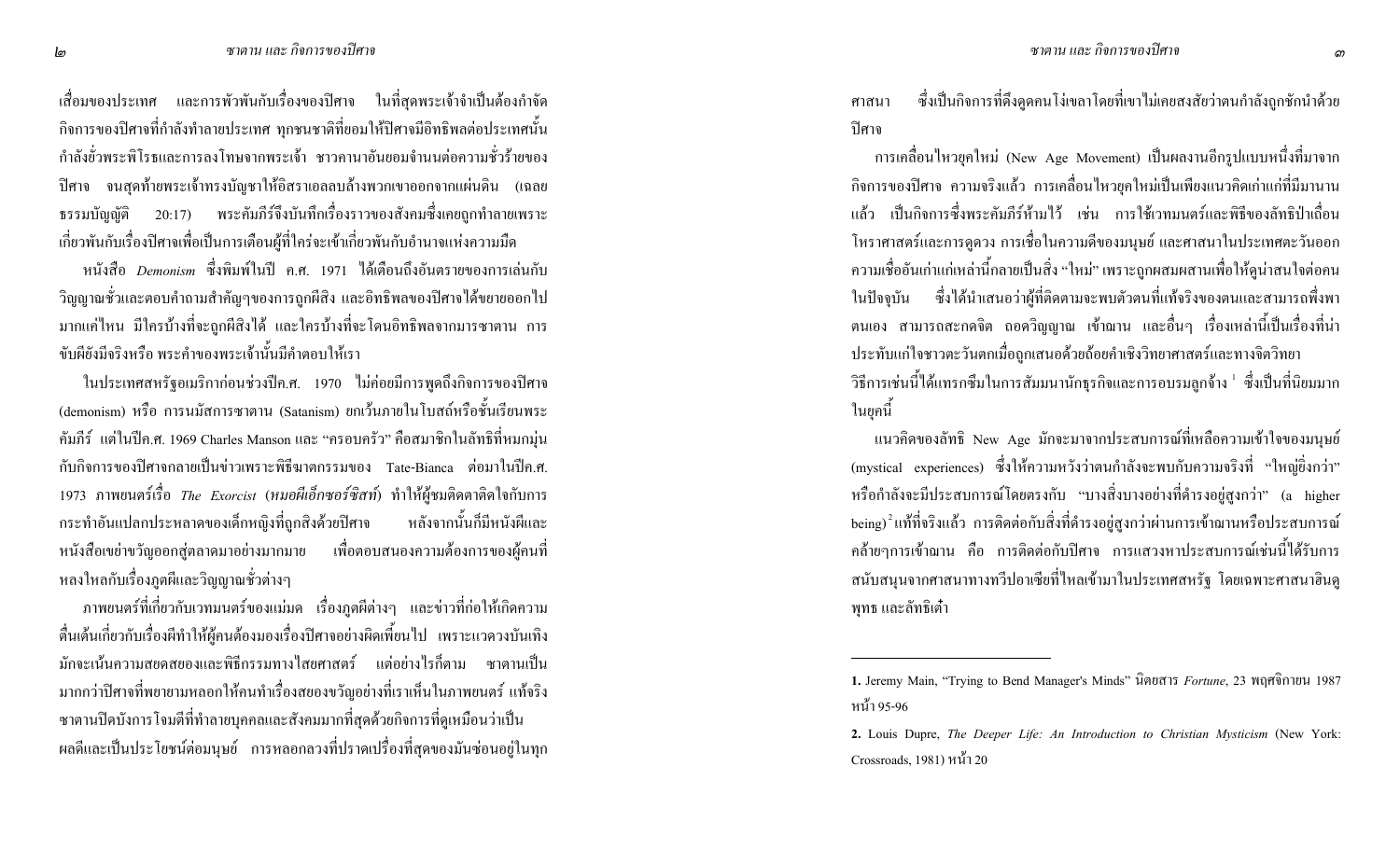ิ คริสตจักรของพระเยซูคริสต์ก็ไม่ได้ปลอดจากกิจการและอิทธิพลของปิศาจ ซึ่งได้ก่อ ี ความขัดแย้งภายในคริสตจักรขึ้น ผู้เชื่อบางคนมักโทษซาตานและปิศาจในที่ตนเองคำเนิน ชีวิตฝ่ายเนื้อหนัง บางคนก็เชื่อว่าเขาจะต้องต่อสู้และชนะปิศาจเขาจึงจะเติบโตฝ่าย วิญญาณใด้ จึงหลงใหลกับวิชาขับไล่ผี โดยมีศิษยาภิบาลบางคนถือเป็นโอกาสที่จะดึงคน เข้าคริสตจักรของตนเพื่อเพิ่มชื่อเสียงและรายใด้ให้แก่คริสตจักร ผู้สอนพระคัมกีร์ที่ ี สับสนเรื่องปีศาจจะเร่งเร้าให้ผู้เชื้อ "ผูกมัด" หรือ "ว่ากล่าว" (rebuke) พญามาร เพื่อจะ ได้รับชัยชนะในชีวิตคริสเตียน การสอนที่แปลกและน่าตื่นเต้นแบบนี้ทำให้ผู้เชื่อตาบอด ี่ ต่อความจริง และกลายเป็นเหยื่อต่อแผนการอันหลอกลวงของซาตาน

้ความเข้าใจผิด การบิดเบื้อน และการสอนผิดเพี้ยนเรื่องซาตานและกิจการของปิศาจ การหมกมุ่นกับเรื่องของปิศาจและการต่อสู้กับ ได้เข้ามาในคริสตจักรอย่างมากมาย วิญญาณชั่วเป็นเหตุทำให้ผู้เชื่อหลายคนถูกหันเหจากเป้าหมายที่จะเติบโตฝ่ายวิญญาณผ่าน ่ การศึกษาและการประยุกต์หลักคำสอนพระคัมภีร์ มีแต่พระคำของพระเจ้าที่ไม่ล้มเหลวใน ิ การเตรียมและปกป้องผู้เชื่อ เพื่อเขาจะสามารถ " ตั้งมั่น [stand fast] ต่อยุทธอุบายของพญา มารได้" (เอเฟซัส 6:11)

ี ก่อนที่คุณจะเริ่มต้นศึกษาบทเรียนพระคัมภีร์ ถ้าคุณเป็นผู้เชื่อในพระเยซูคริสต์เจ้า จง ึกล่าวถึง (สารภาพ) บาปของคุณ โดยส่วนตัวกับพระเจ้า

้ ถ้าเรากล่าวถึง [สารภาพ] บาปของเรา พระองค์ทรงสัตย์ซื้อและเที่ยงธรรม ก็จะทรงโปรดยกบาปของเราและจะทรงชำระเราให้พ้นจากการอธรรมทั้งสิ้น  $(1 \ 8 \ 8 \ 1 \ 1 \cdot 9)^3$ 

ี จากนี้คุณจะมีสัมพันธภาพกับพระองค์ และจะได้รับการทรงนำจากพระวิญญาณบริสุทธิ์ คุณจึงพร้อมที่จะศึกษาพระคำของพระเจ้า

ี พระเจ้าทรงเป็นวิญญาณ และผู้ที่นมัสการพระองค์ต้องนมัสการพระองค์ด้วย (การทรงนำจาก) พระวิญญาณและความจริง [จากพระคัมภีร์] (ยอห์น 4: 24)

้ถ้าหากคุณไม่เคยเชื่อในองค์พระเยซูคริสต์เจ้าและไม่เคยเชื่อว่าพระองค์ทรงเป็นพระ ้ผู้ช่วยให้รอดของคุณ ประเด็นสำคัญไม่ใช่การสารภาพบาป เพราะคุณจำเป็นต้องเชื่อในพระ เยซูคริสต์เจ้าก่อนที่จะได้รับการยกโทษจากบาปที่เคยทำมา

ผู้ที่เชื่อในพระบุตรก็มีชีวิตนิรันคร์ ผู้ที่ไม่เชื่อฟัง [พระบัญชาที่จะเชื่อใน] พระบุตรก็จะไม่เห็นชีวิต แต่พระพิโรธของพระเจ้าตกอยู่กับเขา (ยอห์น 3:36)

<sup>3.</sup>ข้อพระคัมภีร์ที่นำมาใช้ในหนังสือเล่มนี้อาจไม่ตรงกับฉบับแปลภาษาไทย เพื่อให้ความหมาย ตรงกับข้อพระคัมภีร์ที่ปรากฏอยู่ในหนังสือ Satan and Demonism ต้นฉบับภาษาอังกฤษ (ซึ่ง ้ผู้เขียนใช้ข้อพระคัมภีร์จาก New American Standard Bible [NASB] เป็นหลัก)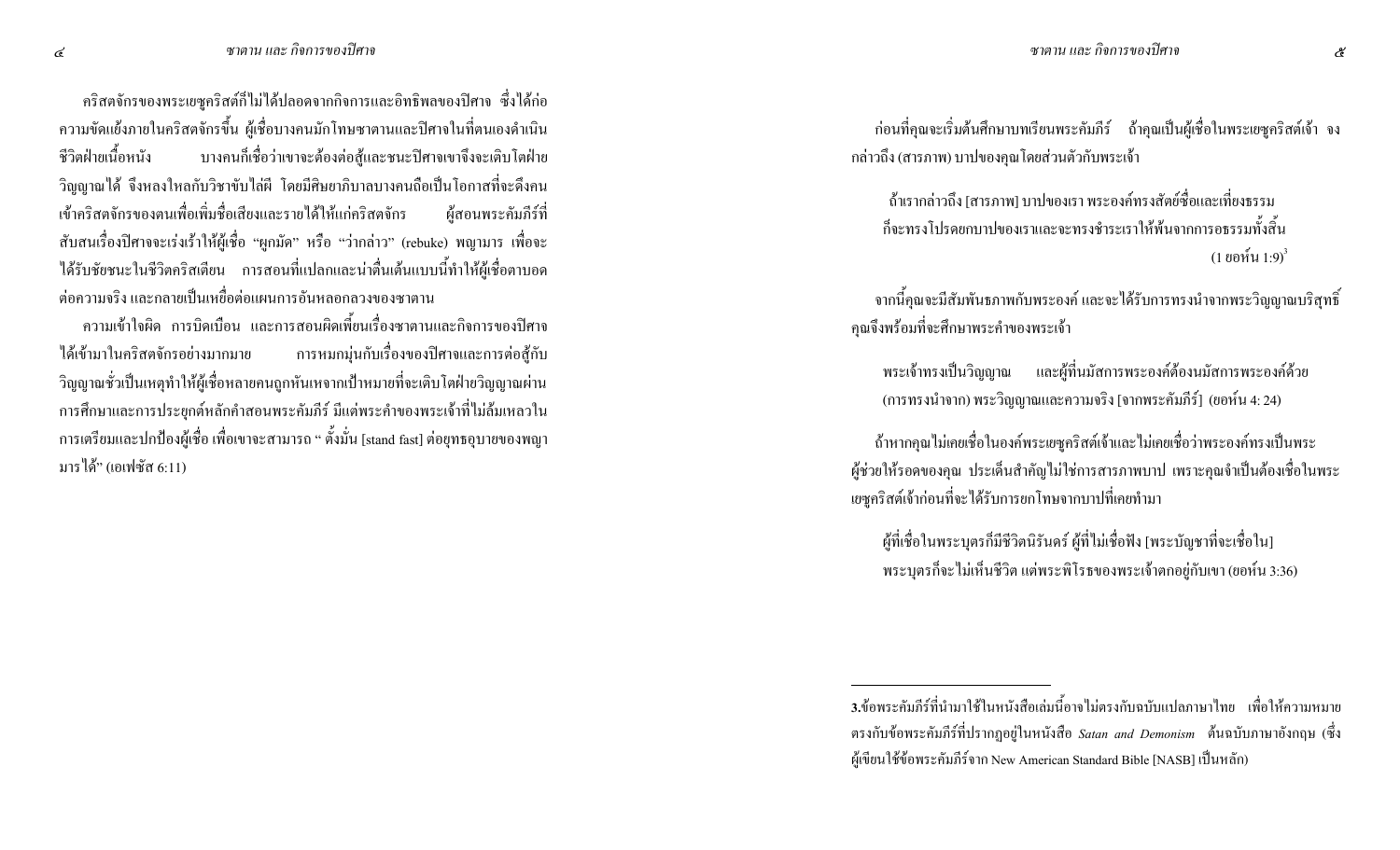บทที่ 1

ต้นเหตุของกิจการของปิศาจ

พระคำของพระเจ้านั้นมีชีวิตและทรงพลานุภาพอยู่เสมอ คมยิ่งกว่าดาบสองคมใดๆ แทงทะลุส่วนลึกจนสามารถแยกจิตใจและวิญญาณออกจากกัน แม้ข้อกระดูกและ ไขในกระดูก และสามารถวินิจฉัยความคิดและความมุ่งหมายของใจ (ฮีบรู 4:12)

พระคัมภีร์ทุกตอนใด้รับการดลใจ จากพระเจ้า และเป็นประโยชน์ในการสอน การ ้ตักเตือนว่ากล่าว การปรับปรงแก้ไขคนให้ดี และการอบรมในทางธรรม เพื่อให้คน ของพระเจ้าจะพรักพร้อมที่จะกระทำการคีทุกอย่าง (2 ทิโมธี 3:16-17)

้จงอุตส่าห์สำแดงตนว่าได้ทรงพิสูจน์แล้ว เป็นคนงานที่ไม่ต้องอาย ใช้พระวจนะ แห่งความจริงอย่างถูกต้อง (2 ทิโมธี 2:15)

# ้ ซาตาน เจ้าแห่งความมืด

ี ก่อนที่พระเจ้าทรงสร้างมนุษย์ พระองค์ได้ทรงสร้างหมู่ทูตสวรรค์ขนาดใหญ่ ซึ่ง มนุษย์เราไม่สามารถมองเห็นได้ด้วยตา (โคโลสี 1:16) ทูตสวรรค์ที่ได้รับตำแหน่งสูงสุด ท่ามกลางทูตสวรรค์ทั้งหลายคือ "ลูซิเฟอร์ โอรสแห่งรุ่งอรุณ" (อิสยาห์ 14:12) เป็นทูต ี สวรรค์ที่สง่างามที่สุดที่พระเจ้าทรงสร้าง มีเสียงเพราะเหมือนความใพเราะของบทเพลง และสติปัญญาที่เหลือความเข้าใจของมนุษย์ เครื่องนุ่งห่มของลูซิเฟอร์ทำจากแสงใสและ ้ เปล่งประกายด้วยอัญมณีที่หาค่ามิได้ พระเจ้าทรงตั้งทูตสวรรค์ผู้ที่ไม่เหมือนใครองค์นี้ใน ้ตำแหน่งผู้พิทักษ์อันมีเกียรติ (honor guard) ให้เฝ้าพระราชบัลลังก์ของพระเจ้า

ิบุตรแห่งมนุษย์เอ๋ย จงเปล่งเสียงบทคร่ำครวญเพื่อกษัตริย์เมืองไทระ [ซาตาน] ี และจง กล่าวแก่ท่านว่า "องค์พระผู้เป็นเจ้าพระเจ้าตรัสดังนี้ว่า ้'เจ้าได้รับตราแห่งความสมบูรณ์แบบ เต็มด้วยสติปัญญา และมีความงามอย่างพร้อมสรรพ ้เจ้าเคยอยู่ในเอเคน พระอุทยานของพระเจ้า ้ เพชรพลอยทุกอย่างเป็นเสื้อของเจ้า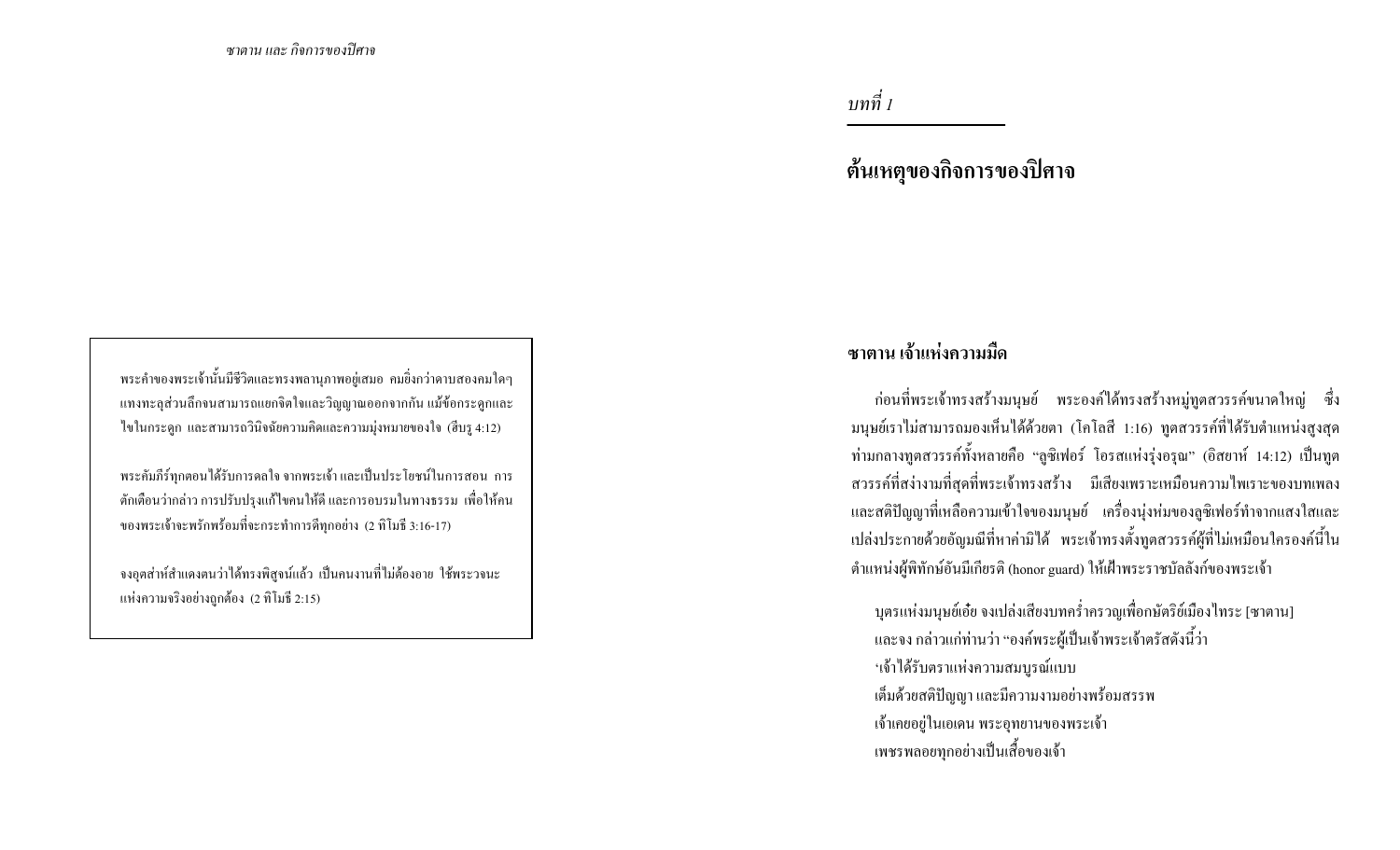้คือ ทับทิม บุษราคัม เพชร ี พลอยเขียว พลอยสีน้ำข้าว และหยก ไพทูรย์ มรกต พลอยสีแดงเข้ม ่ และทองคำ ความเชี่ยวชาญแห่งรำมะนาและปี่ของเจ้าได้จัดเตรียมไว้ในวันที่ ิสร้างเจ้าขึ้นมา เจ้าเป็นเครูบผู้พิทักษ์ที่ได้เจิมตั้งไว้ เรา [พระบิดา] ใด้ตั้งเจ้าไว้ ณ *ที่นั้น* เจ้าเคยอยู่บนภูเขาบริสุทธิ์แห่งพระเจ้า และเจ้าเคยเดินอยู่ท่ามกลางศิลาเพลิง เจ้าก็ปราศจากตำหนิในวิธีการทั้งหลายของเจ้า ตั้งแต่วันที่เจ้าได้ถูกสร้างขึ้นมา ึ่งนพบความชั่วช้าในตัวเจ้า<sup>, ,,</sup> (เอเสเคียล 28:12-15)

ิลซิเฟอร์ควรตอบสนองต่อเกียรติยศและสิทธิพิเศษอันสงส่งนี้ด้วยความจงรักภักดี ้อย่างเหลือล้นต่อพระผู้สร้างของตน อย่างไรก็ตาม ลูซิเฟอร์ได้หลงตัวเอง และหมกมุ่นกับ ิ ความสำคัญของตัวเองจนมีความคิดว่า *ความปราดเปรื่องและความงดงามขนาดนี้ไม่ควร* ื*อยู่ภายใต้การบังคับบัญชาของใคร* ความเย่อหยิ่งนั้นได้จุดประกายไฟแห่งความต้องการ ้อำนาจ นานเข้าลูซิเฟอร์ก็ไม่พอใจกับตำแหน่งที่พระเจ้าทรงมอบให้ แล้วปรารถนาอำนาจ และพระสิริของพระเจ้าแทน และปรารถนาที่จะแย่งชิงสิทธิอำนาจของพระเจ้าและนั่งบน บัลลังก์ของพระองค์ เป้าหมายของลูซิเฟอร์คือ ครองจักรวาล!

"เจ้ารำพึงในใจของเจ้าว่า 'ข้าจะขึ้นไปยังฟ้าสวรรค์ ข้าจะตั้งพระที่นั่งของข้า ณ เหนือดวงดาวทั้งหลายของพระเจ้า และข้าจะนั่งบนขุนเขาชุมนุมสถาน ณ ด้านทิศเหนือ ข้าจะขึ้นไปเหนือความสูงของเมฆ ข้าจะกระทำตัวของข้าเหมือนองค์ผู้สูงสุด' " (อิสยาห์ 14:13)

ลูซิเฟอร์ใด้กบฎต่อพระเจ้าและใด้ชักชวนหนึ่งในสามของเหล่าทูตสวรรค์ให้ร่วมกับ ึการกบฏของมัน (วิวรณ์ 21:4) การกบฏในสวรรค์นี้ได้แยกทูตสวรรค์เป็นสองกองทัพซึ่ง ิกลายเป็นศัตรูกัน คือทูตสวรรค์ที่พระเจ้าทรงเลือก (elect angels) ซึ่งมีความจงรักภักดีต่อ พระเจ้าและรับใช้พระองค์ และ ทูตสวรรค์ที่เสื่อมจากพระสิริของพระองค์ (fallen angels) ี คือปิศาจ ซึ่งรับใช้ซาตาน การกบฏนี้จึงแยกเหล่าทูตสวรรค์ให้เป็นสองฝ่าย คือทูตสวรรค์ แห่งแสงสว่าง และ ทูตสวรรค์แห่งความมืด การปฏิวัติและการแตกแยกระหว่างทูตสวรรค์ ี สองฝ่ายนี้เป็นการเริ่มสงครามระหว่างพระเจ้ากับซาตาน ตั้งแต่ก่อนประวัติศาสตร์ของ มนุษย์ เป็นสงครามที่ยังคำรงอยู่ในปัจจุบัน และจะไม่จบลงจนกว่าจะถึงการอวสานของ ประวัติศาสตร์ของมนุษยชาติ

ในอดีตกาลพระเจ้าทรงเปิดศาลเพื่อพิพากษาทูตสวรรค์ที่ได้กบฏต่อพระองค์ พระเจ้า ิทรงเป็นผู้พิพากษาและอัยการ ซาตานเป็นทนายฝ่ายจำเลย หลังจากพระเจ้าทรงประเมิน หลักฐานที่ฟ้องซาตานและทูตสวรรค์ที่เลือกอยู่ฝ่ายซาตาน พระเจ้าทรงแถลงคำพิพากษา ว่าฝ่ายซาตานผิด แล้วประกาศพิพากษาลงโทษว่าพวกมันจะต้องอยู่ในบึงไฟนรกตลอดไป เป็นนิตย์(มัทธิว 25:41; วิวรณ์ 20:10)

ซาตานถูกห้ามไม่ให้อยู่ต่อหน้าพระพักตร์ของพระเจ้า (เอเสเคียล 28:16) ยกเว้นจะ ใค้รับอนุญาตให้เข้าเฝ้า (เช่นโยบ 1:6; 2:1) ตั้งแต่กำพิพากษาลงโทษนั้น ซาตานพยายามที่ ำะชบะพระเจ้าโดยใช้เล่ห์เหลี่ยม เพื่อที่จะพ้บผิด

้ เนื่องจากซาตานและทูตสวรรค์ของมันได้ถูกพิพากษาลงโทษแล้ว ทำไมพวกมันยัง ไม่ได้รับการลงโทษ (โยบ 1:7) พระเจ้าทรงเลื่อนเวลาการลงโทษไปเพราะซาตานได้ขอ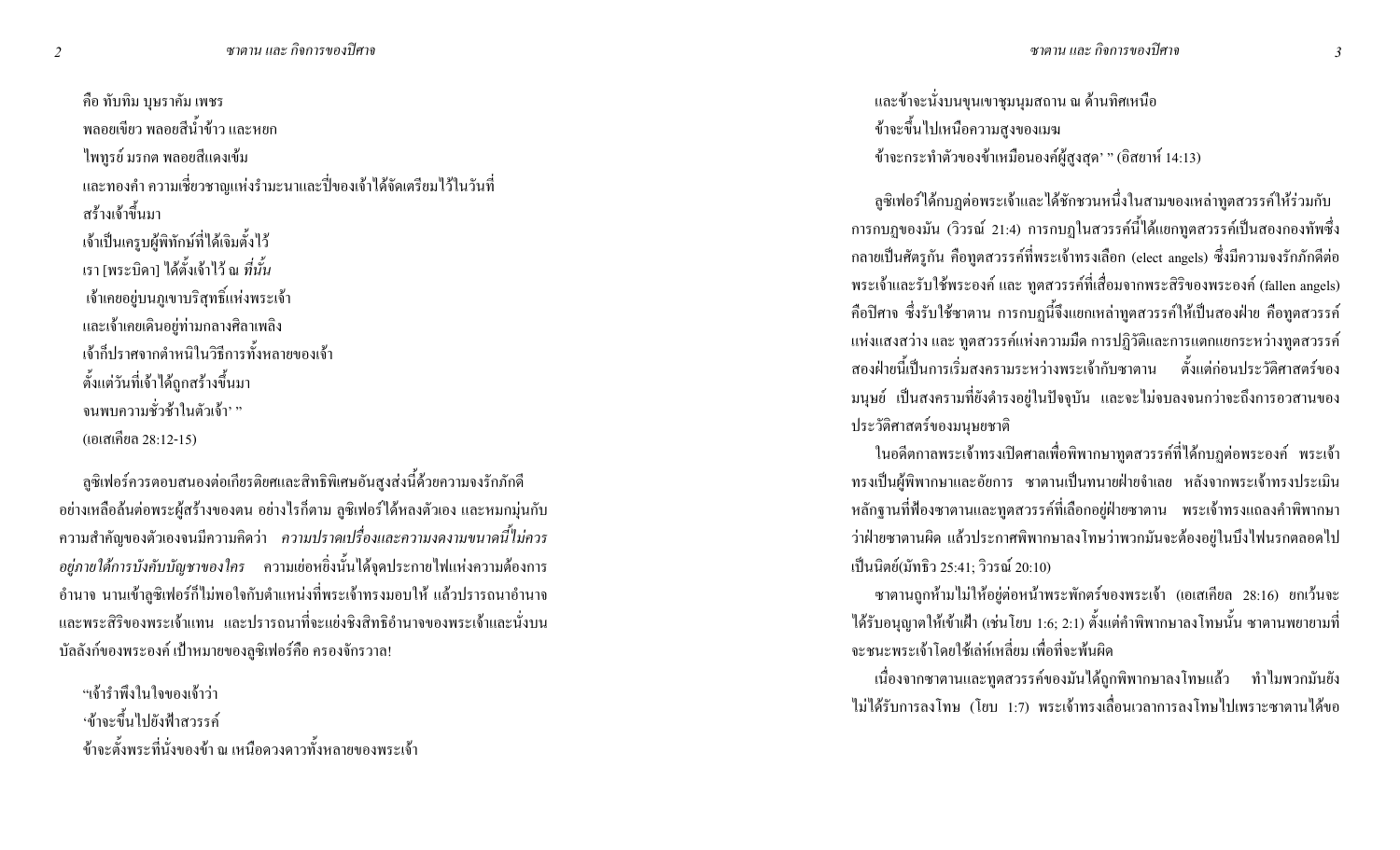้อุทธรณ์ มันตั้งข้อกล่าวหาว่า ถ้าพระเจ้าทรงมีความรักความเมตตาจริง พระองค์จะ ี่ พิพากษาสิ่งที่พระองค์ทรงสร้างให้ลงในบึงไฟนรกชั่วนิรันดร์ได้อย่างไร? \*

ี พระเจ้าจึงใด้ทรงสร้างมนุษยชาติขึ้นมาเพื่อเป็นการแก้คคีอุทธรณ์ของซาตาน เป็นการ ี่ ที่พระองค์จะทรงพิสูจน์ความยุติธรรมอันสมบูรณ์แบบของพระเจ้า มนุษย์ก็เช่นเดียวกับ เหล่าทูตสวรรค์ คือถูกสร้างโดยมีความคิดเสรีในการตัดสินใจ (volition) ให้มีอิสรภาพใน ี การที่จะเลือกว่าจะเชื่อฟังพระเจ้า หรือกบฎต่อพระองค์ ตอนนี้ ซาตานต้องเอาชนะ ิ ความคิดเสรีของมนุษย์ เพราะโดยการตัดสินใจของมนุษย์ พระเจ้าจะทรงพิสูจน์ให้ซาตาน ้ เห็นว่าคำพิพากษาลงโทษของพระองค์นั้นถูกต้องแล้ว เป็นการลบล้างคำกล่าวหาและคำ ิสบประมาทพระลักษณะของพระเจ้าจากซาตาน

พระคัมภีร์ได้ยืนยันถึงคดีอุทธรณ์ของลูซิเฟอร์โดยบันทึกชื่อเรียกใหม่ของลูซิเฟอร์ว่า *ซาตาน* ซึ่งมาจากคำฮืบรูว่า **"ฺ่¤ั**พ [ซาตาน] ซึ่งมีความหมายว่า "ปรปักษ์" หรือ "ผู้กล่าวหา" (เศคาริยาห์ 3:1-2 ภาษาอังกฤษมักจะแปลคำนี้ว่า accuser) ซาตานได้คัดค้านพระเจ้าตั้งแต่ ี คดีแรกของมัน และยังทำตัวเป็น "ผู้ที่กล่าวโทษพวกพี่น้องของเรา" (วิวรณ์ 12:10) ซาตาน ใด้ตัดสินใจเป็นศัตรูกับพระเจ้าอย่างไม่มีวันกลับคืนดีกับพระองค์

และซาตานไม่ยอมเป็นเพียงผู้ดูประวัติศาสตร์ของมนุษย์ แต่ได้ระดมสมุนของมันให้ โจมตีและบุกสังคมของมนุษย์เพื่อที่จะชักจูงและชนะใจคนให้อยู่ฝ่ายมัน ครั้งแรกที่ซาตาน ใค้บุกประวัติศาสตร์ของมนุษย์ คือ ตอนที่ซาตานใด้ล่อลวงเอวาให้กบฎต่อพระเจ้า นับเป็นบาปแรกของมนุษย์ หลังจากนั้นอาคัมก็ได้เลือกที่จะร่วมกับเอวาแล้วเชื่อฟังซาตาน แทนพระเจ้า การที่อาคัมไม่เชื่อฟังพระเจ้าได้นำการพิพากษาลงโทษมายังมนุษยชาติทั้งปวง

ี่ เหตุฉะนั้นเช่นเดียวกับที่บาปใด้เข้ามาในโลกเพราะคนๆเดียว [อาดัม] และ ี ความตายก็เกิดมาเพราะบาปนั้น และความตายก็ได้แผ่ไปถึงมวลมนุษย์ทุกคน เพราะมนุษย์ทุกคนทำบาป (โรม 5:12)

้ถึงแม้ว่ามนุษยชาติถูกพิพากษาลงโทษ แต่พระเจ้าไม่ทรงทอดทิ้งเราไป พระคุณอัน เลิศประเสริฐของพระเจ้ามีไว้สำหรับทุกคน พระคุณของพระเจ้านั้นได้ปรากฏแก่มนุษย์ใน หลายด้าน แต่พระคุณที่สำคัญที่สุด คือ พระคุณที่พระเจ้าประทานแก่เราผ่านแผนการความ ้ รอดของพระองค์ พระเจ้าพระบิดาทรงทราบตั้งแต่อดีตกาลว่าอาดัมจะกระทำบาปและนำ ิมนุษย์ทั้งปวงถึงการพิพากษาลงโทษ พระองค์จึงได้ทรงจัดเตรียมแผนการไถ่บาป <sup>ร</sup> โดย พระองค์ทรงส่งพระเยซูคริสต์ คือ บุคคลที่สองแห่งตรีเอกานุภาพ ให้เสด็จมายังโลกแล้ว ้รับฐานะเป็นมนุษย์ที่สมบูรณ์แบบ และทรงสิ้นพระชนม์บนไม้กางเขนในฐานะเป็นผู้ที่รับ โทษแทนมนุษย์ ผู้ใดกี่ตามสามารถรอดใด้เพียงเขาเชื่ออย่างเดียว ในพระเยซูกริสต์เพียงผู้ เดียวเท่านั้น°

#### ้ จงเชื่อวางใจในพระเยซูคริสต์เจ้า และท่านจะรอด (กิจการ 16:31ก)

ิตลอดประวัติศาสตร์ของมนุษย์ เสรีภาพในการตัดสินใจได้กำหนดอนากตนิรันคร์ของ มนุษย์แต่ละคน

 $\overline{4}$ 

<sup>4.</sup> ศึกษาเพิ่มเติมใด้จากหนังสือ *การทนทุกข์ของคริสเตียน* โดย ศจ. อาร์. บี. ธีม, จูเนียร์ (Houston: R.B. Thieme, Jr., Bible Ministries, แปลและพิมพ์เป็นภาษาไทยปี 2005), หน้า 140-่ 151) หนังสือที่อ้างถึงในเล่มนี้ที่เป็นผลงานของ ศจ. อาร์. บี. ธีม จูเนียร์ หากชื่อเรื่องปรากฏเป็น ่ ภาษาไทยแสดงว่าเป็นหนังสือที่ได้แปลและพิมพ์เป็นภาษาไทยเรียบร้อยแล้ว

<sup>5.</sup> Redemption การ ไถ่บาป อธิบายถึงผลภายหลังจากพระราชกิจที่พระคริสต์ทรงกระทำบน ไม้ ่ กางเขน มนุษย์ใค้รับการใถ่บาป ณ เวลาเชื่อในพระเยซูคริสต์ในฐานะเป็นพระผู้ช่วยให้รอค ดู ศจ. อาร์. บี. ธีม, จูเนียร์ The Barrier (1993) หน้า 4-6; และ Slave Market of Sin (1994) หน้า 13-19 6. อาโคนัย เอโลฮีม พระเจ้าแห่งอิสราเอล คือพระเยซูคริสต์ ผู้ทรงเป็นพระเมสสิยาห์ แต่ว่าชน ิ ชาติอิสราเอลไม่รู้จักพระองค์โดยพระนาม "เขซู" จนถึงเวลาที่พระองค์ทรงเสด็จมายังโลกโดย รับสภาพเป็นมนษย์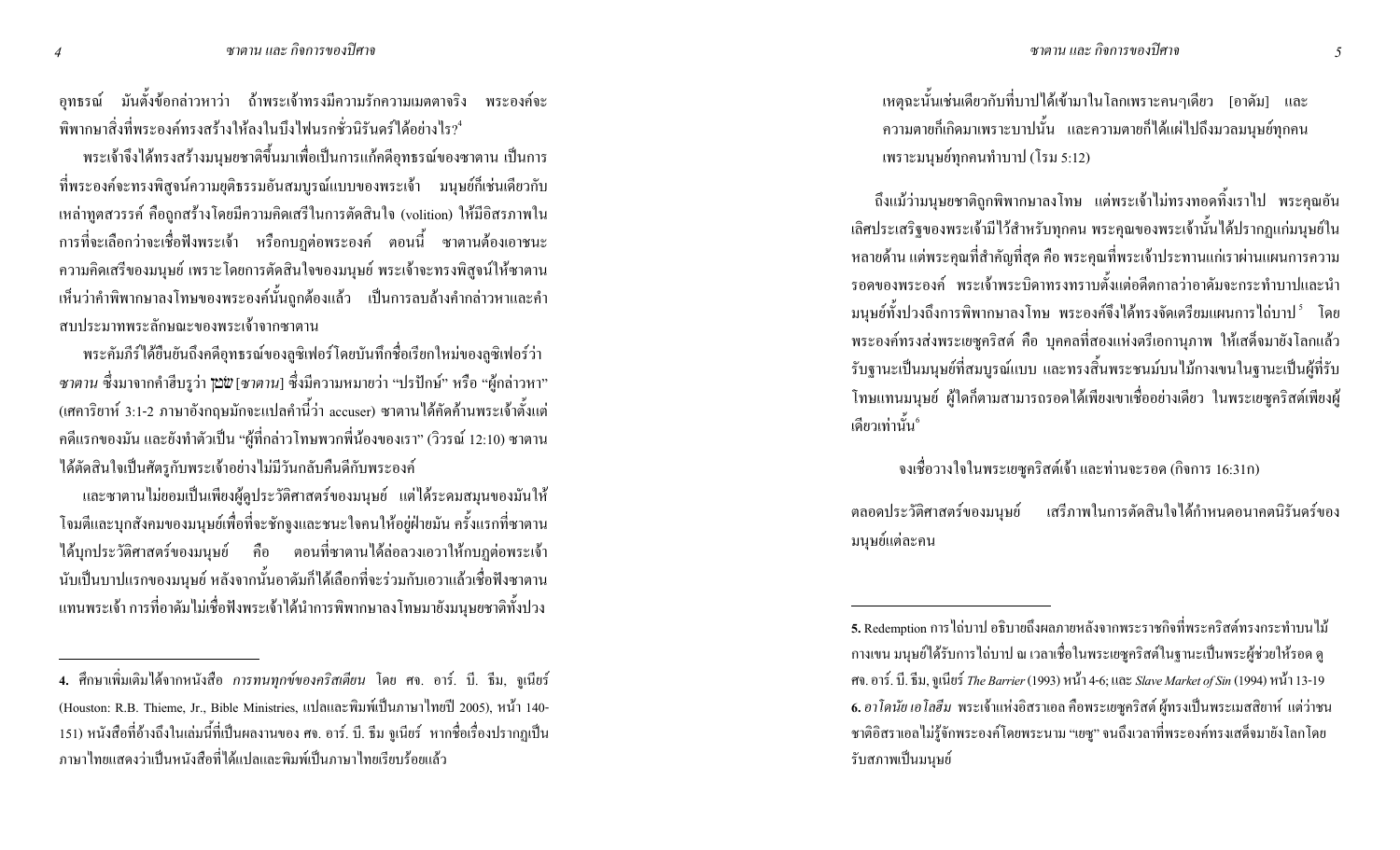ผู้ที่เชื่อในพระบุตรก็ไม่ต้องถูกพิพากษาลงโทษ แต่ผู้ที่มิ แต่ผู้ที่มิได้เชื้อก็ต้องถูก พิพากษาลงโทษอยู่แล้ว เพราะเขามิได้เชื่อในพระนามพระบุตรองค์เดียวที่ บังเกิดจากพระเจ้า (ยอห์น 3:18)

ผู้ที่เชื่อในพระบุตรก็มีชีวิตนิรันคร์ แต่ผู้ที่ไม่เชื่อฟัง [พระบัญชาที่จะเชื่อใน] พระบุตรก็จะไม่เห็นชีวิต แต่พระพิโรธของพระเจ้าตกอยู่กับเขา (ยอห์น 3:36)

แค่มีมนุษย์ *คนเดียว* เชื่อในพระเยซูคริสต์ ซาตานกี่ต้องพ่ายแพ้คดีอุทธรณ์ อย่างไรก็ ตาม การที่มีผู้เชื่อในพระคริสต์หลายล้านคนได้พิสูจน์ถึงพระคุณและความสูงส่งของพระ เจ้าและเป็นการรับรองว่าการพิพากษาลงโทษซาตานและสมุนของมันเป็นการตัดสินที่ ยุติธรรม ผู้เชื่อทุกคนเป็นข้อพิสูจน์ถึงพระคุณของพระเจ้า และกลายเป็นพยานฝ่ายอัยการ ในการคัดค้านข้อกล่าวหาของซาตาน

่ มีน้อยคนมากที่เข้าใจว่าโลกนี้อยู่ท่ามกลางสนามรบของสงครามที่ยาวนานและมอง ไม่เห็น เป็นสงครามที่จะดำเนินไปจนถึงวันสุดท้ายของโลก (เอเฟซัส 6:10-17) โลกที่เรา อาศัยอยู่ทุกวันนี้เป็นสนามรบของสงครามระหว่างกองทัพทหารพระคริสต์ และกองทัพ ซาตาน ในสงครามนี้ ซาตานผู้ซึ่งเป็น "เจ้าโลก" (ยอห์น 12:31; 14:30; 16:11) พยายามใช้ กลอุบายทุกอย่างเพื่อที่จะทำลายแผนการที่พระเจ้าทรงมีต่อประวัติศาสตร์ $^\tau$ 

เพื่อไม่ให้ซาตานมีชัยเหนือเรา เพราะเรารู้กลอุบายของมันแล้ว (2 โครินธ์ 2:11)

## ย**ุทธวิ**ธีของซาตาน

## ี ผู้ลอกเลียนแบบชั้นเอก

เพราะคนอย่างนั้นเป็นอัครสาวกเทียม เป็นคนงานที่หลอกลวง ปลอมตัวเป็น อัครสาวกของพระคริสต์ การกระทำเช่นนั้นไม่แปลกประหลาดเลย เพราะ ซาตานเองก็ยังปลอมตัวเป็นทูตสวรรค์แห่งความสว่าง เหตุฉะนั้นจึงไม่เป็น การแปลกอะ ไรที่ผู้รับใช้ของซาตานจะปลอมตัวเป็นผู้รับใช้ของความชอบ ธรรม ท้ายที่สุดของเขาจะเป็นไปตามการกระทำของเขา (2 โครินธ์ 11:13-15)

ถึงแม้ว่าพระเจ้าทรงถอดถอนตำแหน่งของลูซิเฟอร์ แต่ผู้นำของทูตสวรรค์แห่งความ มืดยังจะ *"ปลอมตัวเป็นทูตสวรรค์แห่งความสว่าง*" มันเป็นจอมเจ้าเล่ห์ ถ้าคนเราสามารถ เห็นซาตาน จะต้อง มีหลายล้านคนที่หลงเสน่ห์เพราะติดใจกับหน้าตา บุคลิก และนิสัย อันสง่างามของซาตาน แล้วจะต้องปฏิเสธว่ามันเป็นผู้ชั่วร้าย ทำไมพญามารจงใจแสดง ตัวเองว่าเป็นผู้ดี? เพราะว่ามันไม่ต้องการให้มนุษย์ติดตามพระเยซูคริสต์ และกลายเป็น พยานในคดีอุทธรณ์ระหว่างพระเจ้ากับซาตาน

"กลอุบายของซาตานที่ทำลายมากที่สุดวิธีหนึ่ง คือ ความสามารถที่จะไม่ให้คน รู้จักความเป็นจริงเกี่ยวกับซาตานเอง และ ไม่ให้รู้จักวิธีล่อลวงของมัน" <sup>ร</sup>

ตั้งแต่ลูซิเฟอร์เริ่มหลงใหลกับความมุ่งหวังที่จะ *"กระทำตัวเหมือนองค์ผู้สูงสุด*" มัน า กลอุบายของมันเป<mark>็</mark>น พยายามขัดขวางพระเจ้าด้วยการเลียนแบบความจริงโดยการตบตา เพียงมารยา พระเจ้าทรงเป็นความจริง แต่ความจริงมิใด้อยู่ในซาตาน (ยอห์น 8:44)

<sup>8.</sup> Donald Grey Barnhouse, *The Invisible War* (Grand Rapids: Zondervan, 1965)  $\frac{1}{156}$ 

**<sup>7.</sup> ศจ. อาร์. บี. ธีม, จูเนียร์, The Plan of God (1992)**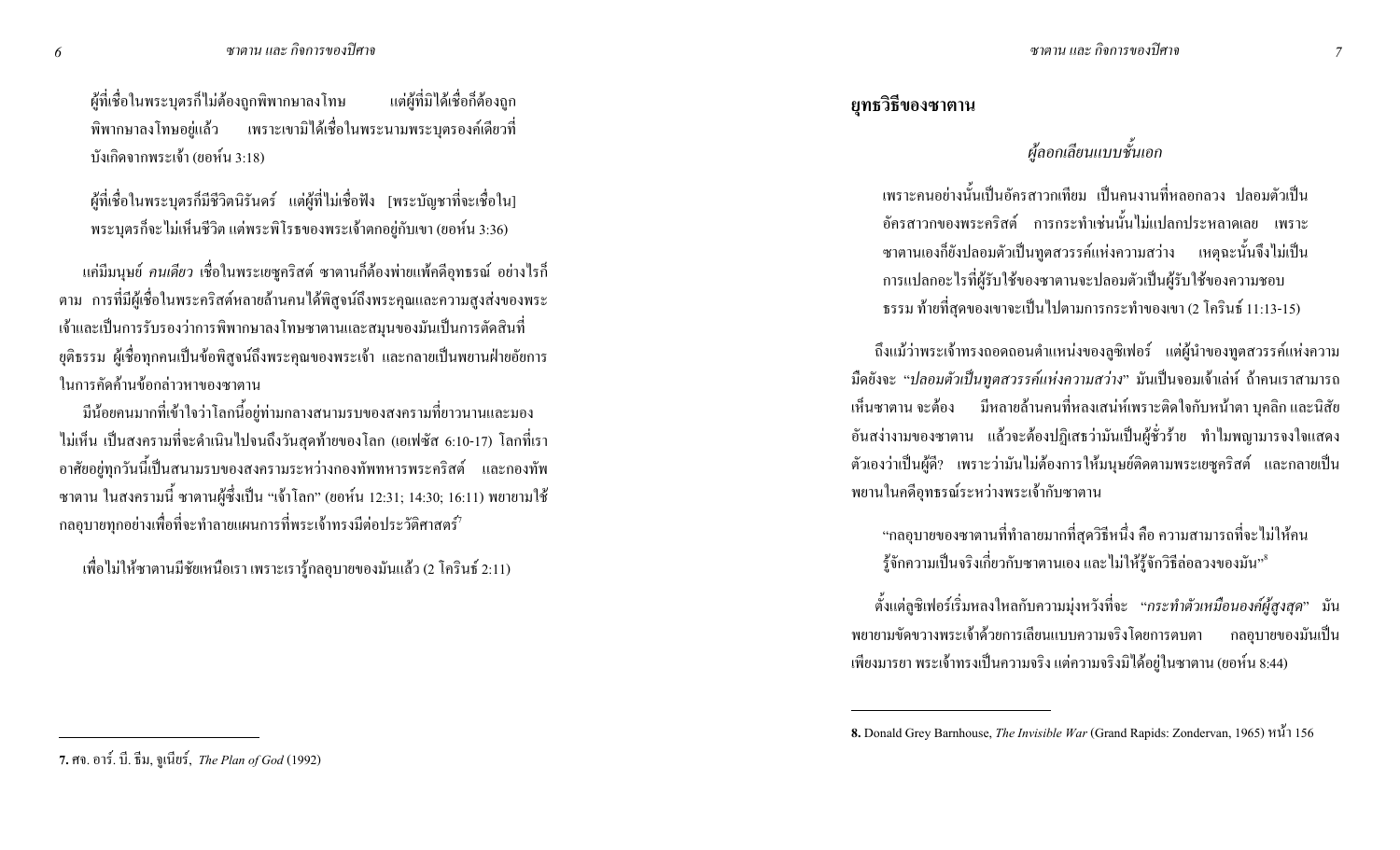ซาตานได้เลียนแบบความจริงอย่างไร? เนื่องจากพระเจ้าทรงยกพระคำของพระองค์ แหนือกว่าพระนามของพระองค์ (สคุดี 138:2 [จากการแปลจากภาษาฮีบรูที่ถูกต้อง]) ซาตานโต้ตอบโดยนำหลักคำสอนเทียมเท็จมายังโลกอย่างมากมาย (1 ทิโมธี 4:1) เมื่อพระ ผู้เป็นเจ้าได้ทรงมอบของประทานฝ่ายวิญญาณในการเป็นศิษยาภิบาล-ผู้สอนพระคัมภีร์ (pastor-teacher) และนักประกาศ แก่คริสตจักรของพระองค์ ซาตานก็โต้ตอบด้วยผู้สอน และผู้เผยพระวจนะเท็จ (2 โครินธ์ 11:13-15) เมื่อพระผู้เป็นเจ้าใด้แต่งตั้งพิธีมหาสนิท สำหรับยุคคริสตจักร ซาตานก็ได้เลียนแบบพระองค์แล้วแต่งตั้งพิธีกรรมต่างๆ ของมันเอง<sup>9</sup>

แต่ข้าพเจ้าว่า เครื่องบูชาที่พวกต่างชาติถวายนั้น เขาถวายบูชาแก่พวกปิศาจ และไม่ได้ถวายแด่พระเจ้า ข้าพเจ้าไม่ปรารถนาให้ท่านมีส่วนร่วมกับพวก ้ ปีศาจ ท่านจะดื่มจากถ้วยขององค์พระผู้เป็นเจ้าและจากถ้วยของพวกปิศาจด้วย "ไม่ได้ ท่านจะรับประทานที่โต๊ะขององค์พระผู้เป็นเจ้าและที่โต๊ะของพวกปิศาจ ด้วยก็ไม่ได้ (1 โครินธ์ 10:20-21)

ำนโยบายความสัมพันธ์ที่พระเจ้าทรงมีต่อมนุษย์อยู่บนฐานแห่งพระคุณ หมายความว่า ่ พระองค์ทรงกระทำทุกสิ่งให้เรา ่ิงให้เรา และเราได้น้อมรับผลประโยชน์จากพระราชกิจของ พระองค์นั้นด้วยความเชื่อ อย่างไรก็ตาม ซาตานได้สร้างระบบที่ชักนำให้มนุษย์พัฒนา ความชอบธรรมที่เทียมเท็จ (a counterfeit righteousness) ซึ่งกลายเป็นกับคักสำหรับมนุษย์ ที่เย่อหยิ่งจองหอง (มัทธิว 19:16-26) หลายคนคิดเอาเองว่าตนสมควรที่จะได้รับความรอด หรือพระพรจากพระเจ้าเนื่องจากความพยายามที่ทำตนเองให้ชอบธรรม พระเยซูคริสต์

ทรงประณามเรื่องนี้ ซึ่งพวกฟาริสีในสมัยของพระองค์ได้กระทำเป็นนิสัย (มัทธิว 23; ลูกา 18:9-12) และเป็นวิถีชีวิตที่ผู้เผยพระวจนะอิสยาห์เปรียบกับ "ผ้าเปื้อนเลือดประจำเดือน" (แปลตรงจากภาษาฮีบรู)

ข้าพระองค์ทุกคนได้กลายเป็นเหมือนสิ่งที่ไม่สะอาด และการกระทำอันชอบ ธรรมของข้าพระองค์ทั้งสิ้นเหมือนผ้าเปื้อนเลือดประจำเดือน (อิสยาห์ 64:6ก)

ระบบปลอมต่างๆ ที่ซาตาน"ได้สร้างขึ้นมานี้ได้หลอกมนุษย์อย่างง่ายดาย ในคริสตจักร ปัจจุบันมีศิษยาภิบาลมากมายที่มักจะแทรกเรื่องการกระทำเข้ามาในการประกาศพระกิตติ ี คุณ ให้ผู้ฟังเข้าใจว่า ความเชื่ออย่างเดียวไม่พอ คุณจะต้องกระทำอะไรบางอย่างก่อนจึงจะ รับความรอคได้ พวกเขาได้ประกาศพระกิตติกุณปลอม (2 โครินธ์ 11:3-4) แทนที่จะ ประกาศพระกิตติกุณตามพระกัมภีร์ว่าเรารอดได้โดยกวามเชื่ออย่างเดียว ในพระเยซูกริสต์ เพียงผู้เดียว (faith alone in Christ alone) ซาตานไม่ต้องการให้มนุษย์เชื่อในพระเยซูคริสต์ และรับความรอด จึงทำทุกอย่างเพื่อปิดบังพระกิตติกุณที่แท้จริง (2 โครินธ์ 4:4) อัครทูต ้ เปาโลได้เตือนถึงเรื่องนี้ว่า

แต่แม้ว่าเราเองหรือทูตสวรรค์ ถ้าประกาศข่าวประเสริฐอื่นแก่ท่าน ซึ่งขัดกับ ข่าวประเสริฐที่เราได้ประกาศแก่ท่านไปแล้วก็ให้ผู้นั้นถูกสาปแช่ง (กาลาเทีย 1:8)

พระเจ้าได้ทรงสถาปนาชีวิตฝ่ายวิญญาณที่สมบูรณ์แบบ ซึ่ ซึ่งมีจานบนพระคณของ พระองค์ ซาตานจึงใด้ตอบโต้ด้วยชีวิตฝ่ายวิญญาณปลอมที่ต้องอาศัยการกระทำของมนุษย์ และศีลธรรม (human works and morality) (กาลาเทีย 3:2-3) ชีวิตฝ่ายวิญญาณปลอมนี้ ใด้รับพลังอำนาจจากซาตาน ซึ่งเป็นการที่ซาตานเลียนแบบฤทธานุภาพของพระเจ้า มี หลายคนที่ถูกหลอกด้วยการอิทธิฤทธิ์ หมายสำคัญ และการอัศจรรย์เท็จ ที่สาวกของ ซาตานได้ทำ (2 เธสะ โลนิกา 2:8-10) ซาตานได้สร้างระบบเทพเจ้ามากมายและค่านิยมเท็จ

**<sup>9.</sup>** ยุคคริสตจักร (The Church Age) คือยุคปัจจุบัน ซึ่งเริ่มต้นในวันเพิ่นเทคอสต์ (ราวปี ค.ศ. 30) นับ 50 วันหลังจากที่พระคริสต์ทรงถูกตรึงบนไม้กางเขน ยุคคริสตจักรจะสิ้นสุดลงเมื่อคริสตจักร จะถูกรับขึ้นไป (1 เธสะ โลนิกา 4:13-18) ดู ศจ. อาร์. บี. ธีม, จูเนียร์ *The Outline of Divine History: Dispensations and the Church* (1999) หน้ำ 3-4, 17-20, 64-67, 79-139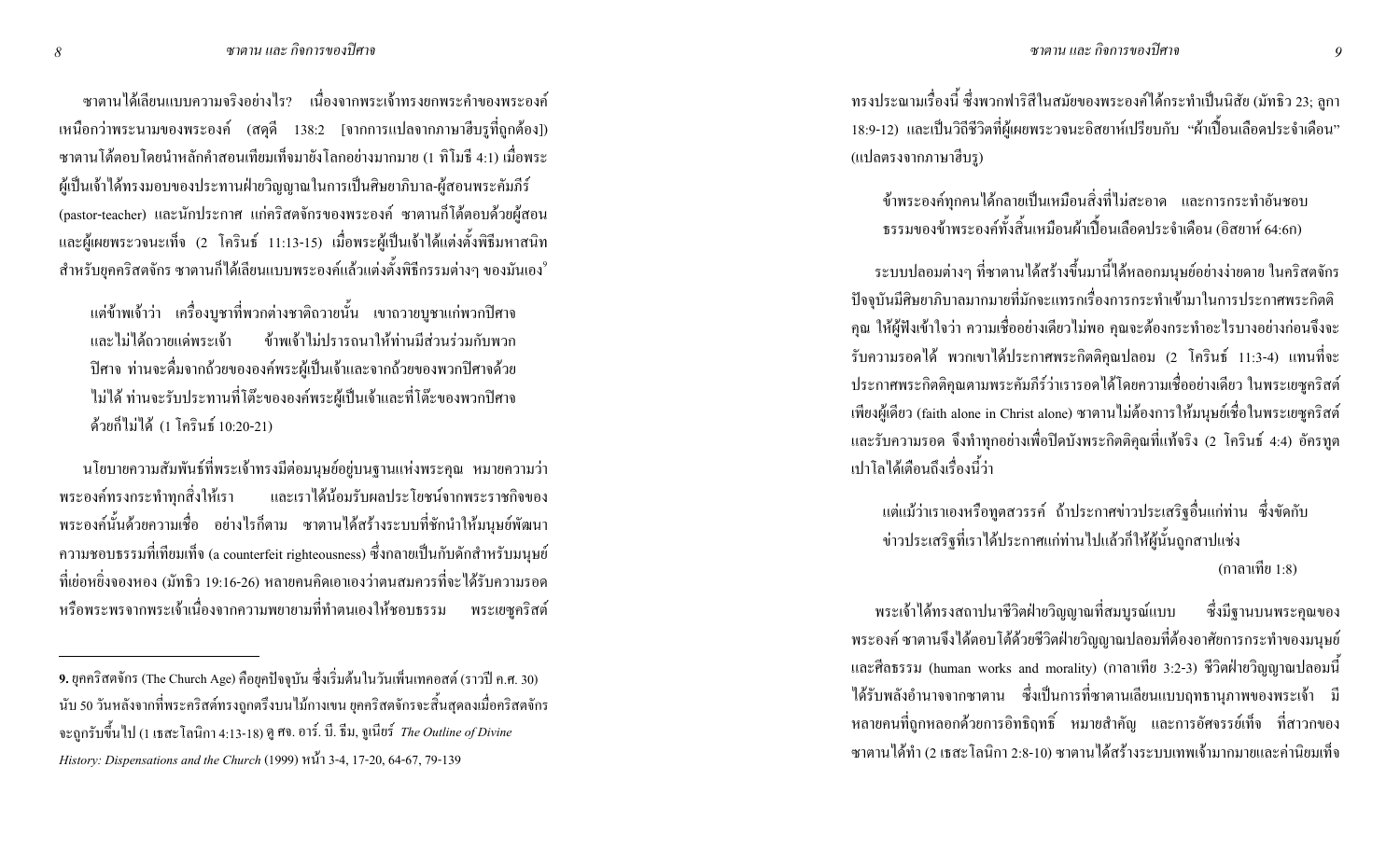้ (ซึ่งทั้งสองอย่างนี้เรียกว่า false gods) เพื่อที่จะจูงใจคนที่ได้ปฏิเสธความจริง ซึ่งมีอยู่ในทุก ้วัฒนธรรม และในทุกยุคสมัย ไม่ว่าในอดีต ปัจจุบัน หรืออนาคตกี้ตาม (2 เธสะโลนิกา  $2:3-4)$ 

หากจะรู้ทันซาตาน เราจำต้องรู้จักความจริงก่อน พระคัมภีร์สั่งสอนให้ผู้เชื่อที่จะ "ซื้อ ี ความจริงและอย่าขายไปเสีย" (สุภาษิต 23:23) มีแต่ผู้เชื่อที่รู้จักความจริง (หลักคำสอนพระ ้คัมภีร์) ซึ่งจะสามารถเห็นและหลบหลีกการหลอกลวงของซาตานได้

้ถ้าผู้ใคมาหาท่านและไม่นำการสั่งสอนนี้มาด้วย อย่ารับเขาไว้ในเรือน และ ้ อย่าทักทายเขาเลย เพราะว่าผู้ที่รับเขา ก็เข้าส่วนในการกระทำชั่วของเขานั้น (2 ยอห์น 10-11)

## พระของยคนี้

ี พระเจ้าทรงสร้างมนุษย์ในฐานะเป็นผู้ครองโลก (ปฐมกาล 1:26-28) แต่การที่อาคัมไม่ ้ เชื้อฟังพระเจ้าในสวนเอเดนเป็นการโอนความเป็นเจ้าโลกให้แก่ซาตาน วันนี้พญามารยัง เป็นเจ้าโลกอยู่และได้รับนามว่า "พระของยุคนี้" (2 โครินธ์ 4:4)

ิพระคัมภีร์ยืนยันว่าซาตานมีสิทธิ์ในการมอบอาณาจักรของโลกและสง่าราศีของมัน ให้แก่ผู้ใดที่ซาตานเลือก การที่ซาตานเสนอสิ่งเหล่านี้ให้แก่พระเยซูเป็นข้อเสนอที่ถูกต้อง ี ตามกฎหมาย (a legitimate offer) (มัทธิว 4:8-9) และในยุค 7 ปีแห่งการทนทุกข์เวทนาที่ ้ จะมาถึงในอนาคต ซาตานจะแต่งตั้ง "คนแห่งการบาป" ผู้เผด็จการแห่งจักรวรรดิโรมใหม่ (dictator of the revived Roman Empire) (2 เชิสะ โลนิกา 2:3-9: วิวรณ์ 19:20)<sup>10</sup>

ถึงแม้ว่าซาตานเป็นอัจฉริยะบุคคลที่ปราคเปรื่องที่สุด และมีความปรารถนาที่จะสร้าง ี สังคมโลกที่สมบูรณ์แบบ (ซึ่งเป็นแนวคิดที่ตรงข้ามจากที่คนมักจะคิดกัน) แต่โลกกียัง วุ่นวายอยู่ ซาตานไม่สามารถบริหารโลกได้อย่างมีประสิทธิภาพ ถึงแม้ว่ามันถืออำนาจอัน ิมหาศาล และมันต้องการที่จะเป็นเหมือนพระเจ้า แต่มันไม่ได้มีพระลักษณะอันสูงส่งของ ี พระองค์ มันไม่มีความบริสุทธิ์ ความยุติธรรม ความรัก พระคุณ หรือความสัพพัญญ ที่จะ ปฏิบัติตามแผนการที่วางใว้

ความเย่อหยิ่งของซาตานทำให้ซาตานหักหลังผู้ที่รับใช้มัน ซาตานใช้พวกเขาเพื่อ หลประโยชน์ของตัวมันเองเท่านั้น แล้วทอดทิ้งคนนั้นเมื่อไม่อาจรับประโยชน์จากเขาได้ ้อีกต่อไป ท่าทีที่ซาตานมีต่อยูดาสอิสการิโอทเป็นแก่เรื่องหนึ่งที่แสดงให้เห็นถึงกวามเห็น แก่ตัวของซาตาน หลังจากที่มันได้ใช้ยูคาสทรยศพระคริสต์ (ยอห์น 13:2, 21-31; 18:2, 5) ี ซาตานก็ทิ้งเขาเสีย ยูดาสทุกข์ใจมากเพราะการสำนึกผิดในสิ่งที่ตนได้กระทำต่อพระผู้เป็น เจ้า จึง "ออกไปผูกคอตาย" (มัทธิว 27:3-5)

ซาตานใด้ครองโลกและมีอิทธิพลต่อโลกผ่านทูตสวรรค์ของมัน ในจานะเป็นผ้ ิบัญชาการสูงสุดของพวกมัน ซาตานมีนามว่า "เบเอลเซบูลผู้เป็นนายผี" (มัทธิว $\,$  12:24) $\,$   $\,$  1 ึ กองทัพทูตสวรรค์ฝ่ายซาตานปฏิบัติภารกิจค้วยความมีระบบระเบียบและวินัย ภายใต้การ ้ บัญชาการของปีศาจยศพลเอก ซึ่งบัญชาให้กระทำภารกิจอย่างสม่ำเสมอและอย่างได้ผล

ในระหว่างยุคอิสราเอล ซาตานพยายามที่จะทำลายชีวิตฝ่ายวิญญาณของชาวอิสราเอล โดยทำให้ชาวอิสราเอลนั้นอยู่ห่างเหินจากพระเจ้าองค์เที่ยงแท้<sup>เ2</sup> ซาตานใด้เสนอระบบ

<sup>10.</sup> เจ็ดปีแห่งการทุกข์เวทนา (The Tribulation) เป็นช่วงเวลาที่ทำให้ยุคอิสราเอล (the dispensation of Israel) ใค้ครบอายุตามกำหนด (ดาเนียล 9:24-27) ยุคอิสราเอลจะต่ออีก 7 ปี หลังจากรับคริสตจักรขึ้นไป เมื่อยุคอิสราเอลครบตามกำหนดแล้ว พระเยซูคริสต์จะเสด็จกลับมา ์ ยังโลกเป็นครั้งที่ส<sup>ุ</sup>กง

<sup>ี 11.</sup> Beelzebul หมายความว่า "เจ้าแห่งฟ้าสวรรค์" หรือ "เจ้าแห่งแมลงวัน" เป็นคำที่ชาวยิวใช้คุถูก ซาตาน (ดู มาระ โก3:22; ถูกา 11:15-19) จาก The International Standard Bible Encyclopedia, 1979 ในหัวข้อ Beelzebul โดย D.F. Aune

<sup>12.</sup> ยุคอิสราเอล (The Age of Israel) ได้เริ่มต้นเมื่อพระเจ้าทรงนำชนชาติอิสราเอลอพยพออก ิ จากอียิปต์ และสิ้นสุดลงด้วยการประสูติของพระเยซูคริสต์ (ดู ศจ. อาร์. บี. ธีม, จูเนียร์ *The* Divine Outline of History: Dispensations and the Church หน้า 29-33)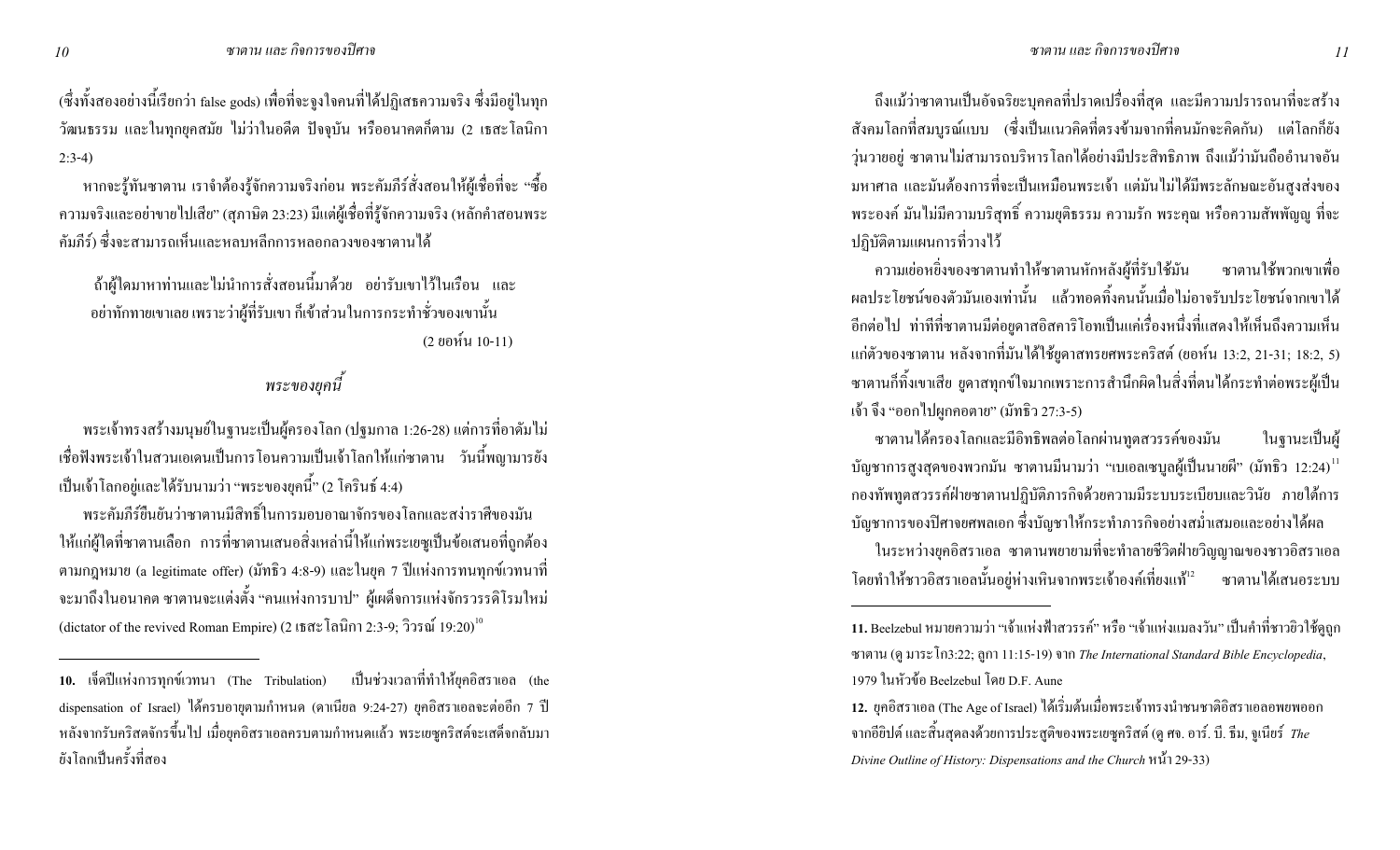เต็มไปด้วยพระและเทพเจ้าที่มีหลายระดับชั้นซึ่งจะเรียกร้อง ิความเชื่อที่ละเอียดลออ ี เครื่องบูชาจากผู้ที่เคารพนับถือ พระบางตนต้องการคนมาเป็นเครื่องบูชายัญ (เถวีนิติ 18:21; เยเรมีย์ 32:35) ระบบศาสนาเหล่านี้ซึ่งประกอบด้วยพระหลายองค์ ได้ล่อลวงและ ึ่งงใจชาวอิสราเอล และทำให้พวกเขาเขวจากการนมัสการ *พระเยโฮวาห์<sup>เร</sup>*ี กิจการของ ปิศาจใด้ส่งผลกระทบต่ออิสราเอลมากจนเมื่อพระเจ้าทรงบัญชาให้อิสราเอลประหารชาว ี คานาอันเพราะการนับถือวิญญาณชั่ว พวกเขาไม่สนใจที่จะกระทำตามพระบัญชาและ ปล่อยให้ชาวกานาอันมีชีวิตอยู่ ต่อมาชาวอิสราเอลก็ได้หลงนมัสการวิญญาณชั่วร่วมกับ ชาวคานาอัน บางครั้งถึงขั้นนำลูกของตนมาถวายบูชาแก่พวกปิศาจ (เฉลยธรรมบัญญัติ 32:17; สดุดี 106:38) ตลอดช่วงเวลานี้ระบบศาสนาปลอมของซาตานได้ครองใจชาว อิสราเอล

ท่านมิได้ทำลายชนชาติทั้งหลาย ิตามที่พระผู้เป็นเจ้าทรงบัญชาท่านไว้ ้แต่ท่าบได้ปะปบกับประชาชาติเหล่านั้น และหัดทำอย่างที่เขาทำกับ ท่านปรนนิบัติรูปเคารพของเขา ์ ซึ่งกลายเป็นบ่วงสำหรับท่าน ท่านฆ่าบุตรชายและบุตรสาวของท่านถวายเป็นเครื่องสักการบูชาแก่ปิศาจ ท่านเทโลหิตผู้ใร้ผิดออกมาคือ โลหิตบุตรชายบุตรสาวของท่าน

ผู้ซึ่งท่านใด้ฆ่าเป็นเครื่องสักการบูชาแก่รูปเคารพแห่งคานาอัน แผ่นดินก็มลทินไปด้วยโลหิต (สดุดี 106:34-38)

ในยุคคริสตจักรนี้ ซาตานปิดบังตัวเองจากมนุษย์มากกว่าสมัยก่อน และไม่พยายาม ล่อลวงคริสเตียนให้กระทำการถวายบูชาบุตรของตนเหมือนในยุคอิสราเอล <sub>ยคนี้มัน</sub> ึกระทำให้ผู้เชื่อหันเหจากแผนการของพระเจ้าโดยล่อให้ผู้เชื่อกระทำตาม "ตัณหาของเนื้อ หนัง และต้ณหาของตา และความเย่อหยิ่งในชีวิต" (1 ยอห์น 2:16) ผู้เชื่อที่พ่ายแพ้ต่อความ ด้องการฝ่ายเนื้อหนังเหล่านี้จะต้องตอบแทนด้วยค่าราคาสูง โดยจะต้องทนทุกข์เพราะบาป ซึ่งนำสู่ความตายในที่สุด (1 ยอห์น 5:16) แต่คุณสามารถหลีกเลี่ยงอิทธิพลของมารซาตาน ได้ ตั้งแต่เวลารอด พระเจ้าทรงปลดปล่อยผู้เชื่อทุกคนจากอำนาจของซาตาน

พระบุตรของพระเจ้าใด้เสด็จมาปรากฏก็เพราะเหตุนี้ คือ เพื่อทรงทำลาย กิจการของพญามารเสีย (1 ยอห์น 3:8ข)

่ เราได้เกิดมาในโลกของพญามาร การที่เราทุกคนได้บังเกิดมาโดยตายฝ่ายวิญญาณเป็น ่ หลักฐานว่าเราถือสัญชาติเป็นชาวโลก (earthly citizenship) ทางออกทางเดียว คือ การเชื่อ ในพระผู้ช่วยให้รอด การบังเกิดใหม่ทำให้เราถูกโอนออกจากครอบครัวของซาตาน (ยอห์น 8:44) สู่ครอบครัวของพระเจ้า (1 เปโตร 2:9; วิวรณ์ 1:5-6) $^{\rm 14}$ 

<sup>ี 13.</sup> พระผู้เป็นเจ้าได้รับการเปิดเผยในพระกัมภีร์เดิมผ่านกำศักดิ์สิทธิ์ ว่า ภาภ Yaweh (*ยาเวท์)* ี ด้วยการเห็นถึงความยิ่งใหญ่ของพระองค์ และเพื่อเป็นการถวายเกียรติแค่พระองค์ ชาวยิวนั้นไม่ ี เคยออกเสียงพระนามนี้ แต่จะใช้คำว่า **วา×** (อ*าโคนัย แปลว่า พระผ้เป็นเจ้า*) แทน ซึ่งข้าพเจ้าได้ ใช้ใบชั้นเรียนพระคัมภีร์

<sup>่ 14.</sup> มนุษย์ทุกคนเกิดมาบนโลกนี้โดยตายฝ่ายวิญญาณ (ยกเว้นแต่ความเป็นมนุษย์ของพระเยซู ี คริสต์) คือ ถูกแยกออกจากพระเจ้า *Regeneration* เป็นศัพท์ทางศาสนศาสตร์ ซึ่งหมายถึงการ ี บังเกิดใหม่ (ภาษาอังกฤษมักจะใช้คำว่า born again) ในขณะเวลาที่เชื่อในพระเยซูคริสต์ในฐานะ เป็นพระผู้ช่วยให้รอดของตน พระวิญญาณบริสุทธิ์ ทรงสร้างวิญญาณมนุษย์ให้ผู้เชื้อคนนั้น ซึ่ง ทำให้เขาได้รับชีวิตบิรับดร์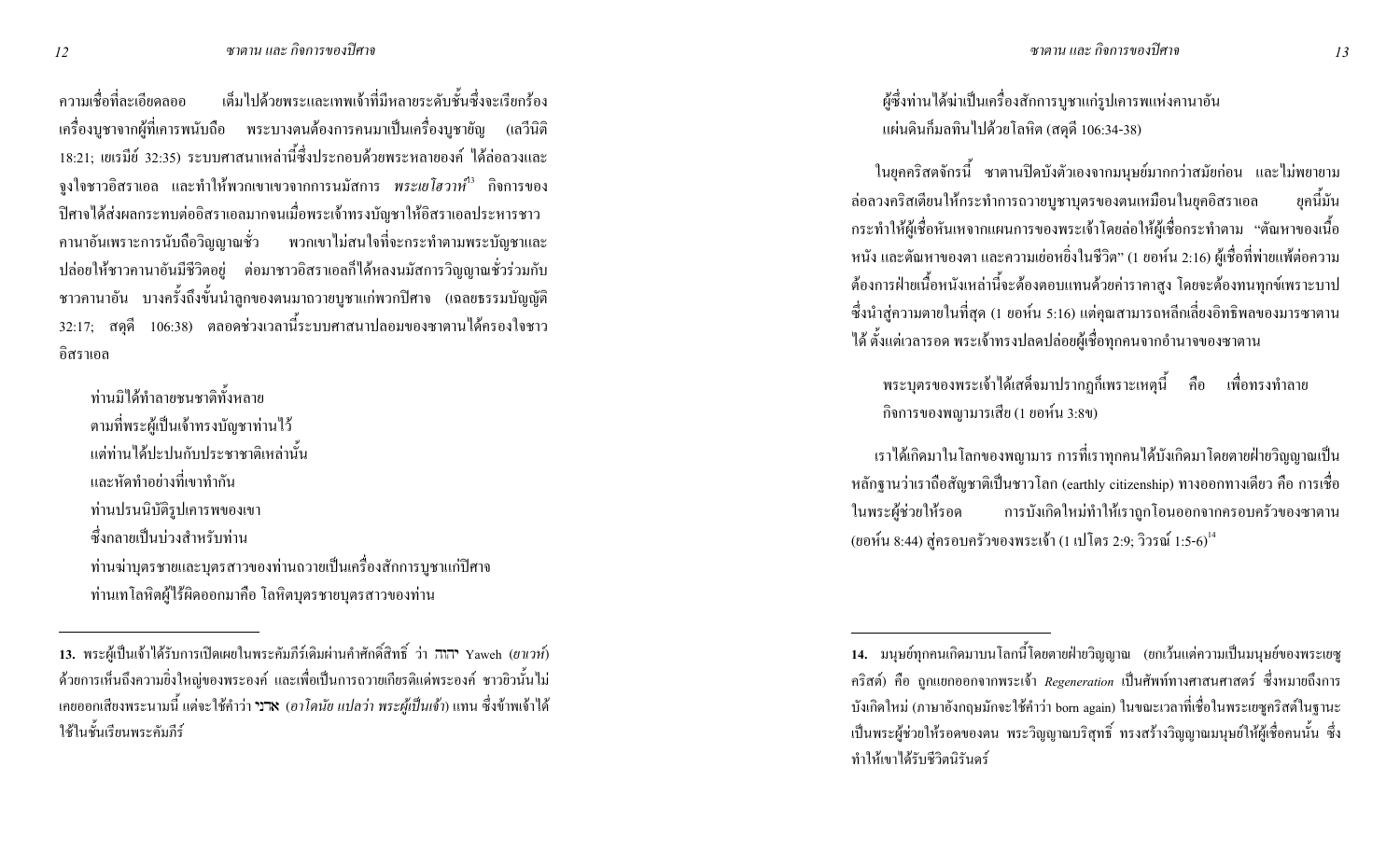แต่ส่วนบรรคาผู้ที่ต้อนรับพระองค์ พระองค์ทรงประทานอำนาจให้เป็นบุตร ของพระเจ้า คือ คนทั้งหลายที่เชื่อในพระนามของพระองค์ (ยอห์น 1:12: เปรียบกับ กิจการ 26:18; โคโลสี 1:13)

ในฐานะเป็นบุตรของพระเจ้า เราได้รับการทรงสถิตด้วยพระวิญญาณบริสุทธิ์ และ ปีศาจไม่สามารถเข้าสิงเราได้หรือแม้แต่ตัวซาตานเองก็ไม่สามารถเช่นกัน เรามีสิทธิ์เลือก ์<br>เถะที่จะเรียนพระคำของพระเจ้าเพื่อ ที่จะรับการประกอบค้วยพระวิญญาณบริสุทธิ์ ปกป้องตนเองจากอิทธิพลของซาตานและปิศาจ<sup>เร</sup> มีแต่หลักคำสอนพระคัมภีร์ภายในจิตใจ ของเราที่จะช่วยป้องกันเราจากระบบโลกของซาตานและกิจการของปิศาจ

ึ จงตั้งมั่น [ แปลตรงตามอักษรกรีก] ต่อพญามาร [หมายถึง อิทธิพลจากปิศาจ] และมันจะหนีไปจากท่าน (ยากอบ 4:7ข)

#### กองทัพของซาตาน

ซาตาน ซึ่งเป็น "เจ้าแห่งอำนาจในย่านอากาศ" ได้บัญชาการกองทัพปิศาจกองใหญ่ (เอเฟซัส 2:2 เปรียบกับ เอเฟซัส 1:21; 6:12) คำว่า δαιμόνιον (ดัยโมนิ-ออน) (มัทธิว 9:33) ในภาษากรีก และคำว่า **"***เ***ข** (เซด)(เฉ<sub>ิ</sub>สยธรรมบัญญัติ 32:17; สดุดี 106:36-37) ใน ภาษาฮีบรู เป็นคำที่พระคัมภีร์ใช้พูดถึงทูตสวรรค์ที่เสื่อมจากพระสิริของพระเจ้า (fallen angels) เป็นเหล่าทูตสวรรค์ที่เลือกอยู่ฝ่ายซาตานเมื่อซาตานกบฎต่อพระเจ้า คำฮีบรูอีกคำ หนึ่งที่ใช้พูดถึงปิศาจคือ שׂעיר) (ซา-อีด) (เลวีนิติ 17:7) ซึ่งหมายถึง "มีขนเยอะ" หรือ "แพะ

ตัวผู้" เป็นคำที่ใช้พูคถึงเทพเจ้าในนิยายกรีกโบราณ<sup>เ6</sup> อีกคำหนึ่งซึ่งเลิ้งถึงกิจการของปีศาจ คือ "คนทรงหรือพ่อมดแม่มด" (เลวีนิติ 19:31 KJV) ไม่ว่าจะใช้คำใดก็ตามที่กล่าวถึงปิศาจ ทุกคำเหล่านี้หมายถึงทูตสวรรค์ที่อยู่ฝ่ายซาตาน

ปีศาจได้ผลักดันความชั่ว สาบานตนเป็นศัตรูกับพระเจ้า และกบฏต่อพระคริสต์อย่าง ไม่ปิดบัง เนื่องจากซาตานไม่มีลักษณะเหมือนพระเจ้า เช่น ไม่มีความสัพพัญญูและฤทธา นุภาพอันไม่สิ้นสุด มันจึงต้องพึ่งอาศัยกองทัพปิศาจของมันที่จะสำรวจพื้นที่ เก็บข้อมูล และปฏิบัติภารกิจอันเลวทราม ถ้าซาตานอยู่โคคเดี่ยว มันทำอะไรไม่ได้มาก เพราะ ความสามารถของมันมีจำกัด เขตพื้นที่ของมันรวมโลกและฟ้าอากาศของโลก และซาตาน ยังถูกจำกัดไว้ด้วยข้อห้ามและกฎกติกาบางอย่างที่พระเจ้าทรงตั้งไว้เพื่อคดีอุทธรณ์จะเป็น ตามกฎระเบียบและความยุติธรรม

มีทูตสวรรค์ฝ่ายซาตานกลุ่มหนึ่งที่เคยกระทำผิดต่อกฎกติกานั้นและต้องถูกตัดสิทธิ์ ในการปฏิบัติงานของพวกมัน นั่นคือกองทัพปิศาจหน่วยจู่โจมที่จะมาจากเหวที่ไม่มีก้น เหว (*the Abyss*; วิวรณ์บทที่ 9) หลังจากประวัติศาสตร์ของมนุษย์ได้เข้าช่วงที่สองของ 7 ปี แห่งการทนทุกข์เวทนา ปิศาจเหล่านี้กำลังรอการปลดปล่อยเพื่อที่จะโจมตีมนุษยชาติอีก ครั้งหนึ่ง เป้าหมายของพวกมัน คือ ให้มนุษยชาติจำนนต่อซาตาน โดยให้อยู่ภายใต้สิทธิ อำนาจของซาตาน

พระเจ้าทรงขังปีศาจอีกกลุ่มใหญ่ไว้ใน "นรก" (Tartarus) ซึ่งกำลังรอการพิพากษาครั้ง สุดท้าย (ยูดา 6; 1 เปโตร 3:19-20)<sup>17</sup> ปิศาจพวกนี้ถูกเรียกว่า "บุตรชายทั้งหลายของพระ

**<sup>15.</sup>** มีการอธิบายถึงการทรงสถิตค้วยพระวิญญาณบริสุทธิ์ และ การประกอบด้วยพระวิญญาณ บริสุทธิ์ ในหนังสือ *ตั้งต้นใหม่ แล้วก้าวต่อไป* เขียนโดย ศจ. อาร์. บี. ธีม, จูเนียร์ (ปรับปรุงแก้ไข 2006) 8C 27-29; *The Plan of God*, 8C 16-26; *Christian Integrity* (1990) 16-19

<sup>16.</sup> satyr คือ สัตว์ในเทพนิยายซึ่งมีร่างกายตอนบนเป็นชาย ตอนล่างเป็นแพะ และมักมีส่วนใน พิธีรื่นเริง และ การนมัสการเทพคิโอนผู้ซึ่งเป็นเทพแห่งเหล้าองุ่น

<sup>17.</sup> แคนผู้ตาย (Hades) มีสี่ห้อง คือ

<sup>1.</sup>เมืองบรมสุขเกษม (Paradise) หรือ ทรวงอกของอับราฮัม (Abraham's bosom) เป็นที่สำหรับผู้ เชื่อทุกคนที่ตายไปก่อนที่พระเยซูคริสต์จะเสด็จขึ้นสวรรค์ (ลูกา 23:39-43; เอเฟซัส 4:8-10) [ต่อที่หน้า 16]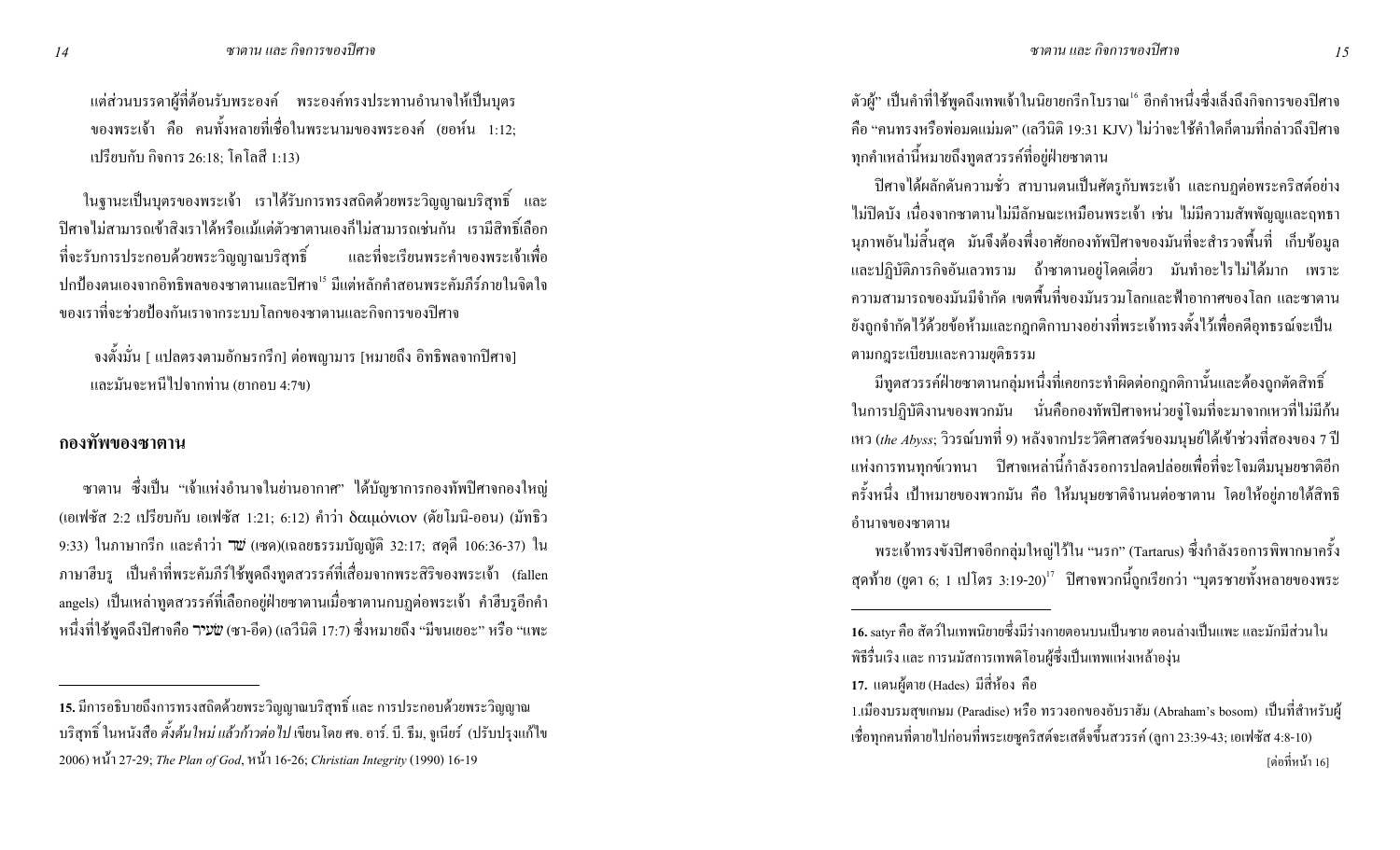เจ้า" เป็นคำเรียกซึ่งทุกครั้งจะเจอในพระคัมภีร์เดิมต้องหมายถึงทูตสวรรค์ที่อยู่ฝ่ายซาตาน (ปฐมกาล 6:4; โยบ 1:6; 2:1; 38:7) พวกปิศาจเหล่านี้ได้จงใจสมสู่กับ "บุตรสาวทั้งหลาย ของมนุษย์" (ปฐมกาล 6:2) ซึ่งได้บังเกิด "ลูกครึ่ง" เป็นมนุษย์ครึ่งหนึ่งและทูตสวรรค์ ี ครึ่งหนึ่ง (ภาษาฮีบรูเรียกพวกนี้ว่า *เนฟาลีม*) เป็นความพยายามที่จะทำให้พันธุกรรมของ ้มนุษย์ต้องแปดเปื้อน<sup>เธ</sup> หากซาตานสามารถทำให้พันธุกรรมของมนุษย์แปดเปื้อนได้ มันก็ ้จะสามารถขัดขวางการประสูติของพระผู้ช่วยให้รอดโดยหญิงพรหมจารีได้สำเร็จ โดย ี พระผู้ช่วยให้รอคนั้นจำต้องเป็นมนุษย์ที่แท้จริงและบริสุทธิ์ เพราะการโจมตีพันธุกรรม ี ของมนุษย์ พระเจ้าทรงจำต้องลบล้างมนุษยชาติด้วยการพิพากษาผ่านน้ำท่วมโลก (ปฐม ี กาล 6:12-13) เพื่อที่จะชำระโลกจาก "ลูกครึ่งปีศาจ" ปีศาจที่มีส่วนเกี่ยวข้องในแผนการนี้ ถูกจับขังไว้ด้วยเครื่องจองจำแห่งความมืดเพื่อป้องกันไม่ให้มีการบุกโจมตีพงศ์พันธุ์ของ พระคริสต์ (2 เปโตร 2:4)

2.ที่ทุกข์ทรมาน (Torments) เป็นที่จองจำชั่วคราวสำหรับจิตใจของผู้ที่ไม่เชื่อของทุกยุคสมัยใน ประวัติศาสตร์ของมนุษย์ (ลูกา 16:91-31)

3.ทาร์ทารัส (Tartarus) เป็นที่จองจำชั่วคราวสำหรับทูตสวรรค์ฝ่ายซาตานจากพระธรรมปฐมกาล ิบทที่ 6 ซึ่งพระเยซูได้ประกาศชัยชนะเหนือพวกมัน (1 เปโตร 3:18-22; 2 เปโตร 2:4; ยูดา 6) ี 4.นรกขุมลึก หรือ เหวที่ไม่มีก้น (the Abyss) เป็นที่จองจำสำหรับทูตสวรรค์ฝ่ายซาตานซึ่งละเมิด ึกฏกติกาของสงครามระหว่างพระเจ้ากับซาตาน ซึ่งรวมถึงกองทัพปิศาจที่อย่ภายใต้การ ี บัญชาการของอปอลลิโยน (วิวรณ์ 9:11) ซึ่งจะถูกปลดปล่อยกลางยุค 7 ปีแห่งการทนทุกข์เวทนา (ถูกา 8:30-31; โรม 10:7; วิวรณ์ 20:1-3) ดู ศจ. อาร์. บี. ธีม, จูเนียร์ Victorious Proclamation, หน้า  $19-21$ 

่ 18. การที่ปีศาจบุกโลกเป็นหลักฐานซึ่งก่อให้เกิดเทพนิยาย ซึ่งบรรยายเรื่องของเทพเจ้าที่ลงมายัง โลกแล้วสมสู่กับผู้หญิงที่สวยงาม แล้วเกิด "ลูกครึ่ง" เช่น เทพอาฟีอัส ไมนอส เฮอ-คิวลิส และ ี เปอร์ซีอุส ตำนานของเทพเจ้าเหล่านี้ได้ปรากฏในทุกศาสนาและวัฒนธรรมของมนุษย์ เป็น เรื่องราวที่เกิดจากเหตุการณ์จริงที่พระคัมภีร์ได้บันทึกในปฐมกาลบทที่ 6

หลังจากการบุกเชื้อสายของมนุษย์ พระเจ้าทรงระงับความสามารถของปีศาจในการที่ จะปรากฎตัวเป็นมนุษย์ และที่จะสมสู่ (มัทธิว 22:30) ตั้งแต่ตอนนั้นเป็นต้นมา ปิศาจที่ยังมี อิสระถูกห้ามใม่ให้ปรากฏตัวต่อมนุษย์อีกต่อไป อย่างไรก็ตาม พวกมันสามารถสำแดงตัว ี ด้วยการเข้าสิ่งร่างของผู้ที่ไม่เชื่อ ซึ่งให้เห็นถึงอิทธิฤทธิ์อันมหาศาลที่มันมีเหนือร่างกาย ของมนุษย์ ปิศาจสามารถทำให้คนที่ถูกสิงมีพลังมาก (ลูกา 8:29) ทำให้พิการ (ลูกา 13:11-17) ตาบอด (มัทธิว 12:22) เป็นใบ้ (มัทธิว 9:32-33) เป็นโรคประสาท และฆ่าตัวตาย (ลูกา 8:26-35) และมีอิทธิฤทธิ์ทำร้ายร่างกายของเหยื่อด้วย (มาระโก 9:17-18) เมื่อวิญญาณชั่ว ้ ได้ครองร่างนั้นแถ้ว มันก็สามารถไปๆ มาๆ ตามใจ (ลูกา 11:24-26) ซึ่งได้อธิบายว่าทำไม หมอผีและนักประกาศพระกิตติกุณที่ขับผีดูเหมือนว่าจะประสบความสำเร็จในการขับไล่ ้วิญญาณชั่ว แท้ที่จริงคือพวกนี้เป็นเครื่องมือของซาตาน และกำลังทำตามจุดประสงค์ของ ้มันในการหลอกมนุษยชาติผ่านการสอนหลักคำสอนของปีศาจ และทำให้หลายคนเขวไป ิจากแผนการของพระเจ้า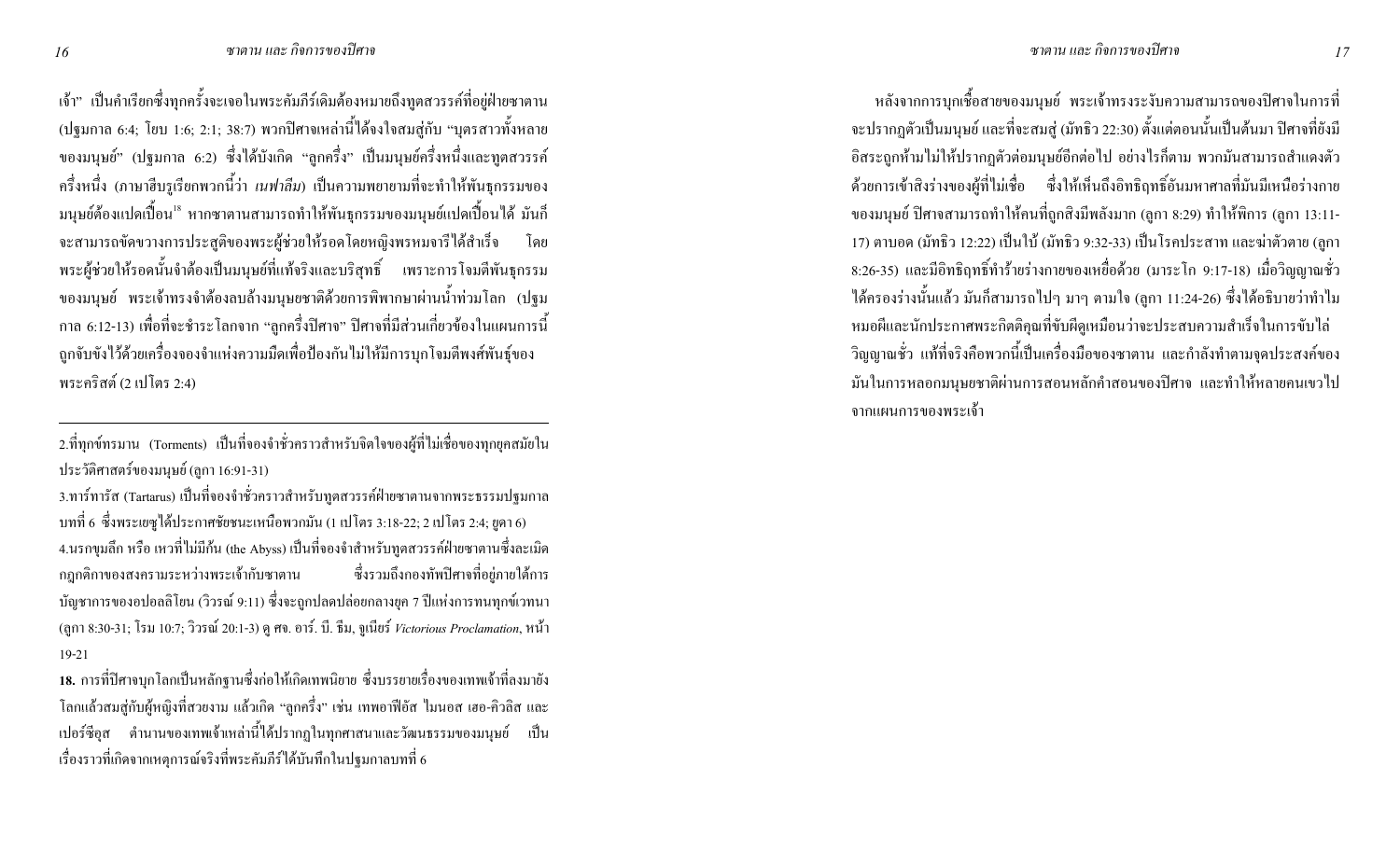ี ความเย่อหยิ่ง ต่อต้านพระคุณและความจริง พระคัมภีร์ได้รวบรวมกลอุบายและระบบโลก ึ ของซาตานนี้ทั้งหมดโดยใช้กำกรีกกำเดียวว่า κόσμος (*โคสมอส ซึ่*งกลายเป็นกำว่า cosmic ในภาษาอังกฤษ) ซึ่งพระคัมภีร์ไทยมักจะแปลด้วยคำว่า *โลก* (ภาษาอังกฤษใช้คำว่า world) คำว่า *โคสมอส* นี้ได้อธิบายถึงองค์กรที่มีระบบระเบียบ มีส่วนประกอบที่ ิ สอดกล้องกัน มีวัตถุประสงค์และนโยบาย และมีโครงสร้างสิทธิอำนาจ เป็นระบบที่ถูก สร้างขึ้นมาเพื่อที่จะทำลายความคิดของมนุษยชาติ

*โคสมอส* นี้ คือ องค์กรหรือระบบที่กว้างขวาง ซึ่งซาตานได้ก่อขึ้น และได้ ิสะท้อนถึงความใฝ่ฝัน จุดประสงค์ และวิธีการของซาตาน *โคสมอส* คือระบบ โลกที่อยู่ต่างจากพระเจ้า เป็นอารยธรรมซึ่งหันหน้าไปจากพระองค์ และไม่ ยอมนับถือว่าพระองค์ทรงเป็นพระผู้สร้างโลกและมนุษยชาติ ระบบนี้ได้ ึ ก่อให้เกิดรัฐบาล สงคราม การศึกษา วัฒนธรรม และศาสนาซึ่งได้ละทิ้งพระ ู้ เจ้า แล้วใช้ศีลธรรมและความภูมิใจเป็นมาตรฐาน *โคสมอส* คือโลกซึ่งมนุษย์ ใค้คำเนินชีวิตอยู่ เป็นทุกสิ่งที่เขาได้ยิน ใค้เห็น และได้ใช้ในการคำรงชีวิตวัน ต่อวัน เกือบจะทุกคนบนโลกนี้ เชื่อว่านี่เป็นระบบเดียวที่เขารู้จักตราบเท่าที่เขา อยู่บนโลกนี้ ถ้าจะเรียกให้ถูกต้อง ก็คือ ระบบโลกของซาตาน (the satanic system) ซึ่งสมควรใช้ในการอธิบายคำว่า *โคสมอส* เพราะระบบโลกนี้ก็เป็น ระบบของพญามาร (cosmos diabolicus) $^{20}$ 

ี ยุทธวิธีหนึ่งที่ซาตานมักจะใช้ และได้ผลมาก คือการสนับสนุนความรู้ความเข้าใจ ้ อย่างผิวเผินในระบบโลก ท่ามกลางผู้เชื่อในพระคริสต์ เพราะเหตุนี้จึงมีคริสเตียนหลายคน ี่ที่คิดว่าการดำเนินตามระบบโลกหมายถึงเรื่องทางร่างกายเท่านั้น เช่น การสูบบุหรี่ ดื่ม ่ เหล้า เต้นรำ การดหนัง หรือกิจกรรมอื่นๆ ซึ่งจะทำให้คริสเตียนที่ถือกฎศาสนา (legalistic

้อิทธิพลของปิศาจ

บทที่ 2

ี ปีศาจสามารถมีอิทธิพลต่อทั้งผู้ที่ไม่เชื่อและผู้ที่เชื่อ เมื่อความคิดจากระบบโลกของ ซาตาน (cosmic thinking) ซึ่งเป็นแหล่งแห่งมุมมองของมนุษย์ (human viewpoint) ได้บุก ้ เข้าไปในจิตใจของคนนั้น<sup>เร</sup> นี่คือแผนการของซาตานในการต่อต้าน ปิดบังแผนการ และ มุมมองของพระเจ้า (divine viewpoint) จุดประสงค์ของซาตานไม่เคยเปลี่ยน นั่นคือ มัน ี ค้องการที่จะแย่งชิงตำแหน่งของพระเจ้า และสิ่งที่ทรงสร้างทั้งหลายนั้นจะกราบไหว้ นมัสการมันในฐานะเป็นพระเจ้า หน้าที่หลักของปิศาจทุกตน คือ บิดเบือนความคิด ้ค่านิยม และการประพฤติของมนุษย์ ซาตานหลงเชื่อว่าถ้ามันสามารถทำสิ่งเหล่านี้ให้ ี สำเร็จ มันก็จะทำลายพระประสงค์ของพระเจ้า และสามารถพิสูจน์ว่าตัวมันเองเป็นฝ่าย บริสุทธิ์ในคดีอุทธรณ์แห่งสงครามฝ่ายวิญญาณระหว่างพระเจ้ากับซาตาน

หลังจากที่อาดัมได้เสื่อมจากพระสิริของพระเจ้าในสวนเอเดน ซาตานได้กลายเป็นเจ้า โลก ในการที่จะรักษาตำแหน่งนี้ และพยายามที่จะควบคุมอาณาจักรของมันไว้ มันได้ใช้ ปรัชญาปลอมและระบบศาสนาเพื่อที่จะหลอกลวงและทำให้ทั้งผู้เชื่อและผู้ที่ไม่เชื่อสับสน และไม่รู้จักความจริง ซาตานใช้หลากหลายรูปแบบเพื่อที่จะยั่วยวนแนวโน้มความต้องการ แห่งธรรมชาติ เช่น การถือกฎศาสนา (legalism) หรือ การกบฏต่อกฎศาสนาและศีลธรรม (licentiousness) กลอุบายของซาตานทุกรูปแบบจะมีลักษณะที่คล้ายกัน คือ เพื่อให้พัฒนา

<sup>20.</sup> Lewis Sperry Chafer, Systematic Theology (Dallas: Dallas Seminary Press, 1947), 2:77-78

<sup>19.</sup> ศจ. อาร์. บี. ธีม, จูเนียร์ Christian Integrity, หน้า 158-60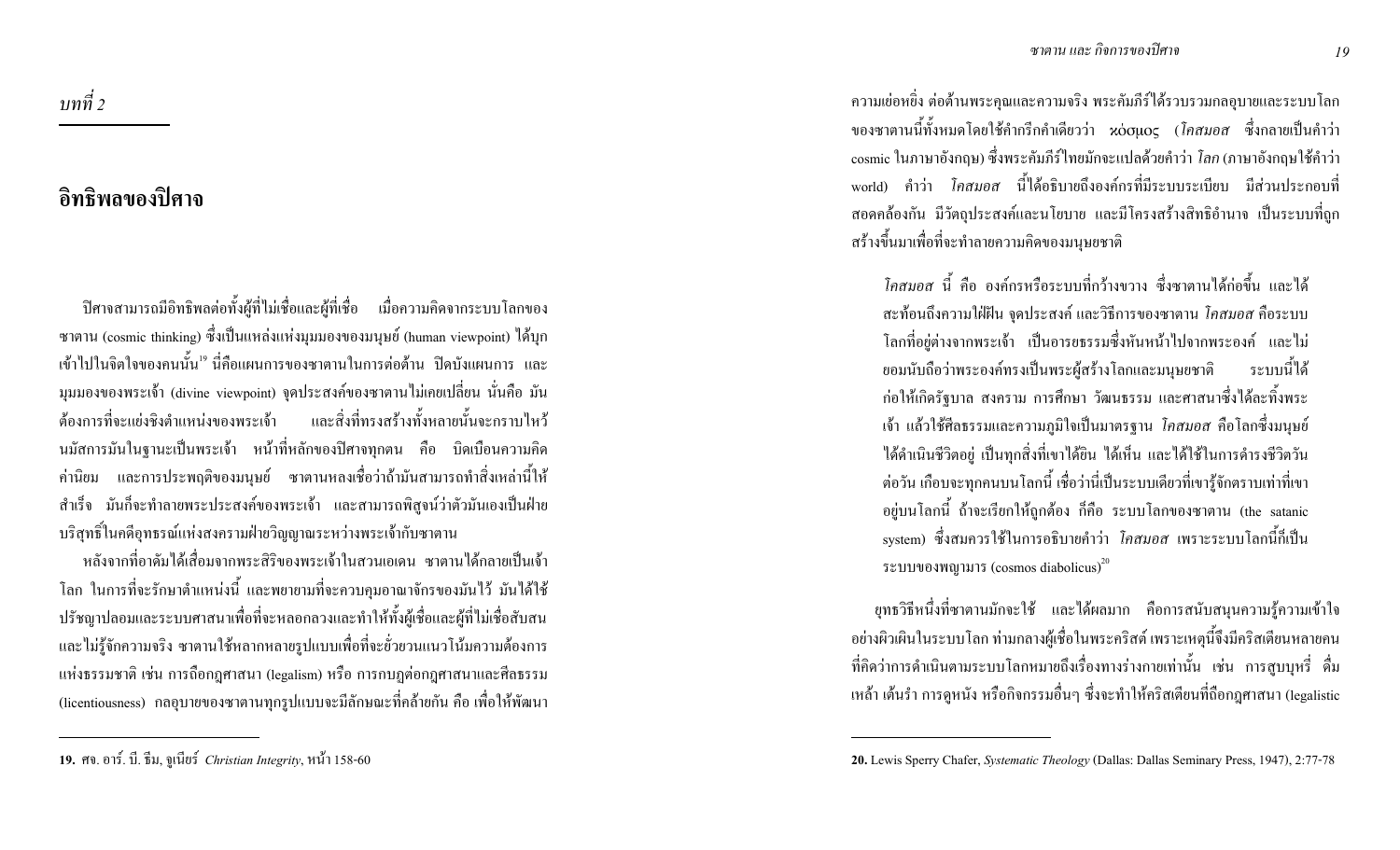Christians) ต้องสะดุด แท้ที่จริง การดำเนินตามระบบโลก (worldliness) คือ การคิดด้วย ทัศนคติและมุมมองของมนุษย์ตามแผนการของซาตาน<sup>21</sup> หลักการง่ายๆ คือ คุณคือสิ่งที่ คุณคิด (สุภาษิต 23:7ก)

ิ พระคัมภีร์ได้ตักเตือนสั่งสอนผู้เชื่อทุกคนให้ต่อต้านความคิดแห่งระบบโลกของ ซาตาน $($ ยากอบ 4:4 $)$ 

่ อย่ารักโลกหรือสิ่งของในโลก ถ้าผู้ใครักโลก ความรักของพระบิดาไม่ได้อยู่ ในผู้นั้น (1 ยอห์น 2:15)

ผู้เชื่อคนใดที่คิดหรือประพฤติตามมาตรฐานของโลกเป็นทาสต่อสิทธิอำนาจของ และชิ่งกว่านั้นคือได้กระทำตามนโยบายของซาตานและช่วยให้มันบรรลุ ซาตาน วัตถุประสงค์

่ ทุกคนเกิดมาในโลกของซาตานและถูกกระหน่ำด้วยการโฆษณาชวนเชื่อของมันจวบ จนถึงวันตาย ผู้เชื่อจะได้รับการปกป้องจากอิทธิพลของปิศาจโดยการประยุกต์กฎและ หลักการต่างๆ ที่พระเจ้าทรงสถาปนาไว้สำหรับสังคมที่สงบสุข ซึ่งพระบัญญัติ 10 ประการเป็นตัวอย่างที่ดีที่สุด<sup>22</sup> หลักการเหล่านี้ได้เน้นคุณธรรมและศีลธรรมซึ่งจำเป็นต่อ ่ การมีเสรีภาพในสังคม เป็นหลักการที่ตรงกันข้ามกับกลอุบายของซาตาน

หลังจากใด้รับความรอดแล้ว ผู้เชื่อจะสามารถป้องกันตนเองจากอิทธิพลของซาตาน ด้วยการศึกษาและการประยุกต์หลักคำสอนพระคัมภีร์เท่านั้น

้อย่าประพฤติตาม [ระบบ] โลกนี้ แต่จงรับการเปลี่ยนแปลงจิตใจเสียใหม่ เพื่อ ท่านจะได้ทราบพระประสงค์ของพระเจ้าว่าอะไรดี อะไรเป็นที่หอบพระทัย และอะไรดียอดเยี่ยม (โรม 12:2)

้ ความจริงแห่งหลักคำสอนพระคัมภีร์ได้ปกป้องจิตใจจากมุมมองของมนุษย์ ิจาก ิ สติปัญญาแห่งระบบโลกของซาตาน และทำให้ผู้เชื่อได้รับการปลดปล่อยจากการเป็นทาส ของนโยบายของซาตาน (ยอห์น 8:32) ผู้เชื่อที่ถูกหันเหจากแผนการที่พระเจ้าทรงมีต่อชีวิต ีของเขากลายเป็นเหยื่อที่น่าสมเพช

ทุกครั้งที่ผู้เชื่อกระทำบาป ไม่ว่าจะเป็นบาปที่สำนึกหรือไม่สำนึกก็ตาม จิตใจของเขา ิถูกควบคุมโดยธรรมชาติบาปของตน และเขาใด้เข้าสู่ระบบโลกของซาตาน<sup>23</sup> หากเขา ปฏิเสธหลักคำสอนพระคัมภีร์แล้วดำเนินชีวิตอยู่อย่างต่อเนื่องในระบบโลกของซาตาน ก็ จะสร้างสุญญากาศภายในจิตใจของเขา แล้วหลักคำสอนของปีศาจจะเข้าสู่จิตใจแทนหลัก คำสอนพระคัมภีร์

ี บัคนี้ พระวิญญาณได้ตรัสไว้อย่างชัดแจ้งว่า ในกาลภายหลังจะมีบางคนละทิ้ง ้ความเชื่อ โดยหันไปเชื่อฟังวิญญาณที่ล่อลวง และฟังคำสอนของพวกผีปิศาจ  $(1 \nbrace{\mathfrak{h}} \tilde{\mathfrak{h}} \mathfrak{u} \tilde{\mathfrak{h}}$  4:1)

<sup>21.</sup> การคำเนินชีวิตฝ่ายเนื้อหนัง (carnality) เป็นสถานะฝ่ายวิญญาณซึ่งจิตใจของผู้เชื่ออยู่ภายใต้ ิ การควบคุมโดยธรรมชาติบาป เป็นการที่ผู้เชื่ออยู่นอกสัมพันธภาพกับพระเจ้าเนื่องจากมีบาปใน ้ชีวิตที่ยังไม่ได้สารภาพต่อพระบิดา ไม่ว่าพูดถึงสมัยพระคัมภีร์เดิม หรือสมัยพระคัมภีร์ใหม่ก็ตาม ผู้เชื่อที่ได้กระทำบาปจะกลับมามีสัมพันธภาพกับพระเจ้าผ่านการตั้งต้นใหม่ คือการกล่าวถึงบาป นั้นต่อพระบิดาอย่างเป็นการส่วนตัว (สดุดี 32:5; 51:1-4; 1 ยอห์น 1:9) ศึกษาเพิ่มเติมใด้จาก หบังสือ ตั้งต้นใหม่แล้วก้าวต่อไป/

<sup>22.</sup> หลักการและกฎมายต่างๆ ที่พระเจ้าทรงสถาปนาไว้สำหรับสังคมที่สงบสุข (Laws of divine establishment) เป็นหลักการที่พระเจ้าทรงตั้งไว้เพื่อมนุษยชาติจะมีเสถียรภาพ ได้รับการปกป้อง

ใค้รับพระพร และจะกระทำให้มนษยชาติอย่รอดและสามารถคำรงอย่ได้อย่างต่อเนื่อง เป็น หลักการที่มีไว้สำหรับทั้งผู้ที่เชื่อ และผู้ที่ไม่เชื่อในพระคริสต์ 23. ศจ. อาร์. บี. ธีม, จูเนียร์ ธรรมชาติบาป ปะทะ พระวิญญาณบริสุทธิ์ (แปลปี 2006)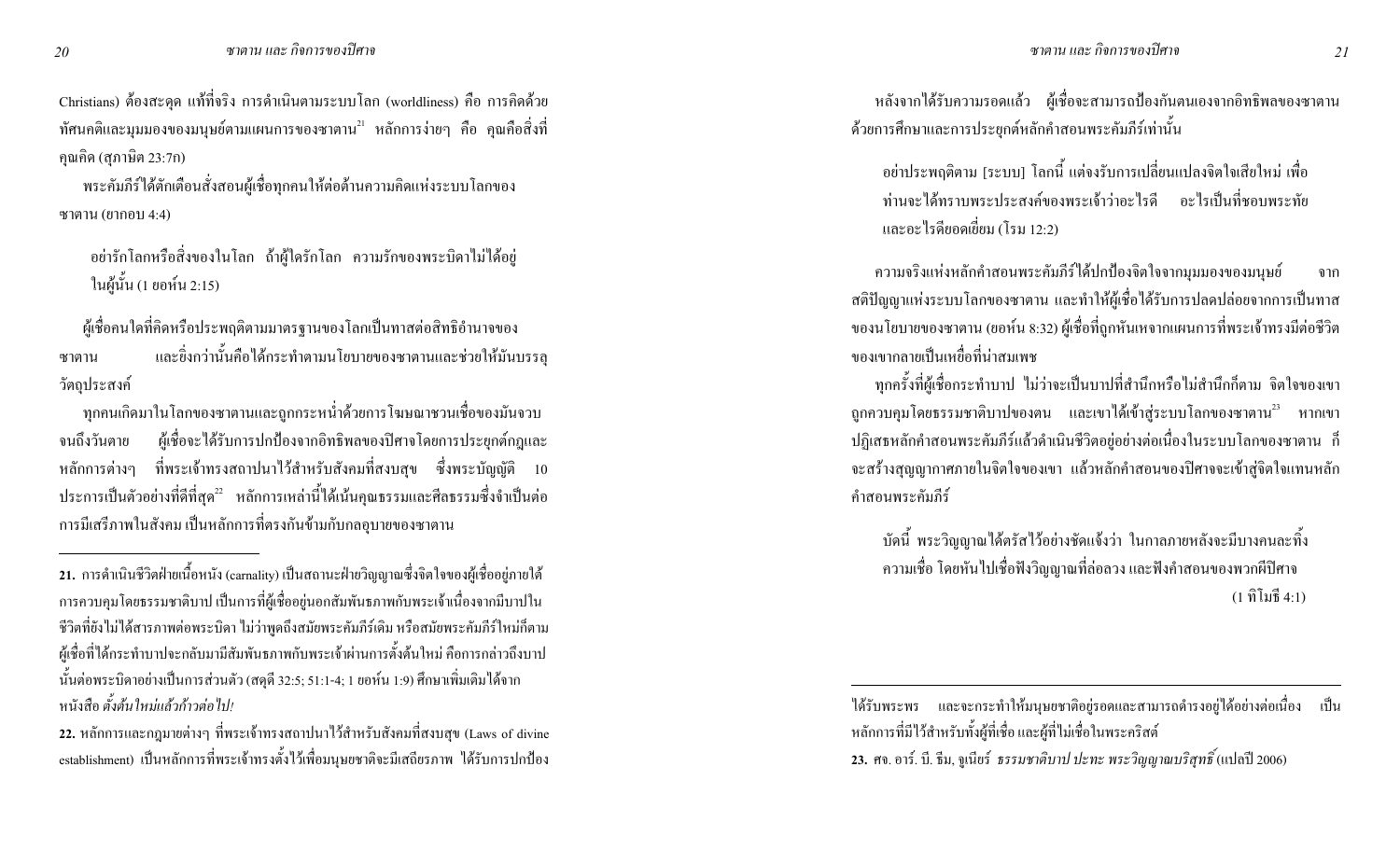ิ การเสื่อมฝ่ายวิญญาณจะกลายเป็นการถอยหลังฝ่ายวิญญาณตามขั้นตอน<sup>24</sup> ี ซึ่งเป็น ิ สถานะฝ่ายวิญญาณที่เกิดจากการปฏิเสธและการลืมหลักคำสอนพระคัมภีร์

้ ยิ่งผู้เชื่อคำเนินชีวิตอยู่ในระบบโลกของซาตานนานเข้า โดยใม่ได้ตั้งต้นใหม่กับพระ เจ้าผ่านการสารภาพบาป (1 ยอห์น 1:9) เขาก็ยิ่งเสี่ยงต่อการรับอิทธิพลของปิศาจ สุดท้ายผู้ เชื้อคนนี้จะกลับมีความคิดและการประพฤติเหมือนผู้ที่ไม่เชื่อจนแยกไม่ออกระหว่างเขา ้กับชาวโลกทั่วไป ผู้เชื่อที่ถอยหลังฝ่ายวิญญาณมักจะต้องถูกตีสอนจากพระเจ้า เช่นเดียว ้กับที่กษัตริย์ซาอูลได้รับ ซาอูลเป็นผู้เชื่อ (1 ซามูเอล 10:6 เปรียบกับ 28:19) เป็นตัวอย่างซึ่ง ์ ชี้ให้เห็นว่าผู้เชื่อสามารถเสื่อมฝ่ายวิญญาณได้มากแค่ไหน ถึงแม้ว่าผู้เชื่อทุกคนได้รับความ ี รอคตั้งแต่เวลาที่เขาเชื่อในพระเยซูคริสต์ในฐานะเป็นพระผู้ช่วยให้รอคของตน แต่ผู้เชื่อ ้ทุกคนยังมีธรรมชาติบาป ถึงแม้ได้รับความรอดแล้ว ธรรมชาติบาปอันเลวทรามก็ยังจะ ผลักดันให้ผู้เชื้อกระทำบาปเหมือนเดิม

้ผู้เชื่อที่ถอยหลังฝ่ายวิญญาณถูกนำไปด้วยแนวโน้มความต้องการฝ่ายเนื้อหนังที่มา จากธรรมชาติบาป เป็นคริสเตียนซึ่งมีชีวิตที่เลียนแบบผู้ที่ไม่เชื่อ

ึการที่ซาอูลได้ปฏิเสธหลักคำสอนพระคัมภีร์ก่อผลที่เห็นได้ชัด เช่น โรคซึมเศร้าอย่าง หนัก โรคประสาทพิการและจิตวิปลาส (neuroses and psychoses) ในปัจจุบันมีผู้เชื่อหลาย ึ คนที่มีอาการเช่นเดียวกันนี้ การแก้ไข คือการกล่าวถึงบาปต่อพระบิดา ซึ่งจะให้ผู้เชื่อได้รับ ี การประกอบด้วยพระวิญญาณบริสุทธิ์ มีสัมพันธภาพกับพระเจ้า และกลับเข้าสู่ชีวิตฝ่าย วิญญาณผ่านการเรียนและการประยุกต์หลักคำสอนพระคัมภีร์ในแต่ละวัน

้ถึงแม้ว่านโยบายของซาตานจะก่อความชั่วร้ายและทำลายชีวิตมนุษย์ แต่แผนการของ ้มันได้รวมการกระทำดีและศีลธรรม เช่น หนึ่งในเครื่องมือที่ซาตานใช้เพื่อระงับการ ้ เติบโตฝ่ายวิญญาณของผู้เชื้อ คือ กิจกรรมที่มุ่งเปลี่ยนความคิดคนหรือสังคมให้เชื้อตาม ิ ความคิดของตนโดยอาศัยการกระทำ (ภาษาอังกฤษเรียกว่า activism เช่น การรณรงค์ การ

ประท้วง และสงครามศาสนา เป็นต้น) มีผู้เชื่อมากมายที่ตกเป็นเหยื่อการรณรงค์สังคมซึ่ง ี ช่วยซาตานในการเผยแพร่ระบบโลกของมัน ผู้เชื่อไม่สามารถบรรลุแผนการที่พระเจ้าทรง ้มีต่อชีวิตของตนด้วยความพยายามที่จะให้โลกของซาตานเป็นที่น่าอยู่ แต่จะต้องด้วยการ ใช้ทรัพยากรฝ่ายวิญญาณซึ่งพระเจ้าทรงจัดเตรียมให้ผู้เชื่อทุกคนในยุคคริสตจักร<sup>25</sup>

## ้ อิทธิพลจากปิศาจ กับ การถูกสิ่งด้วยปิศาจ

พระคัมภีร์ได้แยกระหว่างอิทธิพลจากปิศาจ (demon influence) และ การถกสิ่งด้วย ปิศาจ (demon possession) อย่างไร? ภาษากรีกของพระคัมภีร์ใหม่ได้พูดถึงการถูกสิ่งโดย ปีศาจ (ถูกผีเข้า) โดยใช้คำว่า δαιμονίζομαι (*ใด-มอนิโซมัย*) "ถูกปีศาจเข้าครอง"<sup>26</sup> และ ้ะ $\chi$ ω δαιμόνιον (ιอ โค 'lค-มอนิโยน) "มีปิศาจ" $^{27}$  สองคำนี้มีความหมายเดียวกัน ตามที่ เราได้อ่านในพระธรรมลกา

้เมื่อพระองค์เสด็จขึ้นบกแล้ว มีชายคนหนึ่งจากเมืองนั้นมาพบพระองค์ คนนั้น ู้มีผีเข้าสิงอยู่ [*เอโค ได-มอนิโยน*] นานแล้ว และมิได้สวมเสื้อ มิได้อยู่เรือน แต่ อยู่ตามอุโมงค์ฝังศพ (ลูกา 8:27)

 $7:25$ ; ถูกา 4:33)

26. Walter Bauer, A Greek-English Lexicon of the New Testament and Other Early Christian Literature, 2<sup>nd</sup> ed., F Wilbur Gingrich and Frederick W. Danker, ed. (Chicago: The University of Chicago Press, 1979), หน้ำ 169. Colin Brown, ed., The New International Dictionary of New Testament Theology (Grand Rapids: Zondervan, 1975), 1:453. Gerhard Kittel, ed., Theological Dictionary of the New Testament (Grand Rapids: Eerdmans, 1964) 2:19-20 27. บางข้อในพระคัมภีร์ใหม่จะใช้คำว่า "วิญญาณโสโครก" แทนคำว่า "ปีศาจ" (มาระโก 3:30;

<sup>24.</sup> ศจ. อาร์. บี. ธีม. จูเนียร์ Reversionism (ปี2000)

<sup>25.</sup> ศจ. อาร์. บี. ธีม, จูเนียร์ The Divine Outline of History หน้า 97-124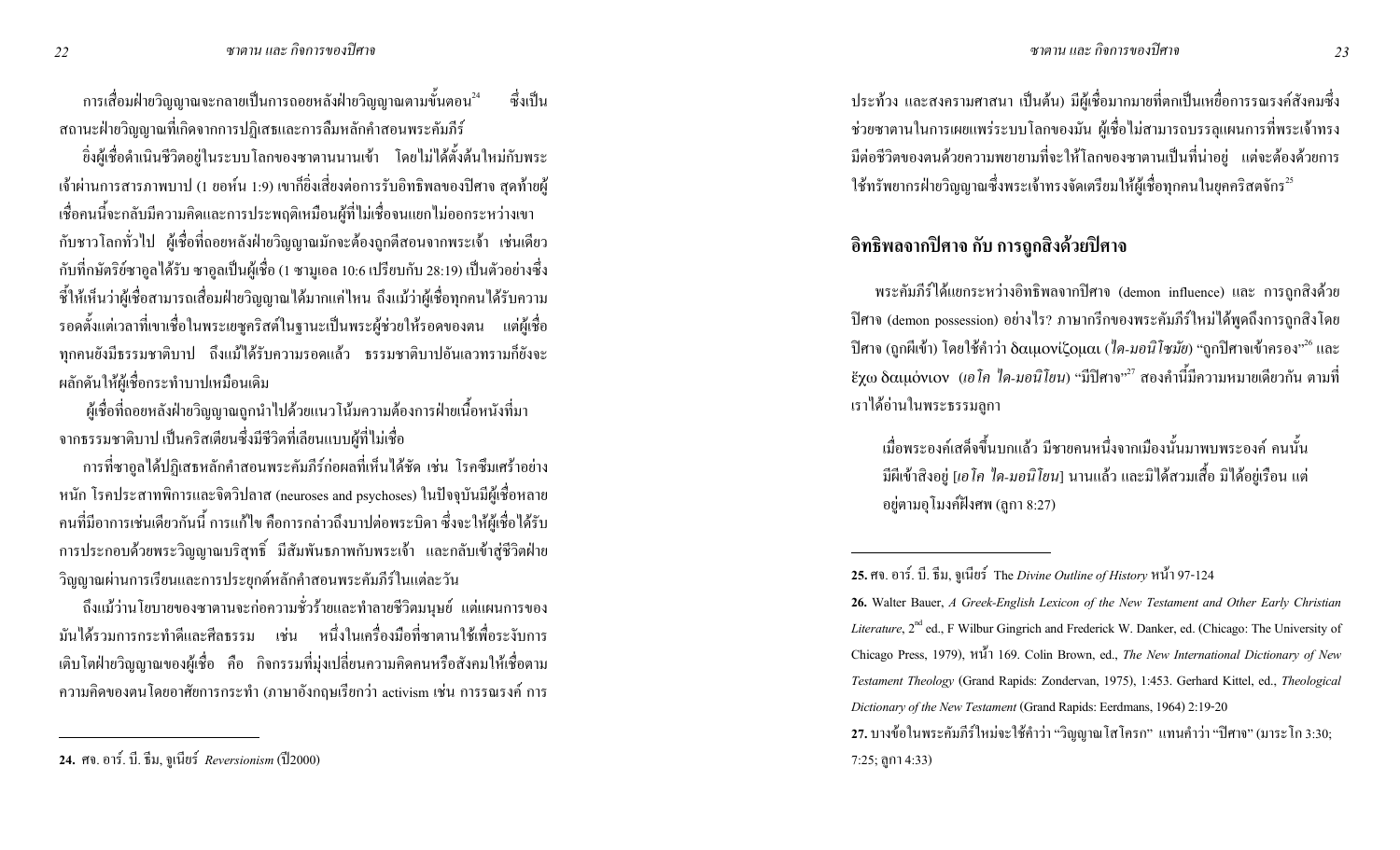ี่ ฝ่ายคนทั้งหลายที่ได้เห็น ก็เล่าให้เขาทั้งหลายฟังถึงเรื่องคนที่ผีสิง[*ใด-มอนิโส มัย*] ใค้หายปกติอย่างไร (ลูกา 8:36)

็ทุกครั้งที่เจอสองคำนี้ในพระคัมภีร์ นั่นหมายถึงการถูกสิงค้วยปีศาจ (demon possession) เท่านั้น

ข้อพระคัมภีร์ต่อใปยืนยันว่า *ใค-มอนิโซมัย* หมายถึงการที่ร่างกายของคนถูกสิงค้วย ปิศาจ

ฝ่ายพระเยซูตรัสถามมันว่า "เจ้าชื่ออะไร" มันทูลตอบว่า "ชื่อกอง" ด้วยว่ามีผี หลายตนเข้าไป [εἰσἑǫχομαι *เอ-เซอร์ โคมัย*] อยู่ในตัวเขา (ลูกา 8:30)

คำว่า*เอ-เซอร์โคมัย* ซึ่งมีความหมายว่า "เข้าไปข้างใน" ได้เน้นการที่ปิศาจเข้าไปสิงอยู่ ในร่างกายของผู้ชายชาวเมืองกาดารานั้น (เปรียบกับ มาระโก 5:12; 9:25) อนึ่ง ในการ บันทึกถึงการที่พระเยซูทรงสั่งปีศาจออกมาจากร่างของคนที่ถูกสิ ่ เราได้พบคำว่า  $\epsilon$ xβάλλω *เอ็ก-บาโล ซึ่*งมีความหมายตรงตัวอักษรว่า *โยนทิ้งออกไป* (ภาษาอังกฤษใช้คำ  $\text{u}$ ปลว่า "cast out")

่ พระองค์จึงทรงรักษาคนเป็นโรคต่างๆให้หายหลายคน และได้ทรงขับ [*เอ็ก-บาโล*] ปิศาจออกเสียหลายตน (มาระโก 1:34ก; เปรียบกับ มัทธิว 9:33; 10:1; มาระโก 1:39; 3:15; ถูกา 11:14)

พระเยซูมักจะตรัสคำว่า ἐξἑϱχομαι (*เอ็กซ์-เออร์โคมัย*) ในมาลาคำสั่ง (imperative mood) เพื่อสั่งปีศาจให้ "ออกมา" และคำนี้ก็ถูกใช้ด้วยมาลาบอกเล่า (indicative mood) ้ เพื่อแสดงถึงการที่ปิศาจได้ออกมาตามกำตรัสสั่งเรียบร้อยแล้ว

เมื่อพระเยซูทอดพระเนตรเห็นประชาชนกำลังวิ่งเข้ามา พระองค์ตรัสสำทับผี โสโครกนั้นว่า "อ้ายผีใบ้หูหนวก เราสั่งเจ้าให้*ออกมา* [ *เอ็กซ์-เออร์โคมัย* ใน

มาลาคำสั่ง| จากเขา อย่าได้กลับ*เข้า [เอ-เซอร์โคมัย*| เขา อีกเลย" ผีนั้นจึงร้อง อื้ออึงทำให้เด็กนั้นชักดิ<sup>้</sup>นเป็นอันมาก แล้วก็*ออกมา [เอ็กซ์-เออร์โคมัย ใ*นมาลา บอกเล่า] (มาระโก 9:25-26ก เปรียบกับ มัทธิว 17:18; มาระโก 1:25-26; 5:8; 13; 7:29; ถูกา 4:35; 8:2)

การวิเคราะห์คำศัพท์สำคัญที่ใช้ในข้อพระคัมภีร์ดังกล่าวได้รับรองว่า *ไค-มอนิโซมัย* และคำพ้องของมันจะต้องหมายถึงการที่คนถูกสิงค้วยปิศาจเท่านั้น คำว่า *ใค-มอนิโซมัย* นี้ ้ไม่ควรถูกแปลว่าdemonized ในฉบับแปลภาษาอังกฤษ เพราะคำนี้ทำให้ผู้อ่านไม่สามารถ แยกแยะระหว่างการใด้รับอิทธิพลจากปิศาจ และการถูกปิศาจเข้าสิงร่าง สองสภาพนี้ ึจำเป็นต้องอยู่แยกกัน เป็นสภาพที่ต่างกัน

#### กษัตริย์ซาอูลและอิทธิพลจากปิศาจ

กษัตริย์ซาอูลเป็นตัวอย่างที่ชัดเจนในการเข้าใจถึงอิทธิพลจากปีศาจ ผู้สอนพระคัมภีร์ บางคนใช้ซาอูลเป็นตัวอย่างของผู้เชื่อที่ถูกปีศาจเข้าสิงอยู่ในร่างกาย แต่พระคัมภีร์ไม่มีการ พูดถึงการสิงของปิศาจในเรื่องนี้เลย

หลังจากพระเจ้าทรงปฏิเสธซาอูลเนื่องจากซาอูลไม่เชื่อฟังพระองค์และถอยหลังฝ่าย วิญญาณเป็นเวลายาวนาน ซาอูลถูกโจมตีโคยปิศาจ ในพระธรรม 1 ซามูเอล 16:14-16, 23; 18:10; 19:9 คำบุพบทในภาษาฮีบรูทำให้เราเห็นว่าซาอูลไม่เคยถูกปิศาจเข้าสิงร่างของเขา เลย ในทุกข้อเหล่านั้นเราได้อ่านในภาษาฮีบรูว่า มีปิศาจได้ "อยู่เหนือ" *(על* อ*าร์ล*) หรือไม่ กี้ "มายัง" *(ว*ิ**x** เอลล์ ) ซาอูล แล้วทรมานใจเขา บุพบททั้งสองคำนี้มีความหมายที่ต่างจาก ว (เบะ) ซึ่งเป็นบุพบทที่หมายความว่า "อยู่ใน" หรือ "ภายใน" อย่างไรก็ตาม คำว่า "เบะ" "ไม่ได้ปรากฏอยู่ในข้อพระคัมภีร์ที่เกี่ยวกับซาอูลและปิศาจเหล่านี้ อนึ่ง พระคัมภีร์ไม่ได้ พูดถึงการที่ปิศาจถูก "ขับ"ไล่ออก" จากร่างของซาอูลด้วย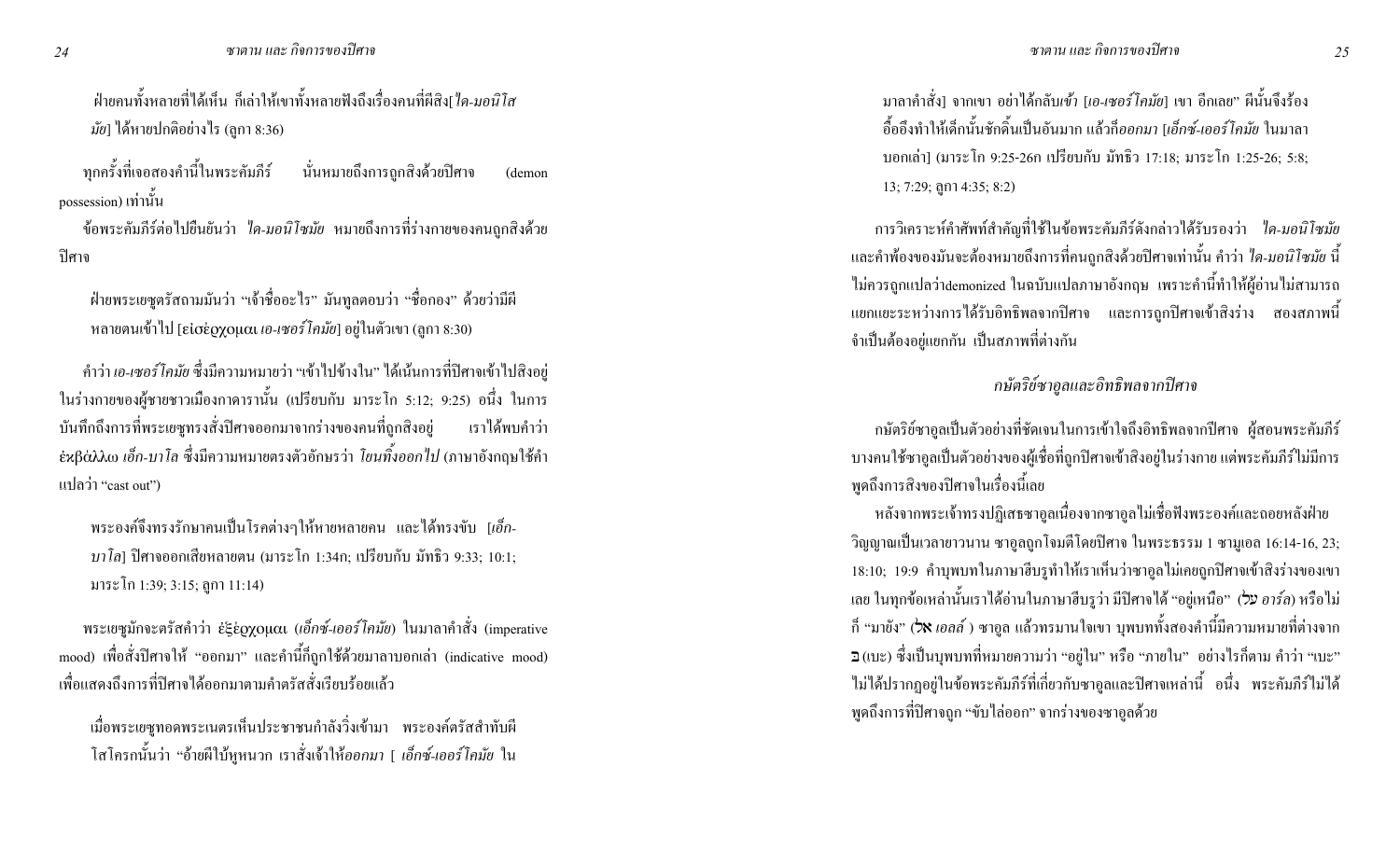้ ผู้เชื้อสามารถอยู่ภายใต้อิทธิพลของปีศาจ แต่ไม่มีทางที่จะถูกปีศาจ (วิญญาณชั่ว) เข้า ่ สิ่งใด้ หากผู้เชื่อในสมัยพระคัมภีร์เคิม เช่น ซาอูล ใม่อาจถูกปิศาจเข้าสิ่งใด้ จะเป็นไปใด้ ้อย่างไรที่ผู้เชื่อในสมัยคริสตจักรซึ่งมีพระวิญญาณบริสุทธิ์ทรงสถิตอยู่ในร่างกายอย่าง ิ ถาวร (1 โครินธ์ 6:19-20) จะถูกสิงค้วยปิศาจ? ปิศาจไม่สามารถเข้าสิงผู้เชื่อได้ เพราะพระ วิญญาณบริสุทธิ์ทรงกระทำร่างกายของผู้เชื่อในยุคคริสตจักรทุกคนให้เป็นพระวิหารของ ่ พระคริสต์ ผู้ซึ่งทรงสถิตอยู่ในร่างกายของพวกเรา

บทที่ 3

# หนทางสู่กิจการของปิศาจ

ผ้คนจะทำตัวเสี่ยงต่อการถกอิทธิพลของปิศาจอย่างไรบ้าง เราจะรับอิทธิพลจาก ้กิจการของปีศาจหรือไม่กี่ขึ้นอยู่กับการตัดสินใจของแต่ละบุกกล ว่าจะตอบสนองต่อการ ี<br>ล่อลวงจากธรรมชาติบาปอย่างไร ส่วนหนึ่งของธรรมชาติบาปลือ *แนวโน้มความต้องการ ฝ่ายเนื้อหนัง* (lust patterns) ซึ่งผลักดันให้เรากระทำบาป เช่น ความต้องการที่จะมีอำนาจ ้<br>เงิบทองและทรัพย์สมบัติ ความเพลิดเพลิบ เพศสัมพับธ์ และที่จะมีชื่อเสียงใบสังคม นอกจากสิ่งเหล่านี้ยังมีความต้องการที่จะ รับการกระต้นจากสารเสพติด กระทำ อาชญากรรม มีสังคม (เรียกว่า social lust ซึ่งอธิบายถึงบุคคลที่ขาดสังคมไม่ได้) ความ ิพยายามที่จะเปลี่ยนสังคมโลกโดยการกระทำของตัวเอง (crusader lust) และความต้องการ ี แต่ละรูปแบบความต้องการฝ่ายเนื้อหนังนี้จะล่อลวงมนุษย์ให้หลงตาม ที่จะแก้แค้น ึ่งคอ่อนของตน อย่างไรก็ตาม การกระทำตามคือหนทางสู่ความพินาศ เพราะการไขว่คว้า ิตามความต้องการฝ่ายเนื้อหบังจะต้องบำไปถึงความสิ้นหวัง แล้วก็เกิดความขมขึ้น ซึ่งอาจ ้เติบโตเป็นความเกลียคชั่ง การไม่ให้อภัย (implacability) การแก้แก้น และความรุนแรงถึง ์ ขั้นฆาตกรรม ความเกลียดชัง และ ความแก้แค้นเป็นแรงผลักดันซึ่งทำให้หลายคนใน ้อเมริกากลางและอเมริกาใต้เล่นเวทมนตร์แบบวูดู อันเป็นศาสนาเก่าแก่ที่รวมกิจการของ ้ ปิศาจทั้งการไหว้บูชารูปเคารพ เล่นไสยศาสตร์ เล่นเวทมนตร์ และเสพสารกระตุ้น

บางคนอาจปรึกษาหมอดูเพื่อที่จะรับข้อมูลและคำแนะนำ หรือ เพื่อวางแผนสำหรับ ้อนาคตที่มั่นคง บางคนก็หาคนทรงเพื่อที่จะรับการปลอบประโลมใจผ่านความพยายามที่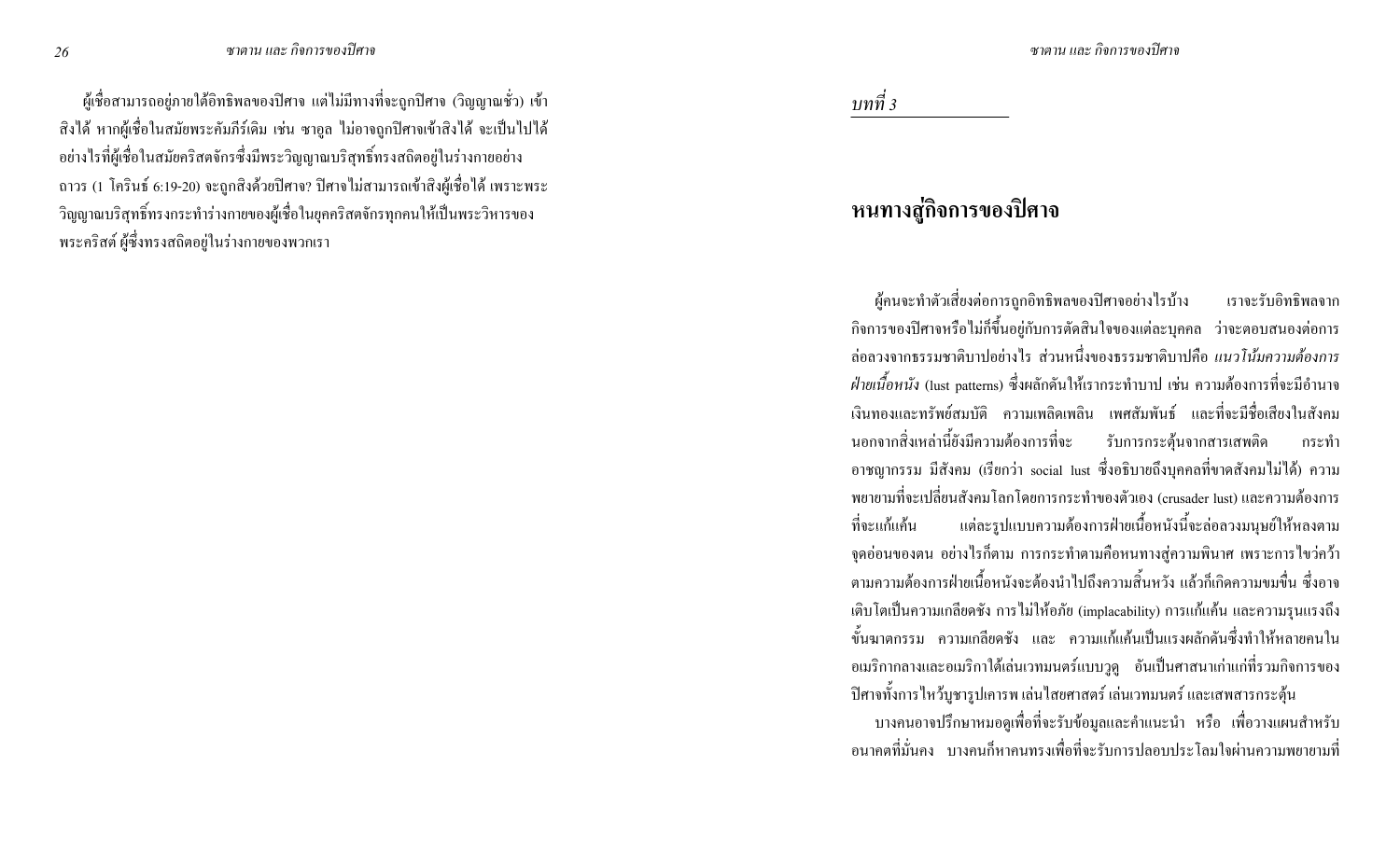จะติดต่อกับคู่รักที่จากโลกนี้ไปแล้ว กิจการคังกล่าวอาจเกิดจากความบริสุทธิ์ใจและความ ้ตั้งใจดี แต่แท้ที่จริงเป็นกิจการที่ปิศาจใช้เพื่อทำให้คนหลงจากทางแห่งความจริง บางคน ้อาจอ้างว่าเป็นแก่การเล่นสนุกสนาน บางคนอาจกำลังหาคำตอบของชีวิต แต่ไม่ว่าจะทำ ี เพราะเหตุผลใดๆ คนเหล่านี้ถูกหลอกโดยยุทธวิธีของซาตาน และทำให้ตนเองอยู่ภายใต้ อิทธิพลของปิศาจ

้กิจการของปีศาจที่เรามักจะเห็นในสังคม ได้แก่ การกราบไหว้บูชารูปเคารพ การ ทำนาย (เช่น หมดดู เซียมซี) การเข้าทรง การเสพสารเสพติด ลัทธินับถืออวัยวะเพศ การ เข้าฌาน และโหราศาสตร์ ทุกวิชานี้มีรากฐานในหลักคำสอนของปิศาจ อิทธิพลของปิศาจ เป็นจุดเริ่มต้นซึ่งนำผู้ที่ไม่เชื่อให้ถูกสิงค้วยปิศาจ ส่วนผู้เชื่อในพระคริสต์ที่ปฏิบัติตามวิชา เหล่านี้จะไม่สามารถถูกสิงโดยปีศาจ แต่จะต้องได้รับอิทธิพลจากหลักคำสอนของปีศาจ ซึ่งเข้ามาในความคิดและการตัดสินใจของเขามากขึ้น

# ิ การกราบใหว้บูชารูปเคารพ (Idolatory)

ึการกราบใหว้บูชารูปเคารพ คือ การนมัสการสิ่งอื่นนอกเหนือจากพระเจ้า ซึ่งมาใน หลายรูปแบบ ตั้งแต่สัญลักษณ์เล็กน้อยและพระฉายต่างๆ ที่ดูไม่น่าจะเป็นภัย จนถึงต้นไม้ ิ สัตว์ และรูปปั้นใหญ่ การกราบใหว้บูชารูปเคารพเกิดจากแนวคิดว่าสิ่งธรรมชาติเป็นสิ่ง ี ศักดิ์สิทธิ์และมีฤทธิ์อำนาจ และทำให้สิ่งที่มนุษย์สร้างขึ้นบางสิ่งกลายเป็นสิ่งศักดิ์สิทธิ์ได้ เช่นเดียวกัน

้เขาอ้างตัวว่าเป็นคนมีปัญญา เขาจึงกลายเป็นคนโง่เขลาไป และเขาได้เอาสง่า ้ราศีของพระเจ้าผู้เป็นอมตะ มาแลกกับรูปมนุษย์ที่ต้องตายหรือรูปนก รูปสัตว์ ์ สี่เท้า และรูปสัตว์เลื้อยคลาน เหตุฉะนั้น พระเจ้าจึงทรงปล่อยเขาให้ประพฤติ ้อุลามกตามราคะต้ณหาในใจของเขา ให้เขากระทำสิ่งซึ่งน่าอัปยศทางกายต่อ ้กัน เขาใด้เปลี่ยนความจริงของพระเจ้าให้เป็นความเท็จ และได้นมัสการและ

ปรนนิบัติสิ่งที่พระองค์ได้ทรงสร้างไว้แทนพระองค์ผู้ทรงสร้าง ผู้สมจะได้รับ การสรรเสริญเป็นนิตย์ เอเมน (โรม 1:22-25)

้ พระคัมภีร์ได้บันทึกเรื่องการกราบไหว้บูชารูปเคารพท่ามกลางคนต่างชาติที่อยู่รอบๆ อิสราเอล เช่น การนับถือพระบาอัลและพระอัชทาโรท (เฉลยธรรมบัญญัติ 29:17; ผู้ ้วินิจฉัย 2:11-13; 3:7) และการที่ชาวฟิลิสเตียได้ปรนนิบัตินมัสการพระดาโกน พระแห่ง ปลาของพวกเขา (ผู้วินิจฉัย 16:23; 1 ซามูเอล 5:1-7)<sup>28</sup> ทุกวันนี้ ศาสนาในทวีปอาเซียได้ นำเสนอรูปเการพมากมายจนนับไม่ถ้วน ให้ผู้ติดตามกราบนมัสการแทนพระเจ้าองค์เที่ยง ้แท้

ี บ่วงมารแห่งการกราบใหว้บูชารูปเคารพได้ล่อลวงมนุษย์ในหลายรูปแบบ นอกจาก ี การนมัสการรูปปั้น บรรพบุรุษ ศาสดาหรือวีรบุรุษ และพิธีกรรมของลัทธิที่นับถืออวัยวะ ้เพศ ยังมีการเคารพบูชาตนเอง ฐานะ อำนาจ และเงินทอง (โคโลสี 3:5) ในทุกรุ่นอายุคน ี การบูชารูปเการพได้ยั่วยวนผู้ติดตามจากทุกทิศทางของชีวิต ให้หลงใหลกับกิจการของ ้ ปีศาจ ซึ่งมีผลกระทบต่อทั้งด้านกายและด้านจิตใจ การกราบใหว้บชารปเคารพคือการล่วง ประเวณีฝ่ายวิณฌาณ เป็นการนอกใจพระผู้เป็นเจ้า และได้นำไปยังการพิพากษาลงโทษ ่ สำหรับประเทศแกนนำของพระเจ้าซึ่งมีประชากรจำนวนมากที่จำนนต่อการล่อลวงของมัน

และเรา [พระผู้เป็นเจ้า] เห็นว่า เพราะเหตุทั้งปวงที่อิสราเอลผู้กลับสัตย์ได้ล่วง ประเวณีนั้น เราได้ไล่เธอไปพร้อมกับให้หนังสือหย่า แต่ยูดาห์น้องสาวที่ทรยศ นั้นก็ไม่กลัว เธอกึกลับไปเล่นชู้ด้วย ต่อมาเพราะการแพศยาเป็นการเบาแก่เธอ มาก เธอกี้กระทำให้แผ่นดินโสโครกไป โดยไปล่วงประเวณีกับศิลากับลำต้น [การกราบใหว้บูชารูปเคารพ] (เยเรมีย์ 3:8-9)

28. ดูเพิ่มเติมที่หน้า 61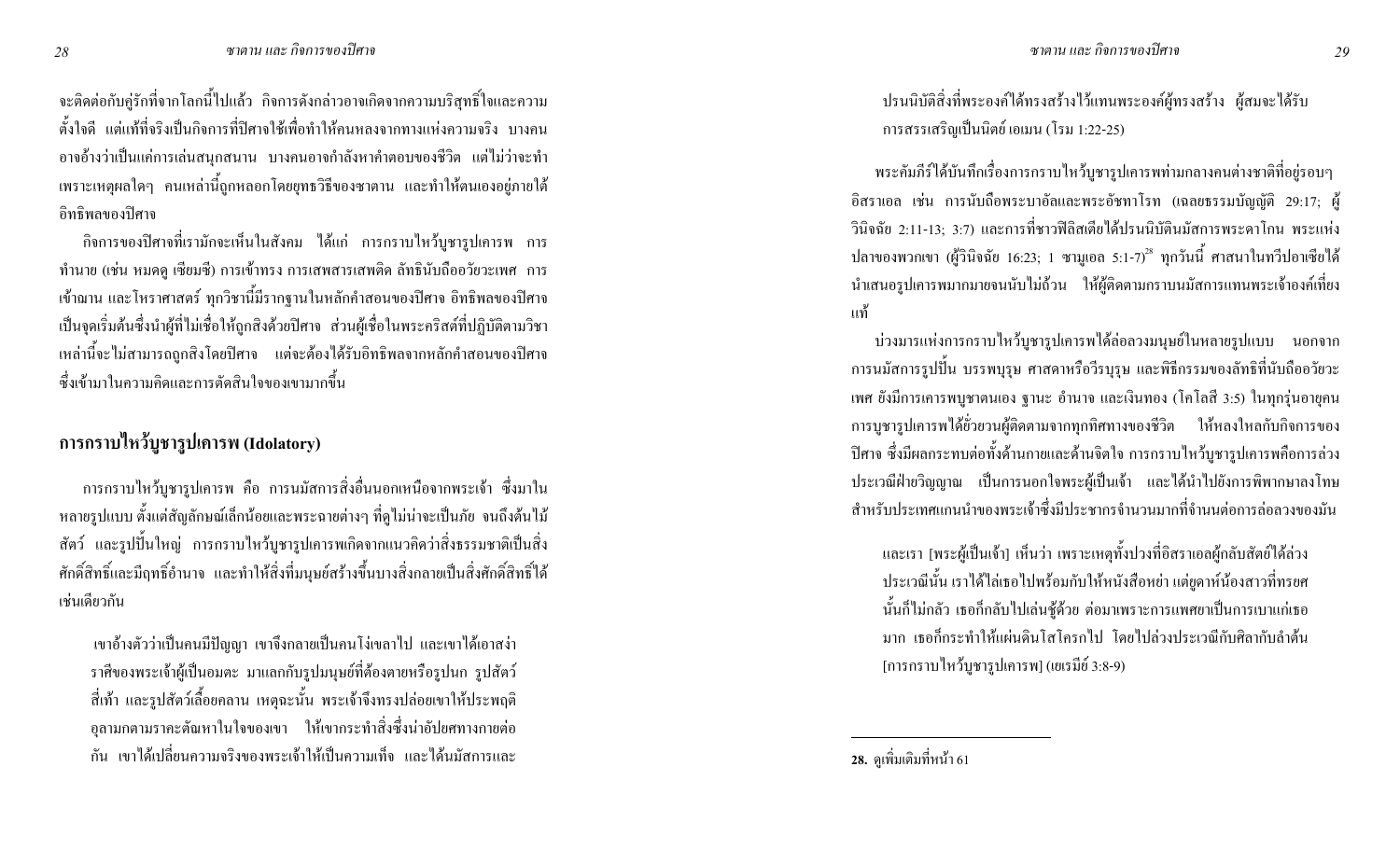แท่นบูชาทั้งหลายของเจ้าจะรกร้าง และพวกรูปเคารพของเจ้าจะแตกหักเสีย และเรา [พระผู้เป็นเจ้า] จะเหวี่ยงคนที่ถูกฆ่าสังเวยของเจ้านั้นลงต่อหน้ารูป เคารพของเจ้า และเราจะวางศพคนอิสราเอลไว้หน้ารูปเคารพของเขา และเรา ึ จะกระจายกระดูกของเจ้ารอบแท่นบูชาของเจ้า เจ้าอาศัยอยู่ที่ไหนๆ เมืองของ เจ้าจะร้างและปูชนียสถานสูงของเจ้าจะรกร้าง คังนั้นแหละแท่นบูชาของเจ้าจะ ร้างและรกร้าง รูปเคารพของเจ้าจะหักและสิ้นสุดลง รูปเคารพทั้งหลายของเจ้า จะถูกตัดลง และการงานของเจ้าจะถูกกวาดทิ้งเสียสิ้น (เอเสเกียล 6:4-6)

การบูชารูปเคารพเป็นรากฐานของกิจการของปิศาจ และสร้างสภาพแวดล้อมสำหรับ การติดต่อกับปิศาจ กิจการของปิศาจได้ชักจูงหลายชีวิตให้เข้าไปเกี่ยวข้องอย่างไม่รู้ตัว คือ "ไม่รู้ว่าปิศาจใช้รูปเคารพที่จะชักจูงมนุษย์ให้หลงใหลกับการนมัสการพระเทียมเท็จ สอง ข้อแรกแห่งพระบัญญัติ 10 ประการเป็นข้อห้ามไม่ให้นมัสการสิ่งใคนอกจากพระเจ้าองค์ ้เที่ยงแท้

อย่ามีพระอื่นใคนอกเหนือจากเรา อย่าทำรูปเคารพสลักสำหรับตนเป็นรูปสิ่ง หนึ่งสิ่งใด ซึ่งมีอยู่ในฟ้าเบื้องบน หรือซึ่งมีอยู่ที่แผ่นดินเบื้องล่าง หรือซึ่งมีอยู่ ในน้ำใต้แผ่นดิน อย่ากราบไหว้หรือปรนนิบัติรูปเหล่านั้น เพราะเราคือพระผู้ เป็นเจ้าพระเจ้าของเจ้าเป็นพระเจ้าที่หวงแหน ให้โทษเพราะความชั่วช้าของ บิดาตกทอดไปถึงลูกหลานของผู้ที่ชังเราจนถึงสามชั่วสี่ชั่วอายุคน  $($ owew 20:3-5)

การกราบไหว้บูชารูปเคารพเป็นการประพฤติตัวที่พัฒนามาจากทัศนคติภายในความ คิดที่จะนับถือสิ่งที่ถูกสร้าง (เช่น สิ่งต่างๆในธรรมชาติ แนวคิดของมนุษย์ หรือบุคคล) แทนพระผู้สร้าง (โรม 1:25)

ไม่ใช่วัฒนธรรมดั้งเดิมหรือผู้ไม่เชื่อเท่านั้นที่นับถือรูปเการพ ผู้เชื่อก็เข้ามาเกี่ยวพันกับ ความชั่วร้ายประเภทนี้ด้วย ชาวยิวในสมัยอพยพเป็นผู้เชื่อ แต่พวกเขายังแพ้ต่อการทดลอง ใจที่จะนมัสการลูกวัวทองคำ ชนชาติอิสราเอลใด้จมอยู่กับการใหว้บูชารูปเคารพขณะที่ โมเสสกำลังรับคำสั่งจากพระเจ้าบนภูเขาซีนาย (อพยพ บทที่32)

หลังจาก 40 วันบนภูเขา คนอิสราเอลยังไม่เห็นโมเสสกลับมา พวกเขารู้สึกตกใจและ ร้อนใจ และสงสัยว่าโมเสสจะกลับมาหาพวกเขาอีกหรือไม่ ก่อนที่โมเสสจะขึ้นภูเขาซีนาย เขาแต่งตั้งอาโรนผู้เป็นพี่ชายของตนให้เป็นหัวหน้ารักษาการ แต่อาโรนขาดความเป็นผู้นำ และไม่สามารถควบคุมประชาชนได้ คนอิสราเอลจึงกบฏ และสั่งให้อาโรน "ลุกขึ้น ขอ ท่านสร้างพระให้แก่พวกข้าพเจ้า ซึ่งจะนำพวกข้าพเจ้าไป" (อพยพ 32:1) ไม่นานก่อนหน้า นั้น พวกเขาเคยสาบานว่าจะเชื่อฟังพระเจ้าและกระทำตามพระบัญชาของพระองค์ (อพยพ 19:8) แต่ตอนนี้ดูเหมือนว่าโมเสสจะไม่มีวันกลับมาแล้ว เขาจึงละทิ้งความสัตย์ซื่อแล้วทำ การกราบไหว้บูชารูปเการพ หวังจะได้รับความมั่นคงและการนำจากพระของชาวอียิปต์ อาโรนกี่ยินดีทำตามคำเรียกร้องอันหมิ่นประมาทพระเจ้าของพวกเขา ประชาชน กระตือรือร้นที่จะถวายเครื่องประดับประดาอันทำจากทองคำ เพื่ออาโรนจะสร้างลูกวัว ึทองคำให้ (อพยพ 32:2-5, 24) เมื่อสร้างเสร็จแล้ว พวกเขาลุกขึ้นแล้วร้องว่า

โอ อิสราเอล สิ่งเหล่านี้แหละเป็นพระของเจ้า ซึ่งนำเจ้าออกจากแผ่นดินอียิปต์  $($ 0 พยพ 32:4 $\nu$ )

อาโรนเห็นชาวยิวชอบใจมาก จึงสร้างแท่นบูชาด้วย แล้วประกาศการเลี้ยงใหญ่ ซึ่ง ึกลายเป็นงานสำมะเลเทเมา พระเจ้าทรงขู่ว่าจะทำลายประชาชนทุกคนเพราะการกราบ ี "ใหว้บูชารูปเคารพ งวอนอย่างจริงจังจากโมเสสซึ่งใด้ช่วยปกป้องประชาชน ไม่ให้ถูกการลงโทษโดยพระเจ้า (อพยพ 32:9-14) อย่างไรก็ตาม ยังมีสามพันคนตายเพราะ การกราบใหว้บูชารูปเการพ ถือว่าเป็นบาปซึ่งนำใปสู่ความตาย (the sin unto death) สำหรับพวกเขา (อพยพ 32:28)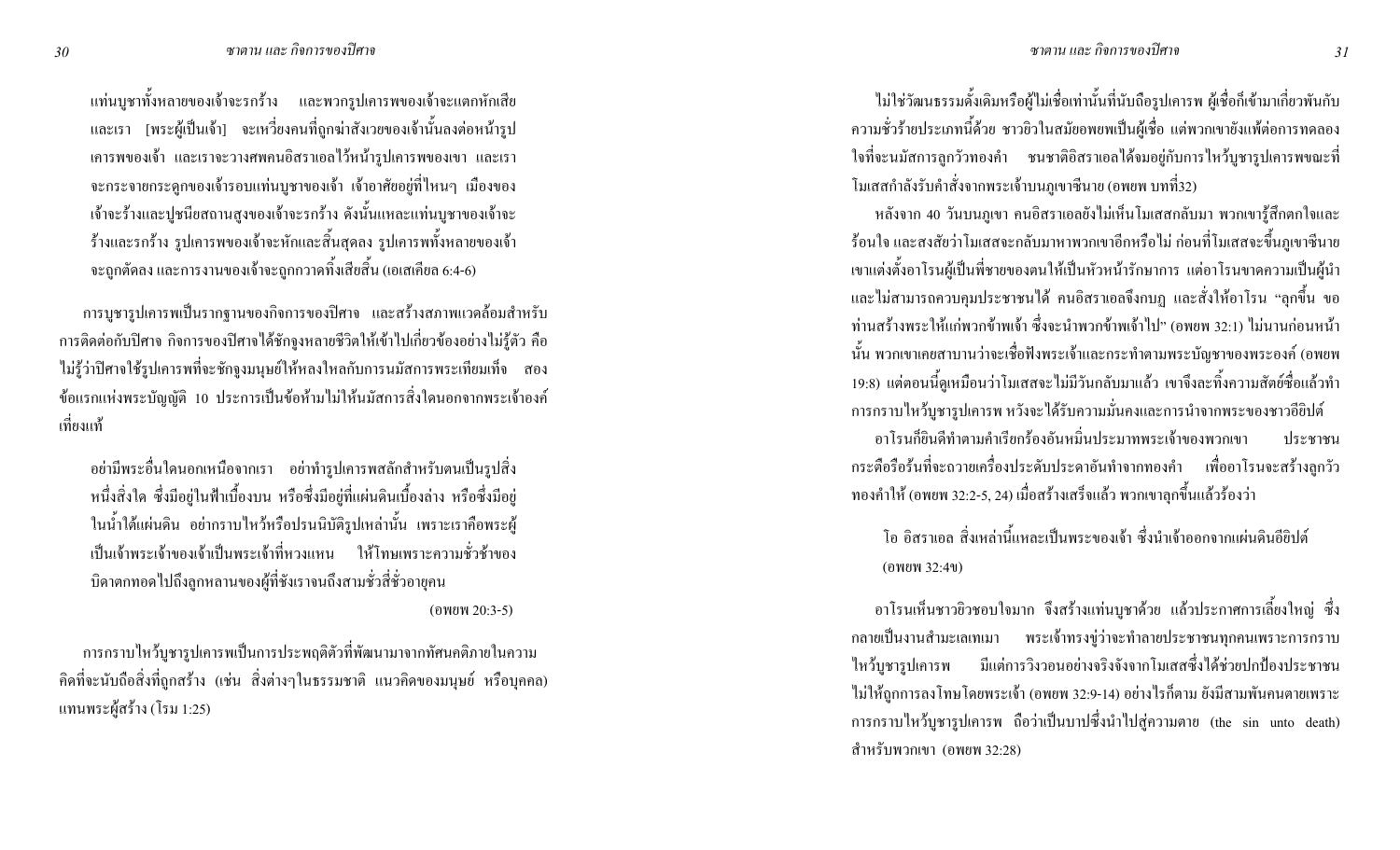การล้มเหลวของอิสราเอล ซึ่งเรื่องลูกวัวทองคำเป็นแค่ส่วนหนึ่งของการล้มเหลวนั้น เริ่มต้นจากการที่พวกเขาได้เพิกเฉยต่อการเรียนและการประยุกต์พระคำของพระเจ้าตามที่ พระคำใด้ถูกเปิดเผยในสมัยนั้น ในทุกวันนี้ผู้เชื่อยังละทิ้งหรือปฏิเสธหลักคำสอนพระ คัมภีร์เหมือนสมัยนั้น และถอยหลังฝ่ายวิญญาณจนกลายเป็นผู้เชื่อฝ่ายเนื้อหนังที่เสื่อม ทราม พระเจ้าทรงสถาปนาสร้างจิตใจของเราให้รับการควบคุมโดยหลักคำสอนพระ คัมภีร์ภายใต้การทรงนำจากการประกอบด้วยพระวิญญาณบริสุทธิ์<sup>29</sup> ผู้เชื่อที่ถอยหลังฝ่าย วิญญาณ ไม่ได้ใช้หลักคำสอนพระคัมภีร์เป็นมาตรฐานชีวิ แต่ยอมให้อารมณ์และ ความรู้สึกกลายเป็นมาตรฐานแทน อารมณ์ของตนจึงกบฎต่อจิตใจ (emotional revolt of the soul) และกลายเป็นตัวตัดสินและเจ้าชีวิต ซาตานจะฉวยโอกาสนี้ที่จะเติมสุญญากาศที่ มีในจิตใจให้เต็มด้วยหลักคำสอนเท็จและความคิดชั่วร้าย การบุกเข้าภายในจิตใจด้วยหลัก คำสอนแห่งความมืด (เอเฟซัส 5:8; โคโลสี 1:13) ใค้ผลิตความมืดบอดภายในจิตใจ (blackout of the soul) และทำให้จิตใจบอดต่อความจริง การปฏิเสธหลักคำสอนพระคัมภีร์ อย่างต่อเนื่องจะทำให้จิตใจของผู้เชื่อแข็งกระด้าง และหลักคำสอนที่อาจเคยรู้จักจะถูกลบ ทั้งสิ้น เมื่อความจริงที่เคยมีในจิตใจถูกแทนที่ด้วยความมืด ผู้เชื่อที่ถอยหลังฝ่ายวิญญาณจะ เสื่อมจนถึงขั้นต่ำสุดของการถอยหลังฝ่ายวิญญาณ กล่าวคือ (ขั้นที่ 8) *ความคิดและทัศนคติ* 

ที่อยู่ตรงข้ามจากน้ำพระทัย พระประสงค์ และแผนการของพระเจ้า (reverse process reversionism $)^{30}$ 

เมื่อผู้เชื่อเสื่อมมากจนความคิด และ ทัศนคติของเขาตรงข้ามกับน้ำพระทัย พระ ประสงค์ และ แผนการของพระเจ้า ก็เป็นนัยว่าเขาไม่เหลือหลักคำสอนพระคัมภีร์ในจิตใจ แล้ว ความรักและความจงรักภักดีที่เขามีต่อผู้อื่นจะเปลี่ยนเป็น การรักผู้คนและสิ่งที่ชั่วร้าย และเกลียดชังผู้คนและสิ่งที่เขาควรรักและนับถือ ซึ่งรวมถึงพระเจ้าค้วย เพราะการ ี่ เสื่อมสภาพถึงขั้นนี้ เป็นเรื่องง่ายมากที่เขาจะพ่ายแพ้ต่อการล่อลวงจากรูปเคารพ นี่เป็น ตัวอย่างที่ชัดเจน ซึ่งแสดงถึงการที่ผู้เชื่อถูกอิทธิพลของปิศาจ

หลังจากสงครามโลกครั้งที่ 2 ใค้ยุติลง ทหารบางคนที่เคยประจำในแถบอาเซียใค้ กลับมายังสหรัฐค้วยความคิดใหม่ๆ หลังจากได้หลงใหลกับศาสนาและวัฒนธรรมของ ประเทศตะวันออก ซึ่งให้ความรู้ใหม่ๆ และสร้างแนวคิดที่กว้างขวาง ชาวสหรัฐเริ่ม ยอมรับในการไหว้บูชารูปเการพมากยิ่งขึ้น และภายหลังแนวคิดในการไหว้บูชารูปเการพ ก็ได้แทรกซึมเข้ามาในคริสตจักรด้วย เพราะเหตุนี้แนวคิดของศาสนาตะวันออก เช่น "ทุก ศาสนาสอนทางเข้าถึงสวรรค์" กลายเป็นคำพูดที่ได้ยินบ่อยขึ้นในประเทศสหรัฐอเมริกา

ศาสนาในทวีปอาเซียได้ผูกมัดชาวอาเซียหลายร้อยล้านคนให้เป็นทาสต่อซาตาน ศาสนาเหล่านี้กลายเป็นวิถีชีวิตที่ได้รับความนิยมในประเทศสหรัฐเช่นเดียวกัน มีชาว อเมริกันหลายคนที่เลือกทิ้งมรดกแห่งบรรพบุรุษ คือเสรีภาพ ความเจริญ และความหวังที่ มีอยู่ในพระเยซูกริสต์ แล้วยอมเป็นทาสที่ยากไร้และไร้ทางออกของศาสนาตะวันออก

ศึกษาเพิ่มเติมได้จาก อจ. แมกซ์ ไคลน์ *พระธรรมยากอบ บทที่ 1* หน้า 11-15; ศจ. อาร์. บี. ธีม, '(#)! *Reversionism* 8C 20-39

 $\,$ 29. metabolism เป็นคำศัพท์ภาษาอังกฤษที่มาจากคำกรีกโบราณว่า  $\mu$ εταβολη $\,$  (เม-แท- $\,$ โบเล) ซึ่งหมายถึงการเปลี่ยนแปลง หรือ แปลงรูป เมื่อเราได้บริโภคอาหาร ร่างกายของเราได้ แปลงอาหารให้เป็นพลังที่บำรุงร่างกายและพัฒนาการเติบโต และจะคัดแยกและทิ้งมูลที่ไม่มี ประโยชน์ต่อกาย ในทำนองเดียวกัน เมื่อเราได้ 'บริโภค' หลักคำสอนพระคัมภีร์จากการอยู่ ภายใต้การประกอบด้วยพระวิญญาณบริสุทธิ์ ข้อมูลฝ่ายวิญญาณนั้นกลายเป็นอาหารบำรุงชีวิต ฝ่ายวิญญาณ และการเดิบ โตฝ่ายวิญญาณของเรา และให้เราสามารถขจัดมุมมองและความคิดของ มนุษย์ออกไป (เยเรมีห์ 15:16ก)

**<sup>30.</sup>** คริสเตียนที่ถอยหลังฝ่ายวิญญาณจะเสื่อมผ่าน 8 ขั้น (1) การตอบโต้ และการหันเห (2) การ แสวงหาความสุขอย่าง<sup>ๆ</sup>รื้สติ (3) การปฏิบัติการ *บูมเมอแรง* (4) อารมณ์กบฏต่อความคิดและ จิตใจ (5) การปฏิเสธพระเจ้าอย่างถาวร (6) มืดบอดในจิตใจ (7) แผลเป็นที่จิตใจ (8) ความคิดและ ทัศนคติที่อยู่ตรงข้ามจาก น้ำพระทัย พระประสงค์ และแผนการของพระเจ้า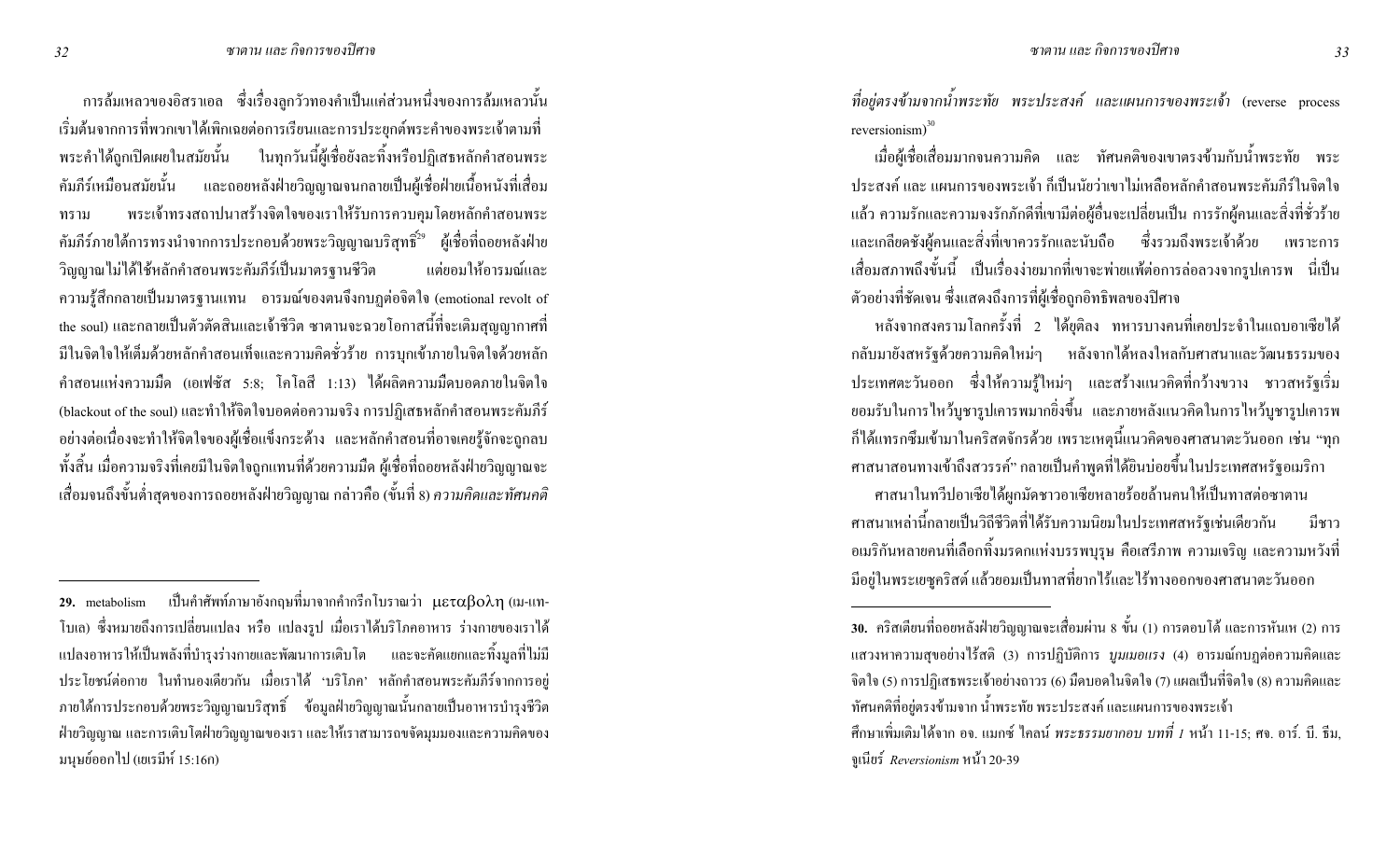ประเทศสหรัฐอเมริกาเคยเป็นประเทศหลักในการส่งมิชชันนารีไปต่างประเทศเพื่อ ี ประกาศพระกิตติกุณและสั่งสอนพระคัมภีร์ แต่ตอนนี้มีชาวตะวันตกหลายคนมากที่เลือก ไปต่างประเทศเพื่อเรียนรู้เกี่ยวกับเรื่องวิญญาณ และ การเข้าฌานในประเทศตะวันออก นอกจากนั้น ยังมีผู้สั่งสอนหลักคำสอนของปีศาจเข้ามาประกาศ และ จัดประชุมการสอน ึภายในประเทศสหรัฐ ซึ่งหลายคนประทับใจ และ ได้ทิ้งความจริงของพระเจ้าไปเสีย

ี พระคัมภีร์ได้เตือนถึงอันตรายที่เกิดจากการกราบใหว้บูชารูปเคารพ และสั่งผู้เชื่อให้ ี แยกตัวจากความชั่วร้ายประเภทนี้ ถึงแม้ว่ารูปเคารพอาจดูไม่เป็นอะไรมากไปกว่าไม้หรือ ้หิน แต่มันเป็นตัวแทนของปีศาจ ศาสนาและลัทธิที่สนับสนุนให้กราบไหว้รูปเคารพก็เป็น ศาสนาที่สอนหลักคำสอนของปีศาจ ผู้ที่ไม่เชื่อซึ่งพัวพันอยู่กับการกราบไหว้บูชารูป ่ เคารพกำลังใหว้ปิศาจโดยใม่รู้ตัว และเสี่ยงต่อการถูกสิงด้วยปิศาจ

่ เหตุฉะนั้นท่านจงวิ่งหนีจากการนับถือรูปเคารพ....ข้าพเจ้ากำลังว่าอย่างไร รูป เคารพนั้นศักดิ์สิทธิ์หรือ เครื่องบูชาที่ถวายแก่รูปเคารพนั้นเป็นของศักดิ์สิทธิ์ หรือ แต่ข้าพเจ้าว่า เครื่องบูชาที่พวกต่างชาติถวายนั้น เขาถวายบูชาแก่พวก ้ ปิศาจ และไม่ได้ถวายแค่พระเจ้า ข้าพเจ้าไม่ปรารถนาให้ท่านมีส่วนร่วมกับ พวกปิศาจ ท่านจะดื่มจากถ้วยขององค์พระผู้เป็นเจ้าและจากถ้วยของพวกปิศาจ ้ด้วยไม่ได้ ท่านจะรับประทานที่โต๊ะขององค์พระผู้เป็นเจ้าและที่โต๊ะของพวก ปิศาจด้วยก็ไม่ได้ (1โครินธ์ 10:14, 19-21)

วิหารของพระเจ้าจะตกลงอะไรกับรูปเคารพได้ เพราะว่าท่านเป็นวิหารของ พระเจ้าผู้ทรงคำรงพระชนม์ ดังที่พระเจ้าตรัสไว้ว่า "เราจะอยู่ในเขาทั้งหลาย และจะคำเนินในหมู่พวกเขา และเราจะเป็นพระเจ้าของเขา และเขาจะเป็น ประชาชนของเรา"องค์พระผู้เป็นเจ้าตรัสว่า "เหตุฉะนั้นเจ้าจงออกจากหมู่พวก ้เขาเหล่านั้น และจงแยกตัวออกจากเขาทั้งหลาย อย่าแตะต้องสิ่งซึ่งไม่สะอาด แล้วเราจึงจะรับพวกเจ้าทั้งหลาย" (2 โครินธ์ 6:16-17)

#### การทำนาย (Divination)

เจ้าอย่ารับประทาบเบื้อสัตว์ที่มีเลือดใบเบื้อบั้น ้<br>เจ้าอย่าเป็บหบอผีหรือเป็บ หมอดู (เลวีนิติ 19:26)

้อย่าให้มีคนหนึ่งคนใดในหมู่พวกท่านซึ่งให้บุตรชายหรือบุตรสาวของเขาลุย ไฟ อย่าให้ผู้ใดเป็นคนทำนาย เป็นหมอดู เป็นหมอจับยามดูเหตุการณ์ หรือเป็น นักวิทยาคม (เฉลยธรรมบัญญัติ 18:10)

ิ การทำนาย คือ ความพยายามที่จะมองเห็นเหตุการณ์ล่วงหน้า เพื่อที่จะทราบถึงสิ่งที่จะ ้เกิดขึ้นในอนาคต หรือค้นพบความรู้อันลึกลับโดยอาศัยวิชาไสยศาสตร์ เช่น ผ่านคนทรง การดูลายมือ การหาน้ำด้วยไม้วิเศษ (dowsing) และการสะกดจิต (psychometry) เป็นต้น<sup>31</sup> ี พระเจ้าทรงห้ามไม่ให้มนุษย์คนใดมีส่วนในการกระทำเช่นนี้ ไม่ว่าจะรูปแบบใดก็ตาม

้ เพราะการกบฏก็เป็นเหมือนบาปแห่งการถือฤกษ์ถือยาม และความดื้อดึงก็เป็น เหมือนความชั่วช้าและการไหว้รูปเคารพ (1 ซามูเอล 15:23ก)

ิ การที่คนเป็นอันมากได้หลงใหลกับการทำนาย และเรื่องของหมอดูเป็นข้อพิสูจน์ว่า ิกลอุบายของซาตานที่จะทำให้คนหันไปจากแผนการของพระเจ้ากำลังได้ผล ความสนใจ ในกิจการของซาตานอาจเริ่มต้นในเชิง 'อยากรู้อยากเห็น' อย่างบริสุทธิ์ใจ อย่างเช่น อ่าน ้เรื่องโชคชะตาราศีในหนังสือพิมพ์ประจำวัน การดูดวง หรือการเล่นผีถ้วยแก้วหรือไพ่ ้ ยิปซีกับเพื่อนๆ ความนิยมในศาสนาและปรัชญาของประเทศตะวันออกทำให้การทำนาย ้เป็นกิจการที่ประชาชนทั่วไปยอมรับในสังคม กิจการเหล่านี้ และกิจการอื่นๆ ของปิศาจ

<sup>31.</sup> Dowsing คือ การใช้ไม้ที่จะค้นหาน้ำหรือแร่ การสะกดจิต เป็นความสามารถพิเศษในการรับ ข้อมลเกี่ยวกับสิ่งหนึ่งหรือผ้คน เพียงแค่อย่ใกล้ๆ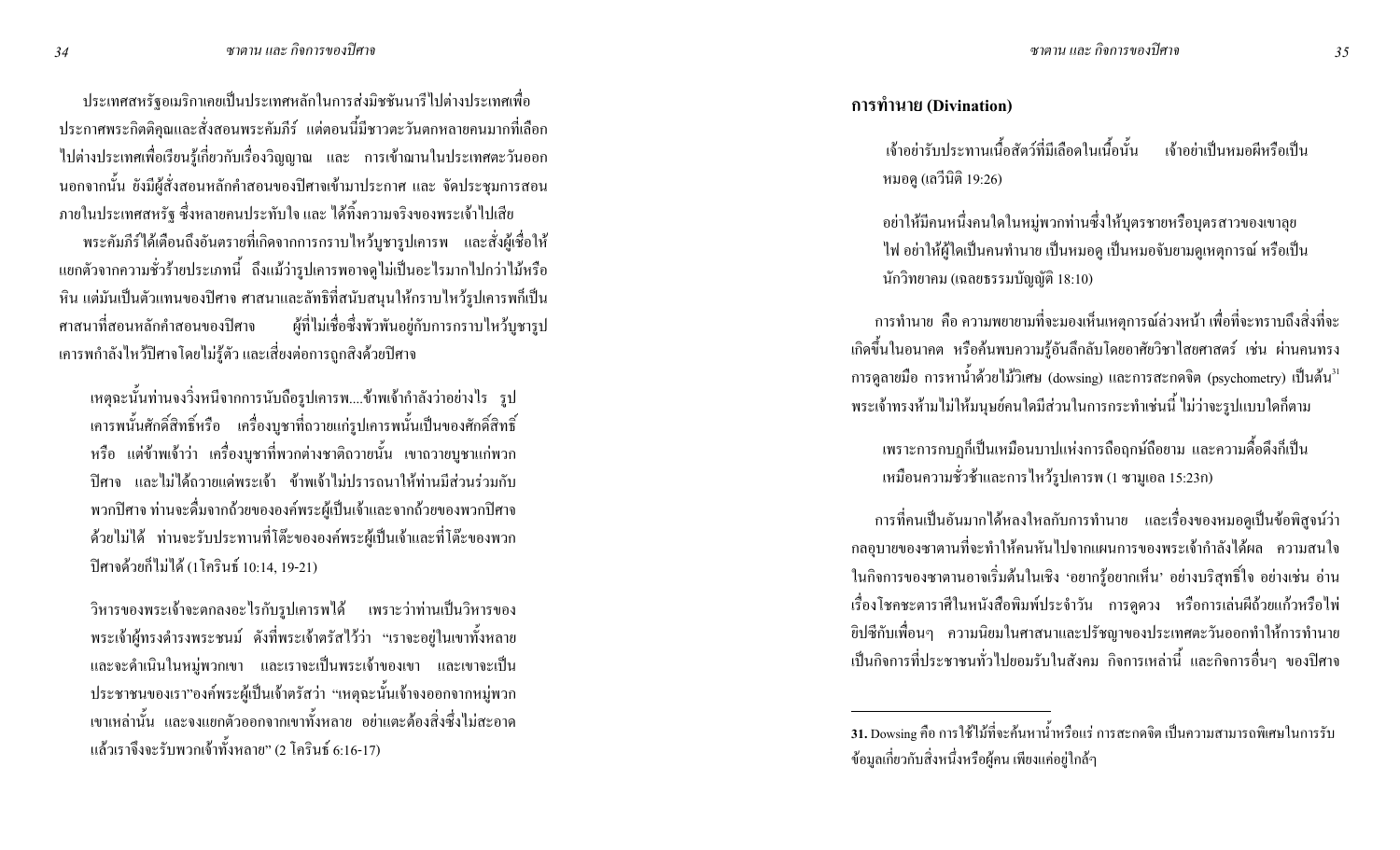้ มักจะโผล่มาในประวัติศาสตร์เป็นระยะๆ ด้วยเป้าหมายว่าจะชักจูงให้คนหลงตามกิจการ ชั่วที่พระคัมภีร์ห้ามไว้

้ อย่าไปหาคนทรงหรือพ่อมดแม่มด อย่าเที่ยวค้นหา ให้ตนมลทินไปเพราะเขา เลย เราคือพระผู้เป็นเจ้า พระเจ้าของเจ้า (เลวีนิติ 19:31)

ิ ชายหรือหญิงคนใดที่เป็นคนทรงหรือพ่อมดแม่มด จะต้องมีโทษถึงตายเป็นแน่ จงเอาหินขว้างให้ตาย ให้โลหิตของผู้นั้นตกอยู่บนผู้นั้นเอง (เลวีนิติ 20:27) $^{\scriptscriptstyle 32}$ 

่ พระเจ้าทรงเผยให้เราเห็นถึงอนาคตข้างหน้าหลายเรื่องผ่านพระวจนะของพระองค์ ี แต่ด้วยสติปัญญาของพระองค์ พระองค์ยังต้องปิดบังข้อมูลอัน "ลี้ลับ" ของพระผู้เป็นเจ้า 29:29) ถึงแม้ว่าพระคัมภีร์ได้เปิดเผยแต่ภาพร่างของอนาคต แต่ (เฉลยธรรมบัญญัติ พระองค์ทรงประทานความรู้ทั้งหมดเท่าที่จำเป็นเพื่อเราอาจมีความสัมพันธ์สนิทและถาวร พระคัมภีร์ได้จำแนกและสั่งสอนทุกวิชาและทุกหลักการที่จำเป็นต่อการ กับพระองค์ ้คำเนินชีวิตกริสเตียน อย่างไรก็ตาม ถึงแม้ว่าพระองค์ทรงจัดเตรียมความรู้อย่างสมบูรณ์ แบบให้เรา ยังมีหลายคนที่พยายามหยั่งรู้อนาคตโดยวิธีอื่น ทั้งที่อนาคตของมนุษย์ทุกคน อยู่ในพระหัตถ์ของพระผู้เป็นเจ้า

# ้เวทมนต์แห่งบาบิโลน

หลังจากการสู้รบที่คาเคมิส (the Battle of Carchemish) กษัตริย์เนบูคัดเนสซาร์แห่งบา บิโลนกำลังไล่ตามกองทัพอียิปต์ที่เหลืออยู่ แล้วแลเห็นนครเยรูซาเล็มอันงคงามเข้า (ดาเนียล 1:1) เมื่อแรกเห็นเขาได้ลังเลอยู่ที่นั่นโดยใกร่กรวญว่า เขากวรไล่ตามข้าศึกต่อไป หรือเข้าล้อมเยรูซาเล็มไว้

้ เพราะว่ากษัตริย์บาบิโลนยืนอยู่ที่ทางแพร่ง อยู่ที่หัวถนนสองถนน กำหนดหา คำทำนาย ท่านเขย่าลูกธนู และปรึกษารูปเคารพ (הַרְפִים, *เทราฟิม*) ท่านมองคู ี่ที่ตับ (เอเสเคียล 21:21)

เนบูกัดเนสซาร์ใช้วิชาทำนายทั้งสามวิธี เพื่อให้มั่นใจว่าเขาควรเลือกทำอะไรต่อไป ทุกวิธีที่เขาใช้นั้นถือเป็นกิจการของปิศาจ

ในการเขย่าลูกธนู ลูกธนูที่ถูกเลือกไว้ได้ตกถึงดินโดยชี้ยังเยรูซาเล็ม เนบูกัดเนสซาร์ ี ยังไม่แน่ใจ จึงขอคำปรึกษาจาก *เทราฟิม* คือรูปเคารพขนาดเล็กที่พกพาได้ ซึ่งเป็นรูปปั้นที่ ้ เขาใช้ใหว้บูชาส่วนตัว ปีศาจได้ตอบคำถามของเนบูกัดเนสซาร์โดยให้หมายสำคัญตามที่ ้กำหนดไว้

ี ถึงกระนั้น เนบูกัดเนสซาร์ยังลังเลอยู่ จึงใช้วิชามองดูที่ตับสัตว์ (heptascopy) เพื่อหา ่ หมายสำคัญที่จะแนะนำทางที่ควรเลือก มีพิธีเต้นรำรอบๆ ไก่หรือสัตว์ชนิดอื่น ในกรณีที่ ี สัตว์นั้นเป็นไก่ ก็จะมีผู้ทำพิธีหักคอไก่ แล้วฉีกร่างออกจนตับตกลงถึงพื้นดิน คนทำพิธีจะ ึ ขยับตับด้วยนิ้ว แล้ววิเคราะห์ลักษณะของรูปร่างและตำแหน่งของตับ และรอคอยคำ ้ ทำนายจากเทพเจ้า คำตอบสุดท้ายนี้ได้รับรองว่าเนบูคัดเนสซาร์ควรเลิกไล่กองทัพอียิปต์ แล้วเข้าล้อมนครเยรูซาเล็ม เป็นการตัดสินใจที่ได้รับการสนับสนุนจากกิจการของปีศาจ ผ่านการทำนายและเวทมนต์

# ิการทำนายจากเทพพยากรณ์

ในศตวรรษที่ 6 ก่อนคริสตกาล มีกษัตริย์องค์หนึ่งชื่อ ครีซัส (Croesus) เป็นกษัตริย์ ้ องค์สุดท้ายและมีชื่อเสียงจวบจนทุกวันนี้ ปัจจุบันลิเดียอยู่ในประเทศตุรกี เริ่มต้นเป็น

<sup>่ 32.</sup> การลงโทษคนทรงถึงตายเป็นส่วนหนึ่งของกฎบัญญัติของโมเสสในการปกครองประเทศ ้อิสราเอล และไม่ควรนำมาใช้ในยคคริสตจักร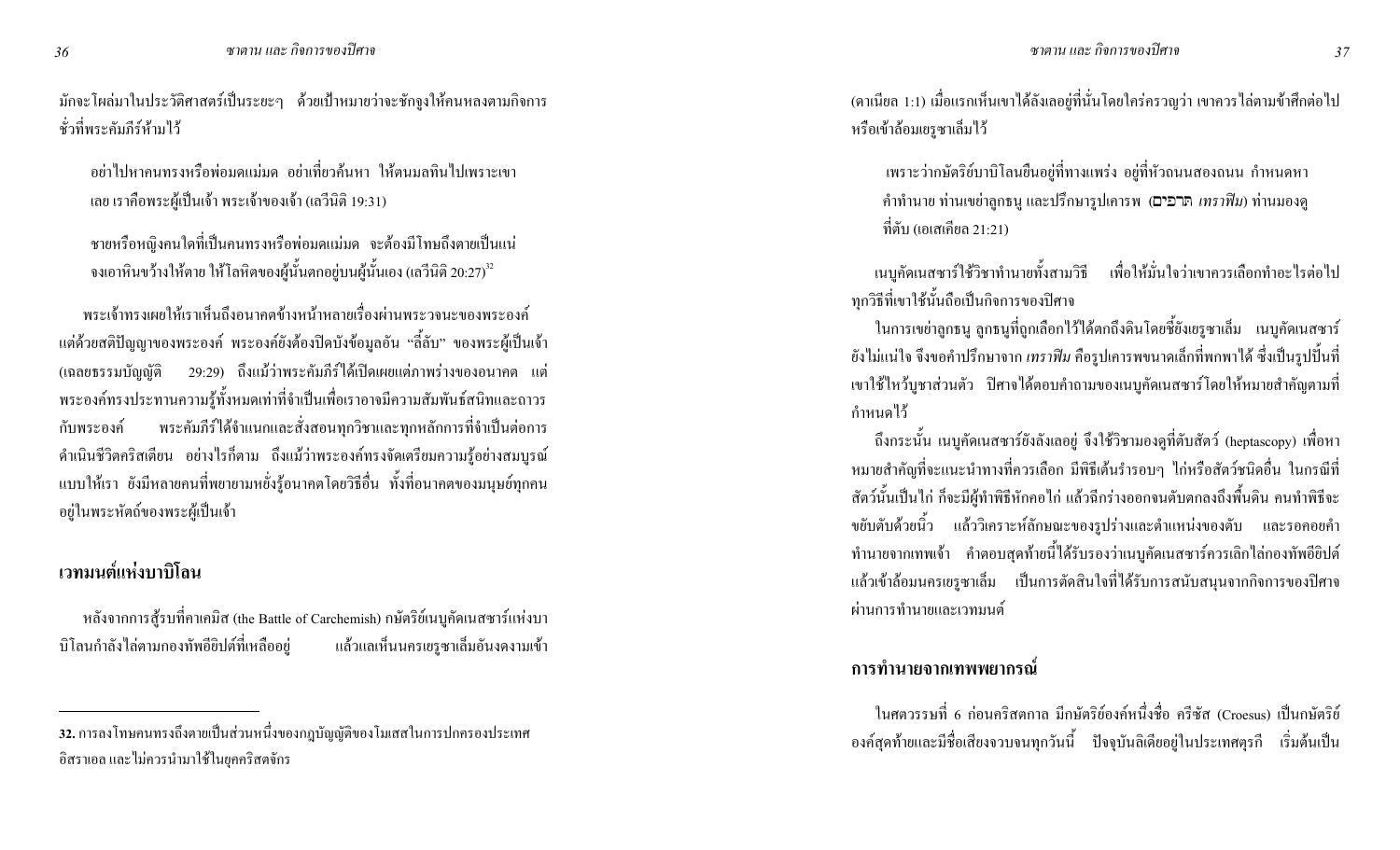ี อาณาจักรเล็กๆจนสุดท้ายกลายเป็นจักรวรรดิอันยิ่งใหญ่หลังจากจักรวรรดิของชาวฮิตไทต์ ใด้ล่มสลาย ซาดีส (Sardis) เป็นเมืองหลวงของลิเดีย และได้รับการยกย่องมากเพราะเป็น ี เมืองที่สง่างามและเจริญรุ่งโรจน์มากกว่าใคร ครีซัสมีเงินทองมากเกินกว่าจะพรรณนาได้ ้ และเขามักจะถูกยอมรับว่าเป็นคนแรกที่ประดิษฐ์เหรียญกษาปณ์เพื่อใช้เป็นเครื่องมือใน ิการแลกเปลี่ยน

ในช่วงเวลานั้น ใซรัสมหาราชแห่งเปอร์เซียได้รับชัยชนะมากมายและกำลังขยาย ้ อาณาจักรของตน ทำให้ครีซัสกังวลใจจึงรีบทำสนธิสัญญาเป็นพันธมิตรกับกษัตริย์รามา ี่ ซิสที่สองของอียิปต์ และ เนโบไนทิสกษัตริย์แห่งบาบิโลน แต่การเป็นพันธมิตรกับ ่ ประเทศมหาอำนาจเหล่านี้ยังไม่ได้ทำให้ครีซัสหมดกังวล เขาจึงหาคำปรึกษาจาก"สิ่ง ์ศักดิ์สิทธิ์" เพื่อช่วยใบการตัดสิบใจ

้ สิ่งแรกที่ครีซัสต้องทำ คือ หาวิธีทำนายซึ่งจะเกิดผลจริง จึงส่งตัวแทนออกไปยังวิหาร ึ ของเทพเจ้าต่างๆ ทั่วแผ่นดิน พวกตัวแทนได้รับคำสั่งตามแผนอย่างละเอียดถี่ถ้วน คือ นับ 100 วันหลังจากที่ได้รับมอบหมายแล้ว ตัวแทนแต่ละคนต้องเข้าวิหารที่ถูกส่งไปนั้น แล้ว ถามว่า "ในวันนี้ กษัตริย์ครีซัสทรงปฏิบัติพระราชกิจอะไรอยู่?"

ในเวลาที่กำหนดไว้นั้น ครีซัสกำลังอยู่ที่ชายทะเล ปิ้งเตาบนกองไฟและต้มลูกแกะใน หมอทองเหลืองขนาดใหญ่อันมีฝาปิดทำจากทองเหลืองเช่นกัน วิหารใดที่สามารถอธิบาย ี พฤติกรรมแปลกประหลาดนี้ได้อย่างแม่นยำที่สุดจะได้รับเลือกเป็นที่ปรึกษาราชการส่วน พระองค์

ี ดังที่กรีซัสคาดไว้ แต่ละวิหารแข่งขันเพื่อให้ได้เป็นวิหารในที่อยู่ในพระราชอุปถัมภ์ ผู้ พยากรณ์ของแต่ละวิหารจะทูลขอคำพยากรณ์จากเทพพยากรณ์โดยใช้พิธีกรรมและถ้อยคำ ี ที่ซับซ้อนและลึกลับ มีแต่เจ้าแม่แห่งเคลฟาย (the Oracle of Delphi) ที่สามารถบอกว่าครี ซัสอยู่ที่ไหน และก่อนที่ตัวแทนจะถามคำถาม พูเธีย (Pythia) ซึ่งเป็นแม่ชีที่ถูกสิงค้วย ้ปีศาจ ได้กล่าวคำตอบว่า

"ข้าสามารถนับเม็ดทราย และวัดความลึกความกว้างของมหาสมุทร ข้ามีหูไว้ ฟังคนเงียบ และรู้ว่าคนใบ้กำลังสื่อสารอะไร ดูเถิด! โดยประสาทสัมผัสของข้า ี ก็ได้กลิ่นเตามีกระ โดงอยู่กำลังต้มเดือดอยู่บน ไฟ และมีเนื้อลูกแกะ ในหม้อ ทองเหลือง มีฝาปิดทองเหลืองปิดหม้ออยู่"<sup>33</sup>

ี ตัวแทนดีใจอย่างยิ่ง แล้วรีบกลับไปเฝ้ากษัตริย์ พอกรีซัสได้ฟังคำบอกนั้นแล้ว เขา ทราบทันทีว่าเทพพยากรณ์องค์นี้เป็นเทพพยากรณ์ที่จะช่วยเขาได้ ครีซัสถึงส่งตัวแทน ิพร้อมกับของถวายล้ำค่าเพื่อถวายแก่เจ้าแม่แห่งเดลฟาย กลับไปยังเดลฟาย นัก ประวัติศาสตร์โบราณใด้รายงานว่าของถวายทั้งหมดนั้นมีวัว 3,000 ตัว เสื้อกลุมยาวและ ้สั้นที่งดงาม เครื่องภาชนะที่ทำจากทองคำและเงิน และแท่งโลหะที่หายาก เป็นของถวาย ์ ซึ่งทำให้เฮโรโคทัส ผู้เป็นนักประวัติศาสตร์ต้องอัศจรรย์ใจเมื่อได้เห็นสิ่งเหล่านั้นกับตา ี ของตนในอีก 100 ปีต่อมาที่เคลฟาย

ี ตอนแรกครีซัสวางแผนที่จะเผาถวายทรัพย์สมบัติเหล่านี้แก่เจ้าแม่แห่งเดลฟาย เพื่อ แลกกับคำตอบที่สำคัญมาก คือ อาณาจักรลิเดียควรบุกเข้าไปโจมตีกองทัพเปอร์เซีย หรือไม่? เทพพยากรณ์แห่งเคลฟายตอบดังนี้ว่า "ถ้าหากครีซัสนำกองทัพให้ข้ามแม่น้ำเฮล ี้ ลีส (Halys River) เขาจะพลิกคว่ำอาณาจักรที่ยิ่งใหญ่" ครีซัสเข้าใจว่าคำตอบอันกำกวมนี้ ้เป็นการรับรองชัยชนะของตน กองทัพของเขาจึงเดินแถวข้ามพรมแคน และสุดท้ายก็ พบว่าปีศาจได้พยากรณ์ถูกต้อง การบุกเข้าอาณาเขตของเปอร์เซียได้พลิกคว่ำอาณาจักรอัน ้ยิ่งใหญ่จริง คืออาณาจักรของครีซัสเอง!

้มีอีกเรื่องหนึ่งที่คล้ายๆ กันซึ่งเกิดขึ้นกับจักรพรรดิเทรจิน (Trajan) แห่งโรม

<sup>33.</sup> Herodotus The Persian Wars, Book 1 แปลโดย George Rawlinson (New York: The Modern Library, Random House, 1942) หน้ำ 25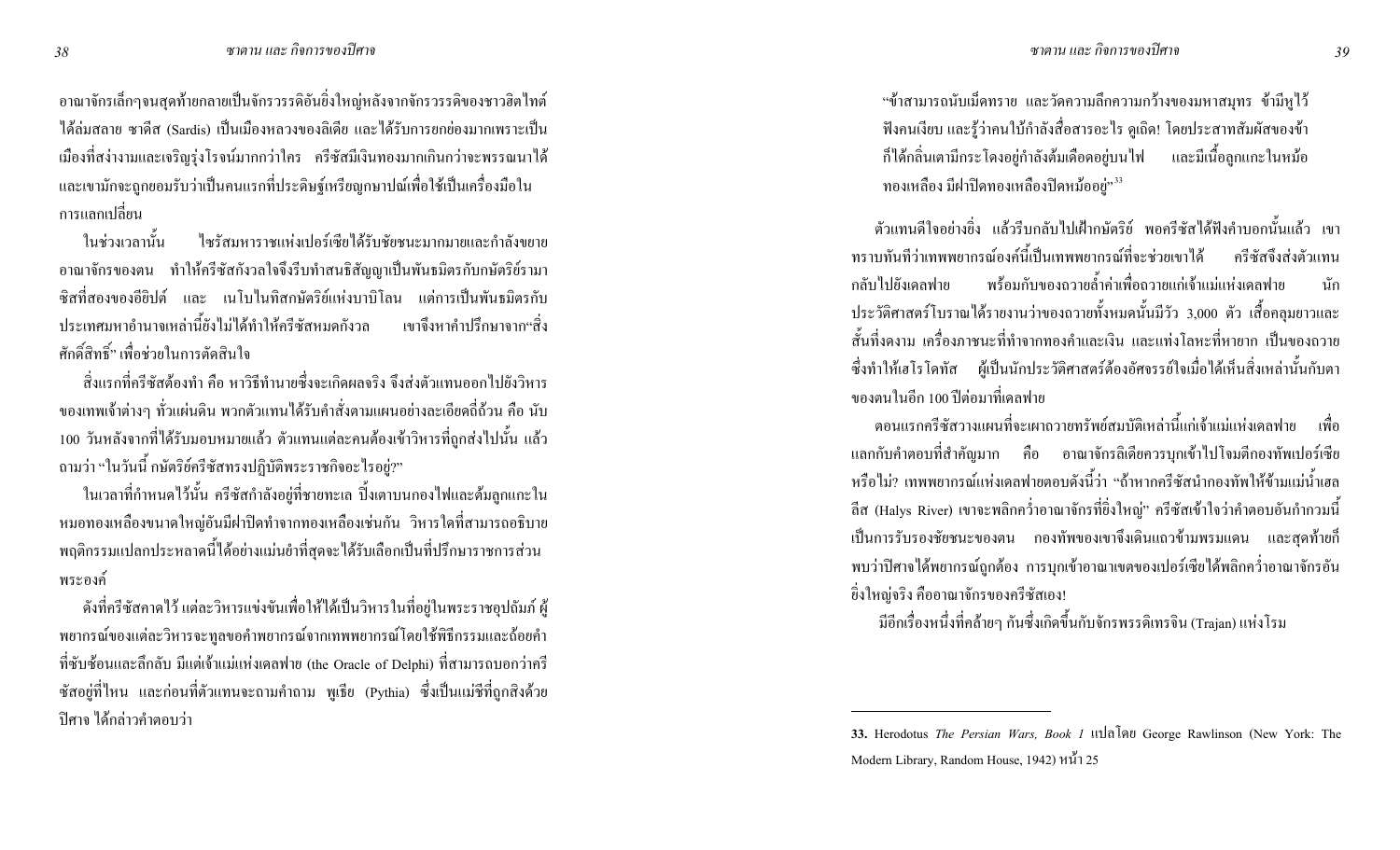จักรพรรดิเทรจินส่งซองจดหมายปิดผนึกไปเพื่อขอคำตอบจากคนทรงแห่ง เฮลีโอโปลิส (the Oracle of Heliopolis) คนทรงนั้นได้ส่งซองคำตอบ ึกลับมาพร้อมกับซองของเทรจินซึ่งยังมิได้มีใครเปิดเลย เทรจินต้องแปลก ใจเมื่อได้พบกับคำตอบที่ตรงกับคำถามทุกประการ เพราะในซองจดหมาย ์ทั้งสองนั้นมีแต่กระดาษเปล่า<sup>34</sup>

้ตัวอย่างในการทำนายของโลกโบราณเหล่านี้มีเรื่องในปัจจุบันที่สามารถเอามาเปรียบ ้ได้ ทุกครั้งที่มีคนไปขอคำปรึกษาจากหมอดู ไม่ว่าในการดูลายมือ ไพ่ยิปซี หรืออ่านใบชา เป็นต้น คนนั้นอาจกลายเป็นเหยื่อของปิศาจ ในกรณีที่การทำนายสามารถบอกเหตุการณ์ ้ อนากตใด้อย่างแม่นยำ นั่นเป็นสิ่งบ่งบอกว่าปิศาจมีส่วนเกี่ยวข้อง ปิศาจไม่ได้อยู่เบื้องหลัง ิ การทำนายทุกครั้ง บางครั้งหมอดูหรือคนทรงอาจอาศัยเล่ห์กลเพื่อหลอกผู้คนเท่านั้น แต่ ทุกคนที่มีส่วนในการทำนายกำลังพัวพันกับกิจการของปีศาจ

ึ คนที่ใช้การทำนายเพื่อช่วยในการตัดสินใจกำลังอยู่ภายใต้อิทธิพลของปิศาจแล้ว และ หากเป็นผู้ที่ไม่เชื่อยังจะเสี่ยงต่อการถูกสิงค้วยปีศาจ การทำนายเป็นอีกรูปแบบหนึ่งของ ี ไสยศาสตร์และการกราบไหว้บชารปเการพ ซึ่งมีปิศาจอย่เบื้องหลัง และเป็นสิ่งที่พระเจ้า ทรงห้าม

ึ ก่อนที่พระคัมภีร์จะถูกบันทึกครบเล่ม พระเจ้าทรงเปิดเผยน้ำพระทัยของพระองค์ผ่าน ี ความฝัน นิมิต การทำนายและการเผยพระวจนะผ่านผู้เผยพระวจนะ ในทุกวันนี้พระเจ้า ทรงสื่อสารกับมนุษย์ผ่านพระวจนะซึ่งถูกบันทึกไว้เป็นตัวอักษร คุณจะรับการทรงนำจาก พระเจ้าผ่านหลักคำสอนพระคัมภีร์ภายในจิตใจของคุณเท่านั้น<sup>35</sup> พระคัมภีร์เป็น "จิตของ พระคริสต์" (1 โครินธ์ 2:16) และมีแต่หลักคำสอนพระคัมภีร์เท่านั้นซึ่งจะสามารถป้องกัน ้คุณจากความชั่วแห่งอิทธิพลของปีศาจได้

# การติดต่อสื่อสารกับคนตาย (Necromancy)

์ คำว่า necromancy มาจากคำกรีก 2 คำที่เชื่อมกัน คือ คำว่า νεκρός (*เน็ก-โครส*) ซึ่ง หมายถึง 'ตาย' และคำว่า μαντεια (มันเทยา) ซึ่งหมายถึง 'การทำนาย' เป็นการหาคำ ้ ทำนายผ่านการติดต่อกับ 'คนที่ตายแล้ว' แท้ที่จริงแล้ว 'คนที่ตายแล้ว' นั้น คือปิศาจ ซึ่งใช้ ึ คนทรง (คนทรงผี) ในการสื่อสารกับคนที่ต้องการติดต่อกับวิญญาณภพ

หนึ่งในศาสนาที่เก่าแก่ที่สุดคือ Spiritism (การนับถือผี) หรือตามที่ผู้ติดตามมักจะ เรียกว่า Spiritualism ลัทธินี้ได้ปรากฏในสหรัฐแรกๆ ในปี ค.ศ. 1847 เมื่อมีสองพี่น้อง Kate กับ Margaret Fox ซึ่งทั้งสองเป็นลูกสาวของบาทหลวงแห่งนิกายเมทธอดิสต์ อาศัย อยู่ภาคตะวันตกของมลรัฐนิวยอร์ก ได้คิดระบบเสียงเคาะ เพื่อหลอกลวงคนให้เชื่อว่ามีผี ี่ สิ่งอยู่ในบ้านของเขา เมื่อข่าวแพร่ไป ผู้ใดที่อยากรู้อยากเห็น และถูกหลอกง่ายๆ และมา ้เป็นประจักษ์พยานต่อการติดต่อระหว่างคนเป็นและคนตาย อีกสองปีต่อมา P.T. Barnum ้ เจ้าของละครสัตว์ได้จ้างพี่น้องสองสาวนี้ให้เข้ามาแสดงในละครสัตว์ ซึ่งสร้างชื่อเสียงให้ ิ สองพี่น้อง<sup>36</sup> ในปี 1888 พี่น้อง Fox ได้ประกาศว่าพวกเขาแกล้งทำ แต่ผู้ติดตามไม่ยอมรับ และยังจะเชื่อเรื่องผีไปเช่นเดิม

ี ความสนใจในโลกแห่งวิญญาณและปรากฏการณ์เหนือธรรมชาติได้บังเกิดสมาคม และองค์กรต่างๆ ซึ่งมีวัตถุประสงค์ในการศึกษาและวิจัยเรื่องเหนือธรรมชาติ<sup>37</sup> องค์กร National Spiritualist Association ในประเทศสหรัฐได้แถลงว่ามีจำนวนสมาชิก 126,000

<sup>34.</sup> John L Nevius, Demon Possession and Allied Themes (1894: ฉบับพิมพ์ใหม่, Grand Rapids: Kregel Publications, 1968) หน้า 296

<sup>35.</sup> ศจ. อาร์. บี. ธีม, จูเนียร์ การทรงนำจากพระเจ้า (แปลและพิมพ์ปี 2003)

<sup>36.</sup> Ruth A. Tucker, Another Gospel (Grand Rapids: Zondervan, 1989) หน้ำ 321-322 37. Iviu The Int. General Assembly of Spiritualists, the Nationalist Spiritual Alliance of the United States, the National Spiritualist Association of Churches, The British Society of Psychical Research,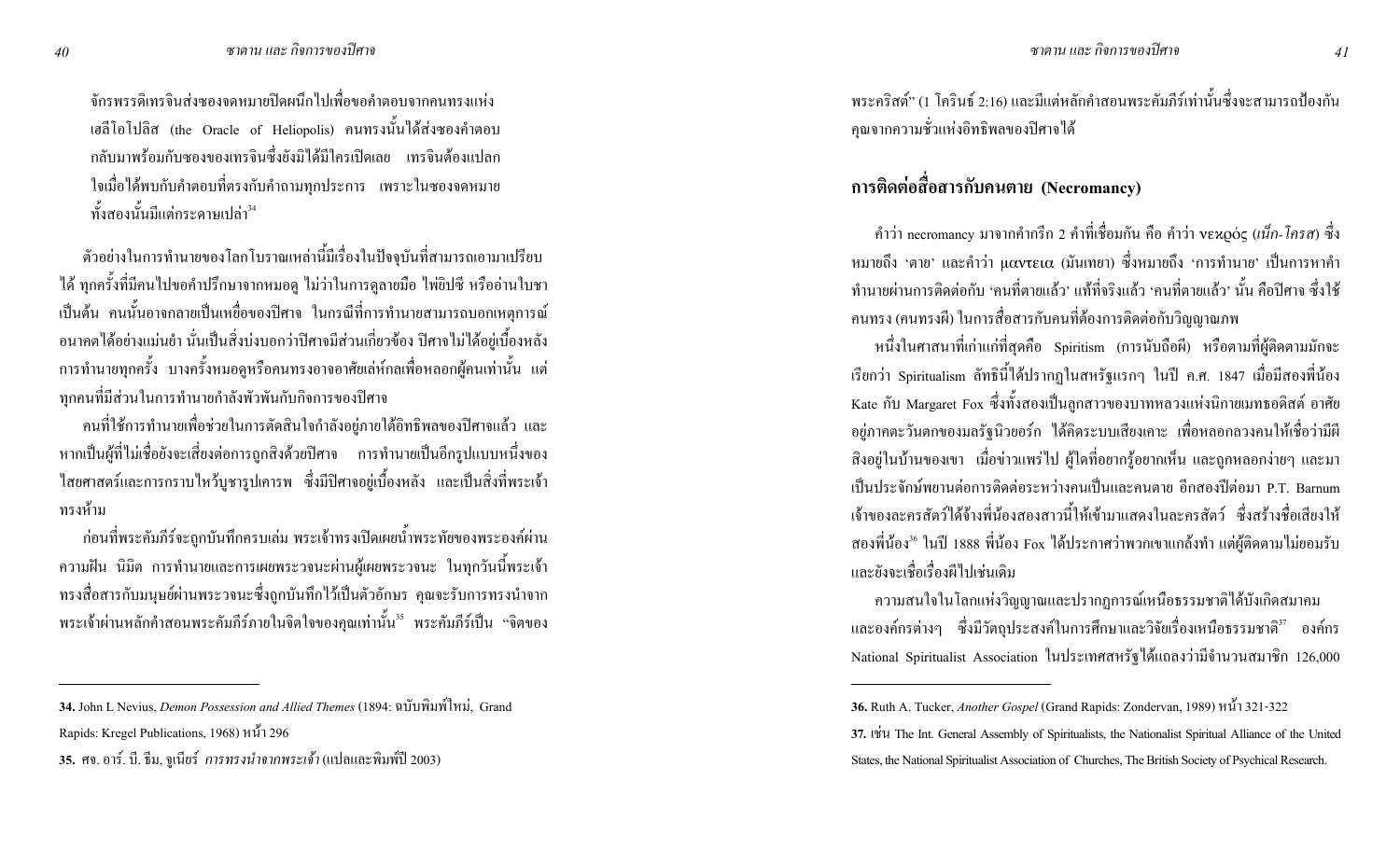คนในปีค.ศ. 1863 ซึ่งเพิ่มมากขึ้นถึง 228,000 คนในปี 1945<sup>38</sup> หลังจากสงครามโลกครั้งที่ สองมีมหาวิทยาลัยหลายแห่ง ซึ่งรวมถึงมหาวิทยาลัยที่มีชื่อเสียง เช่น Duke และ Stanford ก่อตั้งแผนกเฉพาะทำการวิเคราะห์วิจัยเรื่องนี้ โดยหวังว่าจะพิสูจน์ว่าเรื่องเหนือธรรมชาติ มีจริง อย่างไรก็ตาม กี่มีบางคนที่รู้ความจริง และกล้าเปิดเผย

มีหลายเหตุการณ์ที่เกิดขึ้นที่ดูเหมือนว่าเป็นเรื่องเหนือธรรมชาติ หรือ ประสบการณ์กับโลกแห่งวิญญาณ แต่สุดท้ายมีการเปิดโปงให้เห็นว่าเป็นการ เสแสร้งเท่านั้น การหลอกลวงที่กลายเป็นเรื่องดังไปทั่ว มี Houdini และ Dunninger (*Magic and Mystery*, New York, Weathervane Books 1 1967) หนังสือ The Psychic Mafia (New York, St Martin's Press ปี 1976) โดย M. Lamar Keene อดีตนักสะกดจิตสารภาพและเปิดเผยให้รู้ว่าเขาสามารถหลอก ผู้ชมได้อย่างไร และการสอบสวนโดยแพทย์คริสเตียน Paul Meier และนัก มายากลคริสเตียน Danny Korem ซึ่งร่วมมือกันเขียนหนังสือที่เปิดโปงคนเจ้า (<8! >; *The Fakers* (Grand Rapids, Baker Book House, 1980)

อย่างไรกี้ตาม ยังมีการสะกดจิต หรือเหตุการณ์เหนือธรรมชาติบางกรณีที่ ใม่ใค้เกิดจากการหลอกลวงโคยมนุษย์ ยังมีปัจจัยฝ่ายวิญญาณซึ่งเราไม่อาจ หลบหนีได้ มีหมอผีตัวจริงที่รับพลังอำนาจเหนือธรรมชาติจากผู้ซึ่งพระคริสต ธรรมคัมภีร์เรียกว่า 'สิ่งโตคำราม' ซึ่ง 'เสาะหาคนที่มันจะกัดกินได้' (1 เปโตร 5:8) นั่นก็คือ ซาตาน<sup>39</sup>

ทุกวันนี้ การเคลื่อนไหวยุคใหม่ (New Age Movement) ได้กระทำการเข้าทรงให้เป็น ที่นิยมโดยใช้คำว่า channelling ก่อนสมัยการเคลื่อนไหวยุคใหม่ การติดต่อกับ 'คนตาย' มักจะใช้หมอผีที่จะพยายามติดต่อและสื่อสารกับคนตาย ในทางตรงข้าม channelling (จาก คำกิริยาว่า channel ซึ่งหมายความว่า *ให้ใหลใปตามช่อง*) จะมีคนทรงยอมให้วิญญาณสิง ร่างกาย แล้วพูดกับผู้ชม ซึ่งอาจเป็นกลุ่มคนที่ยอมจ่ายค่าเข้าสูงเพื่อขอคำปรึกษา

%#>@">@#DaMC9">\_%:G%กก:\$LE ก@9=B'C@#D(lนักการเมือง นักกีฬาชื่อคัง คาราหนัง และนักธุรกิจ ที่ขอคำทำนายและคำปรึกษา ความ น่าสนใจในการติดต่อกับผู้ที่ตายแล้วเป็นยุทธวิธีหนึ่งที่ซาตานใช้เพื่อดึงดูดให้มนุษย์อยู่ ภายใต้อำนาจและการครอบครองของมัน การติดต่อสื่อสารกับคนตายเป็นช่องทางหนึ่งที่ ยอมให้กิจการของปีศาจเกิดผลกระทบมากในสังคมสหรัฐในช่วงเวลาที่ผ่านมา บางครั้ง คนทรงจะบอกว่า ผู้ที่ติดต่อได้นั้นไม่ใช่วิญญาณของผู้ที่ตายแล้ว แต่เป็นมนุษย์ต่างดาว ทูต สวรรค์ เทพเจ้าแห่งศาสนาเก่าแก่ หรือไม่กี่ 'ศาสดาที่กลับมาใหม่' คนที่เป็นคนทรงได้ ติดต่อกับคนที่ตายแล้วจริงหรือ? <sup>"</sup>มมีทาง! ความจริงคือ คนทรงถูกหลอก และก็ได้หลอก กนอื่นด้วย หรือไม่ก็ถูกหลอกเองเพราะกำลังติดต่อกับปิศาจซึ่งโกหกว่าเป็นผู้ที่ตายแล้ว ผู้ ที่รับคำปรึกษาจากปิศาจและปฏิบัติตามกำลังคำเนินชีวิตตามหลักคำสอนของปิศาจ

บางครั้ง ผู้ที่ทุกข์ใจเพราะคนรักเสียชีวิตไปอาจปรารถนาที่จะสื่อสารกับคนนั้น โดย ต้องการทราบว่าเขาไปอยู่ที่ไหนหลังความตาย มีแต่พระคำของพระเจ้าซึ่งสามารถตอบ คำถามนั้นได้ ผู้ที่ตายโดยไม่ได้วางใจเชื่อในพระเยซูคริสต์ก่อน มีสถานภาพว่า "ถูก พิพากษาลงโทษอยู่แล้ว" (ลูกา 16:22-23; ยอห์น 3:18) แต่ผู้เชื่อในพระคริสต์ซึ่งอยู่ "ใน องค์พระผู้เป็นเจ้า" (วิวรณ์ 14:13) กำลังอยู่ต่อหน้าพระพักตร์ของพระองค์ เป็นสถานที่ที่ ็ทุกคนมีความสุขที่สมบูรณ์แบบ

่ พระเจ้าจะทรงเช็ดน้ำตาทกๆหยดจากตาของเขา ความตายจะ ไม่มีอีกต่อ ไป ความคร่ำครวญ การร้องไห้ และการเจ็บปวดจะไม่มีอีกต่อไป เพราะยุคเดิมนั้น ได้ผ่านพ้นไปแล้ว (วิวรณ์ 21:4)

<sup>38.</sup>  $\theta$  Jan Karel Van Ballen, *The Chaos of the Cults* (Grand Rapids: Eerdmans, 1962) หน้ำ 33

**<sup>39.</sup>** Walter Martin, *The Kingdom of the Cults* (Minneapolis: Bethany House, 1985)  $\mathcal{W}(\mathbf{u})$  228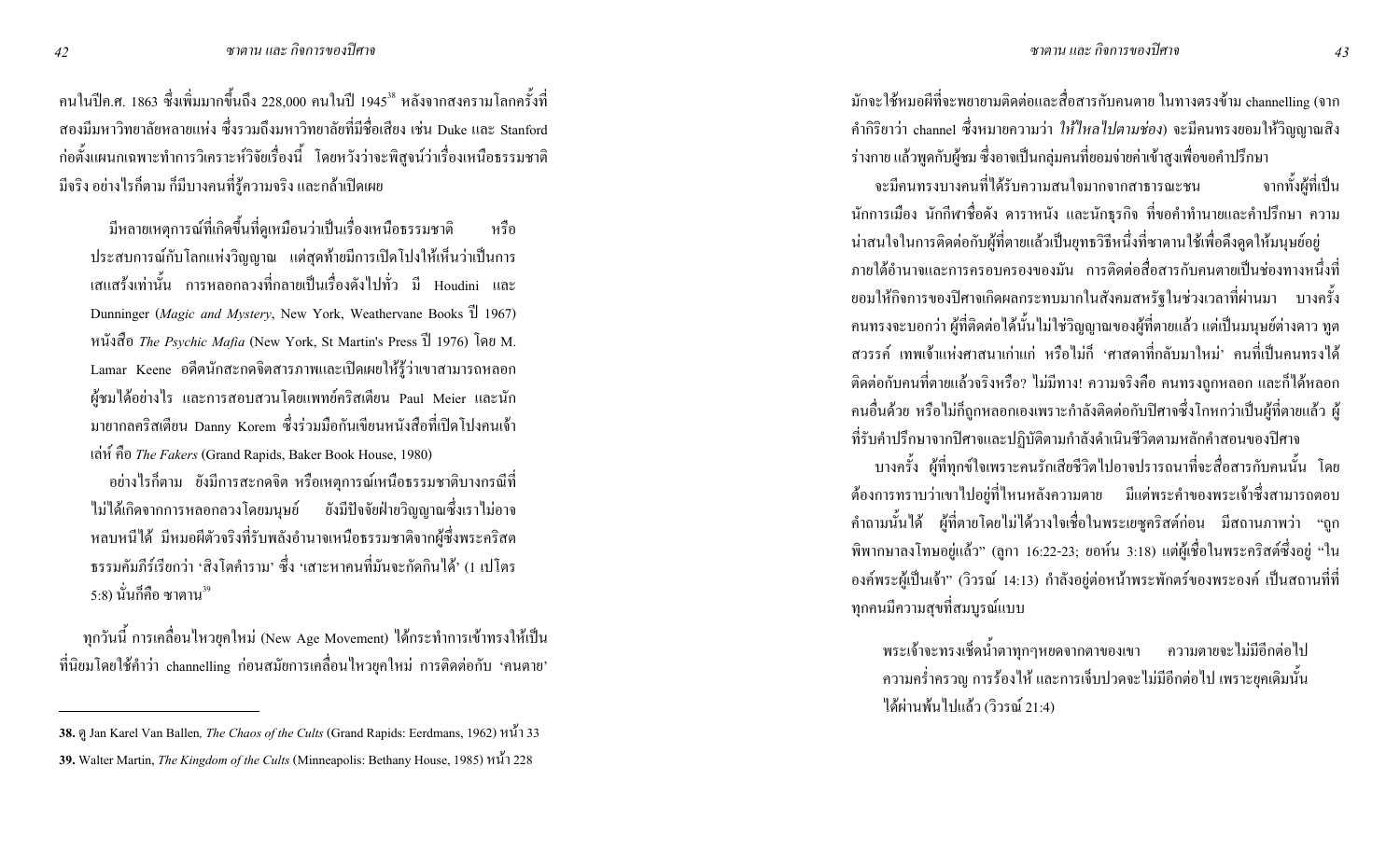ึ คนเหล่านี้ได้ "จากร่างกาย และอยู่ที่บ้าน ต่อหน้าพระพักตร์ขององค์พระผู้เป็นเจ้า" (2 โครินธ์ 5:8ข แปลตรงจากภาษากรีก)

ิ บางคนเชื่อว่าผู้ที่ตายแล้วกำลังมองคนที่ยังมีชีวิตอยู่ ความจริงคือมีผู้ที่มองเราอยู่ แต่ ้ ไม่ใช่คนที่ตายแล้ว นอกจากพระเจ้าเองเรากำลังถูกสังเกตโดยทั้งทูตสวรรค์ที่ทรงเลือก (elect angels) และทูตสวรรค์ที่กบฏต่อพระเจ้าและเลือกอยู่ฝ่ายซาตาน (fallen angels) และ ึ คนที่ยังไม่ตาย คือเพื่อนมนุษย์ทั้งผู้เชื่อและผู้ที่ไม่เชื่อที่ยังคำเนินชีวิตอยู่บนโลก (1 โครินธ์ 4:9) ผู้ที่เรารักซึ่งถึงแก่กรรมแล้วไม่สามารถมองเห็นหรือติดต่อเราได้ เช่นเดียวกับที่เราไม่ ่ สามารถมองเห็นหรือติดต่อเขาได้ เนื่องจากความสัมพันธ์ที่เรามีกับพระคริสต์เราจึงมั่นใจ ใค้ว่าเราจะใด้พบกับผู้ที่เรารักซึ่งใด้เชื่อในพระคริสต์เช่นเดียวกับพวกเรา (1 เธสะโลนิกา 4:16-18) เราสามารถระลึกถึงเขาด้วยความทรงจำที่หอมหวาน แต่เราไม่สามารถข้าม ี ช่องว่างที่อยู่ระหว่างพวกเรากับพวกเขา เราไม่สามารถติดต่อกับคนตาย ไม่ว่าเขาจะอยู่บน ี สวรรค์ หรืออยู่ในแคนคนตาย (Hades) ก็ตาม

เนื่องจากการสื่อสารกับคนตายนั้นเป็นไปไม่ได้ พระคัมกีร์จึงห้ามไม่ให้คนใดเข้า เกี่ยวข้องกับเรื่องการเข้าทรงต่างๆ (เถวีนิติ 19:31; 20:6,27; เฉลยธรรมบัญญัติ 18:9-12; 2 พงศ์กษัตริย์ 23:24) ข้อห้ามเหล่านี้ได้ปกป้องผู้เชื่อไม่ให้ได้รับอิทธิพลจากผี เราไม่สามารถ ดิดต่อสื่อสารกับผู้ที่ตายแล้วได้ ปิศาจจึงมักแกล้งทำตัวเป็นวิญญาณของกนตาย ในภาษา ึกรีกปิศาจประเภทนี้ถูกเรียกว่า εγγαστριμυθος (เอ็น-กาส-ตริมูโธส) (อิสยาห์ 8:19 ฉบับแปล  $LXX^{40}$ 

#### ปิศาจ เอ็น-กาส-ตริมูโธส

ี และเมื่อเขาทั้งหลาย [ผู้เผยพระวจนะเท็จ] จะกล่าวแก่พวกท่านว่า "จงปรึกษา ้กับคนทรงและพ่อมดแม่มดผู้ร้องเสียงจ๊อกแจ๊กและเสียงพึมพำ" ใบ่ควรที่ ำโระชาชบจะปรึกษากับพระเจ้าของเขาหรือ ควรเขาจะไปปรึกษาอบตายเพื่อ ึคนเป็นหรือ (อิสยาห์ 8:19)

์ คำว่า "คนทรง" แปลจากคำฮีบรูว่า "**⊐เ×**" (อ*บ*) และตรงกับคำกรีกว่า "*เอ็น-กาส-ตริม*ู ี่ ซึ่งหมายถึง "นักแปลงเสียง" ปีศาจที่ทำกิจกรรมประเภทนี้อาจจะทำเสียง โธ $\pi$ " หลากหลายแบบภายในคนทรงคนเดียว เช่น เสียงจ๊อกแจ๊กและเสียงพึมพำ หรืออาจจะ เปล่งเสียงออกจากพื้น จากโต๊ะ หรือจากฝ้าเพดาน หลายครั้งปีศาจจะสิงคนทรงเพื่อที่จะ บังคับเอ็นในลำคอของเขา ให้เกิดเสียงแล้วพูดเลียนแบบเสียงคนตาย

ี ตัวอย่างเช่น ปีศาจที่สิงคนในปัจจุบันอาจเลียนแบบคำพูดและพฤติกรรมของคนที่มี ้ชีวิตอยู่เมื่อ 1,000 พันปีที่แล้ว เรื่องภาษาไม่ได้เป็นกำแพงสำหรับปีศาจ มันจึงสามารถทำ ให้ดูเหมือนว่าคนทรงถูกสิงค้วย "วิญญาณ" ของคนที่เคยมีชีวิตอยู่ในอดีต ี อิสยาห์ใด้อธิบายถึงกิจการของปีศาจ *เอ็น-กาส-ตริมูโธส* อีกรูปแบบหนึ่ง

และเจ้าจะถูกเหยียบลง ้เจ้าจะพูดมาจากที่ลึกของแผ่นดินโลก ้คำของเจ้าจะมาจากที่ต่ำลงในผงคลี ้เสียงของเจ้าจะเหมือนเสียงวิญญาณที่มาจากพื้นดิน และคำพูดของเจ้าจะกระซิบออกมาจากผงคลี (อิสยาห์ 29:4)

นี่กื้อการอธิบายถึงการที่หมอผีจะแนบหูลงกับพื้นดิน และกอยฟังเสียงพูดของกนตาย ือย่างไรก็ตาม เสียงที่หมอผีได้ยินนั้นเป็นเสียงของปิศาจ *เอ็น-กาส-ตริมูโธส* 

<sup>40.</sup> LXX หรือ Septuagint (เซพทัวจินท์) คือพระคัมภีร์เดิมฉบับแปลจากภาษาฮีบรูเป็นภาษา ่ กรีก ซึ่งเป็นการแปลที่น่ายกย่อง เป็นผลงานของผู้เชี่ยวชาญค้านภาษาจากเมืองอเล็กซานเครีย ใน ี ศตวรรษที่3 ก่อนคริสตกาล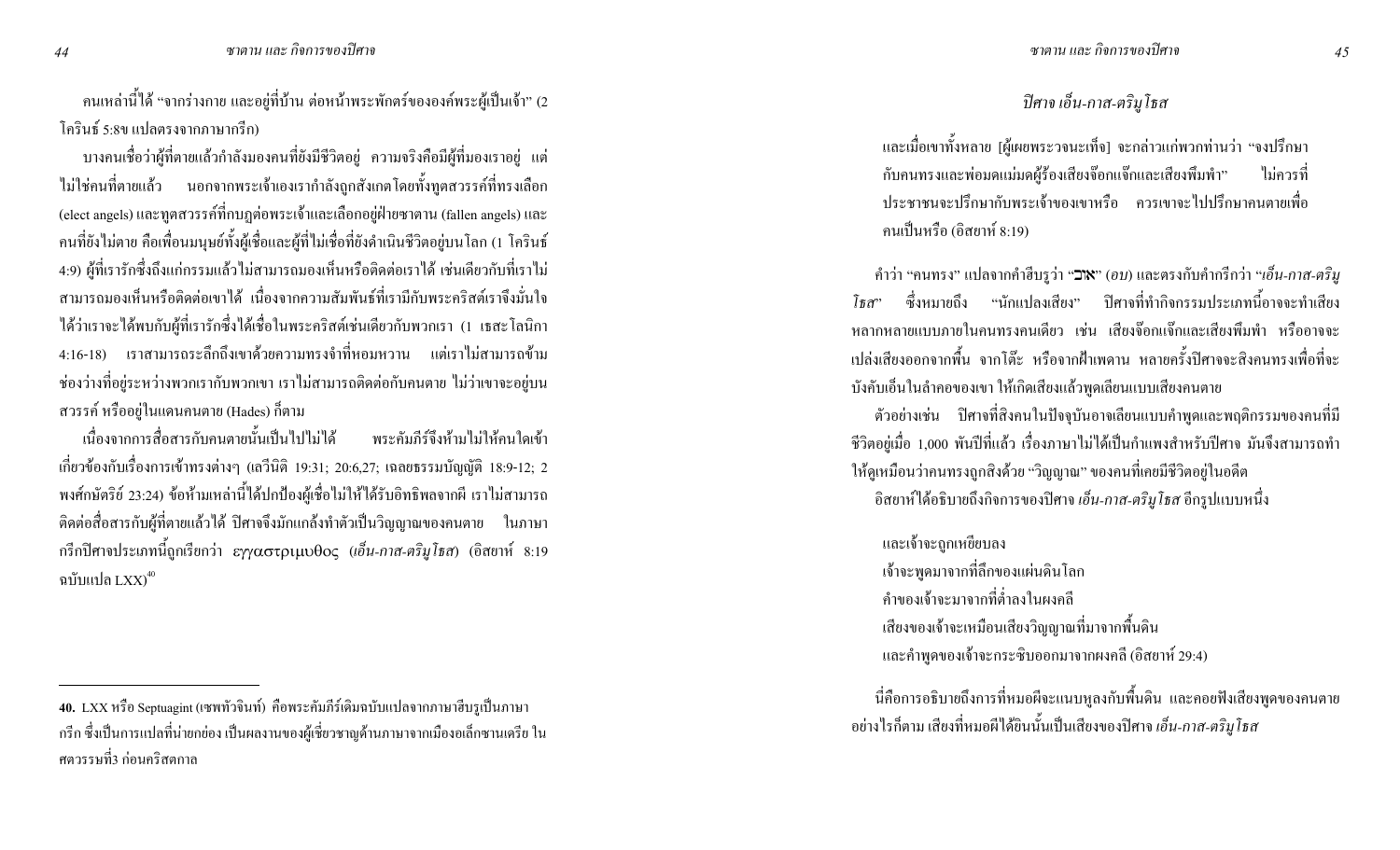หญิงคนทรงแห่งเอน โคร*ั* 

รัดยาร์ด คิปลิงก์(Rudyard Kipling) ซึ่งเป็นกวีชาวอังกฤษและได้รับรางวัลโนเบล สาขาวรรณคดี "ได้เขียนบทกลอนเรื่องหญิงคนทรงแห่งเอนโคร์ ซึ่งบันทึกอยู่ในพระธรรม 1 ซามูเอลบทที่ 28 บทความต่อ ไปเป็นเพียงส่วนหนึ่งจากบทกลอนของเขาซึ่งมีชื่อว่า "*เอน* โคร์"

Oh the road to En-dor is the oldest road And the craziest road of all! Straight it runs to the Witch's abode, As it did in the days of Saul, And nothing had changed of the sorrow in store

For such as go down on the road to En-dor!

์ โอ้ หนทางสู่ เอนโคร์ เป็นหนทางเก่าแก่ที่สุด เป็นทางสุควิกลจริต สุดคลุ้มคลั่ง เป็นทางดิ่งตรงถึงรังแม่มด ตรงดั่งในสมัยของซาอูล และความทุกข์โศกยังเฝ้าคอยรอ ผู้ที่เดินทางไปสู่ เอนโคร์

ด้วยถ้อยคำเหล่านี้ คิปลิงก์ ได้ทำให้เราเห็นผลของการเข้าร่วมกิจการของปีศาจ การที่ ซาอูลเดินทางไปเอนโคร์ ทำให้เราเห็นว่าอิ ่ ทำให้เราเห็นว่าอิสราเอลเสื่อมมากแค่ไหนแล้วในช่วงเวลาที่ ซาอูลครองอาณาจักร

หลังจากโยชูวาได้เสียชีวิตแล้ว พระเจ้าทรงตั้งผู้วินิจฉัยให้ครอบครองอิสราเอล และ เป็นผู้นำชนชาติยิวทั้งทางด้านการเมืองและฝ่ายวิญญาณ ผู้วินิจฉัยคนสุดท้าย คือ ซามูเอล ซึ่งมีบทบาทเป็นผู้เผยพระวจนะของประเทศ เมื่อซามูเอลแก่ชราลง ประชาชนเริ่มสงสัยว่า ใครจะนำอิสราเอลต่อจากเขา เพราะซามูเอลมีลูกชายเพียงสองคนซึ่งเป็นคนเลวทราม

ลูกชายทั้งสองนั้นได้ปฏิเสธที่จะเดินในทางของพระผู้เป็นเจ้า ใครๆ ก็รู้ว่าสองคนนี้ ทุจริตและโหคร้าย (1 ซามูเอล 8:3-5) เพราะฉะนั้น ผู้อาวุโสได้ขอร้องให้ซามูเอลตั้ง กษัตริย์แทนที่จะให้ลูกชายรับตำแหน่งต่อ ซามูเอลได้เตือนถึงการขอร้องนั้นเป็นการขัด ต่อแผนการของพระเจ้า พระเจ้าได้ทรงแต่งตั้งอิสราเอลให้เป็นประเทศที่พระเจ้าจะทรง ปกครองค้วยพระองค์เอง (ระบบ theocracy) เท่ากับว่าพระเจ้าทรงเป็นกษัตริย์ของ อิสราเอล แต่ประชาชนตาบอดเพราะความปรารถนาที่จะเป็นเหมือน "ประชาชาติ ทั้งหลาย" (1 ซามูเอล 8:5) เขาจึงต้องการมีกษัตริย์ที่เขาจะมองเห็นได้ พระเจ้าจึงทรงโปรด อนุญาตให้ซาอูลได้รับการแต่งตั้งเป็นกษัตริย์เหนืออิสราเอล

ซาอูลมีคุณสมบัติของผู้นำที่คนนิยมครบทุกประการ คือ มีเสน่ห์และหน้าตาหล่อเหลา (1 ซามูเอล 9:1-2) เมื่อซาอูลยังหนุ่มอยู่ เขามีหลักคำสอนพระคัมภีร์ในจิตใจของเขาบ้าง อย่างไรก็ตาม ภายหลังซาอูลเริ่มจะมองชีวิตจากมุมมองของมนุษย์ ปฏิเสธพระเจ้า อย่างต่อเนื่องและดำเนินชีวิตฝ่ายเนื้อหนัง ยิ่งซาอูลถอยหลังฝ่ายวิญญาณนานเข้า เขาก็ยิ่ง ปฏิเสธที่จะกระทำตามคำสั่งของพระเจ้า (1 ซามูเอล 15:3-29) เพราะเหตุนี้พระผู้เป็นเจ้า ทรงปฏิเสธซาอูล และส่งซามูเอลไปเจิมคาวิคเพื่อรับรองว่า ในอนาคตคาวิคจะเป็นกษัตริย์ ของอิสราเอล (1 ซามูเอล 16:12-13) ถึงแม้ว่าพระเจ้าทรงปฏิเสธซาอูล แต่พระองค์ทรง อนุญาตให้ซาอูลครองอิสราเอลต่อไป

ซามูเอลยังคำเนินการเป็นผู้นำฝ่ายวิญญาณของแผ่นดิน ในขณะที่ซาอูลยังเป็นกษัตริย์ ของอิสราเอล หลังจากคาวิคใด้ปราบโกลิอัทอย่างน่าตื่นเต้นและน่าประทับใจ เด็กหนุ่ม การที่คาวิคเป็นที่ชื่นชอบของ เลี้ยงแกะใจนักรบคนนี้ได้กลายเป็นวีรบุรุษของชาติ ประชาชนทำให้ซาอูลโกรธมาก (1 ซามูเอล 18:6-8) ความอิจฉาและความเกลียดชังที่เขามี ต่อดาวิดเป็นแรงผลักดันที่ทำให้ซาอูลต้องการฆ่าดาวิดผู้ที่พระเจ้าทรงเลือกไว้ให้เป็น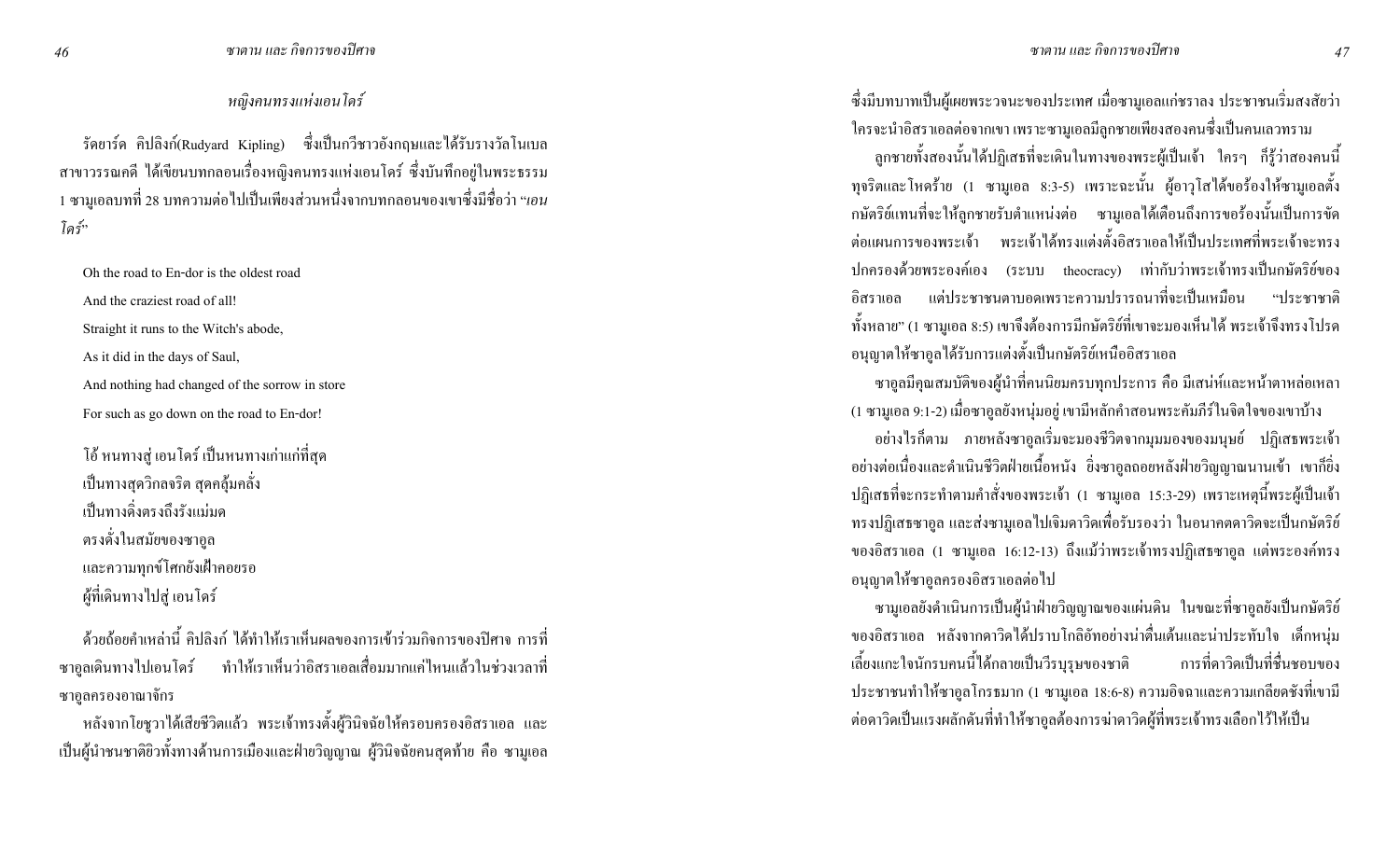กษัตริย์ของอิสราเอลต่อไป (1 ซามูเอล 18:9-29) ซาอูลได้ใช้กองทัพทหารของอิสราเอล เพื่อล้างความอาฆาตที่เขามีต่อดาวิค

ซาอูลรู้สึกไม่มั่นใจและหวงแหนตำแหน่งและอำนาจของตน จึงโทษว่าคาวิ จึงโทษว่าดาวิดเป็น ตัวการที่สร้างปัญหาให้แก่ตน อย่างไรก็ตาม คาวิดไม่มีความผิด และเขาไม่เกยใช้ความ ผิดพลาดของซาอูลเป็นเหตุผลที่จะยึดบัลลังก์ (1 ซามูเอล 24:10) ถึงแม้ว่าดาวิดมีโอกาสที่ จะลอบสังหาร "กษัตริย์ที่องค์พระผู้เป็นเจ้าทรงเจิมใว้" แต่เขาเลือกที่จะมอบซาอูลใว้ใน พระหัตถ์ของพระผู้เป็นเจ้า (1 ซามูเอล 24:6; 26:9) คาวิครอคอยอย่างสัตย์ซื่อจนถึงเวลาที่ พระผู้เป็นเจ้าทรงยึดตำแหน่งกืนจากซาอูลและมอบให้แก่คาวิค

ถึงแม้ว่าคาวิคต้องกลายเป็นผู้หลบหนีความโกรธเกรี้ยวของซาอูล เขาได้ใช้เวลานั้น อย่างมีประโยชน์ หลังจากที่เขาได้ตั้งศูนย์บัญชาการในถ้ำที่อดุลลัม เขาเริ่มจัดและฝึก กองทัพ ซึ่งประกอบด้วยชายที่หลบภัย สิ้นหวัง และถูกข่มเหงจากซาอูลเช่นเดียวกับดาวิด และมาอยู่กับดาวิด (1 ซามูเอล 22:1-2)

เพราะการนำอันดีเลิศของคาวิค ชายเหล่านี้กลายเป็นนักรบที่มีประสิทธิภาพสูง ซึ่งใน ภายหลังได้กลายเป็นนายทหารชั้นสูง เหล่าพลเอก และผู้บัญชาการกองทัพของอิสราเอล พวกเขาจะนำชัยชนะให้แก่อิสราเอลหลังจากที่อิสราเอลต้องทนทุกข์กับสงคราม ภายในประเทศเป็นเวลาหลายปีอันเกิดจากความเห็นแก่ตัวของซาอูล เรื่องทั้งหมดนี้เป็น เบื้องหลังของเหตุการณ์ที่เกิดขึ้นกับซาอูลที่ *เอนโคร์* 

อยู่มาในครั้งนั้นคนฟีลิสเตียได้รวบรวมกำลังเพื่อทำสงครามสู้รบกับอิสราเอล และอาคีชตรัสกับดาวิดว่า "จงทราบเถิดว่า ท่านกับคนของท่านจะออกทัพไป กับเรา" คาวิคทูลอาคีชว่า "ดีทีเดียวพ่ะย่ะค่ะ พระองค์จะได้ทราบว่าผู้รับใช้ของ พระองค์จะกระทำอะไรได้บ้าง" และอาคีชรับสั่งกับดาวิดว่า "ดีแล้ว เราจะให้ ท่านเป็นองครักษ์ของเราตลอดชีพ" (1 ซามูเอล 28:1-2)

เมฆคลุมแห่งภัยพิบัติครั้งใหญ่กำลังรวมตัวที่ขอบฟ้าของอิ ี ศัตรูเก่าของ อิสราเอลกำลังระคมพลทหารเพื่อบุกทำลายอิสราเอล กองพันธมิตรทั้ง 5 เมืองของฟีลิส เตีย ได้เตรียมกองกำลังพร้อมที่จะ โจมตีอิสราเอล กองทัพของซาอูล ไม่อาจสู้พวกเขา ได้ เพราะขาดการนำที่ดีและขาดวินัย เมื่อซาอูลได้สำนึกว่าการถอยหลังฝ่ายวิญญาณทำให้ตน "โร้ประโยชน์ต่อองค์พระผู้เป็นเจ้า นั่นก็สายเกิน ไปเสียแล้ว ซาอูล ไม่อาจปกป้องตนเองจาก ทั้งฟีลิสเตียหรืออิทธิพลจากปิศาจได้

์ ในระหว่างเวลานั้น คาวิคกำลังเผชิญปัญหาของตน กษัตริย์อาคีชแห่งกัท (บ้านเกิด ของโกลิอัท) เป็นผู้ที่ไม่เชื่อซึ่งมีคุณธรรมและเกียรติยศ และมอบสิทธิ์ให้คาวิคอยู่ภายใน เขตของฟีลิสเตียในฐานะเป็นผู้หลบภัยจากการข่มเหงของซาอูล อาคีชได้รับดาวิดและ เหล่านักรบของดาวิดเป็นทหารรับจ้าง และแต่งตั้งดาวิดเป็นองครักษ์ 'ตลอดชีพ'เพราะ @9"Gก9">\_%กC8k>\_%9กH9กM#
M\_ M a%<\_<j'MmAG:%9)h"Lย์ของ ่ หรือในอดีตที่ผ่านมา การใช้ทหารจากต่างแดนเป็นเรื่องธรรมดา เปอร์เซียที่จ้างทหารกรีกในตำแหน่งนี้ และกษัตริย์หลุยส์ที่ 16 แห่งฝรั่งเศสเคยจ้างกรม ทหารสวิส (Swiss Regiment) อันมีชื่อเสียง ให้เป็นองครักษ์ของตน อย่างไรก็ตาม การที่คา วิคได้รับตำแหน่งเป็นองครักษ์ไม่ได้เป็นตามแผนการที่พระเจ้าทรงมีต่อชีวิตของเขา ถึงแม้ อาคีชกาดหวังว่าดาวิดและกองกำลังทหารของเขาจะร่วมกันต่อสู้กับอิสราเอล แต่ดาวิด ปฏิเสธ เพราะคาวิคไม่ต้องการต่อสู้กับชาวยิวด้วยกัน พระเจ้าทรงโปรคจัดเตรียมทางออก ให้ดาวิด (1 ซามูเอล 29)

พระเยซูคริสต์ทรงควบคุมประวัติศาสตร์ ผู้บัญชาการของกองทัพฟีลิสเตียมองคาวิค และทหารของเขาว่าเป็นศัตรู และบอกอาคีชว่าพวกเขาไม่ต้องการให้ดาวิดเข้าร่วมต่อสู้ กับฟีลิสเตียเพราะไม่แน่ใจในความจงรักภักดีของคาวิค "อาคีชไม่คิดหรือว่า ตอนที่คาวิค 'ลงไปรบพร้อมกับเรา … เขาจะกลับกลายเป็นศัตรูของเรา' " (1 ซามูเอล 29:4) ในที่สุด อาคีชกี้ยอมต่อพวกเขา และคาวิคได้รับคำสั่งให้กลับไปยังเมืองศิกลาก (1 ซามูเอล 30:1) ด้วยวิธีนี้พระเจ้าจึงช่วยกู้คาวิค ไม่ให้ต้องสู้รบกับคนของตน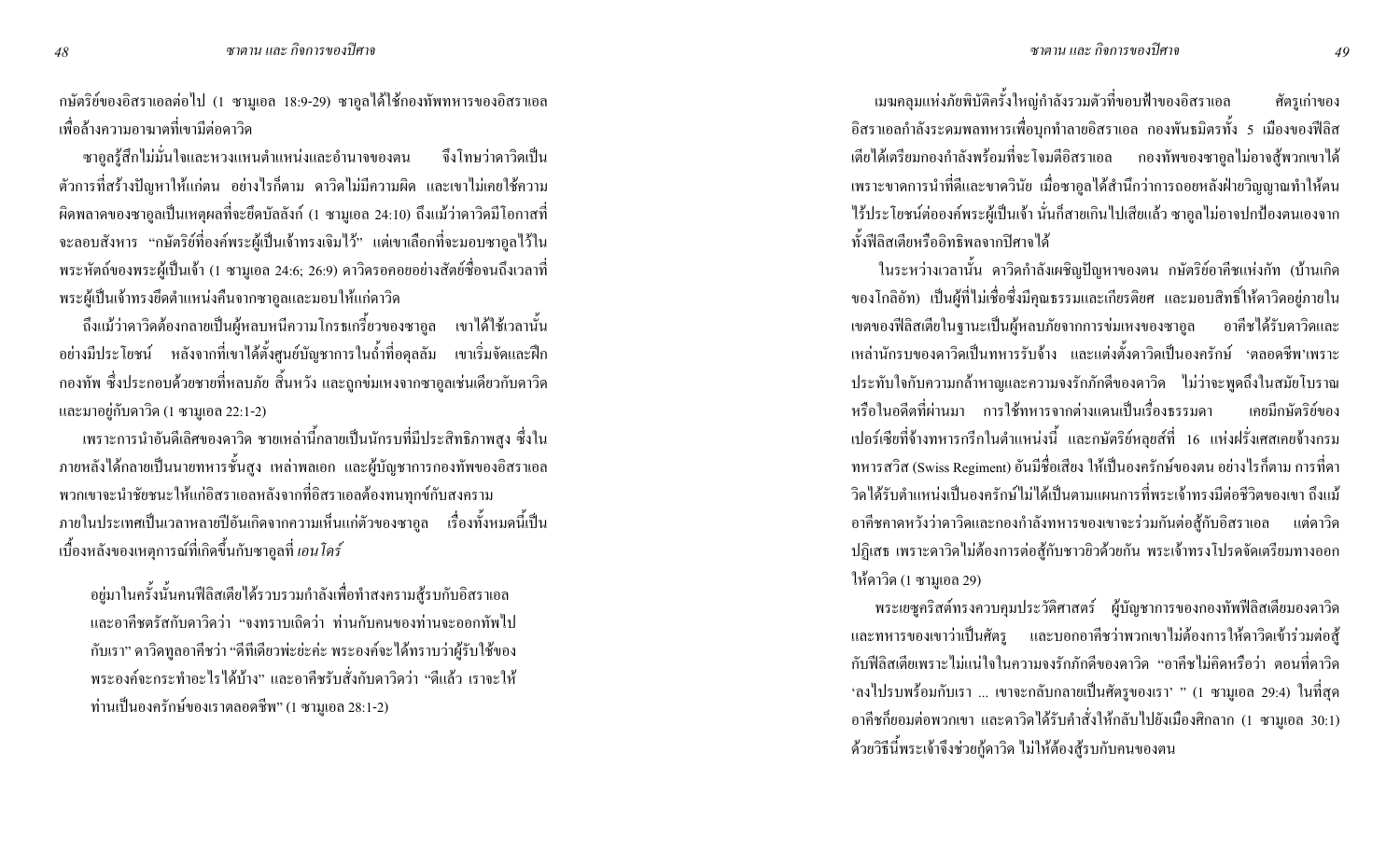#### ในภาวะวิกฤต

ฝ่ายซามูเอลได้สิ้นชีพแล้ว และคนอิสราเอลทั้งปวงก็ไว้ทุกข์ให้ท่าน และฝังศพ ท่านใว้ในเมืองรามาห์ ซึ่งเป็นเมืองของท่านเอง และซาอูลทรงกำจัดคนทรง และพ่อมดแม่มดเสียจากแผ่นดิน (1 ซามูเอล 28:3)

ในช่วงเวลานี้อิสราเอลกำลังอยู่ในช่วงวิกฤติกาลและขาคผู้นำที่ดี ซามูเอลได้เสียชีวิต แล้ว และเนื่องจากซาอูลอ่อนแอฝ่ายวิญญาณ เขากำลังหมกมุ่นเรื่องดาวิดและไม่ได้อยู่ใน ตำแหน่งที่เขาจะสามารถนำอิสราเอลได้ ผู้นำฟีลิสเตียเห็นว่าอิสราเอลกำลังยุ่งเหยิงและ ี่ อ่อนแอทางด้านการทหาร จึงเตรียมตัวโจมตี

คนฟีลิสเตียกีฬุมนุมกันและมาตั้งค่ายอยู่ที่ชูเนม และซาอูลทรงรวบรวมอิสราเอล ทั้งสิ้นและเขาทั้งหลายตั้งค่ายอยู่ที่กิลโบอา เมื่อซาอูลทอดพระเนตรกองทัพของ คนฟีลิสเตียก็กลัว และพระทัยของพระองค์ก็หวั่นใหวมาก (1 ซามูเอล 28:4-5)

ทั้งสองฝ่ายได้ตั้งแนวรบไว้เรียบร้อยแล้ว อาคีชและกองทัพตั้งค่ายอยู่บนเนินเขา โมเรห์ ซึ่งมองลงมายังท้ายหุบเขาของยิสเรเอลที่เรียกว่า *เอส-เคร-โลน* กองทัพอิสราเอลตั้ง ค่ายอยู่ฝั่งตรงข้ามของหุบเขานั้น และห่างจากกองทัพฟีลิสเตียหกกิโลเมตร เมื่อซาอูลแล เห็นจำนวนทหารของฟีลิสเตียแล้วก็ตกใจกลัว เพราะการที่เขาได้ถอยหลังฝ่ายวิญญาณ นานมากแล้ว ความขลาดกลัวและความหวั่นใหวได้เข้ามาแทนความกล้าหาญซึ่งเคยมีใน จิตใจ ในขณะที่ความกลัวได้ควบคุมจิตใจ หลักคำสอนพระคัมภีร์และมาตรฐานความจริง ที่เคยมีก็หายไป ซาอูลจึงไม่สามารถทำการตัดสินใจโดยใช้สติปัญญาได้

ความกลัวเป็นบาปทางความคิดที่ร้ายแรง การตอบสนองต่อเรื่องน่ากลัวด้วยความกลัว เป็นการที่คุณยอมให้ความกลัวเข้ามาในจิตใจ และยิ่งคุณกลัวสิ่งนั้นมากเท่าใด ก็ยิ่งจะ พัฒนาความสามารถในการเป็นคนขี้กลัว และยอมให้ความกลัวควบคุมชีวิตของคุณ แต่

คุณสามารถหลีกเลี่ยงความกลัวได้ เพียงแต่คุณตั้งใจเรียน ตั้งใจคิด และตั้งใจประยุกต์ หลักคำสอนพระคัมภีร์นำมาใช้กับปัญหาของคุณ แทนที่จะเพ่งมองแต่ปัญหานั้น

เพราะว่าพระเจ้ามิได้ทรงประทานวิญญาณ [วิถีชีวิต] ที่ขลาดกลัวให้เรา แต่ได้ ทรงประทานวิญญาณที่กอปรค้วยฤทธิ์ ความรัก และการบังคับตนเอง [สามารถคิดได้อย่างมีเหตุผล] ให้แก่เรา (2 ทิโมธี 1:7)

ความขี้ขลาดเพราะความกลัวได้ทำให้ทั้งกายและใจเป็นอัมพาต คนใดที่ดำเนินชีวิต ด้วยความกลัวก็จะต้องกลัวชีวิตและไม่สามารถคิดได้เมื่ออยู่ในสถานการณ์ที่กดดัน แทนที่ จะหาคำตอบที่ถาวรจากพระเจ้า คนที่ถูกควบคุมด้วยความกลัวจะพยายามหาคำตอบอย่าง ไร้สติจากใครก็ใด เมื่อซาอูลได้พ่ายแพ้ต่อความกลัว ความขี้ขลาดของเขาได้นำเขาไปหา แม่มด เขาคิดว่าคนที่ตายแล้วจะช่วยแก้ไขปัญหาของเขาได้

ซาอูลเรียกหาความช่วยเหลือ

้ และเมื่อซาอูลทูลถามพระผู้เป็นเจ้า พระผู้เป็นเจ้ามิได้ทรงตอบพระองค์ ไม่ว่า ด้วยความฝัน หรือด้วยอูริม หรือด้วยผู้พยากรณ์ (1 ซามูเอล 28:6)

ซาอูลได้วิงวอนขอการทรงนำจากพระเจ้าหลายครั้ง แต่พระองค์ไม่ทรงตอบเขา หลาย ปีก่อนเมื่อซาอูลได้ประหารปุโรหิตที่โนบอย่างโหดเหี้่ยม มีเพียงปุโรหิตหลวงที่รอดไปได้ ซึ่งหลบหนีไปหาดาวิดและเอาอุปกรณ์ที่ปุโรหิตใช้ในการขอการทรงนำจากพระเจ้าไป ด้วย<sup>41</sup> โดยปราศจากการนำของปุโรหิต ซาอูลหมดหนทาง เขาจึงขอคำตอบจากผู้สอนเท็จ และผู้เผยพระวจนะเท็จ ซึ่งไม่อาจบอกน้ำพระทัยของพระเจ้าได้

<sup>41.</sup> ก่อนที่พระคัมภีร์จะถูกบันทึกครบเล่ม พระเจ้าทรงเผ<sub>ี</sub>ยพระประสงค์ของพระองค์ด้วยหลายวิธี เช่น ฝัน นิมิต การปรากฏโดยพระเยซูกริสต์ (theophanies) และ อูริมกับทูมมิม (urim and thummim) (ต่อหน้าที่ 52)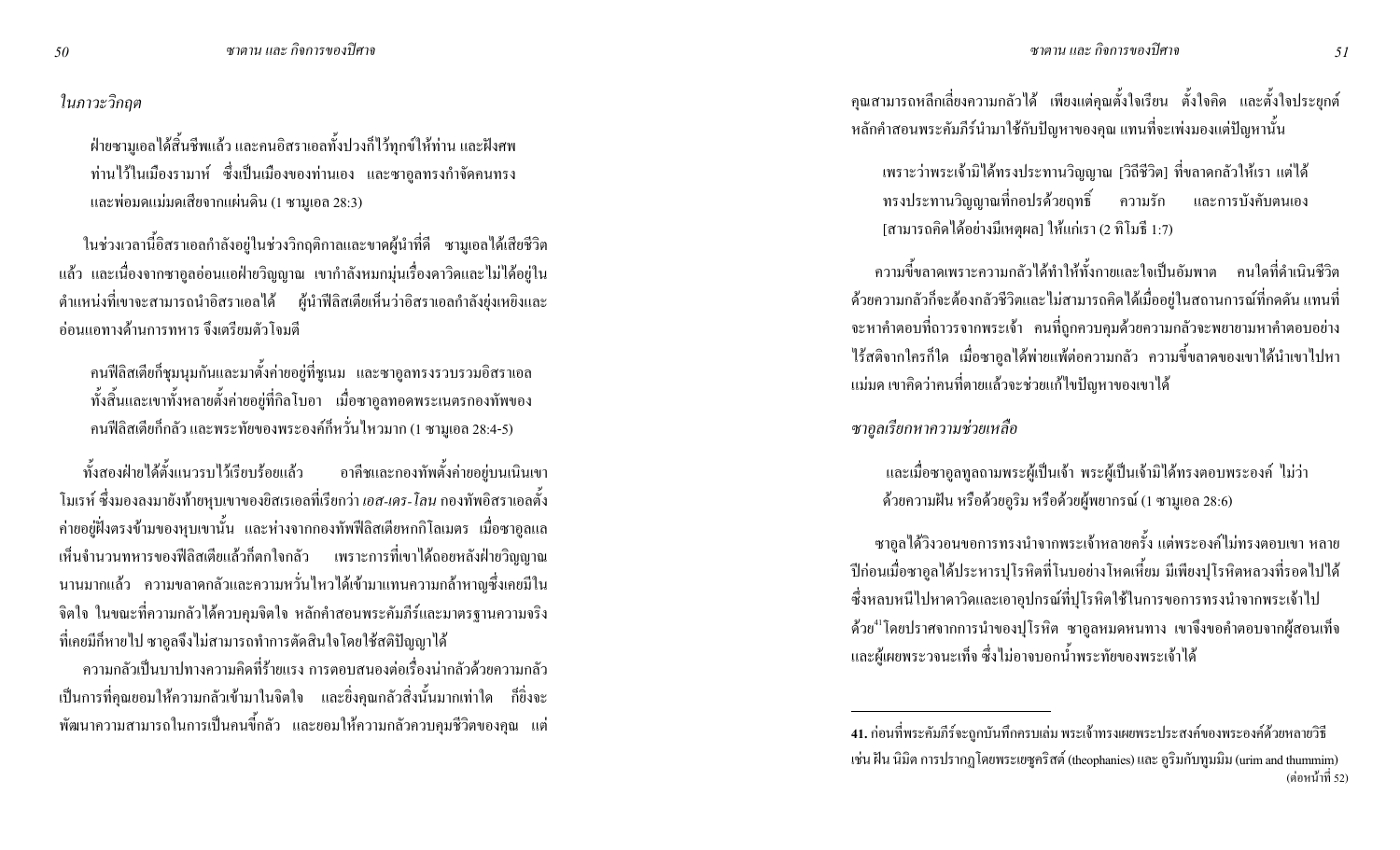ผู้เชื่อที่ปฏิเสธหลักคำสอนพระคัมภีร์มักจะขอการอัศจรรย์จากพระเจ้าเมื่อเกิด วิกฤตการณ์ขึ้นในชีวิต ความตกใจกลัวทำให้ผู้เชื่อตาบอดต่อการทรงจัดเตรียมที่แท้จริง คือทรัพยากรฝ่ายวิญญาณที่พระเจ้าทรงประทานให้เพื่อแก้ไขปัญหาในยามวิกฤตินั้น พระ เจ้าทรงบัญชาให้เราเรียน คิด และประยุกต์หลักคำสอนพระคัมภีร์อย่างสม่ำเสมอในยาม สงบ เพื่อว่าเราจะสามารถต่อต้านพายุเมื่อมันพัคเข้ามาในชีวิตของเรา

ช่วง 15 ปีสุดท้ายของชีวิตซาอูล เขาใด้ปฏิเสธหลักคำสอนพระคัมภีร์ ตอนนี้การ วิงวอนขอความช่วยเหลือจากพระเจ้าไม่มีประโยชน์แล้ว ผู้เชื่อที่อยู่นอกสัมพันธภาพกับ พระเจ้าเป็นเวลายาวนานและอย่างต่อเนื่อง เขาไม่ต้องคาดหวังว่าพระเจ้าจะทรงตอบคำ อธิษฐานของเขา "ถ้าข้าพเจ้าใค้บ่มความชั่วช้าใว้ในใจข้าพเจ้า องค์พระผู้เป็นเจ้าจะไม่ทรง ิสคับ" (สดุดี 66:18)

ซาอูลจึงรับสั่งกับมหาดเล็กของพระองค์ว่า "จงออกไปหาหญิงที่เป็นคนทรง เพื่อเราจะได้ไปหาและถามเขาดู" และมหาดเล็กก็กราบทูลว่า "ดูเถิด มีหญิงคน ทรงคนหนึ่งอยู่ที่บ้านเอนโคร์" (1 ซามูเอล 28:7)

พระเจ้าไม่ทรงตอบซาอูล ซาอูลจึงหันหน้าไปจากพระเจ้า การหาเหตุผลแก้ตัว (selfjustification) และการหลอกลวงตนเอง (self-deception) เป็นวิธีการแก้ปัญหาธรรมดา สำหรับผู้เชื่อที่ถอยหลังฝ่ายวิญญาณอยู่และปฏิเสธที่จะสารภาพบาปของเขา ซาอูลกี้เป็นผู้ เชื่อประเภทนี้ ซึ่งกิดว่าพระเจ้าทรงทอดทิ้งเขา เขาจึงไปหากำตอบจากกนทรงและอำนาจ ่ แห่งความมืดแทน

ตอนแรกเมื่อซาอูลขึ้นบัลลังก์ เขาได้ออกกฎห้ามการเล่นใสยศาสตร์ทุกประเภทเพราะ เขาเข้าใจว่าการยอมให้คนในสังคมยุ่งเกี่ยวกับกิจการของปีศาจจะต้องทำลายสังคม ซาอู ถจึงสั่งห้ามหรือประหารชีวิตทุกคนที่เล่นใสยศาสตร์หรือเป็นคนทรง (1 ซามูเอล 28:9) แต่ตอนนี้ซาอูลกำลังละเมิดกฎของตนเอง เขาได้ส่งหน่วยสอดแนมออกไปพบหญิงคน ทรง ภารกิจนั้นประสบความสำเร็จ เพียงแต่คนทรงคนนั้นอยู่ที่เมืองเอนโคร์ หลังแนว ข้าศึกออกไป 25 กิโลเมตร

การที่ซาอูลถอยหลังฝ่ายวิญญาณทำให้เขาติดกับดักการหลอกตัวเอง และหมกมุ่นกับ เรื่องของตน เขาไม่สามารถคิดด้วยเหตุผลหรือปฏิบัติหน้าที่ในการเป็นแม่ทัพ ความกลัว ทำให้เขาเป็นอัมพาตและห่วงแต่ชีวิตของตนเอง เขาไม่ได้นึกถึงความปลอดภัยของทหาร ที่ตนได้สั่งให้ทำการกิจเพื่อตอบสนองความเห็นแก่ตัวของตน

ซาอูลจึงปลอมพระองค์และทรงฉลองพระองค์อย่างอื่นเสค็จออกไปพร้อมกับ ชายสองคนไปหาหญิงคนทรงในเวลากลางคืน (1 ซามูเอล 28:8ก)

พระคัมภีร์ไม่ได้อธิบายว่าซ ่ แต่เขากึกลายเป็นทหารนอก เครื่องแบบ และสร้างอันตรายอย่างมากให้กับอีกสองคนที่ต้องไปกับเขา แผนการที่พระ เจ้าทรงมีต่อเขาในการรับใช้พระองค์ ครองอิสราเอล และบัญชาการกองทัพ ถูกลบล้างไป หมดสิ้น ด้วยว่าซาอูลกำลังเดินในความมืด ตามแผนการชั่วของปีศาจ

ซาอูลและองครักษ์สองคนได้แอบข้ามระยะทางถึง 6 กิโลเมตรที่อยู่ระหว่างค่ายของ อิสราเอลกับค่ายของทหารฟีลิสเตีย แล้วค่อยๆ แอบเดินทางไปเอนโคร์ ถือว่าเป็นหนทางสู่ ความตายของเขา ภายในอีก 12 ชั่วโมงซาอูลจะล้มลงกลางสนามรบแล้วตายอย่างทรมาน เพราะบาปซึ่งนำไปสู่ความตาย <sup>42</sup>

สองสิ่งนี้คงเป็นก้อนหินที่ติดอยู่กับเอโฟด (ephod) และทับทรวงของมหาปุโรหิต ผ่านอูริมกับทูม มิมนั้นพระเจ้าทรงตอบคำถามจากมหาปุโรหิตและผู้นำของอิสราเอล

<sup>42.</sup> บาปซึ่งนำไปสู่ความตาย (the sin unto death) เป็นขั้นสุดท้ายของการตีสอนจากพระเจ้า ซึ่ง เป็นการที่พระองค์ทรงถอดถอนคริสเตียนที่ถอยหลังฝ่ายวิญญาณไปจากโลกนี้ก่อนเวลาอันควร และจะไม่เห็นพระคุณในยามตาย (สดุดี 118:17-18; 1 ยอห์น 5:16)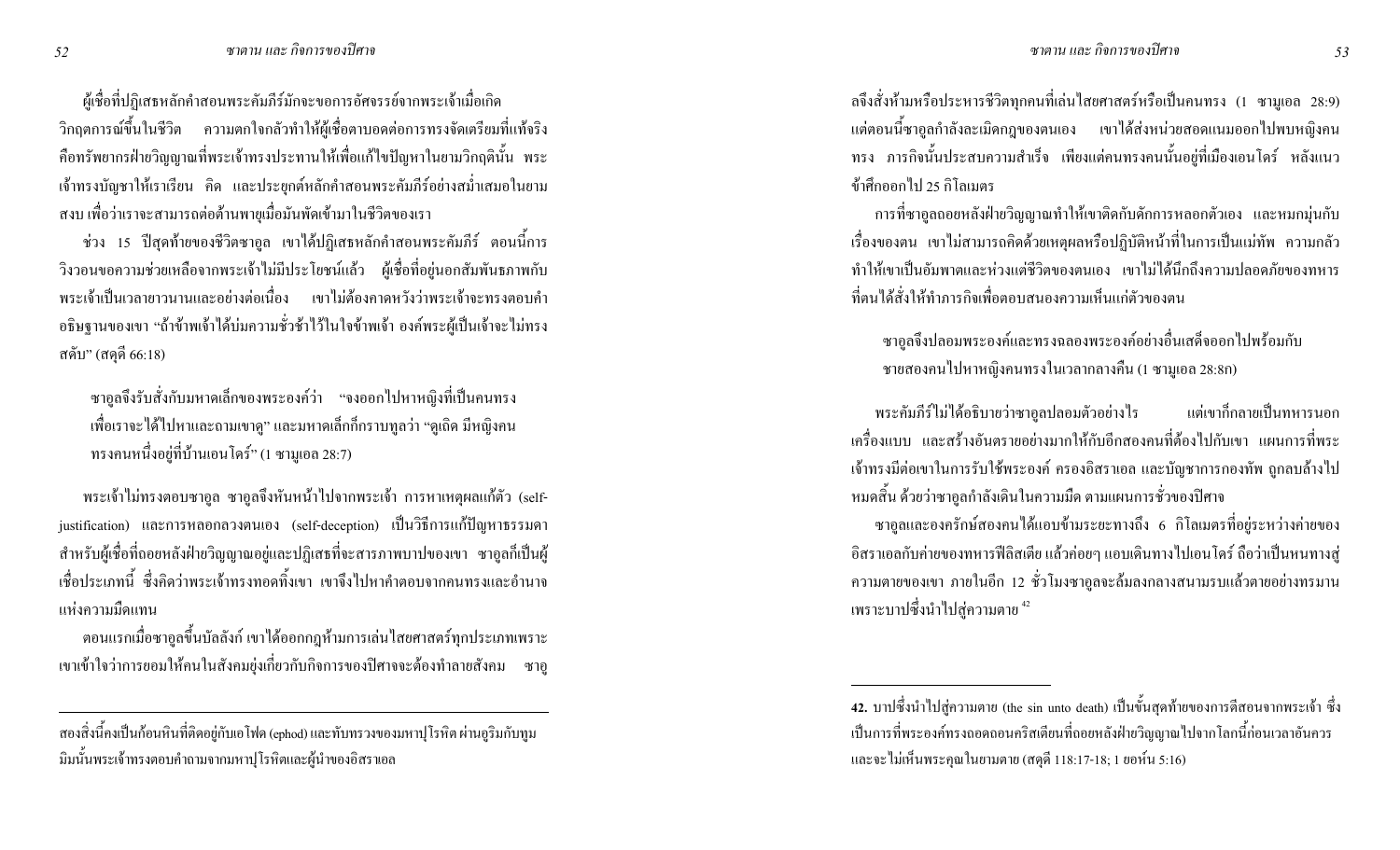โดยการพรางตัวเป็นพลเมืองธรรมดา ซาอูลเข้าไปในบ้านหญิงคนทรงแล้วขอให้แม่มด นั้นทำการเข้าทรง

พระองค์ (ซาอูล) ตรัสว่า "ขอทำนายให้ฉันโดยวิญญาณของคนตาย ฉันจะออก ชื่อผู้ใดก็ให้เรียกผู้นั้นขึ้นมา" หญิงคนนั้นจึงทูลตอบพระองค์ว่า "ดูเถิด ท่าน ทราบแล้วว่าซาอูลทรงกระทำอะไร ที่ได้ขจัดคนทรงและพ่อมดแม่มดเสียจาก ้ แผ่นดิน ทำไมท่านจึงมาวางกับดักชีวิตของข้าพเจ้าเล่า เพื่อทำให้ข้าพเจ้าถูก ประหาร" (1 ซามูเอล 28:8ข-9)

่ หญิงคนทรงนั้นจำซาอูลไม่ได้ และไม่รู้ว่ากำลังพูดกับกษัตริย์อยู่ แต่เธอได้เตือนซาอูล ้ว่ามีกฎสั่งห้ามการเล่นใสยศาสตร์ทุกประเภท รวมถึงการเข้าทรงด้วย เธอจึงสงสัยว่านี่ ่ อาจจะเป็นกับดัก เธอต้องรู้จักกฎบัญญัติของโมเสสซึ่งระบุว่าคนทรงต้องถูกลงโทษถึง ิตาย (เถวีนิติ 20:27; เฉลยธรรมบัญญัติ 18:10-12) ซาอูลจึงต้องทำให้หญิงคนทรงแน่ใจว่า เธอจะปลอดภัย

แต่ซาอูลทรงปฏิญาณกับหญิงนั้นในพระนามของพระผู้เป็นเจ้าว่า "พระผู้เป็น ้เจ้าทรงพระชนม์อยู่แน่ฉันใด เจ้าจะไม่ถูกโทษเพราะเรื่องนี้แน่ฉันนั้น"  $(1 \text{ }\mathfrak{B}1111100128:10)$ 

หลายปีที่ผ่านมา ซาอูลได้ปฏิเสธทุกการจัดเตรียม และคำเตือนของพระเจ้า แต่ตอนนี้ เขาหน้าด้านและกล้าที่จะให้คำสาบานโดยอ้างพระนามของพระผู้เป็นเจ้า! นี่คือพฤติกรรม ธรรมดาสำหรับผู้เชื่อที่ถอยหลังฝ่ายวิญญาณอยู่และพยายามใช้ทุกวิถีทางเพื่อจะได้ดังใจ ึก่อนหน้านี้ซาอูลใช้กองทัพเพื่อพยายามที่จะลอบสังหารดาวิด และเห็นแก่ตัวใช้องครักษ์ เพื่อกระทำการกิจที่อับตรายบาก ้เป็นการกิจที่ไม่บีประโยชน์ต่อความนั่นคงของ ประเทศชาติแต่อย่างใด ตอนนี้ซาอูลไร้สติ เขาพยายามหากำตอบจากคนทรงซึ่งฝ่าฝืนพระ ้บัญชาของพระเจ้าอย่างชัดเจน และนอกเหนือจากนั้นคือ เขายังจะใช้พระนามของพระเจ้า ้ เพื่อสาบานต่อคนทรงด้วย นี่เป็นการหมิ่นประมาทพระเจ้าอย่างมากทีเดียว!

่ การเข้าทรงแบบที่คนทรงคาดไม่ถึง

หญิงนั้นจึงทูลถามว่า "ท่านจะให้ข้าพเจ้าเรียกใครขึ้นมา" ซาอูลตรัสว่า "เรียก ซามูเอลขึ้นมาให้ฉัน" และเมื่อหญิงคนนั้นเห็นซามูเอล จึงร้องเสียงคัง และ หญิงนั้นกราบทูลซาอูลว่า "ไฉนพระองค์จึงทรงล่อลวงหม่อมฉัน พระองค์คือ ี ซาอูล" กษัตริย์ตรัสแก่นางว่า "อย่ากลัวเลย เจ้าได้เห็นอะไร" และหญิงนั้น ึกราบทูลซาอูลว่า "หม่อมฉันเห็นเทพเจ้าองค์หนึ่งเสด็จขึ้นมาจากแผ่นดิน" (1 ซามูเอล  $28:11-13$ )

ี พอหญิงคนทรงมั่นใจว่าซาอูลจะไม่ลงโทษเธอ เธอก็ได้เข้าฌานเพื่อเริ่มต้นพิธีทรง ถ้า เป็นตามปกติ ปิศาจ *เอ็น-กาส-ตริมูโธส* จะนำพิธีตั้งแต่ต้นจนจบ แต่สิ่งที่เธอกาดไม่ถึงกำลัง ้ เกิดขึ้น เพราะพระเจ้าเองทรงนำพิธี พระองค์ทรงอนุญาตให้ซามูเอลปรากฏขึ้น ซึ่งทำให้คน ทรงตกใจมาก เธอรู้ว่านี่ไม่ใช่ผีสาง แต่เป็นซามูเอลเอง ซึ่งกำลังกลับมาจากความตาย

หญิงคนทรงแห่งเอนโคร์คาคว่าจะติดต่อกับวิญญาณของคนตาย (ปีศาจ) เหมือนเคย ่ และจะฟังเสียงผีพูดเท่านั้น แต่เวลานี้ซามูเอลยืนอยู่ต่อหน้าเขา พอเห็นว่าเป็นซามูเอล เธอ ้ก็ยิ่งตกใจกว่าเดิม เพราะเธอรู้แล้วว่าคนที่มาหาในค่ำคืนนั้นคือ ซาอูล กษัตริย์แห่ง อิสราเอล เนื่องจากซาอูลมีจิตใจที่แตกร้าวและเขาใด้ปฏิเสธความจริง(psychotic delusion) เขาจึงไม่เห็นว่าเป็นเรื่องแปลกที่ได้เห็นซามูเอล หลังจากปลอบใจหญิงคนทรงอีกครั้ง ก็ ์ รีบถามคำถามที่สำคัญ

พระองค์ถามนางว่า "รูปร่างของเขาเป็นอย่างไร" และนางตอบว่า "เป็นผู้ชาย แก่ขึ้นมา มีเสื้อคลุมกายอยู่" ซาอูลกีทรงทราบว่าเป็นซามูเอล พระองค์ทรง โน้มพระกายลงถึงดินกราบไหว้ (1 ซามูเอล 28:14)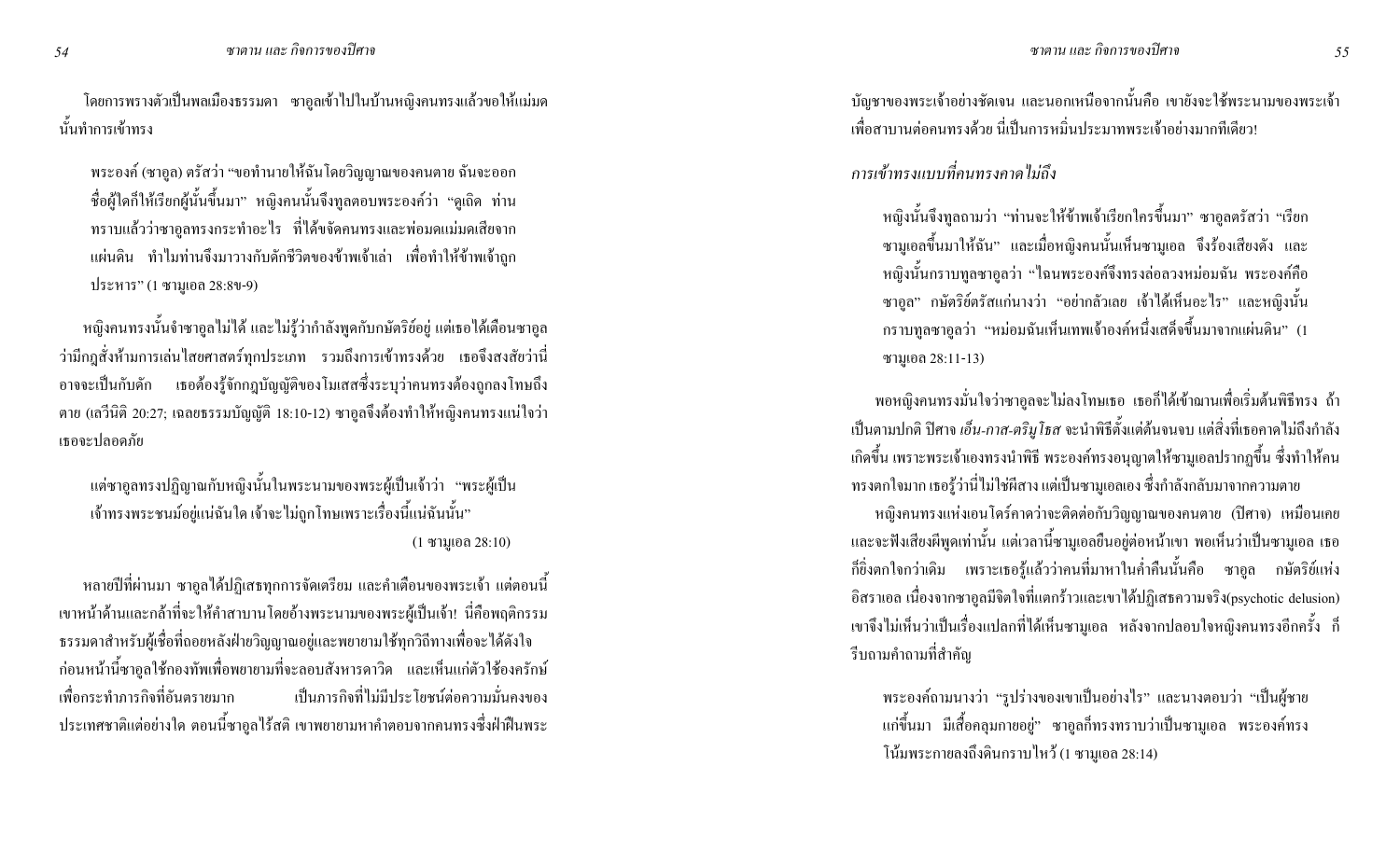คำพรรณนาจากคนทรงทำให้ซาอูลมั่นใจว่าซามูเอลได้ "เสด็จขึ้นมาจากแผ่นดิน" จาก เมืองบรมสุขเกษม (Paradise) อย่างที่เธอพูด ซาอูลจึงกราบลงหน้าผู้เผยพระวจนะซามูเอล ด้วยความยำเกรง

แล้วซามูเอลพูดกับซาอูลว่า "ท่านรบกวนเราด้วยเรียกเราขึ้นมาทำไม" ซาอูล ทรงตอบว่า "ข้าพเจ้ามีความทุกข์หนัก เพราะคนฟีลิสเตียกำลังมาทำสงคราม กับข้าพเจ้า และพระเจ้าทรงหันจากข้าพเจ้าเสียแล้ว มิได้ทรงตอบข้าพเจ้าอีก เลย ไม่ว่าโคยผู้พยากรณ์ หรือโคยความฝัน เพราะฉะนั้นข้าพเจ้าจึงขอเรียกท่าน ขึ้นมาเพื่อท่านจะใด้แจ้งว่า ข้าพเจ้าจะกระทำประการใดคี" และซามูเอลตอบ ว่า "ในเมื่อพระผู้เป็นเจ้าทรงหันจากท่านเสียแล้ว และเป็นศัตรูของท่าน ท่าน จะมาถามข้าพเจ้าทำใมเล่า (1 ซามูเอล 28:15-16)

ซามูเอลไม่ประทับใจเลย ซาอูลปฏิเสธที่จะเรียนหลักคำสอนพระคัมภีร์ตลอดเวลาที่ ซามูเอลมีชีวิตอยู่บนโลก เวลานี้ซาอูลกำลังเผชิญกับสถานการณ์ที่กดคัน และขอคำปรึกษา ส่วนตัวจากผู้ที่ซาอูลควรจะเชื่อฟังตั้งนานมาแล้ว เราไม่ต้องแปลกใจที่เห็นซามูเอลว่า กล่าวกษัตริย์ผู้โง่เขลาคนนี้ ผู้เชื่อที่ได้เข้าสู่ชีวิตนิรันคร์ด้วยการตายอันมีเกียรติ ไม่ประสงค์ ที่จะกลับมาสู่แผ่นดินโลกนี้อีก<sup>43</sup> แต่ซาอูลเย่อหยิ่งและคิดถึงแต่เรื่องของตัวเอง เขาไม่ สังเกตเลยว่าซามูเอลไม่พอใจที่ต้องกลับมา

ซาอูลไม่ยอมรับการสั่งสอนจากหลักคำสอนพระคัมภีร์ และกลายเป็น "ศัตรูของพระ เจ้า" การที่เขาติดต่อกับแม่มด ได้แต่ทวีปัญหาและทำให้เขาต้องรับการตีสอนเพิ่มขึ้น การ กระทำตัวเป็นศัตรูของพระเจ้าเป็นผลจากการใช้เสรีภาพในการตัดสินใจ (1 ซามูเอล "เพราะท่านมิใด้เชื่อฟังพระสุรเสียงของพระผู้เป็นเจ้า มิใด้กระทำตามพระ พิโรธของพระองค์ที่ทรงมีต่ออามาเลข ฉะนั้นพระผู้เป็นเจ้าจึงทรงกระทำสิ่งนี้ แก่ท่านในวันนี้ ยิ่งกว่านั้นอีกพระผู้เป็นเจ้าจะทรงมอบอิสราเอลพร้อมกับตัว ท่านไว้ในมือของคนฟีลิสเตีย พรุ่งนี้ตัวท่านพร้อมกับบุตรชายทั้งหลายของ ท่านจะอยู่กับเรา [เป็นการรับรองว่าซาอูลยังมีชีวิตนิรันคร์] และพระผู้เป็นเจ้าจะ ทรงมอบกองทัพอิสราเอลไว้ในมือของคนฟีลิสเตียด้วย" (1 ซามูเอล 28:18-19)

ชีวิตของซาอูลจบลงอย่างน่าอับอาย ใม่สมกับเป็นผู้ที่พระเจ้าทรงตั้งให้เป็นผู้ครอง แผ่นดินอิสราเอล ผู้ชายซึ่งเคยแสดงศักยภาพที่จะเป็นกษัตริย์ที่น่านับถือ สุดท้ายกีฬกดาบ แทงเข้าที่หน้าอกของตนบนภูเขากิลโบอา บุตรชายสามคนและทหารกล้าหาญอีกหลาย นายล้มตายเกียงข้างเขา และอิสราเอลกี้ถูกตีแตกพ่ายเสีย (1 ซามูเอล 31:3-4; 2 ซามูเอล 1:19-21)

ในปัจจุบัน มีคริสเตียนหลายคนที่พยายามติดต่อกับคนตายเหมือนซาอูล จงระวังให้ดี ความพยายามที่จะทำอย่างซาอูลนั้น ในที่สุดก็จะต้องรับผลคล้ายๆ กับที่ซาอูลใด้รับ

#### เวทมนตร์และ ใสยศาสตร์ (Witchcraft)

แม่มด (ר*ְשֹׁ*רַ *คาซาฟ* ภาษาอังกฤษเรียกว่า witch หรือ sorceress ดูใน อพยพ 22:18; เฉลยธรรมบัญญัติ 18:10) เป็นผู้หญิงที่ถูกปีศาจสิงร่าง ถ้าเป็นพ่อมดภาษาฮีบรูก็เรียกว่า ידענ**י** (ฮิ โคนี ดูในเถวีนิติ 19:31; 1 ซามูเอล 28:3, 9) ผู้ที่ทำเวทมนต์และเป็นหมอผีอาศัยการ ่ นำจากปีศาจ ในทำนองเดียวกัน ปีศาจก็ใช้แม่มดพ่อมดที่จะเผยแพร่หลักคำสอนของมัน

<sup>28:16,</sup> ยากอบ 4:4) สายเกินกว่าที่ซาอูลจะแก้ไขได้ ผู้เผยพระวจนะซามูเอลทำได้แต่บอก ล่วงหน้าว่าซาอูลจะเสียชีวิตในอีกไม่กี่ชั่วโมงข้างหน้า<sup>44</sup>

<sup>44.</sup> ศจ. อาร์. บี. ธีม, จูเนียร์ Reversionism หน้า 25-27; 38-42

**<sup>43.</sup>** ศจ. อาร์. บี. ธีม, จูเนียร์ *Dying Grace* (1977)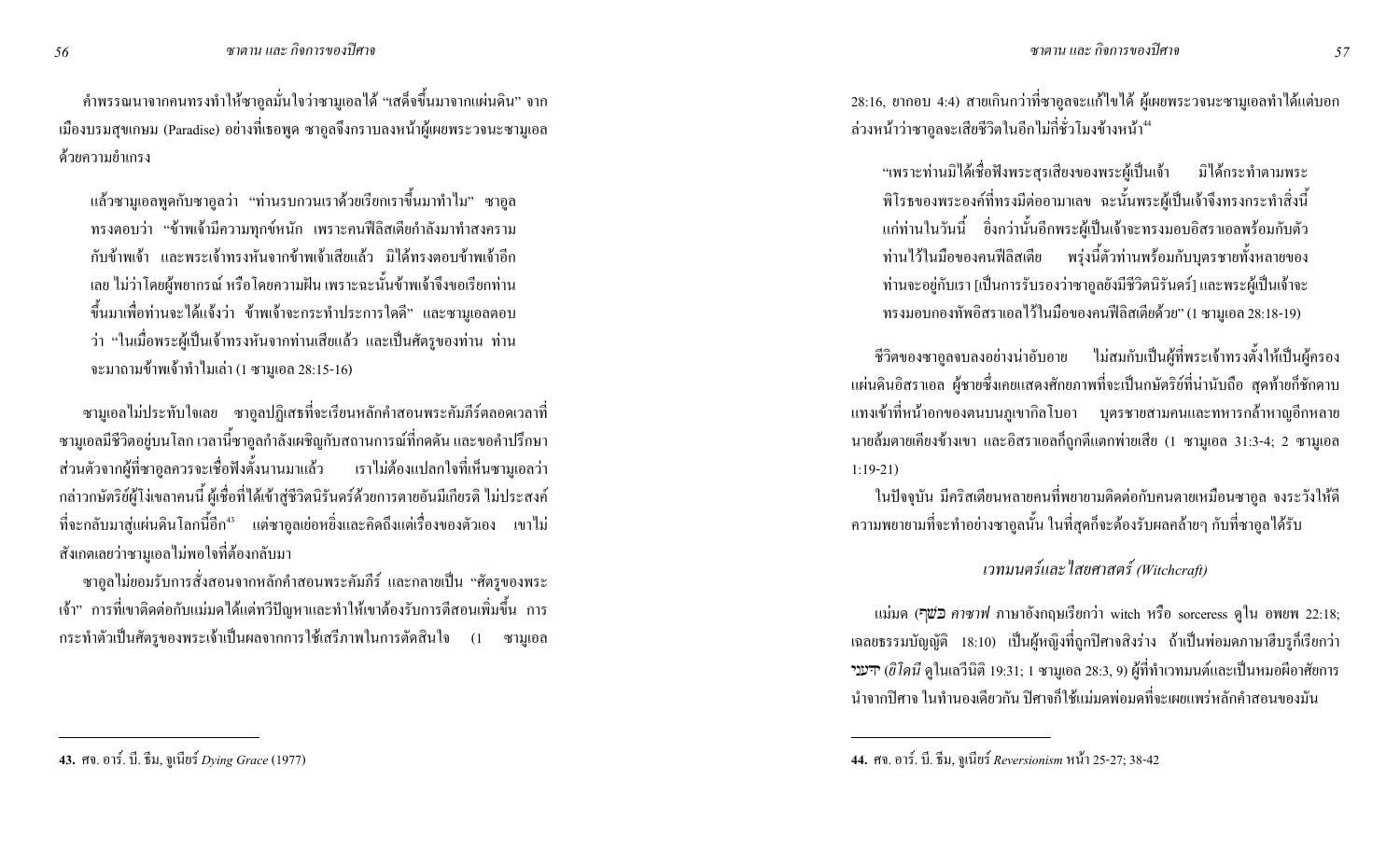พระคัมภีร์ใหม่ใช้คำกรีกว่า φαρμακεία (ฟามาเคีย) เพื่ออธิบายอีกแง่มุมของกิจการ ี ของพ่อมดแม่มด คือการนำสารเสพติด (เช่น กาลาเทีย 5:20) มาใช้เพื่อหลอนประสาท ซึ่ง ้ ทำให้ผู้ร่วมพิธีมีสภาวะจิตใจไม่ปกติและจะสามารถติดต่อกับวิญญาณภพได้ง่ายขึ้น

#### การประยุกต์ธรรมบัญญัติของโมเสสอย่างไม่สมควร

พระบัญชาจากพระคัมภีร์ที่สั่งสอนว่า "สำหรับหญิงแม่มด เจ้าอย่าให้รอดชีวิตอยู่เลย" (อพยพ 22:18) เป็นส่วนของธรรมบัญญัติของโมเสส ซึ่งมีไว้เฉพาะประเทศอิสราเอล ข้อนี้ ไม่ได้มีไว้สำหรับยกคริสตจักร<sup>45</sup> ในหลายศตวรรษที่ผ่านมาการที่เข้าใจประเด็นนี้ผิดพลาด ้เป็นเหตุทำให้หลายแสนคนถูกประหารชีวิตอย่างโหดเหี้ยม การใช้ อพยพ 22:18 อย่างผิด ิ บริบทเกิดขึ้นในทวีปยุโรป และภาคเหนือของอเมริกาสมัยบุกเบิกในช่วงศตวรรษที่ 15-17 ้เช่น ในปีค.ศ. 1515 ที่เมืองเจนีวา ประเทศสวิสเซอร์แลนด์ ผู้นำนิกายโรมันคาทอลิกได้สั่ง ี เผา 500 คนซึ่งถกกล่าวหาว่าเป็นแม่มด ต่อมาในปีค.ศ. 1524 มีอีก 975 คน ที่เมืองโคโม ี ประเทศอิตาลี และในช่วงเวลาเดียวกัน มีคนจำนวนมากกว่าหนึ่งแสนคนในประเทศ ี เยอรมัน นอกจากนั้น ยังมีคนจำนวนมหาศาลซึ่งถูกเผาตายในประเทศฝรั่งเศสและสเปน แต่ไม่มีข้อมูลที่บอกจำนวนตัวเลขที่แน่นอน<sup>46</sup>

ไม่ใช่นิกายโรมันคาทอลิกเท่านั้นที่มีส่วนในความบ้าคลั่งนี้ ในประเทศอังกถษ ระหว่างปี ค.ศ. 1649-1660 มีผู้หญิงมากกว่า 3 หมื่นคนที่ถูกกล่าวหาว่าเป็นแม่มดและต้อง ี่ถูกประหารชีวิตโดยคนเคร่งศาสนานิกายแองลิกัน การจับแม่มดฆ่ากี่เกิดขึ้นในอเมริกา ช่วงนั้นเช่นกัน แต่ไม่รนแรงเท่ากับยโรปและอังกฤษ $^{\rm 47}$ 

คดีแม่มดแห่งเมืองซาเล็ม (The Salem Witch Trials)

่ ในฤดูหนาวอันยาวนานของปีค.ศ. 1692 มีเด็กหญิงสองคนซึ่งเป็นถูกของศิษยาภิบาล ี ที่โบสถ์ First Church เมืองซาเล็ม มลรัฐแมสซาชูเส็ท ประเทศสหรัฐอเมริกา ใด้ชวนทาส ในบ้านซึ่งมาจากหมู่เกาะอินดีสตะวันตกให้เล่าประสบการณ์สมัยที่เธอยังเป็นเด็กให้ฟัง พี่ น้องสองคนนี้ประทับใจกับเรื่องวูดูและการสะกคจิต ในไม่ช้าเธอทั้งสองก็ได้เรียนรู้ วิธีการทำวิชาเหล่านี้พร้อมกับวิชาการดูลายมือและการเข้าทรง หลังจากนั้นเธอได้ชวนพ่อ แม่และเพื่อนๆ มาดู อย่างไรก็ตาม เสียงห้าว เสียงร้องคร่ำครวญ และการเข้าฌานทำให้พ่อ แม่เป็นห่วงมาก ภายหลังมีเจ้าหน้าที่เข้ามาสืบสวน

หญิงสาวทั้งสองคนตกใจกลัวแต่กี้ตื่นเต้นที่เริ่มมีชื่อเสียง จึงโยนความผิดให้คนที่ไม่ ิชอบโดยโทษว่าคนนั้นเล่นเวทมนตร์และไสยศาสตร์ พอเริ่มมีคนร่วมใส่ร้ายและให้ข้อมูล ิ สนับสนุน เจ้าหน้าที่จึงตั้งศาลเพื่อพิพากษาและลงโทษผู้ถูกกล่าวหา ซึ่งถูกเรียกว่า Salem Witch Trials (คดีแม่มดแห่งเมืองซาเล็ม) อันเป็นที่รู้จักกันในแง่ร้ายมาจนถึงปัจจุบันนี้ เมื่อ เหตุการณ์สงบลงมีคนถูกกล่าวหาทั้งหมด 400 คน โดยมี 19 คนและหมาสองตัวถูกแขวน ิ คอตาย และชายคนหนึ่งที่ถูกทับตาย เมื่อเจ้าหน้าที่สืบสวนซักถามเขาจะวางของหนักบน ี่ ร่างกายของผู้ถูกกล่าวหาเพื่อรีดคำสารภาพ<sup>48</sup> คดีอันชั่วร้ายและไร้ความยุติธรรมนี้เป็นผล โดยตรงที่เกิดมาจากเด็กหญิงสองคนที่มุ่งร้ายและเบื่อหน่าย

ถึงแม้ว่าการจับแม่มดฆ่าเป็นการที่น่าตำหนิ แต่ที่น่าเสียดายยิ่งกว่านั้นคือชีวิตที่ถูก ่ ทำลายเพราะกิจการของปีศาจ ตัวอย่างที่ยกมาเกี่ยวกับเวทมนตร์ ใสยศาสตร์ การติดต่อกับ ่ คนตาย และการทำนายจากเทพพยากรณ์ ใค้แสคงให้เห็นถึงผลภายหลังอันน่าสลดใจของ ่ การเข้าร่วมในกิจการของปิศาจ ปิศาจเป็นจอมเจ้าเล่ห์ และแผนการอันชั่วร้ายของมันช่วย ให้ซาตานบรรลุเป้าหมาย

<sup>45.</sup> ศจ. อาร์. บี. ธีม, จูเนียร์ The Divine Outline of History หน้า 29-32

<sup>46.</sup> Leo Confanti, The Witchcraft Hysteria of 1692 (Wakefield, Mass.: Pride Publications,

 $1971)$  1:1-3

<sup>47.</sup> Leo Confanti, The Witchcraft Hysteria of 1692

<sup>48.</sup> Clifton E. Olmstead, History of Religion in the United States (Englewood Cliffs, NJ.: Prentice- Hall, 1960 หน้า 81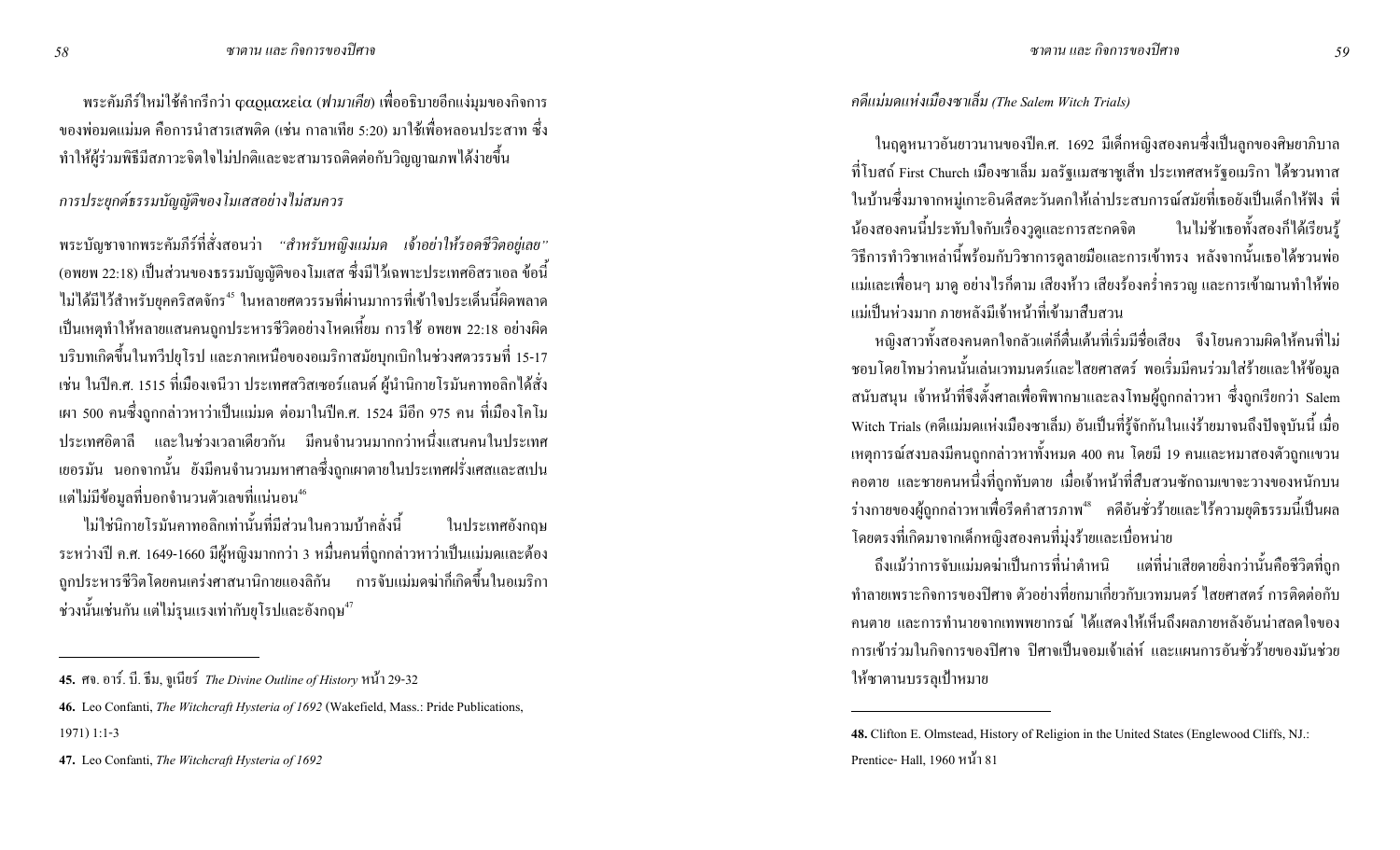#### ิการติดยาเสพติด

่ การติดยาเสพติดเป็นอาการหนึ่งที่อาจเกิดขึ้นกับผู้เชื่อที่ถอยหลังฝ่ายวิญญาณ เป็นการ เสื่อมที่มักจะสังเกตใด้อย่างชัดเจน การใช้ยาหลอนประสาท เช่น lysergic acid diethylamide (LSD) และยากระตุ้น เช่น เฮโรอีน โคเคน ฯลฯ การใช้ยาเสพติดได้ทำลาย ่ ความสามารถในการคิด และทำให้มาตรฐานในการสำนึกถึงความดีความชั่วผิดเพี้ยนไป ึ คนที่เสพสารเสพติดไม่สามารถใช้ความคิดเสรีในการตัดสินใจได้อย่างมีประสิทธิภาพ ้อิทธิพลจากปิศาจถูกคึ่งดูดเข้ามาในสุญญากาศภายในจิตใจของผู้ที่ปฏิเสธความจริง ส่วนผู้ ี่ที่ไม่เชื่อที่เสพยาก็เสี่ยงต่อการถูกปีศาจเข้าสิงร่าง ใครที่ลองเล่นยา ไม่ว่าเพราะอยากรู้อยาก เห็น ถูกกดดันจากเพื่อน พยายามแก้เครียด หรือเหตุใดก็ตาม กลายเป็นเครื่องมือของปิศาจ

แล้วการงานของเนื้อหนังนั้นเห็นได้ชัด คือ การเล่นชู้ การล่วงประเวณี การ โสโครก การลามก การนับถือรูปเคารพ การเล่นเวทมนต์และไสยศาสตร์ [ฟา *มาเคีย*] การเป็นศัตรูกัน การวิวาทกัน การริษยากัน การโกรธกัน การทุ่มเถียง ้กัน การใฝ่สูง การแตกก๊กกัน การอิจฉากัน การฆาตกรรม การเมาเหล้า การ ้ เล่นเป็นพาลเกเร และการอื่นๆในทำนองนี้อีก เหมือนที่ข้าพเจ้าได้เตือนท่านมา ้ก่อน บัดนี้ข้าพเจ้าขอเตือนท่านเหมือนกับที่เคยเตือนมาแล้วว่า คนที่ประพฤติ เช่นนั้นจะไม่ได้รับอาณาจักรของพระเจ้าเป็นมรดก (กาลาเทีย 5:19-21)

้ข้อพระคัมภีร์ทั้งสามข้อนี้ได้บันทึกถึงบาปทางความคิด คำพูด และการกระทำส่วน ิหนึ่ง รายชื่อบาปเหล่านี้ได้รวมถึง "การใช้ยาเสพติด" ซึ่งเป็นการแปลจากคำว่า *ฟามาเกีย* ิตรงตามตัวอักษร เริ่มแรกคำนี้ได้อธิบายถึงการใช้ยาเพื่อสร้างอาการมึนเมาซึ่งจะทำให้ผู้ใช้ ิ สามารถเข้าฌานและติดต่อวิญญาณภพใด้สะดวก ต่อมา *ฟามาเกีย* ก็หมายถึง "ติด ยาเสพติด"

#### ลัทธินับถือรูปองคชาติ

ิลัทธินับถือองคชาติ (The Phallic Cult) ได้แทรกซึมเข้ามามีบทบาทมากมายในศาสนา และวัฒนธรรมโบราณ รูปองคชาติเป็นสัญลักษณ์ของความอุดมสมบูรณ์และความสำเร็จ ในเรื่องสืบพันธุ์ จึงเป็นเรื่องสำคัญทางเศรษฐกิจของสังคมที่พึ่งกาการเกษตร การกราบ ใหว้บูชารูปองคชาติเป็นเรื่องสำคัญในตำนานของอารยธรรมซูเมอร์ โดยผู้นับถือจะทำ พิธีกรรมร่วมเพศ พิธีกรรมโสเภณี การบูชายัญคน และพิธีหลั่งโลหิตอื่นๆในทำนองนี้ ลัทธินับถือรูปองคชาติได้ถูกดัดแปลงและนำมาใช้กับศาสนาอื่นๆอีกมากมาย ตั้งแต่สมัย ซูเมอร์จนถึงสมัยกรีกโบราณ<sup>49</sup>

ี่ เมื่ออิสราเอลได้บุกเข้าไปในแผ่นดินคานาอัน 1,406 ปีก่อนคริสตกาล การนับถือรูป องคชาติใด้ฝังรากอยู่ในศาสนาบาอัล เหตุฉะนั้น เพื่อที่จะปกป้องอิสราเอลจากความเสื่อม ิทรามนี้ พระเจ้าทรงสั่งให้อิสราเอลปราบชาวคานาอันทุกคน เพื่อที่จะลบล้างวัฒนธรรม อันชั่วร้ายของพวกเขาให้หมดสิ้นไปจากแผ่นดิน อย่างไรก็ตาม อิสราเอลล้มเหลวที่จะ ปฏิบัติตามคำสั่ง ถึงแม้ว่าทหารอิสราเอลชนะชาวคานาอันในสนามรบ แต่ชาวคานาอัน เกือบจะชนะอิสราเอลด้วยกับดักแห่งลัทธิของพระบาอัล

เขาทั้งหลาย [อิสราเอล] ละทิ้งพระผู้เป็นเจ้าไปปรนนิบัติพระบาอัล และพวก คังนั้นพระพิโรธของพระผู้เป็นเจ้าจึงพลุ่งขึ้นต่ออิสราเอล พระอัชทาโรท พระองค์จึงทรงมอบเขาไว้ในมือพวกปล้นผู้ปล้นเขา และทรงขายเขาไว้ในมือ ของบรรดาศัตรูที่อยู่รอบเขาทั้งหลาย ดังนั้นเขาทั้งหลายจึงต่อต้านพวกศัตรู ของเขาทั้งหลายต่อไปไม่ได้ (ผู้วินิจฉัย 2:13-14)

<sup>49.</sup> Helmer Ringgren, *Religions of the Ancient Near East* (Philidelphia: The Westminster Press, 1973) หน้า 1-48, 124-176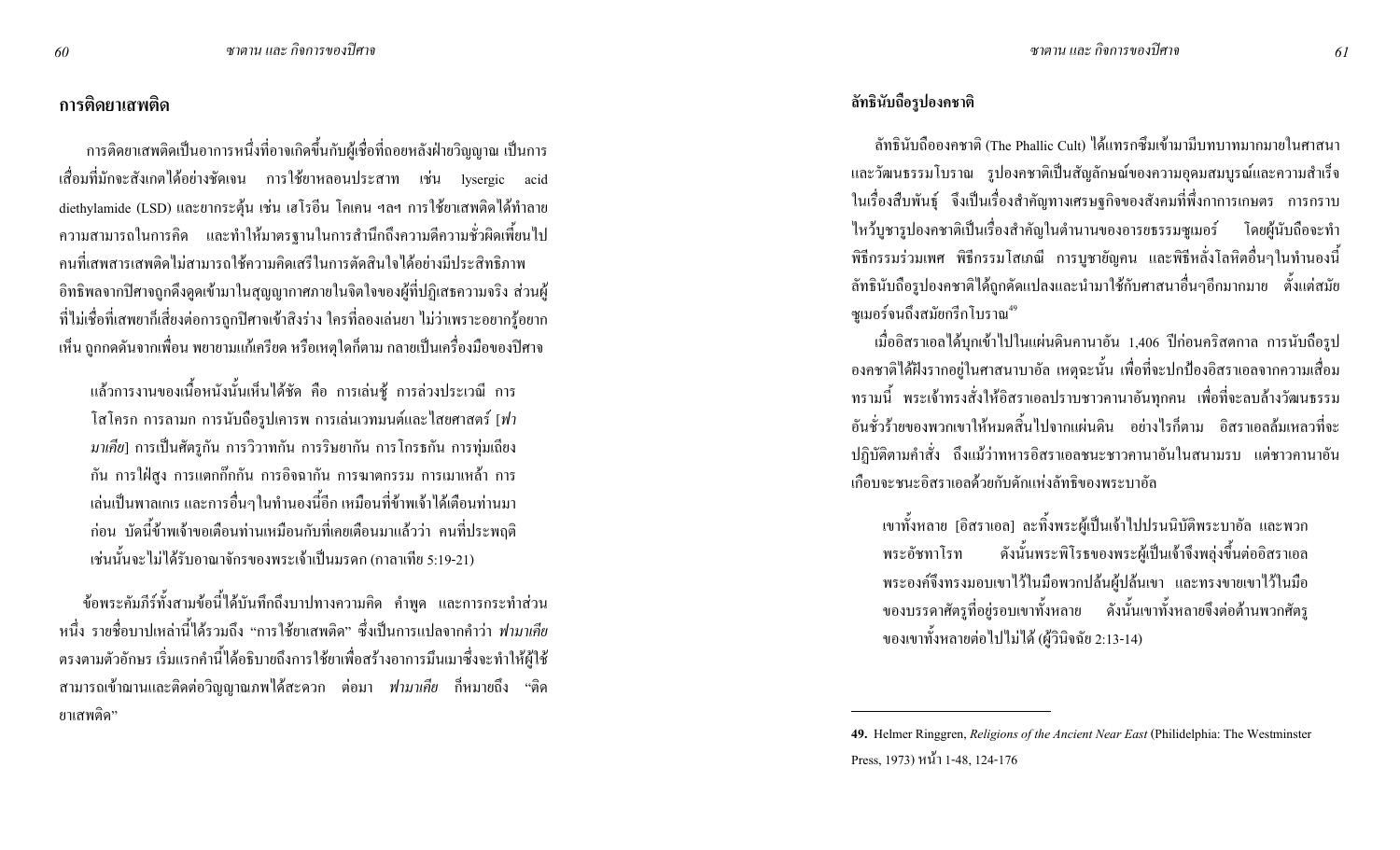ลัทธินับถือรูปองคชาติมาจากความคิดอันปราคเปรื่องของซาตานที่จะให้ชนชาติ อิสราเอลเลิกนับถือ *พระเยโฮวาห์* และหันมาทำตามพิธีกรรมอันไร้ศีลธรรมของศาสนาที่ มีพระหลายองค์แทน (polytheistic worship)

ลัทธินับถือพระบาอัลกอปรค้วยพระและเทพเจ้าเทียมเท็จหลายองค์ พิธีกรรมทางเพศ และหลักคำสอนของปีศาจ ซึ่งทำให้ผู้ติดตามเสี่ยงต่อการถูกปีศาจเข้าสิง พระองค์ที่สูงสุด ้ ของบรรคาพระและเทพเจ้าทั้งหลายที่ชาวคานาอันนับถือคือ พระเอล เป็นพระเทียมเท็จที่ ซาตานสถาปนาไว้ด้วยลักษณะคล้ายพระเจ้าพระบิดา เช่นเดียวกับเทพซีอุสของชาวกรีก (ซึ่งต่อมาตรงกับเทพจูปีเตอร์ของชาวโรม) พระเอลชอบล่อลวงทั้งเทพีและมนุษย์เพศหญิง ให้สมสู่กับมัน ภรรยาของพระเอล ชื่อ พระอัชทาโรท (Asherah) ซึ่งตรงกับเทพเฮรา (Hera) ของกรีก เทพจูโน (Juno) ของโรม หรือเทพอิชทาร์ (Ishtar) ของบาบิโลน และให้กำเนิด ลูก ซึ่งมีชื่อว่า พระบาอัล ในตำนานของชาวกรีกพระบาอัลถูกเรียกว่า ดีโอนซุส (Dionysus) ่ หรือที่ชาวโรมเรียกว่า บัคคัส (Bacchus)

ด้วยตำนานของปิศาจเหล่านี้ ซาตานได้เสนอแนวกิดในเรื่องการเป็นขึ้นมาจากความ ตาย เป็นการเลียนแบบและการหมิ่นประมาทการเป็นขึ้นจากความตายของพระเยซูคริสต์ ือย่างไร้ยางอาย ในเวลาต่อมา พระบาอัลได้รับการเลื่อนตำแหน่งจนกลายเป็นเทพที่มี บทบาทสำคัญกว่าพระเอล ศัตรูของพระบาอัลคือ มอท เทพแห่งความตาย ซึ่งเป็นเทพเจ้า ้ อีกเทพหนึ่งในตำนานของชาวคานาอัน ในวรรณกรรมอันเก่าแก่ของอูการิท (Ugarit)พบว่าพระบาอัลถูกประหาร โดยมอทและ ได้เป็นขึ้นมาจากความตาย ซึ่งเลียนแบบ การเป็นขึ้นจากความตายของพระเยซูคริสต์<sup>ร</sup>'

ในลัทธิเทพเจ้าของชาวคานาอันยังมีเทพเจ้าอีกมากมาย รวมถึง *เจ้าแม่อัชทาโรท อัส ทาเท* และ อ*านัธ* ซึ่งอานัธนั้นเป็นทั้งน้องสาวและภรรยาของบาอัล เป็นการที่ซาตาน

สนับสนุนการล่วงประเวณีระหว่างพี่น้อง *อัชทาโรท อัสทาเท* และ *อานัธ* นั้นเป็นเทพเจ้า แห่งความอุดมสมบูรณ์ (การสืบพันธุ์) ความเพลิดเพลินทางเพศ สงคราม และฆาตกรรม ชาวคานาอันที่นับถือลัทธิรูปองคชาติก็ร่วมนมัสการเทพีเหล่านี้ด้วย เป็นระบบความ เชื่อที่พัฒนากิเลศตัณหาที่ต่ำช้าและเลวทรามที่สุดที่มาจากธรรมชาติ ่ มีปีศาจที่รับ หน้าที่สนับสนุนให้ผู้นับถือกระทำการวิปลาส การล่วงประเวณี การสำเร็จความใคร่ด้วย ี ตนเอง การมีเพศสัมพันธ์กับเพศเดียวกัน การมีเพศสัมพันธ์หมู่ และการทารุณตนเองหรือ ผู้อื่นเพื่อสนองตอบความใคร่ทางเพศ ภายหลังการประพฤติอันเลวทรามเหล่านี้ได้ สืบเนื่องมายังทุกอารยธรรม มีการอธิบายถึงผลอันน่าสลดใจของลัทธิ *ดิโอน* (The cult of Dionysus) โดยนักประวัติศาสตร์ชื่อ W.K.C. Guthrie ใด้เขียนใว้เช่นนี้ คือ:

ซึ่งพวกเขาเรียกว่าเป็นความปลกบปลื้ม แท้ที่จริงเป็นความบ้าคลั่ง (mania เมนี ยา) เป็นอาการของผู้หญิงที่เข้าร่วมพิธีนมัสการ พวกเขาจึงถูกเรียกว่า *mainades* (เมนาคีซ) เมื่อพิธีนมัสการใกล้งบแล้วพวกเขาจะฉีกร่างกายของเหยื่อออกเป็น ชิ้นๆ $^{\mathbf{51}}$ 

พระคัมภีร์ใด้วิจารณ์ลัทธินับถือรูปองคชาติว่า มีลักษณะดังนี้ คือ *โสโครก และน่า สะอิคสะเอียน* (เอเสเกียล 16:36) มีการบูชายัญคน (เลวีนิติ 20:1-5; เฉลยธรรมบัญญัติ 12:31) *การเข้าทรงและวิชามาร (เ*ลวีนิติ 20:6) *การกบฏต่อผู้ที่มีสิทธิอำนาจ (เ*ลวีนิติ 20:9) การเสื่อมทราม ใร้ศีลธรรม (เถ<sub>่</sub>าินิติ 20:10-23) และ การล่วงประเวณีกับญาติพี่น้อง (เถ<sub>่</sub>าินิติ 20:14-21) ตามหุบเขาและป่าเล็กแห่งคานาอันมีรูปองคชาติที่แกะสลักด้วยหิน มีรูปพระ ่ บาอัล มีเสาไม้ที่แสดงถึงเทพแห่งความอุดมสมบูรณ์ และแท่นบูชาที่เอาไว้ทำการไหว้บูชา

**<sup>50.</sup>** Sabatino Moscati, *The Face of the Ancient Orient* (Garden City, New York: Anchor Books, 1962) หน้า 222-224

<sup>51.</sup> W.K.C Guthrie, *The Greeks and Their Gods* (Boston: Beacon Press, 1969),  $\mathcal{W}(\mathcal{X})$  166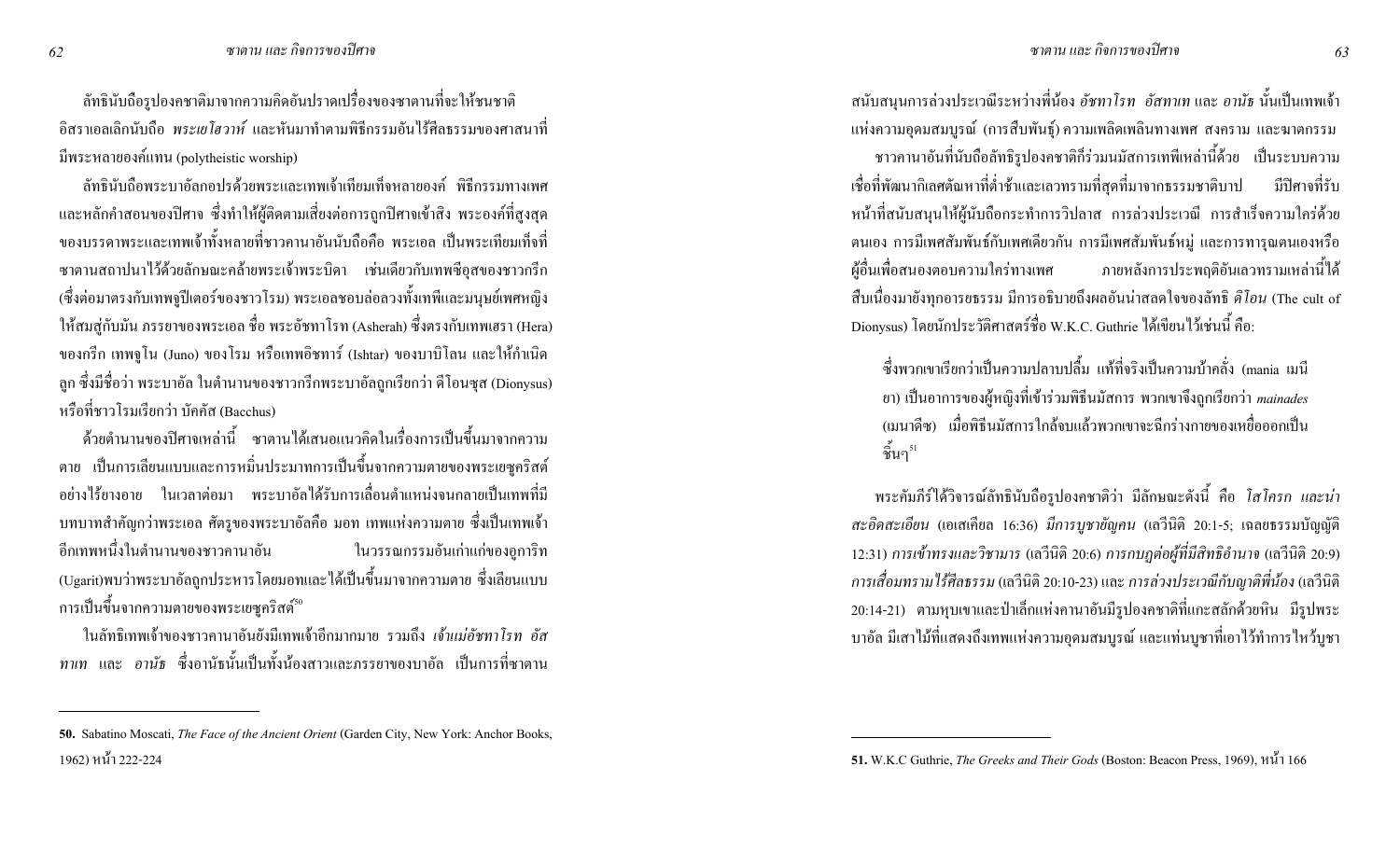เทพเจ้า<sup>ร2</sup> หากผู้ร่วมพิธีถูกปีศาจเข้าสิงพิธีนั้นจะอิ่งน่าสยดสยอง และในยามวิกฤติผู้นับถือ พระบาอัลจะทำทุกสิ่งเพื่อคลายทุกข์ ถึงขั้นถวายลูกของตนให้เผาบูชาทั้งเป็น

ไม่ต้องแปลกใจที่พระผู้เป็นเจ้าทรงบัญชาให้ชาวอิสราเอล "ทำลายพวกเขาให้หมดสิ้น / utterly destroy them" (อพยพ 23:23-24) พระบัญชาของพระเจ้านั้นทรงยุติธรรมและ ชอบธรรม และมีเป้าหมายทำลายสังคมคานาอันซึ่งตกต่ำและเลวทรามที่สุดในบรรคา ประเทศเพื่อนบ้านทั้งหลาย *อย่างไรก็ตาม อิสราเอลไม่ได้กระทำตามพระบัญชาของพระ* <u>เ</u>ข้า  $\mu$ เละถูกกลืนไปด้วยอำนาจชักจูงจากวัฒนธรรมอันน่าสะอิคสะเอียน (เฉลยธรรม *ນັญญัติ 18:9)* 

้ ประเทศกิสราเกลจะรอดพ้บไปได้บั้น สราเอลจะรอดพ้นไปได้นั้น พวกเขาต้องปราบชาวคานาอันให้สิ้นซาก มิฉะนั้นอิสราเอลจะถูกพัวพันยุ่งเกี่ยวกับความชั่วร้ายที่แผ่กระจายและแทรกซึมเข้าไปใน สังคมอย่างง่ายดาย อย่างไรกี้ตาม อิสราเอลปฏิเสธที่จะกระทำตามนโยบายของพระองค์ และปล่อยให้คนชั่วลอยนวลในแผ่นดิน (สดุดี 106:34-37)

การกราบไหว้บูชารูปเคารพและลัทธินับถือรูปองคชาติได้ยั่วยวนให้อิสราเอลหันหน้า ไปจาก *พระเยโฮวาห์* การไม่เชื่อฟังพระบัญชาของพระเจ้าและการยอมให้ศาสนาของชาว คานาอันแทรกซึมเข้ามาปะปนเป็นสาเหตุที่อิสราเอลถูกทำลาย คำเตือนที่พระผู้เป็นเจ้าได้ ทรงเผยที่โบคิมใกล้เมืองกิลกาลได้กลายเป็นความจริง

ฝ่ายทูตสวรรค์องค์หนึ่งของพระผู้เป็นเจ้าได้ขึ้นไปจากกิลกาลถึงโบคิม และ กล่าวว่า "เราได้ให้เจ้าทั้งหลายขึ้นไปจากอียิปต์ และได้นำเจ้าเข้ามาในแผ่นดิน ซึ่งเราปฏิญาณไว้แก่บรรพบุรุษของเจ้า และเรากล่าวว่า "เราจะไม่หักพันธ สัญญาที่เราได้มีไว้กับเจ้าเลย และเจ้าทั้งหลายอย่าทำพันธสัญญากับชาว แผ่นดินนี้ เจ้าต้องทำลายแท่นบูชาของเขาเสีย" แต่เจ้ามิได้เชื่อฟังเสียงของเรา เจ้าทำอะไรเช่นนี้เล่า ฉะนั้นเราได้กล่าวด้วยว่า "เราจะไม่ขับไล่เขาเหล่านั้น

่ ออกไปให้พ้นหน้าเจ้า แต่เขาจะเป็นเช่นหนามอยู่ที่สีข้างของเจ้า และพระของ เขาจะเป็นบ่วงดักเจ้า" (ผู้วินิจฉัย 2:1-3)

เพราะการไม่เชื่อฟังพระเจ้าในเรื่องนี้ ชาวอิสราเอลจึงได้รับอิทธิพลจากปิศาจ ซึ่งเป็น เหตุให้อาณาจักรใต้ คือ ยูดาห์ ต้องถูกทำลายในปี 586 ก่อนคริสตกาล (ดู เลวีนิติ 26:30)

องค์พระผู้เป็นเจ้าพระเจ้าตรัสดังนี้ว่า "เพราะความโสโครกของเจ้าก็เทออกเสีย แล้ว และการเปลือยเปล่าของเจ้ากี้เผยออก โดยการเล่นชู้ของเจ้ากับคนรักของ เจ้า และกับบรรคารูปเการพซึ่งเป็นสิ่งที่น่าสะอิดสะเอียนของเจ้า และโดย โลหิตลูกของเจ้าที่เจ้าถวายให้แก่มัน (เอเสเคียล 16:36)

และจะมอบเจ้าไว้ในมือชู้ของเจ้า เขาจะทำลายห้องหลังคาโค้ง [ศาลเจ้า] ของ ี เจ้าลง และจะทำลายสถานที่สูงของเจ้า เขาจะปลดเอาเสื้อผ้าของเจ้า และจะเอา เครื่องรูปพรรณอันงามของเจ้าไปเสีย ปล่อยให้เจ้าเปลือยเปล่าและล่อนจ้อน เขาทั้งหลายจะนำฝูงคนมาต่อสู้เจ้า และเขาจะขว้างเจ้าด้วยก้อนหินและฟันเจ้า ด้วยดาบของเขา และเขาจะเอาไฟเผาบ้านเรือนของเจ้า และทำการพิพากษา ลงโทษเจ้าท่ามกลางสายตาของผู้หญิงเป็นอันมาก และเราจะกระทำให้เจ้าหยุค เล่นชู้ และเจ้าจะ ไม่ให้สินจ้างอีกต่อไป (เอเสเคียล 16:39-41)

การกระทำอันวิปริตของลัทธินับถือรูปองคชาติยังยั่วยวนทั้งผู้ที่ไม่เชื่อและคริสเตียน ในปัจจุบัน อาจารย์เปาโลได้แจ้งให้ผู้เชื่อในยุคคริสตจักรทราบถึงความล้มเหลวของ อิสราเอล และเตือนถึงผลร้ายที่เกิดขึ้นกับคนที่เดินรอยตามคนเหล่านั้น

แล้วเหตุการณ์เหล่านี้จึงเป็นเครื่องเตือนใจพวกเรา "ไม่ให้เรามีใจปรารถนาสิ่งที่ ี ชั่วเหมือนเขาเหล่านั้น ท่านทั้งหลายอย่านับถือรูปเคารพ เหมือนอย่างที่บาง คนในพวกเขาได้กระทำ ตามที่มีเขียนไว้แล้วว่า "ประชาชนก็นั่งลงกินและดื่ม

<sup>52.</sup> Moscati, *The Face of the Ancient Orient*,  $\mathcal{W}(\mathcal{X})$  220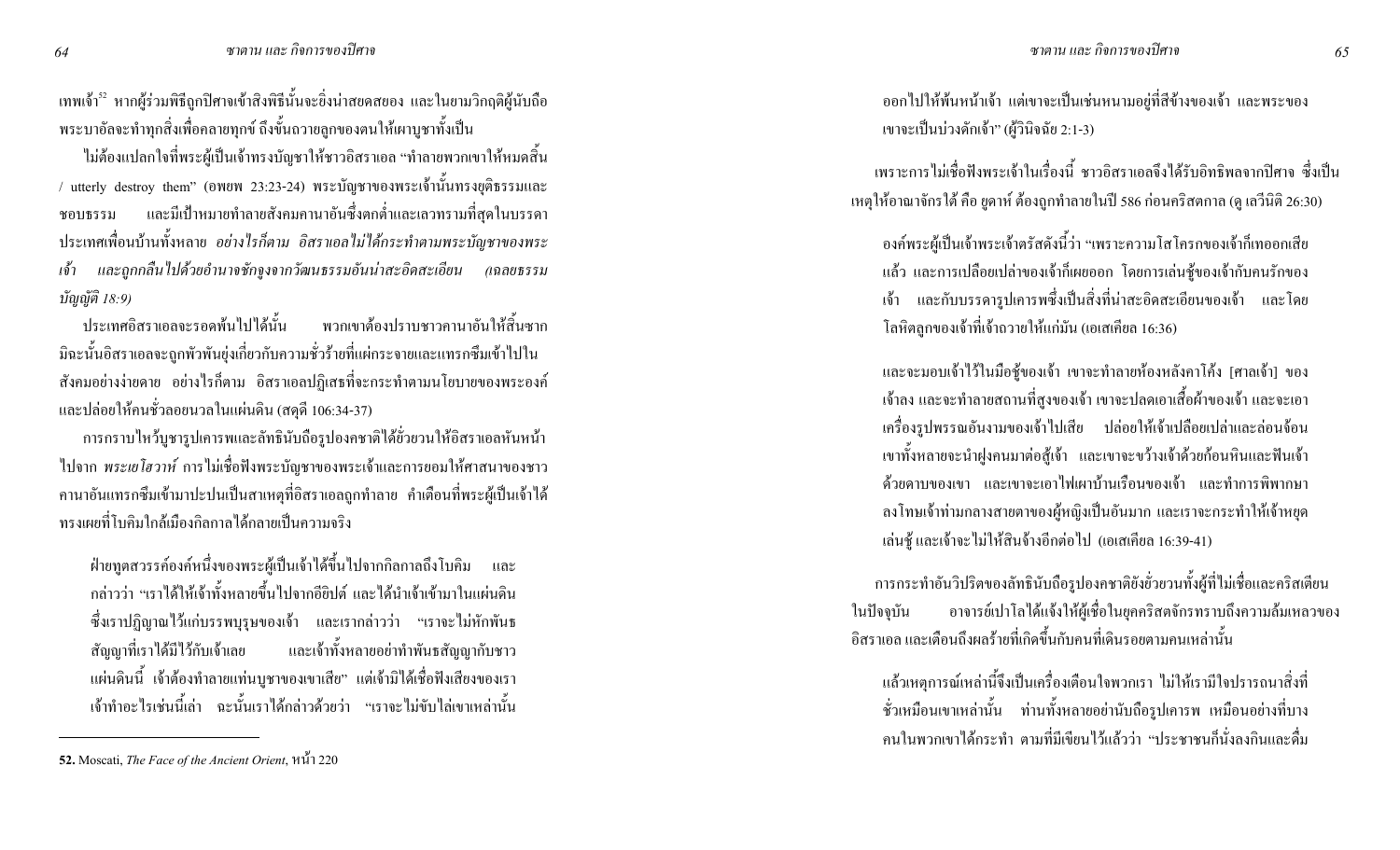่ แล้วก็ลุกขึ้นเล่นสนุกกัน" อย่าให้เรากระทำล่วงประเวณี เหมือนอย่างที่บางคน ในพวกเขาได้กระทำ แล้วก็ล้มลงตายในวันเดียวสองหมื่นสามพันคน  $(1)$  โครินธ์ 10:6-8)

### ิการเข้าฌาน

ิ การเข้าฌาน (mysticsm) ใด้ยั่วยวนคนเขลาด้วยความหวังว่าจะใด้พบประสบการณ์ ่ ฝ่ายวิญญาณที่ลึกซึ้ง คนปฏิบัติวิชานี้มักจะหลอกตัวเองว่าเขากำลังอยู่ใกล้ชิดพระเจ้า บาง ี่ ชีวิตฝ่ายวิญญาณปลอมซึ่งนำเสนอด้วยการเข้าฌานนี้ "ได้พึ่งประสบการณ์แบบเข้าข้าง ิตนเองเพียงฝ่ายเดียว (subjective experience) ดังนั้น คนอื่นไม่สามารถปฏิเสธหรือรับรอง ถึงประสบการณ์ของคนเข้าฌานได้ ผู้เข้าฌานใช้อารมณ์และความรู้สึกเป็นมาตรฐานใน ี การวัคระดับการพัฒนาฝ่ายวิญญาณ (ปลอม) ของเขา อย่างไรก็ตาม การเข้าฌานซึ่งเป็น ิการแสวงหานอกขอบเขตของพระคัมภีร์เป็นหนทางที่อันตราย คนนี้ไม่ได้ยินพระสุรเสียง ึ ของพระเจ้า แต่ฟังเสียงของปีศาจ หรือไม่ก็เป็นเสียงที่คิดขึ้นภายในจิตใจของตนเอง ตั้งแต่ พระคัมภีร์ใด้บันทึกครบเล่ม พระเจ้าตรัสแก่มนุษย์ผ่านพระคัมภีร์เท่านั้น ซึ่งเราสารารถ เข้าใจได้เมื่อเราอยู่ภายใต้พันธกิจการสั่งสอนของพระวิญญาณบริสุทธิ์

ี ประสบการณ์ฝ่ายวิญญาณที่แท้งริง คือ การมีสัมพันธภาพกับพระเจ้า เป็นสถานะฝ่าย วิญญาณที่ชัดเจน (absolute status) ระหว่างผู้เชื่อและพระบิดา เป็นสถานะที่ผู้เชื่อรับการ ประกอบด้วยพระวิญญาณบริสุทธิ์ (เอเฟซัส 5:18) พระวิญญาณบริสุทธิ์จะทรงระงับพันธ ึ กิจนี้ไว้ทันทีที่ผู้เชื่อกระทำบาป (เอเฟซัส 4:30; 1 เธสะโลนิกา 5:19) และผู้เชื่อจะกลับมามี ี่ ชีวิตฝ่ายวิญญาณอีกครั้งหนึ่งผ่านการพิจารณาตนเองและการสารภาพบาป คือการกล่าวถึง

บาปที่ได้กระทำต่อพระบิดาอย่างเป็นการส่วนตัว (1 โครินธ์ 11:27-30; 1 ยอห์น 1:9)<sup>53</sup> ผู้ ้เชื้อต้องยึดพระคัมภีร์เป็นหลัก ไม่ใช่ความคิดส่วนตัวซึ่งเข้าข้างตัวเอง เราไม่สามารถใช้ ความคิดหรือความรู้สึกส่วนตัวเป็นมาตรฐานในการวัดชีวิตฝ่ายวิญญาณของตนได้

ิ การเข้าฌานเป็นองค์ประกอบสำคัญของศาสนาตะวันออก ศาสนาฮินดู ลัทธิเต๋า ี่ ชินโต และศาสนาพุทธ และยังสนับสนุนการเข้าฌานว่าเป็นหนทางสู่ความจริงที่เหนือกว่า ี ศาสนาตะวันออกได้บันดาลให้ มาดาม เฮเลน่า เพโตรฟน่า บลาวาทสกี้(Madam Helena Petrovna Blavatsky) และ พันโทเฮนรี่ สตีล (Henry Steel) ได้ก่อตั้งสมาคม เทวปรัชญา (Theosophical Society) ขึ้นในปีค.ศ. 1875 สมาคมนี้มาจากการผสมผสานลัทธิดังกล่าว และเน้นการเข้าฌาน เป็นแหล่งกำเนิดของ การเคลื่อนใหวยุคใหม่ (New Age Movement) ทั้งศาสนาอิสลามและลัทธิมอร์มอนใด้เริ่มต้นจากการเห็นทูตสวรรค์ที่อ้างว่าเป็นทูตจาก ี พระเจ้าซึ่งลงมาเพื่อประกาศพระวจนะเพิ่มเติม ยังมีลัทธิหนึ่งที่เกิดจากศาสนาของยิวใน ิสมัยกลาง คือ *คาบาลา ซึ่งส*อนเรื่องแปลกประหลาดและสนับสนุนการเข้าฌาน<sup>รง</sup> คนที่ ี่ ติดตามศาสนาอันปราศจากฤทธิ์เคชของพระเจ้าเหล่านี้ (2 ทิโมธี 3:5) หลงเชื่อว่าพวกเขา ี กำลังนมัสการพระเจ้าที่แท้จริง แต่การที่พวกเขาได้ปฏิเสธความจริงทำให้เขานมัสการและ ให้เกียรติแก่ซาตานแทน

ในคริสตจักรก็ยังมีบางคนที่เชื่อเรื่องเข้าฌานและเรื่องมหัศจรรย์ ในยุคต้นๆของ ิ คริสตจักร คริสเตียนที่มีแนวคิดเช่นนี้ได้ก่อลัทธินักบวช (monastic movement) ซึ่งเน้น การบำเพ็ญศีลด้วยชีวิตที่สันโดษ<sup>รร</sup> นักบวช (monk) ยุคแรกได้แยกตัวออกจากสังคมและ

66

<sup>53.</sup> ศจ. อาร์. บี. ธีม, จูเนียร์ *ตั้งต้นใหม่ แล้วก้าวต่อไป* และ Rebound Revisited (แปลและพิมพ์  $\frac{21}{1995}$ 

<sup>ี 54.</sup> คาบาลา (Cabala) ซึ่งได้พัฒนามาในยุคกลาง เป็นการสอนจากพวกรับบีซึ่งตีความหมายพระ ้คัมกีร์เดิมแบบเร็บลับไม่แจ่มแจ้ง

<sup>ี 55.</sup> Monasticsm คือ นิกายของคริสตศาสนา ซึ่งใด้พัฒนามาในศตวรรษที่ 3 จากมุมมองที่ว่าชีวิต ฝ่ายวิญญาณต้องเน้นการบำเพ็ญตนและอยู่อย่างสันโดษ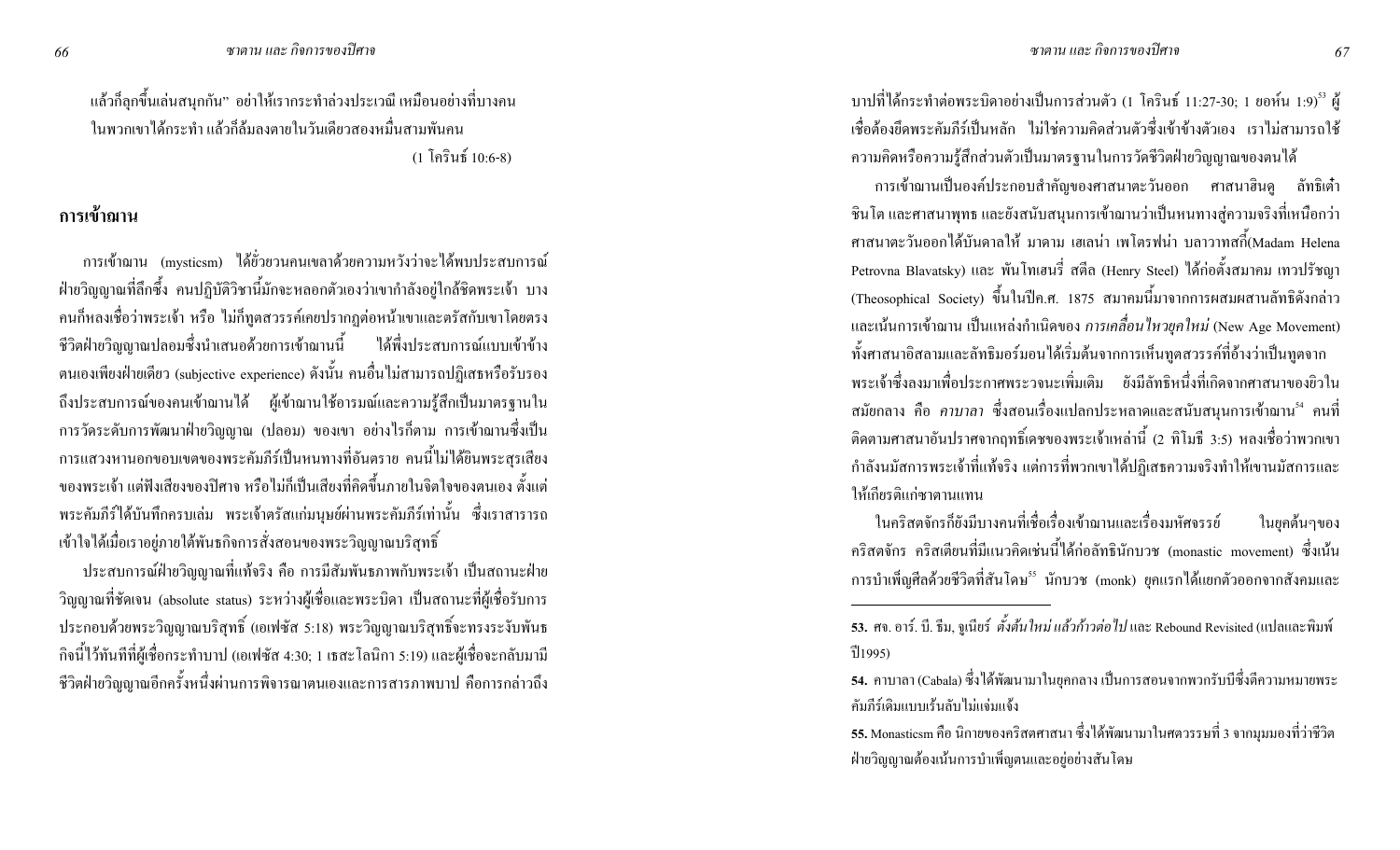อาศัยอยู่ในทะเลทรายในแอฟริกาเหนือ อดอาหารเป็นเวลาหลายสัปดาห์ กินแต่ใบหญ้า หรือ นั่งบนเสาไม้ท่ามกลางทะเลทรายเพื่อรอคอยพระสุรเสียงของพระเจ้า<sup>ร6</sup> หลายครั้งคน เหล่านี้จะเพ้อเห็นนิมิต ซึ่งก่อให้เกิดหลักคำสอนผิดหลายประการ ทำให้หลักคำสอนพระ คัมภีร์ผิดเพี้ยน และประนีประนอมกับหลักคำสอนของปิศาจ การสอนจากฤๅษี 'คริส เตียน' กำลังกลับมาและได้รับความนิยมในปัจจุบัน ซึ่งทำให้คริสตจักรเสี่ยงต่อการกลับ ้ ไปสู่ยุคมืดอีกครั้งหนึ่ง

## โหราศาสตร์

ทุกๆปีการปรึกษาควงคาวผ่านวิชาโหราศาสตร์เพื่อที่จะทำนายเหตุการณ์ล่วงหน้า ได้รับความนิยมและการนับถือมากขึ้นในสังคม คารา นักแสดง นักธุรกิจ และ นักการเมืองได้ขอมรับในเรื่องอาคมลึกลับเพื่อที่จะล่วงรู้อนาคต เช่นเดียวกับการทำนาย แบบอื่นๆ และจะมีคนสนใจในวิชาโหราศาสตร์มากยิ่งขึ้นในช่วงเวลาที่วุ่นวายสับสน ซึ่ง เกิดขึ้นเมื่อสังคมได้ละทิ้งกฎและหลักการต่างๆที่พระเจ้าทรงสถาปนาไว้สำหรับสังคมที่ สงบสุข นักโหราศาสตร์และหมอดู หมอผี มีงานมากเมื่อจักรวรรดิของโรมกำลังล่มสลาย และเมื่อมีโรคระบาดต่างๆทั่วทวีปยุโรปในศตวรรษที่ 17 ในปัจจบันการวิเคราะห์ ตำแหน่งของควงคาวกลับมาเป็นอาชีพที่รุ่งเรืองอีกครั้งหนึ่ง หนังสือพิมพ์และนิตยสาร ่ มักจะมีการดูควงทุกวัน หรือทุกเคือน และมีโฆษณามากมายที่ชวนให้ผู้อ่านผู้ฟังขอ ้ คำปรึกษาส่วนตัวทางโทรศัพท์ ในปัจจุบันหลายคนอาศัยคำปรึกษาเหล่านี้เป็นหลักในการ ทำการตัดสินใจและการคำเนินชีวิตในแต่ละวัน

โหราศาสตร์จะเจริญขึ้นในวัฒนธรรมที่อนุญาตให้ประชาชนกระทำตามอำเภอใจ (permissive culture) เมื่อหลักการซึ่งสร้างสังคมให้มั่นคงและหลักคำสอนพระคัมภีร์ถูกละ ทิ้งไป มาตรฐานและค่านิยมสูงสุดซึ่งเป็นกฎเกณฑ์ที่บอกว่าอะไรถูกอะไรผิดจะถูกแทนที่ ด้วยมาตรฐานและค่านิยมที่แต่ละคนคิดขึ้นมาเอง (relative values) แต่ละคนจึงคิดว่าสิ่งที่ ตนเองทำนั้นถูกต้องอยู่แล้ว เพราะไม่มีมาตรฐานที่จะใช้วัดความคิดหรือพฤติกรรมของ ตนเอง ในการแสวงหาคำตอบชีวิต การแก้ไขปัญหา และความมั่นคงสำหรับอนาคต คน ว้าเหว่และไร้หนทาง จะไขว่กว้าหากำตอบที่ให้กวามหวังแก่เขาอย่างเรื่อยเปื่อย และการดู โชคชะตาราศีได้แต่ให้ความหวังลมๆแล้งๆ โหราศาสตร์เป็นศาสตร์ที่พระเจ้าทรงห้าม เด็ดขาด (เถวีนิติ 19:26; เฉลยธรรมบัญญัติ 18:10) การใช้ควงดาวเพื่อวางแผนชีวิตหรือ ช่วยในการตัดสินใจเป็นสิ่งที่ขัดแย้งกับน้ำพระทัยอันสมบูรณ์แบบของพระเจ้า<sup>ร7</sup>

# เครื่องมือของพญามาร

การกราบไหว้บูชารูปเคารพ การทำนาย การติดต่อกับคนตาย เวทมนตร์และ "ไสยศาสตร์ การติดยาเสพติด ลัทธินับถือรูปองคชาติ การเข้าฌาน และโหราศาสตร์ ทั้งหมดเป็นช่องทางที่ซาตานใช้เพื่อที่จะสื่อสารหลักคำสอนอันชั่วร้ายของปิศาจแก่ มนุษยชาติ ผู้ที่ยอมให้ตนเองรับผลกระทบจากหลักคำสอนเหล่านี้กำลังรับใช้ซาตานอยู่ ส่วนผู้ที่ไม่เชื่อซึ่งรับผลกระทบจากหลักคำสอนของปิศาจยังเสี่ยงต่อการถูกสิงร่างด้วย ่ อย่างไรก็ตาม บาปและความชั่วทุกประการที่มนุษย์ได้กระทำไม่ได้รับแรงจูงใจจาก อิทธิพลของปิศาจหรือการถูกปิศาจเข้าสิงเสมอใป ตามปกติแล้ว บาปและความชั่วมักจะ

<sup>56.</sup> มีหลายพันคนได้เดินทางไปฟังคำเทศนาของไซมอน สไตล์ไลท์ส (Simon Stylites) (ประมาณปีค.ศ. 390-459) ซึ่งเป็นผู้ริเริ่มลัทธิพระเสา " ใซมอนใช้เวลา 36 ปีในทะเลทรายของ ซีเรียโดยอยู่บนเสาไม้ซึ่งสุดท้ายถูกต่อขึ้นเรื่อยๆจนมีความสูงถึง 60 ฟุต ซึ่งแสดงว่าเขาได้เข้าใกล้ พระเจ้าแล้ว

**<sup>57.</sup>** ศจ. อาร์. บี. ธีม, จูเนียร์ The Plan of God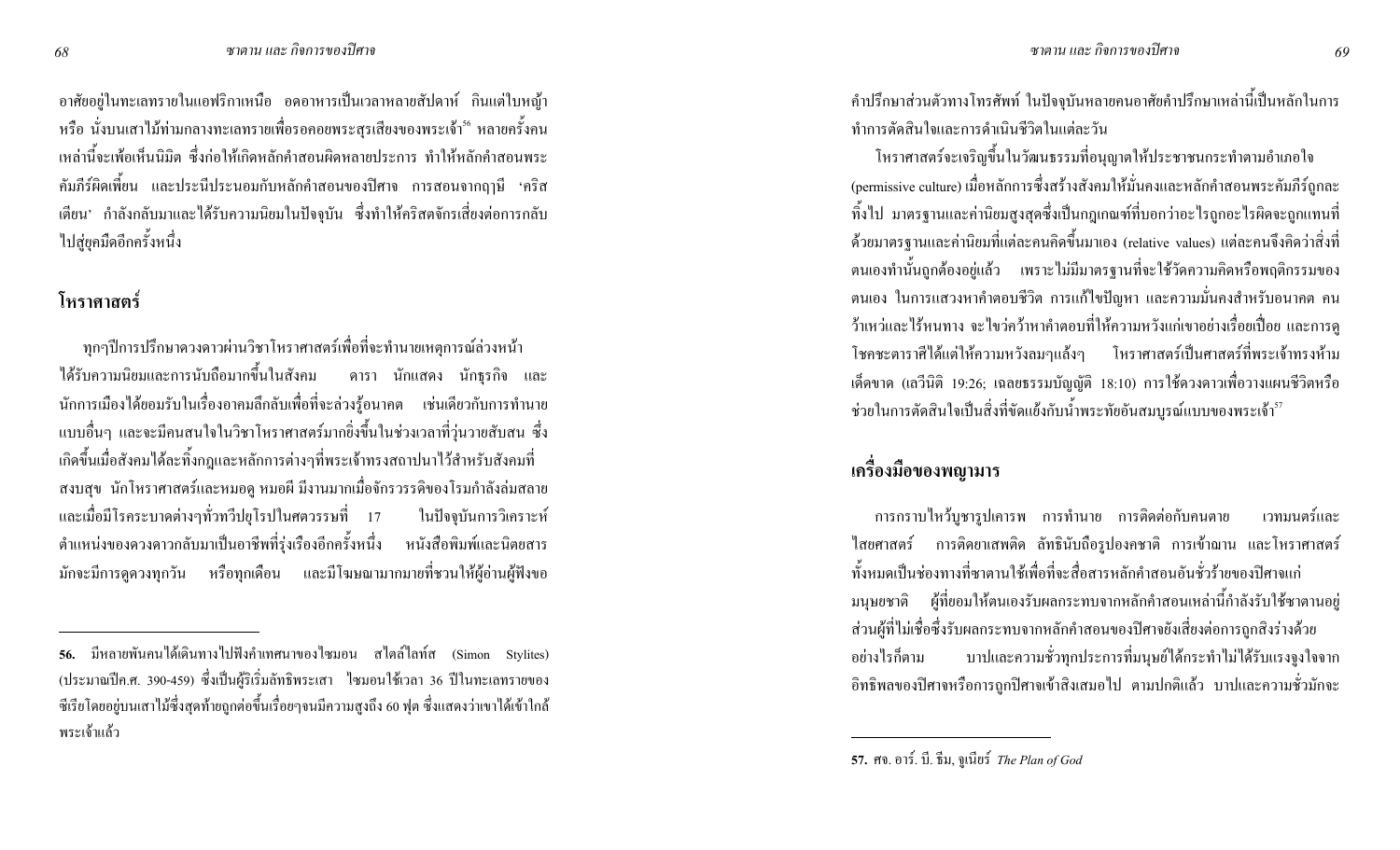เกิดจากการที่แต่ละคนยอมกระทำตามความต้องการฝ่ายเนื้อหนัง คือจากธรรมชาติบาป ของตนเอง

เพราะว่าจากภายในมนุษย์ คือจากใจมนุษย์ มีความคิดชั่วร้าย การล่วงประเวณี การผิดผัวผิดเมีย การฆาตกรรม การลักขโมย การไลภ ความชั่ว การล่อลวงเขา  $\,$ ราคะต้ณหา อิจฉาตาร้อน การหมิ่นประมาท ความเย่อหยิ่ง ความโฉด สารพัด การชั่วนี้เกิดมาจากภายใน และทำให้มนุษย์เป็นมลทิน (มาระโก 7:21-23)

ซาตานมุ่งมั่นค้นหาสาวกที่จะเรียนหลักคำสอนของมัน เราจึงรับคำเตือนให้เฝ้าระวัง ึ กับดักที่มันวางไว้

ที่น้องทั้งหลายของข้าพเจ้า สุดท้ายนี้ขอท่านจงมีกำลังขึ้นในองค์พระผู้เป็นเจ้า และในฤทธิ์เคชอันมหันต์ของพระองค์ จงสวมยุทธภัณฑ์ทั้งชุดของพระเจ้า เพื่อจะต้านทานยุทธอุบายของพญามารใด้ (เอเฟซัส 6:10-11)

พระเจ้าทรงดูแลผู้เชื้อด้วยการจัดเตรียมที่สมบูรณ์แบบทุกประการ เพื่อที่เราจะ เตรียมพร้อมในการที่จะเผชิญกับทุกเรื่องที่เข้ามาในชีวิต เราอยู่ในโลกของซาตาน แต่ ไม่ได้เป็นของของโลกนั้น (ยอห์น 15:19) เราถูกแวดล้อมด้วยความมืด แต่เรายังคำเนิน ชีวิตอยู่ภายในแสงสว่างของพระผู้เป็นเจ้าและพระคำของพระองค์ เราเป็นทหารใน สงครามฝ่ายวิญญาณระหว่างพระเจ้ากับซาตาน แต่เราอยู่ฝ่ายที่มีชัยชนะ ถึงแม้ว่าเราไม่มี ฤทธิ์อำนาจส่วนตัวในการที่จะปราบซาตาน แต่เรายังมีฤทธิ์อำนาจจากพระเจ้าเพื่อที่เราจะ สามารถ ต่อด้าน "ยุทธอุบายของพญามาร" สิ่งเดียวซึ่งเราต้องใช้ในการปกป้องตัวจาก ซาตาน กือ *หลักคำสอนพระคัมภีร์ภายในจิตใจ* ประเดิ่นสำคัญ กือ *ความคิดเสรีในการ ตัดสินใจ* ด้วยว่าคุณเองจะต้องตัดสินใจที่จะตั้งใจเรียน และ ประยุกต์หลักคำสอนพระ คัมภีร์ซึ่งจะทำให้ชีวิตคริสเตียนของคุณเติ และสร้างป้อมปราการที่แข็งแกร่ง ิ สามารถต่อต้านศัตรูได้

 *4* 

# การถูกปิศาจเข้าสิง

B'C(E;D:%mm'ก(
C: 8;a%<? a%<%#@! %#(j#)B'C@#Da%<(E;D(@<9=@#Dm'ก(
Cสิง ในทุกกรณีที่พระคัมภีร์บันทึกเรื่องของคนถูกปิศาจเข้าสิง คนเหล่านั้นล้วนเป็นผู้ที่ไม่ เชื่อ คริสเตียนไม่ต้องห่วงว่าตนจะถูกวิญญาณชั่วเข้าสิงและครอบครองตัวเขา พระคัมภีร์ สอนชัดเจนว่า ปิศาจจะสิงร่างของผู้ที่ไม่เชื่อเท่านั้น ไม่มีตัวอย่างหรือข้อพระคัมภีร์ใคๆ ที่ บอกว่าผู้เชื่ออาจถูกปิศาจเข้าสิง

ในเวลาที่เชื่อในพระคริสต์ พระวิญญาณบริสุทธิ์ทรงสถิตอยู่ในร่างกายของคริสเตียน ทุกคน

ท่านใม่รู้หรือว่า ร่างกายของท่านเป็นวิหารของพระวิญญาณบริสุทธิ์ ซึ่งสถิต อยู่ในท่าน ซึ่งท่านได้รับจากพระเจ้า และท่านไม่ใช่เจ้าของตัวท่านเอง  $(1-\mathfrak{\widetilde{A}}\mathfrak{n}\mathfrak{\widetilde{S}})$  $(1)$  โครินช์ 6:19)

ในเวลาที่พระองค์ทรงสถิตอยู่ในร่างกายของผู้เชื่อนั้น พระองค์ได้สร้างวิหารขึ้นมา เป็นวิหารที่พระคริสต์ทรงประทับอยู่ในฐานะเป็น *พระสิริเชคัยนาห์* (the Shekinah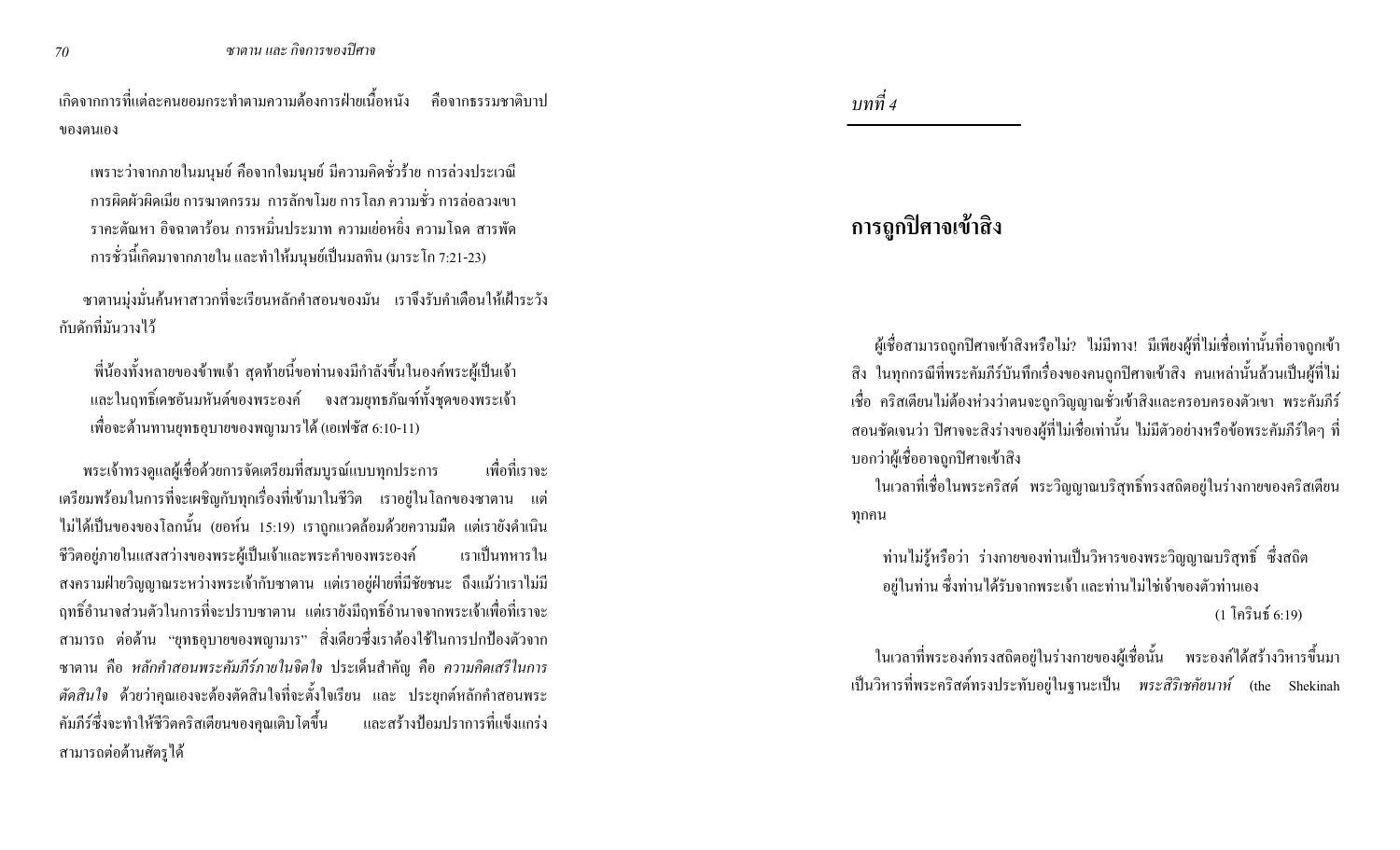ี การที่ผู้เชื่อมีพระวิหารของพระคริสต์สถิตอยู่ภายในร่างกายของเขาเป็นการ  $\text{Glory}$ <sup>58</sup> รับรองว่าจะไม่มีปิศาจบุกเข้าไปสิ่งร่างกายของเขาได้

ิ การถูกปีศาจเข้าสิง (demon possession) เป็นสิ่งที่แตกต่างจากการอยู่ภายใต้อิทธิพล ของปีศาจ (demon influence) ทั้งผู้เชื่อและผู้ที่ไม่เชื่อสามารถอยู่ภายใต้อิทธิพลของปีศาจ ่ ได้ เป็นการยอมให้แนวคิดผิดและมุมมองของมนุษย์ (ซึ่งพระคัมภีร์เรียกว่า *หลักคำสอน ของปีศาจ* [1 ทิโมธี 4:1]) เข้ามาในจิตใจของตน ส่วนผู้ที่ไม่เชื่อ การอยู่ภายใต้อิทธิพลของ ปิศาจอาจนำไปสู่การถูกปิศาจเข้าสิง

## ้อาการของคนที่ถูกปิศาจเข้าสิง

โรคทางจิต

ในเวลาที่พระเยซูยังกระทำพระราชกิจของพระองค์บนโลก พระองค์ทรงสำแคงความ เป็นพระเจ้าและสิทธิอำนาจของพระองค์ผ่านการปลดปล่อยคนจากการถูกปีศาจเข้าสิง

ี และโรคทางจิตที่เกิดจากการมีปิศาจสิงร่างอยู่ การขับปิศาจที่เข้าสิงชายคนหนึ่งที่กาดารา ใค้สำแดง และรับรองสิทธิอำนาจของพระเยซูได้อย่างชัดเจน

้ฝ่ายพระองค์กับเหล่าสาวกกี้ข้ามทะเลไปยังเมืองชาวกาดารา พอพระองค์เสด็จ ขึ้นจากเรือ ทันใดนั้นมีชายคนหนึ่งออกจากอุโมงค์ฝังศพมีวิญญาณโสโครกสิง ได้มาพบพระองค์ คนนั้นอาศัยอยู่ตามอุโมงค์ฝังศพ (มาระโก 5:1-3ก)

้องค์พระเยซูคริสต์เจ้าตั้งใจนำสาวกของพระองค์มาพบเหตุการณ์นี้ที่เขตแคนกาดารา (มัทธิว 8:28-34; ลูกา 8:26-37) พระองค์ทราบดีถึงเรื่องซึ่งกำลังจะเกิดขึ้น ที่นี่เป็นฉากที่ เหมาะสมกับการขับปิศาจเพราะเป็นที่ที่คนใช้ฝังศพตามอุโมงค์ที่มีอยู่ตามชายทะเลสาบ ในทันใดนั้น เมื่อลงจากเรือมีชายคนหนึ่งซึ่งมีวิญญาณโสโครก (ปีศาจ) สิงอยู่ออกมาจาก อุโมงค์ที่อยู่ใกล้พระเยซูและสาวก และได้ตรงไปหาพระองค์ ชายคนนี้ดูน่ากลัว ผมของ ้ เขาเกาะกันเป็นก้อน เขาเปลือยกาย สกปรก และมีบาดแผลมากมายซึ่งเกิดจากการทำร้าย ร่างกายตนเอง

์ ชาวกาดาราต้องทนกับชายคนนี้มานาน ความพยายามที่จะล่ามโซ่เขาไว้นั้นก็ไม่ได้ผล

และใม่มีผู้ใคจะผูกมัคตัวเขาได้ แม้จะล่ามด้วยโซ่ตรวนก็ไม่อยู่ เพราะว่าได้ ้ล่ามโซ่ใส่ตรวนหลายหนแล้ว เขาก็หักโซ่และฟาดตรวนเสีย ไม่มีผู้ใดมีแรง เขาคลั่งร้องอึงอยู่ตามอุโมงค์ฝังศพและที่ภูเขาทั้ง พอที่จะทำให้เขาสงบได้ ิกลางคืนกลางวันเสมอ และเอาหินเชือดเนื้อของตัว (มาระ โก 5:3ข-5)

่ ชาวการาคาหมดหวังกับเขาแล้ว แต่ตราบใดที่เขายังจะทำร้ายแก่ตัวเขาเอง และอยู่ไกล จากชาวบ้าน ชาวบ้านจะปล่อยเขาไว้อย่างนั้น ไม่มีใครต้องการยุ่งเกี่ยวกับคนที่ถูกผีสิง พระคัมภีร์ตอนนี้ได้พรรณนาถึงคนที่ถูกสิงว่ามีพลังมหาศาล และมีพฤติกรรมที่แปลก ี ประหลาด ถึงแม้ว่าพฤติกรรมที่ประหลาดอาจไม่จำเป็นว่าจะต้องมาจากการที่มีปิศาจเข้า ี่ สิ่งเสมอไป แต่ชายคนนี้แสดงอาการของคนที่อยู่ภายใต้การควบคุมของปีศาจอย่างเห็นได้

<sup>58.</sup> ในยุคอิสราเอล พระเยซูคริสต์ ผู้ซึ่งยังไม่ได้เสด็จมายังโลกในฐานะเป็นมนุษย์ (the preincarnate Jesus Christ) ใค้ทรงปรากฏเป็น พระสิริเชคัยนาห์ (the Shekinah Glory) และทรงสถิต อยู่ในพลับพลา หรือ พระวิหาร (อพยพ 25:21-22; เลวีนิติ 26:11-26; สดุดี 91:1; ฮีบรู 9:5) พระสิริ ้ เชคัยนาห์ยังทรงปรากฏพระองค์เป็นเสาเมฆในตอนกลางวัน หรือเสาไฟในตอนกลางคืน และ ่ ส่องแสงสว่างเหนือหีบพันธสัญญา การปรากฎของพระสิริเชคัยนาห์ใด้รับรองถึงพระพรทั้งบน โลกและตลอดนิรันดร์ซึ่งพระเจ้าทรงสัญญาแก่อิสราเอล ในยุกคริสตจักรการทรงสถิตของพระ วิญญาณบริสุทธิ์ได้กระทำให้ร่างกายของผู้เชื่อเป็นพระวิหารสำหรับความเป็นพระเจ้าของพระ ิ คริสต์ คือ สถานะที่พระองค์ทรงปรากฏในสภาพ พระสิริเชคัยนาห์ (ดู *The Divine Outline of* History หน้า 130-133) และ อาร์. บี. ธีม ที่ 3 "The Panorama of the Shekinah Glory" (ThM Thesis, Western Conservative Baptist Seminary, Portland, Oregon, 1987)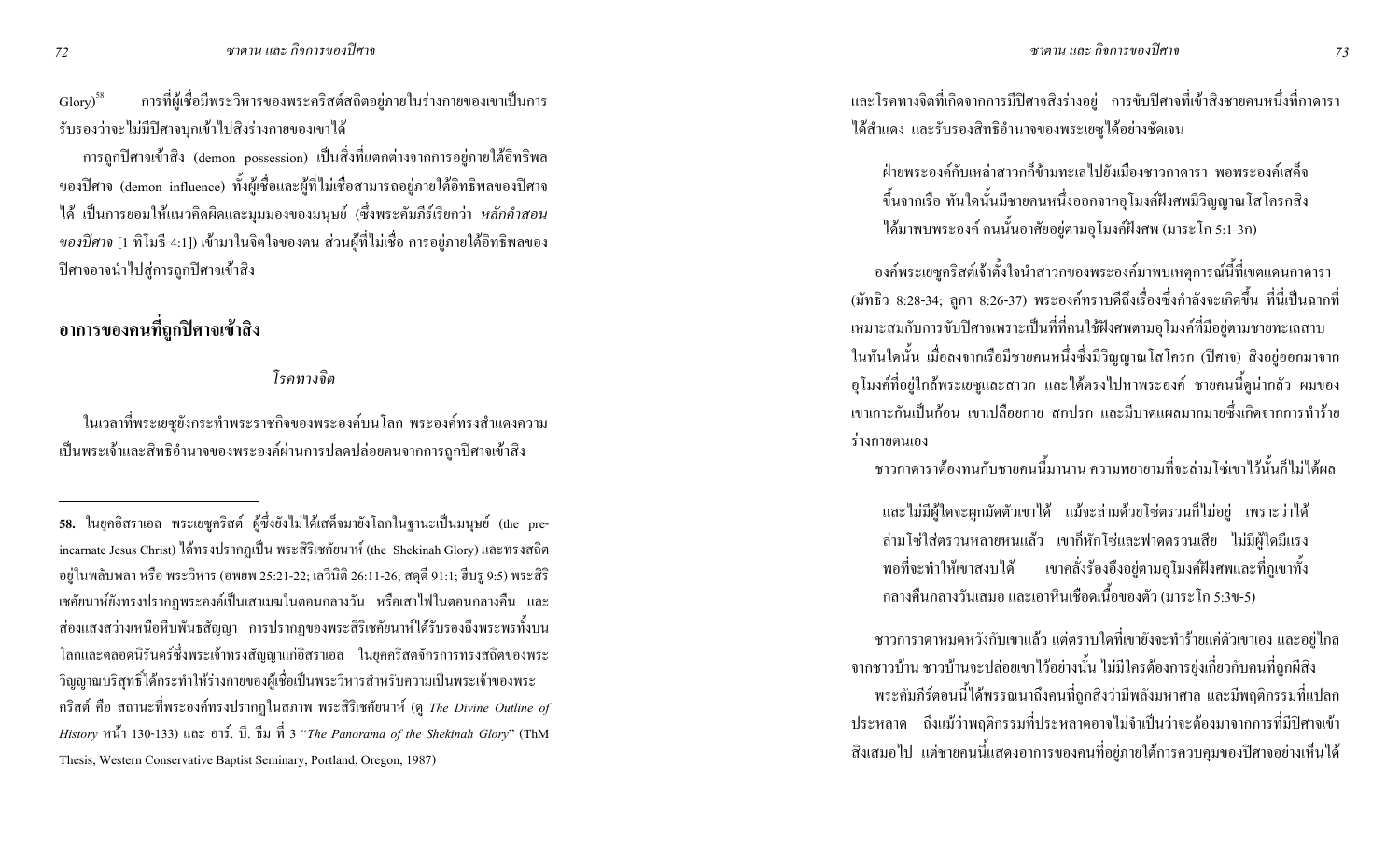ี ชัด เขาพักอาศัยอยู่กับศพ เชือดเนื้อของตัวด้วยหิน เปลือยกาย และทำตัวเหมือนสัตว์ป่า ิ การที่ถูกปีศาจเข้าสิงทำให้เขาพิการทางจิต

ขอย้ำอีกครั้งว่าผู้เชื่อไม่สามารถถูกปิศาจเข้าสิงร่างได้ การที่พระวิญญาณบริสุทธิ์ทรง ิสถิตอยู่ในร่างกายของเรานั้นได้ห้ามปิศาจเข้ามา อย่างไรก็ตาม ถ้าผู้เชื่อปฏิเสธหลักคำ ิสอนพระคัมภีร์อย่างต่อเนื่อง เขาจะถูกอิทธิพลจากปิศาจและอาจมีการกระทำที่เลียนแบบ ผู้ที่ไม่เชื่อ เมื่อหลักคำสอนของปิศาจได้เข้าในสุญญากาศซึ่งเกิดขึ้นในจิตใจเนื่องจากการ ปฏิเสธหลักคำสอนพระคัมภีร์อาจทำให้เกิดโรคประสาทได้ คริสเตียนบางคนอาจรับ ี อิทธิพลจากปิศาจมากจนเชื่อว่าตัวเองถูกผีเข้า พระคัมภีร์เรียกพวกเหล่านี้ว่า "ถูกสะกด จิต" (กาลาเทีย 3:1) เพราะการมีแผลเป็นในจิตใจ การที่ถอยหลังฝ่ายวิญญาณ และถูก ้อิทธิพลจากสิ่งช่ว

ในทุกสังคมทั่วโลกอาจมีคนที่ถูกปิศาจสิงร่างอยู่ ไม่มีวิธีทางด้านจิตวิทยาหรือ ี การแพทย์ใดๆ ที่สามารถแก้ไขปัญหานี้ได้ มีเพียง 3 ทางที่จะทำให้ปิศาจออกจากร่างได้ คือ

1. เป็นไปตามกำสั่งของซาตาน (มัทธิว 12:24)

2. เป็นไปตามกำสั่งของพระเจ้า (มาระ โก 5:8)

3. เมื่อคนนั้นตัดสินใจเชื่อในพระกิตติคุณ ซึ่งทำให้เขาได้รับการทรงสถิตของ พระวิญญาณบริสุทธิ์ในทันที (1 โครินธ์ 3:16; 6:19)

พิธีกรรม "ขับไล่ผี" (exorcism) ไม่ได้ทำให้ปิศาจออกจากร่าง มีเพียงสามวิธีที่กล่าว มาแล้วเท่านั้น ที่จะทำให้คนที่ถูกผีสิงใด้รับการปลดปล่อย

ิชายบ้าคลั่งแห่งกาดาราได้รับการปลดปล่อยจากการถูกปิศาจสิงร่างโดยพระเจ้า เป็น ี การพิสูจน์ให้ชาวกาดาราเห็นว่าพระเยซูคริสต์ทรงเป็นพระเมสสิยาห์ เมื่อพระเยซูทรง เสด็จใกล้ชายที่ถูกปิศาจสิงร่าง ปิศาจจำต้องน้อมกำนับพระมหากษัตริย์ตามพิธีการ ส่วน ิ ชายเจ้าของร่างนั้นเขาไม่ได้แสวงหาการปลดปล่อย แต่ปีศาจเองเข้ามาวิงวอนพระองค์เพื่อ ไม่ให้มันถูกโยนไปในที่แห่งความทรมาน ถ้อยคำที่ออกจากปากชายคนนี้ไม่ได้เป็นคำพูด ี ของเขา แต่มีปิศาจตนหนึ่งคือ *เอ็น-กาส-ตริมูโธส* ได้บังคับเส้นเสียงและพูดแทนปิศาจ ทั้งหลายที่สิงร่างอยู่

ิ ครั้นเขาเห็นพระเยซูแต่ไกล เขากี่วิ่งเข้ามานมัสการพระองค์ แล้วร้องเสียงดัง ว่า "ข้าแต่พระเยซูพระบุตรของพระเจ้าสูงสุด ข้าพระองค์เกี่ยวข้องอะไรกับ ท่านเล่า ข้าพระองค์ขอวิงวอนในพระนามของพระเจ้า อย่าทรงทรมานข้า พระองค์ด้วย" ที่พูดเช่นนี้ เพราะพระองค์ได้ตรัสแก่มัน [ไวยากรณ์กรีกทำให้ เข้าใจว่าพระองค์ตรัสแก่มันมากกว่าครั้งเดียว] ว่า "อ้ายวิญญาณโสโครก จง ้ออกมาจากคนนั้นเถิด" (มาระ โก 5:6-8)

ถูกปีศาจสิงจะต้องมีคนนำเขามาหาพระองค์ นอกจากนั้นจะหลบหนีพระองค์ แต่ปีศาจ เหล่านี้ได้บังคับให้ชายบ้าคลั่งต้องมาพบกับพระองค์ เพื่อวิงวอนพระองค์ไม่ให้ส่งพวกมัน ไปยังใจกลางโลก เพื่อรอคอยการลงโทษนิรันคร์ (มัทธิว 25:41)

ี ปีศาจรู้ดีว่าพระเจ้าทรงพระชนม์อยู่ (ยากอบ 2:19) และยอมรับว่าพระเยซูคริสต์ทรง ้เป็นพระเจ้าที่สมบูรณ์แบบ และเป็นมนุษย์ที่สมบูรณ์แบบ (มาระโก 5:7; เปรียบกับ มาระ โก 1:24-27; 3:11; ถูกา 4:41) อย่างไรก็ตาม เนื่องจากพวกมันได้ปฏิเสธที่จะอยู่กับพระองค์ ี ตลอดไปเป็นนิตย์ และเลือกที่จะติดตามซาตานแทนพระเจ้า พวกมันได้รับคำพิพากษา ิ ลงโทษแล้วว่าจะต้องอยู่ในบึงไฟนรกตลอดชั่วนิรันดร์

เมื่อพระเยซูคริสต์ทรงบัญชาปิศาจทั้งหลายให้ออกมา ตัวแทนของพวกมันอ้อนวอน ี พระองค์ "ข้าพระองค์ขอวิงวอนในพระนามของพระเจ้า อย่าทรงทรมานข้าพระองค์ด้วย" ้ ปีศาจกลุ่มนี้กลัวที่จะต้องถูกทรมาน จึงต่อรองกับพระเยซู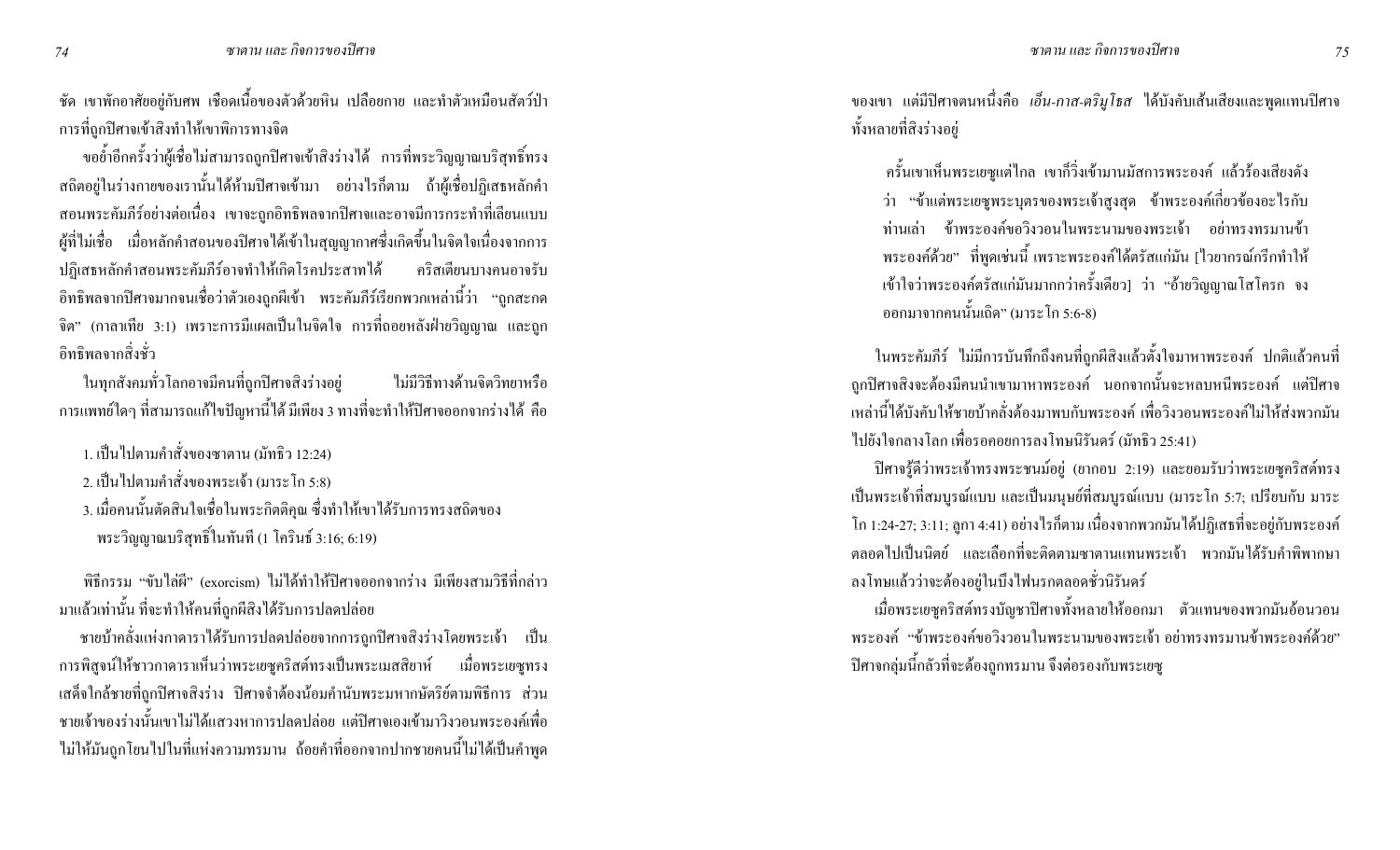แล้วพระองค์ตรัสถามมันว่า "เจ้าชื่ออะไร" มันตอบว่า "ชื่อกอง เพราะว่าพวก ข้าพระองค์หลายตนด้วยกัน" มันจึงอ้อนวอนพระองค์เป็นอันมากมิให้ขับไล่ ้มันออกจากแคนเมืองนั้น (มาระโก 5:9-10)

เรื่องนี้ไม่ได้เป็นแบบอย่างในการขับปิศาจ และไม่ได้สนับสนุนให้ผู้เชื่อต่อสู้กับปิศาจ ในเชิงรุก (offensive action) เหมือนที่พระผู้เป็นเจ้าของเราทรงกระทำ การขับปิศาจเป็น หน้าที่พิเศษที่พระเจ้าทรงมอบหมายแก่คนเพียงไม่กี่คนในสมัยของอัครสาวกเท่านั้น ใน ปัจจุบันผู้เชื่อรับคำสั่งที่จะป้องกันตัวเอง (defensive action) จากซาตานโดยสวมยุทธภัณฑ์ ทั้งชุดของพระเจ้า (เอเฟซัส 6:10-17)<sup>ร9</sup> จดหมายฝากต่างๆในพระคริสตธรรมใหม่ซึ่งมี จุดประสงค์ที่จะสั่งสอนทุกแง่มุมชีวิตคริสเตียนของผู้เชื่อในยุคคริสตจักร "ไม่มีคำบัญชา การสอน หรือการเสนอแนะที่สนับสนุนการขับปีศาจ ซึ่งน่าจะทำให้คริสเตียนเข้าใจว่า ึการ "ขับผี" เป็นการกระทำที่อยู่นอกแผนการของพระเจ้า

มีคริสเตียนบางคนที่หลงเชื่อว่าการรู้จักชื่อของปีศาจจะทำให้เขามีอำนาจเหนือกว่า ปิศาจตนนั้น นี่เป็นเรื่องที่ไร้สาระมาก แนวคิดนี้ไม่ได้มาจากพระคัมภีร์ แต่มาจากลัทธิป่า เถื่อนอันเก่าแก่<sup>∞</sup> พระคัมภีร์ตอนนี้ไม่ได้สอนว่าพระเยซูใช้ชื่อของปิศาจเพื่อให้พระองค์มี อำนาจเหนือมัน สิทธิอำนาจที่พระองค์มีอยู่ในฐานะเป็นพระผู้เป็นเจ้านั่นก็เพียงพอแล้ว

คำว่า "กอง" (Legion) หมายถึงกองพันทหาร ซึ่งมักจะบรรจุหกพันถึงหนึ่งหมื่นสอง พันคน "กอง" ไม่ได้เป็นชื่อของปีศาจ แต่เป็นการบ่งบอกว่ามีปีศาจหลายตนที่สิงร่างชาย กนนั้นอยู่ ปีศาจ *เอ็น-กาส-ตริมูโธส รั*บหน้าที่พูดแทนกองปีศาจเหล่านี้ พวกมันพอใจที่จะ สิงร่างคนนี้ต่อไป จึงอ้อนวอนพระเยซูไม่ให้พระองค์สั่งพวกมันไปที่อื่น

มีสุกรฝูงใหญ่กำลังหากินอยู่ที่ไหล่เขาตำบลนั้น ผีเหล่านั้นก็อ้อนวอน พระองค์ว่า "ขอโปรคให้ข้าพระองค์ทั้งหลายเข้าในสุกรเหล่านี้เถิด" พระ เยซูก็ทรงอนุญาตทันที แล้วผีโสโครกนั้นจึงออกไปเข้าสิงอยู่ในสุกร สุกร ทั้งฝูง [ประมาณสองพันตัว] ก็วิ่งกระโดดจากหน้าผาชันลงไปในทะเล ี่ สำลักน้ำตาย (มาระโก 5:11-13)

เมื่อปิศาจเข้าสิงร่างของหมู หมูซึ่งแต่ก่อนหากินอยู่อย่างสงบ ตอนนี้พวกมันได้ เปลี่ยนไปอย่างสิ้นเชิงเพราะความโกรธและความสิ้นท่าของปีศาจ พวกมันกลายเป็นฝูงหมู ที่วิ่งอลหม่านลงสู่ทะเลแล้วจมน้ำตาย ถึงแม้ว่าปิศาจไม่สามารถตายได้ แต่มันคงเร่ร่อนไป หาคนอื่นที่จะเข้าสิงใด้

การถูกปีศาจสิงร่างหรือถูกอิทธิพลจากปีศาจเป็นเพียงสาเหตุหนึ่งที่ก่อให้เกิดโรคทาง จิต แต่บางครั้งผู้เชื่ออาจแสดงอาการคล้ายๆ กัน มีอารมณ์แปรปรวน และมีพฤติกรรม ก้าวร้าว ทำไมเป็นเช่นนั้น เมื่อผู้เชื่อได้ปฏิเสธหรือละทิ้งหลักกำสอนพระคัมภีร์อย่าง สม่ำเสมอ จะเกิดสุญญากาศขึ้นภายในจิตใจของเขาซึ่งจะดูดหลักคำสอนและหลักการ เทียมเท็จเข้ามา (เอเฟซัส 4:17) เพราะการที่ผู้เชื้อละทิ้งชีวิตฝ่ายวิญญาณของเขา เขาจึงเสี่ยง ต่อการติดยาเสพติด การสำส่อน การกราบใหว้บูชารูปเการพ และการเสื่อมทรามประเภท อื่นๆ ผู้เชื้อเหล่านี้ได้รับอิทธิพลจากหลักคำสอนของปิศาจมากจนเกิดโรคทางจิตและ แสคงลักษณะเหมือนคนที่ถูกปิศาจเข้าสิง

ผู้เชื่อที่มีโรคทางจิตมีจิตใจที่แตกร้าว ยากอบอธิบายสภาพจิตนี้ว่า δเบ<sub>ุ</sub>บyos (*ดิพซู คอส* ยากอบ 1:8) ซึ่งมีความหมายตรงตามตัวอักษรว่า "สองจิตใจ" (double souled) หากผู้ เชื่อใด้เสื่อมอย่างต่อเนื่อง จิตใจอาจพัฒนาบุคลิกหลายด้าน ซึ่งอาจถูกมองว่าคนใข้ถูก ปีศาจสิงร่าง วิธีการแก้ไขปัญหาวิธีเดียว คือ *การตั้งต้นใหม่* ผ่านการยอมรับบาปส่วนตัวที่ "โค้กระทำต่อพระบิดา แล้วรื้อฟื้นตัวให้พ้นจากการถอยหลังฝ่ายวิญญาณด้วยการเรียน และ ึ การประยุกต์หลักคำสอนพระคัมภีร์อย่างสม่ำเสมอ

**<sup>59.</sup>** มีการอธิบายเพิ่มเติมในบทที่ 5

**<sup>60.</sup>** *The Zondervan Pictorial Encyclopedia of the Bible*, 1975 ed. หัวข้อ "Exorcism, Exorcist" ้ เขียบ โดย W. L. Liefeld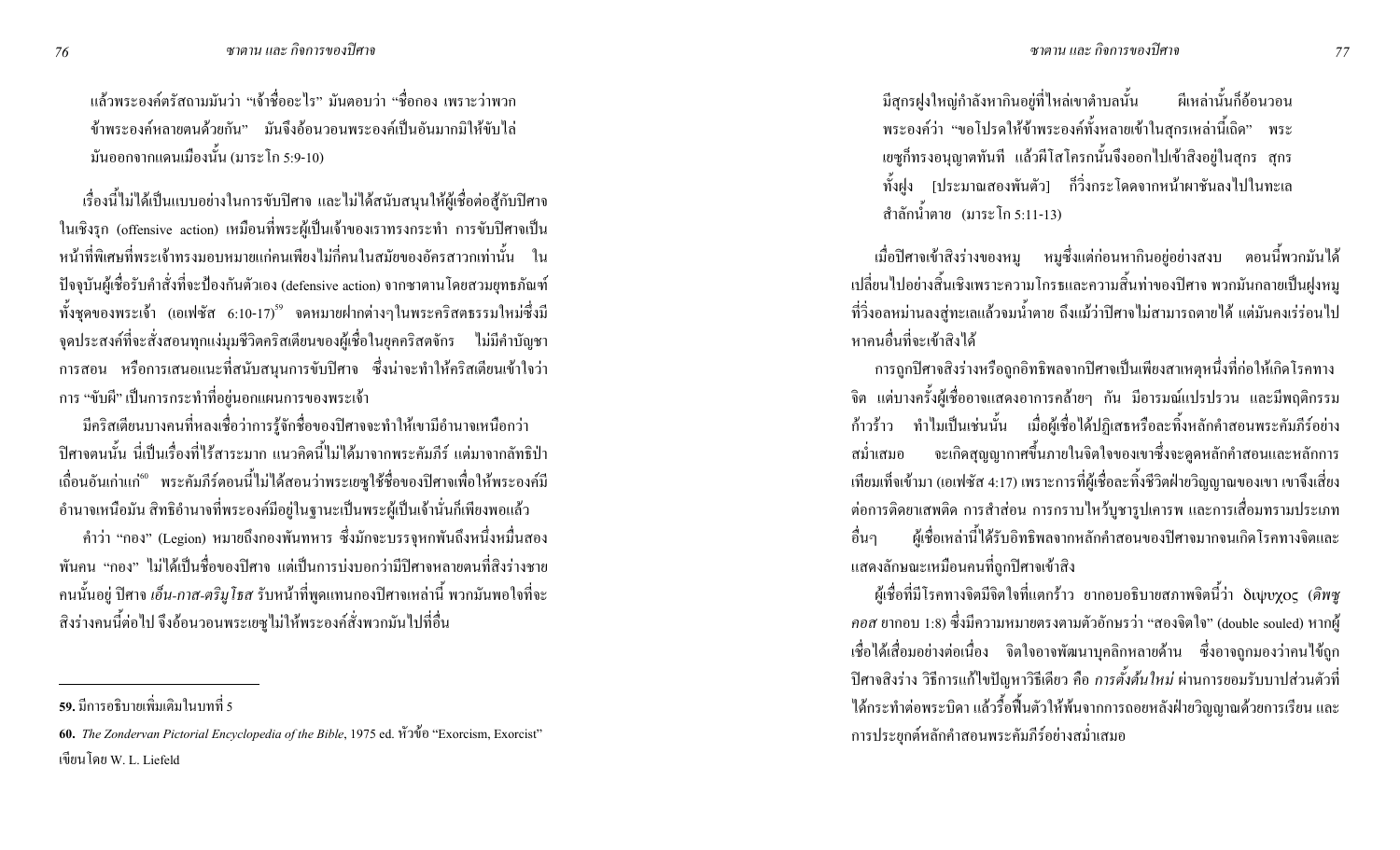้ แม้ว่าสมัยก่อน ข่าวลือใด้แพร่ไปอย่างรวดเร็ว ผู้เลี้ยงสุกรใด้มองดูเหตุการณ์ด้วยความ ิ ตกใจและประหลาดใจ นี่คือเหตุการณ์ที่พวกเขาไม่สามารถอธิบายได้

้ฝ่ายคนเลี้ยงสุกรนั้นต่างคนต่างหนีไปเล่าเรื่องทั้งในนครและบ้านนอก แล้วคน ทั้งปวงก็ออกมาดูเหตุการณ์ที่เกิดขึ้นนั้น เมื่อเขามาถึงพระเยซู ก็เห็นคนที่ปิศาจ ้ทั้งกองได้สิงนั้นนุ่งห่มผ้านั่งอยู่มีสติอารมณ์ดี เขาจึงเกรงกลัวนัก แล้วกนที่ได้ เห็นก็เล่าเหตุการณ์ซึ่งบังเกิดแก่คนที่ปิศาจสิงนั้น และซึ่งบังเกิดแก่ฝูงสุกรให้ เขาฟัง คนทั้งหลายจึงเริ่มพากันอ้อนวอนพระองค์ให้เสด็จไปเสียจากเขตแดน เมืองของเขา (มาระ โก 5:14-17)

ิ คนเลี้ยงหมูไม่ได้เสียเวลาในการวิ่งเข้าเมืองมาเพื่อบอกข่าว พวกเขาโกรธมากที่ต้อง ้เสียฝูงหมู่ไป พวกเขาเป็นห่วงแต่ทรัพย์สินของตน และไม่นึกถึงชีวิตฝ่ายวิญญาณของตน เบาใจเพราะสังคมปลอดภัยจากคนคลุ้มคลั่งคนหนึ่ง "ไม่มีใครฉลองที่ชายคนนี้ได้รอดชีวิต ี ชาวการาคากลัวว่าพระเยซูจะสร้างปัญหาทางเศรษฐกิจมากขึ้น จึง"อ้อนวอนพระองค์ให้ ้เสด็จไปเสียจากเขตแดนเมืองของเขา"

่ การอัศจรรย์ที่เกิดขึ้นที่การาดาใด้สำแดงถึงความเป็นพระเมสสิยาห์ของพระเยซู (มาระโก 5:18-19) ชายที่ได้รับการปลดปล่อยจากการถูกปิศาจเข้าสิงมีคำพยานที่น่า ้ อัศจรรย์ใจ พระเยซูสั่งคนนี้ให้กลับบ้านแล้วประกาศแก่ครอบครัวและเพื่อนๆถึงทุกสิ่งอัน เลิศประเสริฐที่พระองค์ทรงกระทำให้เขา

### ี<br>ความป่วยไข้ที่เกิดจากปิศาจ

พระกิตติคุณพ้อง (Synoptic Gospels ใค้แก่ มัทธิว มาระโก และลูกา) ซึ่งเป็นการ บันทึกพระราชกิจส่วนพระองค์ของพระคริสต์บนโลก ซึ่งใค้เขียนถึงตัวอย่างการถูกปิศาจ สิงร่างไว้มากมาย ในเวลาที่พระบตรของพระเจ้าทรงกระทำพระราชกิจบนโลกนั้น (เรียกว่า the Incarnation) ซาตานพยายามกระทำทุกวิถีทางที่จะขัดขวางไม่ให้พระเยซู ิ คริสต์ทรงกระทำพระราชกิจความรอดของพระองค์ให้สำเร็จ<sup>61</sup> หลายคนที่ถูกปีศาจเข้าสิง ่ ซึ่งพระองค์ได้พบนั้น มีอาการป่วยไข้หรือพิการทางจิตใจหรือร่างกาย อย่างไรก็ตาม ไม่ ้ว่าจะมีอาการป่วยหรือโรคที่ร้ายแรงแค่ไหน พระองค์สามารถรักษาเขาได้ เมื่อพระองค์ ทรงบัญชาให้ปีศาจไปจากร่าง คนนั้นก็หายเป็นปกติทันที การรักษาโรคเป็นหนึ่งในหลาย ประเภทของการอัศจรรย์ที่พระองค์ใช้เป็นหลักฐานว่าพระองค์ทรงเป็นพระเมสสิยาห์ การ ้อัศจรรย์ใด้พิสูจน์ว่าพระองค์ทรงเป็น "พระบุตรของพระเจ้าด้วยฤทธิ์อำนาจ" (โรม 1:4) พระคริสต์ทรงเป็นพระเจ้า และทรงเป็นพระผู้สร้างจักรวาล (ยอห์น 1:3; โคโลสี 1:16-17; ้ฮีบรู 1:2, 10) พระองค์จึงรักษาคนให้หายด้วยถ้อยคำและการสัมผัสจากพระองค์ เยเรมีย์ได้ เผยพระวจนะถึงพระคริสต์ว่า

ี ดูเถิด เราจะนำอนามัย และการรักษามาให้ และเราจะรักษาเขาทั้งหลายให้หาย และเผยสันติภาพและความจริงอย่างอุดม (เยเรมีย์ 33:6)

ึ คนเป็นอันมากใด้รับการรักษาให้หายเพียงถูกสัมผัสโดยพระองค์ หลังจากแม่ยาย ี ของเปโตรได้รับการรักษาแล้ว (มัทธิว 8:14-15) ก็ได้จัดการเลี้ยงฉลอง และชาวบ้านที่มี ิญาติและเพื่อนที่ป่วย และคนอยากรู้อยากเห็นได้พากันมาที่บ้านของเปโตร ในกลุ่มคน เหล่านั้นมีคนที่เป็นโรคที่เกิดจากปิศาจ เช่น ตาบอด เป็นใบ้ พิการ และโรคประสาท

ี พอค่ำลง เขาพาคนเป็นอันมากที่มีผีเข้าสิงมาหาพระองค์ พระองค์ก็ทรงขับผี ้ออกด้วยพระดำรัสของพระองค์ และบรรดาคนเจ็บป่วยนั้น [ตามตัวอักษร แปลว่า บรรดาคนที่มีความชั่ว] พระองค์ก็ได้ทรงรักษาให้หาย (มัทธิว 8:16)

<sup>61.</sup> พระธรรมมาระโกได้บันทึกเรื่องเกี่ยวกับปีศาจสิงร่างมากที่สุดในพระคัมภีร์ ได้แก่ มาระโก 1:23-27;32-34; 3:11-12; 5:1-20; 7:25-30; 9:17-29, 38; 16:9, 17 นอกจากนี้ยังมีเพิ่มเติมใน มัทธิว  $9:27-34$  และ ลูกา 11:14-26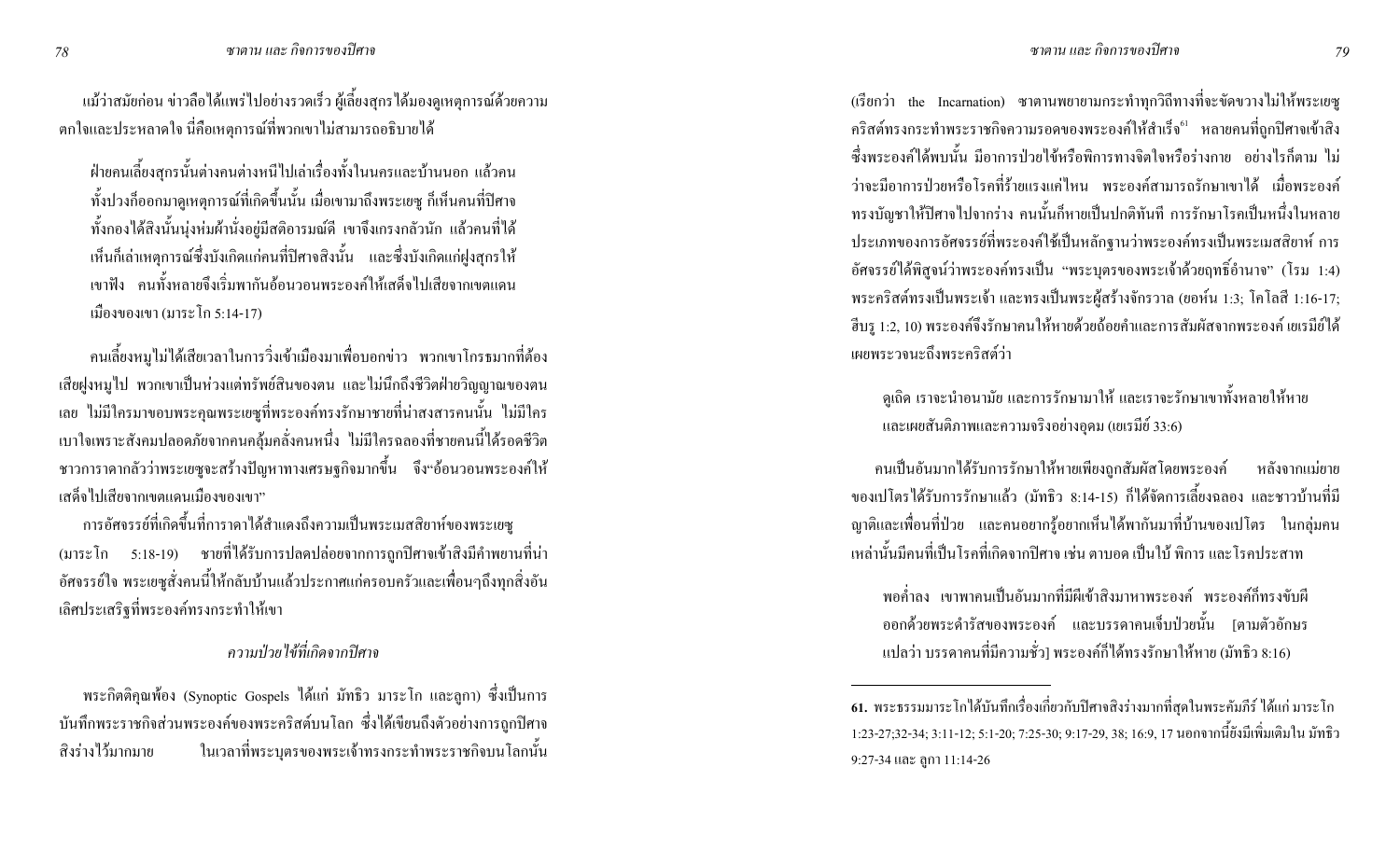ในพระธรรมมัทธิวบทที่ 9 เราได้อ่านถึงอีกเรื่องหนึ่งที่คล้ายกัน

ึ ขณะเมื่อพระเยซูและเหล่าสาวกกำลังเสด็จออกไปจากที่นั่น ดูเถิด มีผู้พาคน ใบ้คนหนึ่งที่มีผีสิงอยู่มาหาพระองค์ เมื่อทรงขับผีออกแล้วคนใบ้นั้นก็พูดใด้ (มัทธิว 9:32-33ก)

ในทุกกรณีที่พูดถึงการขับปีศาจ โรคที่เกิดจากปีศาจนั้นหายไปในทันที ซึ่งต่างจาก ่ ความพยายามอันยืดเยื้อและไร้ผลของหมอผีชาวยิว พระคัมภีร์สอนถึงวิธีขับปีศาจโดยพระ เยซูคริสต์และสาวกของพระองค์อย่างไรบ้าง?

### การขับไล่ปิศาจ

การขับปีศาจ (casting out demons) มีเฉพาะในยุคของพระเยซูคริสต์ และ ยุคของอัคร ิทูต (Apostolic Age) การขับปีศาจในสองสมัยนี้ไม่ควรนำมาปะปนกับความพยายามขับไล่ ปิศาจโคยคนทั่วไป (ซึ่งมักจะเรียกว่า exorcism) $^{\mathrm{c2}}$  สิทธิอำนาจและฤทธิ์เคชที่พระเยซู ิ คริสต์ทรงมีเหนือปิศาจ พระองค์ได้ทรงมอบหมายให้แก่สาวกของพระองค์ เพื่อให้โลก ่ ทราบว่าพวกเขาเป็นอัครสาวกของพระองค์ เป็นการรับรองว่าข่าวประเสริฐที่พวกเขา ประกาศนั้นเป็นเรื่องจริง เมื่อพันธกิจของเหล่าอัครสาวกนั้นเสร็จสมบูรณ์แล้ว สิทธิอำนาจ ในการบังคับบัญชาปีศาจถูกยกเลิกไป

่ ในปัจจุบันพระเจ้าทรงจัดเตรียมให้แก่ผู้เชื่อมากกว่ายุคใดๆ ด้วยว่าเรามีพระคัมภีร์ที่ ี ครบสมบูรณ์ และยังได้รับพระพร ทรัพยากรฝ่ายวิญญาณ และสิทธิพิเศษซึ่งถูกบันทึก ้เป็นหลักคำสอนอันลึกลับในจดหมายฝาก ในจดหมายฝากนั้น (the Epistles) ไม่มีคำสั่ง

ิ การแนะนำให้ใช้ หรือตัวอย่างในการขับปิศาจแต่อย่างใด คนที่ถูกปิศาจเข้าสิงสามารถรับ ิ การปลดปล่อยด้วยวิธีเดียวเท่านั้น คือการที่เขาได้เชื่อในพระเยซูกริสต์ ในเวลาที่เขาเชื่อ พระองค์ในฐานะเป็นพระผู้ช่วยให้รอคของเขา เขาได้รับการปลดปล่อยจากปิศาจในทันที และได้เข้าส่วนในพระคริสต์ และรับการทรงสถิตของทั้งสามบุคคลแห่งตรีเอกานุภาพ คือ พระบิดา พระบุตร และพระวิญญาณบริสุทธิ์ ความเข้าใจในเรื่องการขับปีศาจจากมุมมอง พระคัมภีร์จะป้องกันผู้เชื่อไม่ให้ถูกหลอกด้วยวิชา "ขับไล่ผี" ซึ่งขัดแย้งกับแผนการของ พระเจ้าและทำให้ผู้เชื้อหันเหออกจากวิถีชีวิตคริสเตียน

#### โดยพระเยซูคริสต์

่ การที่พระเมสสิยาห์เสด็จมายังโลกครั้งแรกเป็นเหตุการณ์ที่ถูกทำนายไว้ตั้งแต่เริ่มต้น ้อารยธรรมของมนุษย์ (ปฐมกาล 3:15) นอกจากการเผยพระวจนะยังมีหลักฐานว่าพระองค์ ่ ทรงเป็นพระเมสสิยาห์ผ่านการกระทำการอัศจรรย์ และการสำแดงอำนาจที่พระองค์ทรงมี การกระทำการอัศจรรย์ได้รับรองว่าสิ่งที่พระองค์ทรงอ้างถึง เหนือตาตาบและปิศาจ พระองค์เองเป็นความจริง

แล้วนัยน์ตาของคนตาบอดจะเปิดออก และหูของคนหูหนวกจะเบิก แล้วคนง่อยจะกระโดดได้อย่างกวาง และลิ้นของคนใบ้จะร้องเพลง (อิสยาห์ 35:5-6ก)

ี พระคัมภีร์ตอนนี้ได้กลายเป็นความจริงต่อหน้าต่อตาชาวอิสราเอล ด้วยการอัศจรรย์ พระเยซูคริสต์ใด้พิสูจน์ถึงฤทธิ์อำนาจที่พระองค์ทรงมีเหนือธรรมชาติ ชีวิต ความตาย และ แม้แต่ทูตสวรรค์ พระองค์ทรงสั่งอย่างไร ปิศาจก็ต้องทำอย่างนั้น ถ้าทูตสวรรค์จำต้องเชื้อ ฟังพระองค์ขนาดนี้แล้ว มนุษย์ควรที่จะเชื่อฟังพระองค์มากน้อยแค่ไหน?

<sup>62.</sup> ศจ. อาร์. บี. ธีม, จูเนียร์ The Outline of Divine History (1999) หน้า 38-71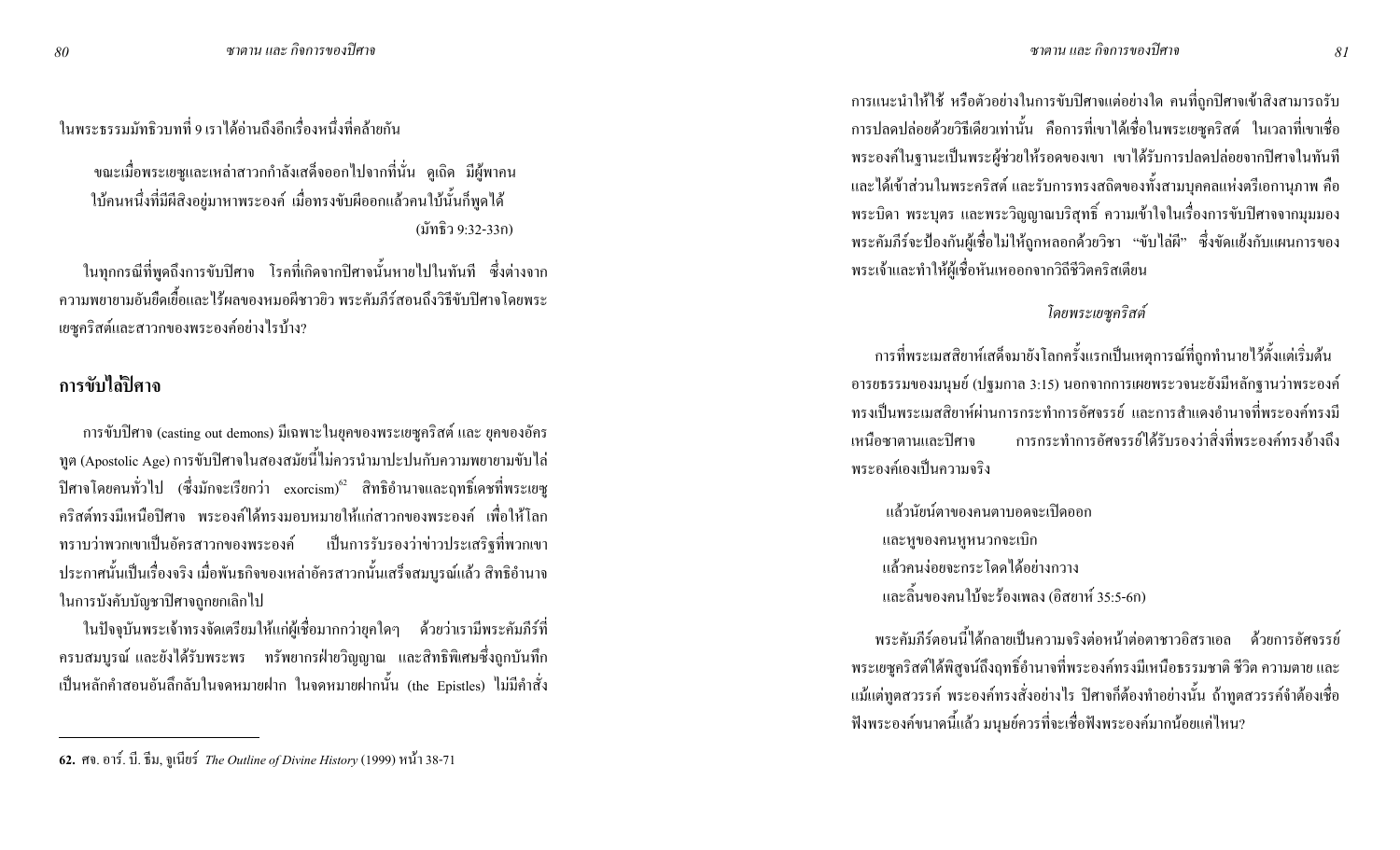ิ คนมักจะประทับใจกับเรื่องเหนือธรรมชาติและการอัศจรรย์มักจะดึงคนมากมาย แต่ ่ พระเยซูคริสต์ไม่ได้เป็นเพียงแค่นักมายากลวิเศษหรือแพทย์ผู้ประเสริฐที่สามารถรักษาทุก โรคใด้ ถ้าหากพระองค์เข้ามาในโลกเพื่อกระทำเฉพาะสองสิ่งนี้ เราต้องสรุปว่าพระองค์ได้ ้ ถ้มเหลวในพระราชกิจของพระองค์ ด้วยว่าพระองค์ไม่ได้รักษาทุกคนในโลกให้หายจาก ้ความเจ็บปวด

ี พระองค์ทรงได้รับฤทธานุภาพผ่านการประกอบด้วยพระวิญญาณบริสุทธิ์เพื่อกระทำ พระราชกิจ 4 ค้านได้แก่

- 1. ประกาศพระกิตติกุณแก่ผู้ที่ไม่เชื่อ
- สั่งสอนหลักคำสอนพระคัมภีร์แก่ผู้เชื่อ 2.
- ้ เผยพระวจนะถึงชีวิตฝ่ายวิญญาณของผู้เชื่อในยุคคริสตจักรที่กำลังจะมาถึง 3.
- ทรงพิสูจน์ความเป็นพระเมสสิยาห์ของพระองค์ผ่านการอัศจรรย์ เช่น การ  $4.$ รักษาโรคและการขับปิศาจ

ี การอัศจรรย์เหล่านี้ได้พิสูจน์ถึงเอกลักษณ์เฉพาะของพระองค์และยืนยันความจริงที่ พระองค์ทรงประกาศอยู่ อย่างไรก็ตาม วัตถุประสงค์หลักของพระองค์ คือ กระทำตามน้ำ ิ พระทัยของพระบิดา เพื่อที่จะกระทำแผนการความรอดให้สำเร็จ (ยอห์น 17:4) ึ คนส่วนใหญ่ที่ได้รับประโยชน์จากการอัศจรรย์ของพระองค์นั้นได้ตอบสนองด้วย ึการขอบพระคุณและการยำเกรง มีคนสังเกตการณ์หลายคนที่ได้เชื่อในพระคริสต์ ยังมีผู้ที่ ใม่แน่ใจและพยายามกาดเดาว่าพระองค์ทรงเป็นผู้ใด

่ หมู่คนก็อัศจรรย์ใจพูดกันว่า "ไม่เคยเห็นการกระทำเช่นนี้ในอิสราเอลเลย" (มัทธิว 9:33ข)

และไม่พอใจกับการกระทำของพระองค์ แต่ยังมีอีกกลุ่มหนึ่งซึ่งโต้ตอบพระองค์ ี ส่วนมากเป็นพวกผู้นำศาสนาของชาวยิว ซึ่งอิจฉาพระองค์เพราะพระองค์สามารถดึงคูคคน ้จำนวนมาก ดังนั้น พวกปุโรหิตและฟาริสีเริ่มที่จะต่อต้านพันธกิจของพระองค์อย่างรุนแรง ่ พวกฟาริสีรู้ดีว่าคนส่วนใหญ่ถูกจูงใจได้ง่ายๆ และพยายามใช้หลักการนี้ที่จะให้คน พระองค์จึงวิจารณ์การอัศจรรย์ของพระองค์ พยายามชักจูงให้คนเชื่อว่าพระองค์ไม่ได้ใช้ ฤทธิ์เคชของพระเจ้า และอ้างว่า "คนนี้ขับผีออกด้วยฤทธิ์ของนายผี [ซาตาน]" (มัทธิว 9:34 ี ข) พวกฟาริสีพยายามบอกว่าพระคริสต์ใช้ฤทธิ์เคชของซาตานเพื่อที่จะกระทำการอัศจรรย์ ิ การหมิ่นประมาทพระวิญญาณบริสุทธิ์เช่นนี้เท่ากับการปฏิเสธพระคริสต์ เป็นบาปเดียวที่ พระเจ้าไม่สามารถให้อภัยได้ (the unpardonable sin):

เพราะฉะนั้น เราบอกท่านทั้งหลายว่า ความผิดบาปและคำหมิ่นประมาททุก ้อย่างจะโปรดยกให้มนุษย์ใด้ เว้นแต่คำหมิ่นประมาทพระวิญญาณบริสุทธิ์ [ที่ พระองค์ทรงให้โลกรู้แจ้งว่าพระเยซูคริสต์เป็นพระผู้ช่วยให้รอด] จะทรงโปรด ้ยกให้มนุษย์ไม่ได้ ผ้ใคจะกล่าวร้ายบตรมนุษย์จะโปรดยกให้ผ้นั้นได้ แต่ผ้ใด ึ่ จะกล่าวร้ายพระวิญญาณบริสุทธิ์ จะทรงโปรดยกให้ผู้นั้นไม่ได้ทั้งโลกนี้โลก หน้า (มัทธิว 12:31-32)

้ถึงแม้ว่ามีคนต่อต้านพระองค์ โดยพยายามลบล้างพระราชกิจ และ พระนามของ พระองค์ พระองค์ยังมุ่งทำพันธกิจของพระองค์ต่อไป พระเยซูคริสต์ไม่ได้เขลาในเรื่อง ี นิสัยของคนอิสราเอล - ซึ่งยกย่องพระองค์ในวันหนึ่งและจะขว้างหินใส่พระองค์ในอีกวัน หนึ่ง ตั้งแต่อดีตกาลความสัพพัญญูของพระเยซูคริสต์ทรงทราบว่าพระองค์จะต้องเผชิญ ี กับคนประเภทนี้ อย่างไรก็ตาม พระองค์จะไม่ปล่อยคำหมิ่นประมาทไปเฉยๆ แต่กลับท้า ทายพวกเขาด้วยเหตุผลที่หลีกหนีไม่ได้ เป็นตรรกะที่พิสูจน์ว่าพวกที่พูดใส่ร้ายพระองค์ นั้นกิดผิดอย่างสิ้นเชิง พระองค์ได้ใช้โอกาสนั้นที่จะอธิบายเรื่องขับปีศาจด้วย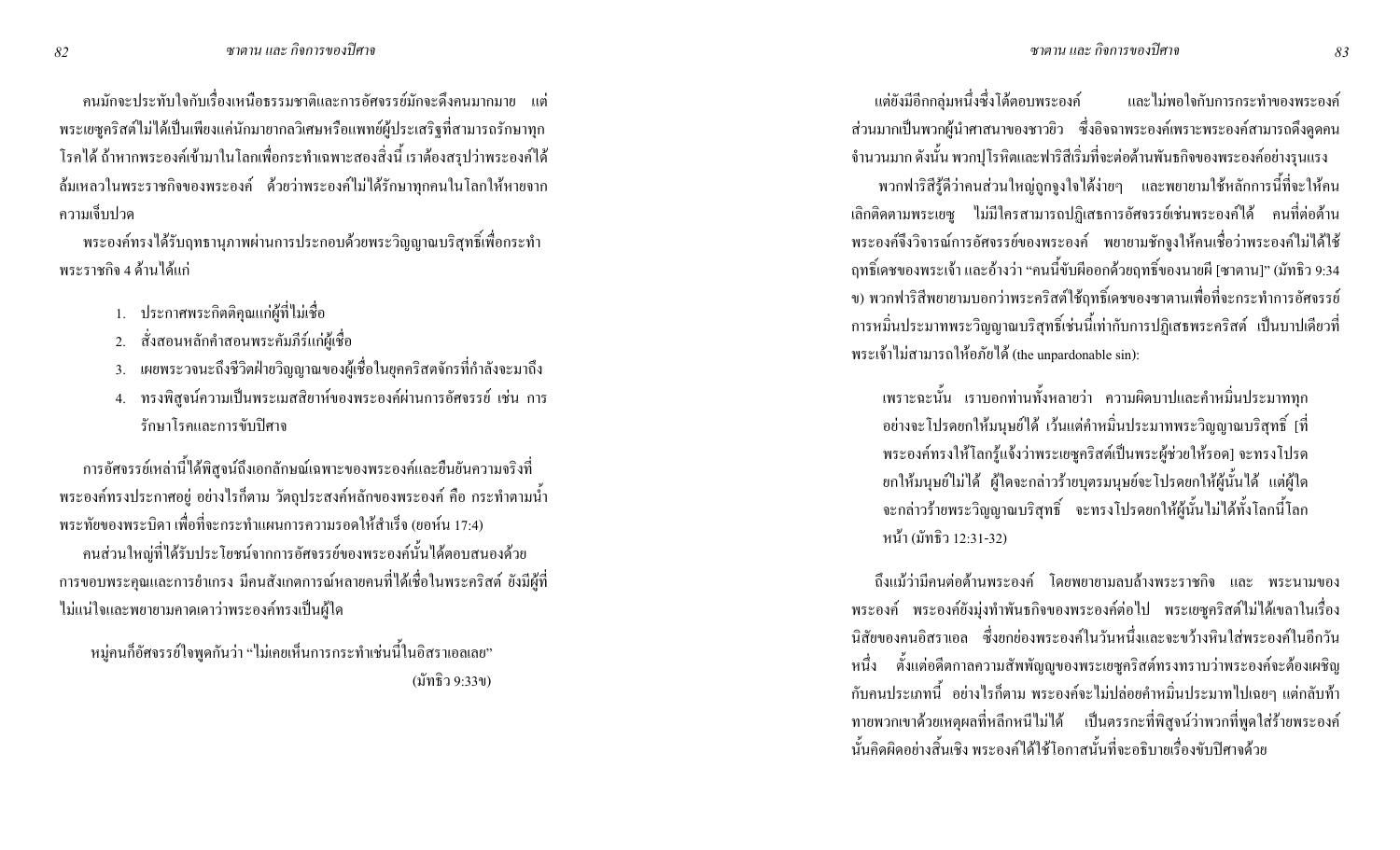ฝ่ายพระเยซูทรงทราบความคิดของเขา จึงตรัสกับเขาว่า "ราชอาณาจักรใดๆซึ่ง แตกแยกกันเองก็จะรกร้างไป เมืองใคๆหรือครัวเรือนใคๆซึ่งแตกแยกกันเอง จะตั้งอยู่ไม่ได้ (มัทธิว 12:25)

พระคริสต์ทรงตอบโต้ทฤษฎีของฟาริสีโคยยกการเปรียบเทียบเรื่อง "ราชอาณาจักรซึ่ง แตกแยกกันเอง" กล่าวคือ ถ้าพระคริสต์กำลังกระทำการอัศจรรย์โดยพึ่งฤทธิ์เคชของ ซาตานตามที่พวกฟาริสีกำลังกล่าวหาพระองค์อยู่ นั่นหมายความว่าซาตานกำลังทำลาย ้ แผนการของมันเสียเอง เท่ากับอาณาจักรของมันกำลังต่อสู้กันเอง และต้องล้มเหลว

และถ้าซาตานขับซาตานออก มันก็แตกแยกกันในตัวมันเอง แล้วอาณาจักร ของมันจะตั้งอยู่อย่างไรได้ และถ้าเราขับผืออกโดยเบเอลเซบูล พวกพ้องของ ำ่านทั้งหลายขับมันออกโดยอำนาจของใครเล่า เหตุฉะนั้นพวกพ้องของท่าน เองจะเป็นผู้ตัดสินกล่าวโทษพวกท่าน (มัทธิว 12:26-27)

พระเยซูทรงตั้งสองคำถาม เป็นคำถามที่ไม่ต้องการคำตอบ (rhetorical question) ใน รูปแบบประโยคเงื่อนไขขั้นที่หนึ่ง เป็นการสมมุติว่าสิ่งที่พวกฟาริสีพูดนั้นเป็นความจริง เพื่อพิสูจน์ว่าความคิดของพวกเขาใร้เหตุผลและไม่จริง<sup>63</sup> การใช้ตรรกวิทยาอันแม่นยำทำ ให้คนที่ดูหมิ่นพระองค์ต้องอับจน การกล่าวโทษพระองค์จะเท่ากับการกล่าวโทษผู้เผย พระวจนะซึ่งพวกฟาริสีชอบอ้างถึงและชอบยกย่องต่อหน้าคน ตอนนี้พวกเขาไม่มีคำตอบ พระเยซูสรุปด้วยเหตุผลดังนี้ว่า

แต่ถ้าเราขับผืออกค้วยพระวิญญาณของพระเจ้า อาณาจักรของพระเจ้าก็มาถึง ท่านแล้ว (มัทธิว 12:28)

นี่คือครั้งที่สามที่พระเยซูใช้คำว่า "ถ้า" เป็นการตั้งประโยคเงื่อนไขขั้นที่หนึ่ง แต่ ตอนนี้สิ่งที่พระองค์อ้างนั้นไม่ได้เป็นเรื่องสมมุติแล้ว แต่เป็นเรื่องจริง แปลว่า "ถ้าเราขับผี ออกด้วยพระวิญญาณของพระเจ้า *และเราทำอย่างนั้นจริง.*.." การที่พระองค์ทรงสำแคง ฤทธิ์เคชแห่งพระวิญญาณบริสุทธิ์ ้ในการขับปีศาจ เป็นอีกประการหนึ่งซึ่งรับรองว่า "อาณาจักรของพระเจ้าก็มาถึงท่านแล้ว"" พระองค์ยกภาพตัวอย่างอีกเรื่องหนึ่งให้ดู เพื่อ ที่จะเน้นสิทธิอำนาจที่พระองค์ทรงมีเหนือซาตานและทูตสวรรค์ที่ได้เลือกอยู่ฝ่ายซาตาน

่ หรือใครจะเข้าไปในเรือนของคนที่มีกำลังมาก แล้วปล้นเอาทรัพย์ของเขา ่ อย่างไรได้ เว้นแต่จะจับคนที่มีกำลังมากนั้นมัดไว้เสียก่อน แล้วจึงจะปล้น ทรัพย์ในเรือนนั้นได้ (มัทธิว 12:29)

พระเยซูทรงใช้การลักขโมยเพื่อที่จะอธิบายฤทธิ์อำนาจที่พระองค์ทรงมีเหนือซาตาน ี ก่อนที่ขโมยจะปล้นบ้าน เขาจะต้องจัดการกับเจ้าของบ้าน<sup>ธ</sup>์ "คนที่มีกำลังมาก" เล็งถึง ซาตาน บ้านหมายถึงโลกซึ่งซาตานเป็นผู้ครอบครองในขณะนี้ เมื่อถึงเวลากำหนด พระ เยซูทรงเข้ามาในโลก (กาลาเทีย 4:4) และมีชัยชนะเหนือซาตาน ด้วยการกระทำพระราช

<sup>63.</sup> ในภาษากรีกการแสดงลักษณะประโยคข้อแม้มี 4 ขั้น ขั้นที่ 1 (First class conditional sentence) ถือว่าสิ่งที่เป็นข้อแม้นั้นเป็นความจริง "ถ้าเจ้าเป็น (ทำ) และฉันถือว่าเจ้าเป็น (ทำ) จริง" (เช่น มัทธิว 4:3,6) ผู้ตั้งข้ออ้างจะถือว่าสิ่งที่เขาพูดเป็นจริงเสมอ ถึงแม้ว่าอาจไม่ได้เป็น ความจริงกีตาม

<sup>64.</sup> เนื่องจากอิสราเอล<sup>ๆ</sup>ม่รับพระเยซู อาณาจักรของพระองค์จะถูกแต่งตั้งหลังจากที่พระองค์ทรง เสด็จมาเป็นครั้งที่สอง เป็นการบรรลุพันธสัญญาคาวิค โดยพระองค์จะทรงครองอิสราเอลเป็น เวลา 1,000ปี

<sup>65.</sup> พระเยซูไม่ได้สั่งสอนให้ผู้เชื่อ ผูกมัดซาตาน ไม่มีใครที่มีอำนาจอย่างนั้น แต่พระองค์กำลังตรัส ว่าพระองค์เองมีอำนาจเหนือซาตาน และ ซาตานจะถูกกักขังในขุคพันปีของพระองค์ (วิวรณ์ 20:1-3)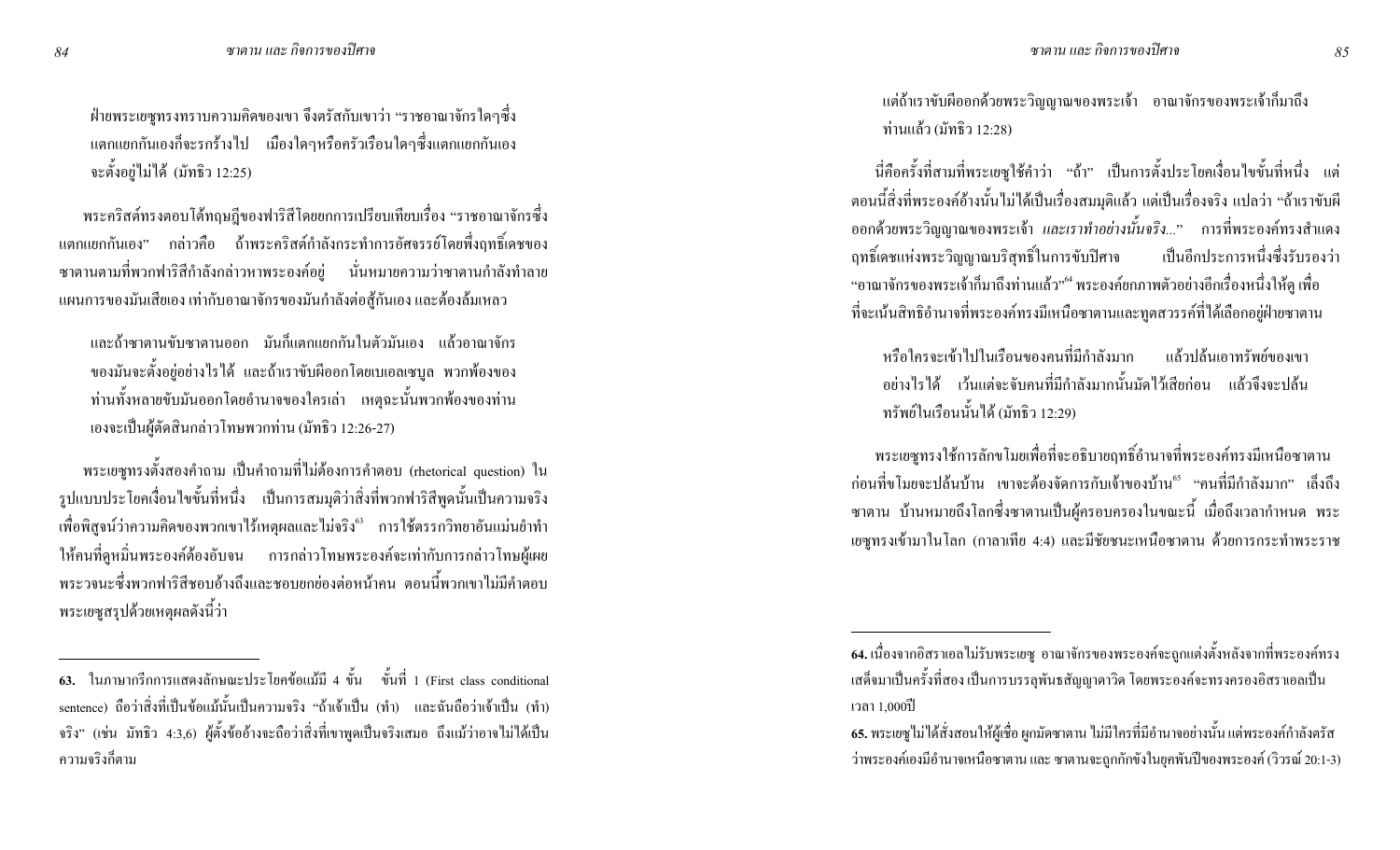ี กิจแห่งไม้กางเขนให้สำเร็จ ผู้ที่เชื่อในพระคริสต์ ซึ่งอดีตเกยเป็นทาสในโลกของซาตาน ้เป็น "ทรัพย์" ที่พระคริสต์ทรงไถ่ออกมาจากตลาดทาสแห่งบาป<sup>66</sup>

้ เนื่องจากพระเยซูคริสต์ทรงขับสมุนของซาตานใค้ แน่นอนว่าพระองค์ทรงมีอำนาจ ่ เหนือซาตานด้วย ชาวฟาริสีที่ถือเอาการกระทำ และพิธีศาสนาเป็นหลักได้กลายเป็น เครื่องมือของซาตานเหมือนกับปิศาจที่รับใช้ซาตาน ทั้งสองกลุ่มนี้ได้ต่อต้านพระเยซู คริสต์และเป็นปฏิปักษ์ต่อพระองค์ (มัทธิว 12:30) พระเยซูทรงพิสูจน์ว่าข้อกล่าวหา ึ ของฟาริสีนั้นไร้เหตุผลโดยอธิบายว่า พระองค์ไม่ได้ขับปิศาจด้วยฤทธิ์ของซาตาน เพราะ ี <sub>"</sub>หาตานจะไม่มีทางที่จะขับหาตานเอง

#### โดยสาวกของพระคริสต์

้ เมื่อพระเยซูคริสต์ทรงเรียกสาวก 12 คน รวมถึงยูคาสอิสคาริโอทด้วย พระองค์ทรงสั่ง ิสอนพวกเขาให้รู้จักหลักการของพระเจ้า และทรงมอบสิทธิอำนาจและความสามารถที่จะ ิกระทำการคัศจรรย์คล้ายกับการคัศจรรย์ที่พระองค์ทรงกระทำ

้ เมื่อพระองค์ทรงเรียกสาวกสิบสองคนของพระองค์มาแล้ว พระองค์ก็ประทาน ้อำนาจให้เขาขับผีโสโครกออกได้ และให้รักษาโรคและความเจ็บไข้ทุกอย่าง ให้หายได้ (มัทธิว 10:1)

ิสาวก 12 คนจึงได้ออกไปประกาศให้ชนชาติอิสราเอลรู้ว่าพระเมสสิยาห์ได้เสด็จมา พระเยซูได้เตือนสาวกล่วงหน้าว่าพวกเขาจะต้องเตรียมตัวเผชิญกับคนที่จะต่อต้าน แล้ว และคนที่จะข่มเหงพวกเขาทั้งทางด้านการเมืองและศาสนา เหมือนกับที่พระองค์จะต้อง ใค้รับ (มัทธิว 10:17-18; 23-26) อย่างไรก็ตาม พระองค์ทรงหนุนใจสาวกเหล่านั้นให้หมั่น ้ เพียรต่อไป ถึงแม้ว่าจะต้องทนความทุกข์ยากที่หนัก (มัทธิว 10:19-31)

หลังจากนั้นมีอีก 70 คนได้รับการมอบหมายให้ออกไป "ทีละสองคนๆ ให้ล่วงหน้า พระองค์ไปก่อน ให้เข้าไปทุกเมืองและทุกตำบลที่พระองค์จะเสด็จไปนั้น" (ลูกา 10:1) ผู้ ประกาศอีก 70 คนนั้นได้กลับมาด้วยความปรีดีแล้วทูลพระองค์ว่า "พระองค์เจ้าข้า ถึงผี ทั้งหลายก็ได้อยู่ใต้บังคับของพวกข้าพระองค์โดยพระนามของพระองค์" (ลูกา 10:17)

ิ ความสามารถในการทำการอัศจรรย์ และชัยชนะเหนือปิศาจอาจทำให้สาวกเหล่านั้น ้ไขว้เขวออกจากเป้าหมายของพันธกิจการประกาศที่พวกเขาได้รับ การอัศจรรย์เป็นเพียง ี ของประทานฝ่ายวิญญาณชั่วคราว โดยมีจุดประสงค์ให้ประชาชนสนใจฟังข่าวประเสริฐ ้ แห่งพระเยซูคริสต์ และเป็นการรับรองพันธกิจของผู้ประกาศ พระเยซูจึงต้องให้สาวกที่ ี ตื่นเต้นอยู่นั้นกลับมามองความจริงโดยเตือนพวกเขาถึงจุดประสงค์หลักของพันธกิจ คือ การประกาศพระกิตติกุณ

แต่ว่าอย่าเปรมปรีดิ์ในสิ่งนี้ คือ ที่พวกวิญญาณอยู่ใต้บังคับของท่าน แต่งงเปรม ปรีดิ์เพราะชื่อของท่านจดไว้ในสวรรค์ (ลกา 10:20)

ี ทำไมพระเยซูปรารถนาให้สาวกชื่นชมยินดีในความรอคนิรันคร์ของตน แทนที่จะ ิฉลองอำนาจที่เขามีเหนือปิศาจ เพราะความรอดทำให้ผู้เชื่อพ้นจากสิทธิอำนาจของพญา ผู้เชื่อทุกคนสามารถชนะซาตานเพราะการที่พระวิญญาณบริสุทธิ์ทรงสถิตอยู่และ มาร ทรงประกอบในผู้เชื่อ (1 ยอห์น 4:4; เอเฟซัส 5:18) และเพราะหลักคำสอนพระคัมภีร์ (ยอห์น 8:32) แต่หลักคำสอนพระคัมภีร์ที่ยังอยู่บนหน้ากระดาษไม่มีประโยชน์ต่อผู้เชื่อ พระวิญญาณบริสุทธิ์ทรงกระทำพระราชกิจของพระองค์ร่วมกับหลักคำสอนพระคัมภีร์ซึ่ง ผู้เชื้อใด้สะสมไว้ในจิตใจของเขาแล้ว เพื่อที่จะกระทำแผนการพระเจ้าให้สำเร็จในชีวิต ผู้เชื่อที่ไม่ได้รับการประกอบด้วยพระวิญญาณบริสุทธิ์และก้าวหน้าในความ ของผู้เชื้อ ้เข้าใจและการปฏิบัติตามหลักคำสอนพระคัมภีร์ จะขาดแรงจูงใจที่ถูกต้อง ขาดความมั่นคง และขาดฤทธิ์อำนาจของพระเจ้า ผู้เชื่อจะสามารถรักและรับใช้พระองค์ได้ก็ต่อเมื่อเขาได้ ิสะสมและประยุกต์พระคำของพระเจ้าภายในจิตใจของตนเท่านั้น (เยเรมีย์ 15:16)

<sup>66.</sup> ศจ. อาร์. บี. ธีม, จูเนียร์ Slave Market of Sin (1994)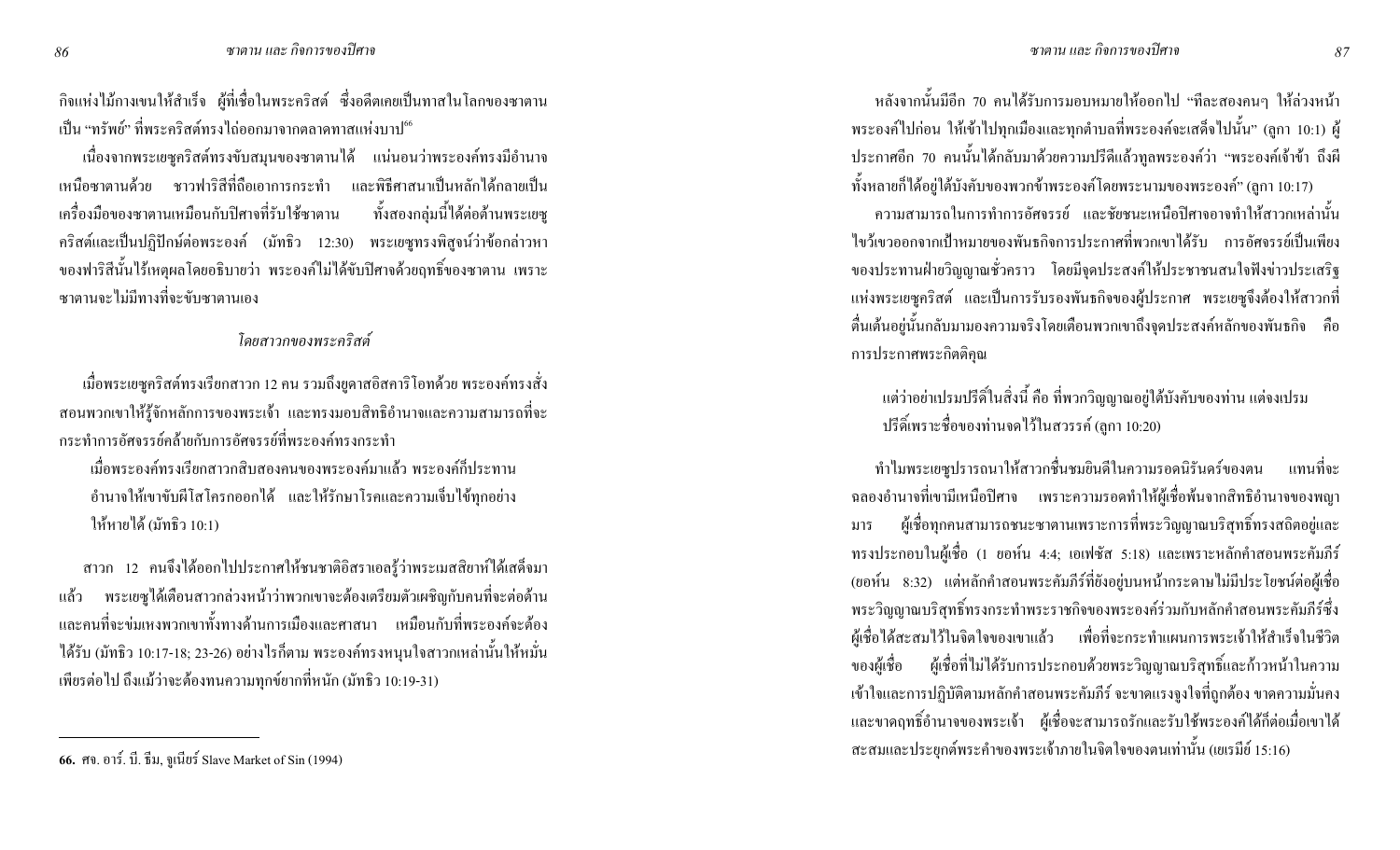ิ การที่สาวกพลาดที่จะเห็นจุดประสงค์หลักเป็นผลที่เกิดจากการขาดแคลนหลักคำ ิสอน (ความเชื่อ) ในจิตใจ (มัทธิว 17:15-20) มีวันหนึ่งที่สาวกของพระองค์ไม่สามารถขับ ้ปิศาจออกจาก "คนบ้า" สุดท้ายพระเยซูคริสต์ทรงขับวิญญาณชั่วให้ออกไปจากร่างเด็กคน นั้นโดยพระองค์เอง (มัทธิว 17:18)

เหล่าสาวกไม่เข้าใจว่าเกิดอะไรขึ้นกับฤทธิ์เดชที่พวกเขาได้รับ เมื่ออยู่ในที่ส่วนตัวแล้ว พวกเขาทูลตามพระองค์ว่า "เหตุใฉนพวกข้าพระองค์ขับปีศาจออกไม่ได้" (มัทธิว 17:19) ่ การที่พระองค์ทรงตรัสตอบเป็นการว่ากล่าวถึงความโง่เขลาและความไม่เชื่อของพวกเขา

พระเยซูตรัสตอบเขาว่า "เพราะเหตุพวกท่านมีความเชื่อน้อย [พลาดที่จะ ประยุกต์หลักคำสอนพระคัมภีร์] ด้วยเราบอกความจริงแก่ท่านทั้งหลายว่า ถ้า ท่านมีความเชื่อเท่าเมล็ดพันธุ์ผักกาดเมล็ดหนึ่ง ท่านจะสั่งภูเขานี้ว่า 'จงเลื่อน ำกกที่นี่ไปที่โน่น' มันก็จะเลื่อน และไม่มีสิ่งใดที่เป็นไปไม่ได้สำหรับท่านเลย" (มัทธิว 17:20) $^{67}$ 

ฤทธิ์อำนาจของพระเจ้าไม่ได้ล้มเหลว แต่เหล่าสาวกต่างหากที่ล้มเหลวในการใช้ฤทธิ์ ้อำนาจนั้นซึ่งพระองค์ทรงมอบให้แก่พวกเขา พวกเขาได้สงสัยในฤทธิ์อำนาจของพระผู้ ้เป็นเจ้า

#### โดยอัครสาวก

้ เมื่อถึงวันเพิ่นเทคอสต์แล้ว พระวิญญาณบริสุทธิ์ทรงเสด็จมาซึ่งเป็นการเริ่มยุคใหม่ คือ ยุคคริสตจักร ตั้งแต่วันนั้นพระองค์ (พระวิญญาณบริสุทธิ์) ได้ทรงมอบของประทาน ้ฝ่ายวิญญาณแก่ทุกคนซึ่งเป็นสมาชิกในพระราชวงศ์ของพระเจ้า (1 โครินธ์ 12:4-11) ของ ประทานบางอย่างเป็นของประทานชั่วคราว (1 โครินธ์ 12:8-10) และบางอย่างเป็นการ ถาวร (เอเฟซัส 4:8; 11ข) ของประทานชั่วคราวอย่างหนึ่งที่มีเฉพาะช่วงเริ่มต้นยุค ิ คริสตจักร คือ อัครสาวก ของประทานนี้รวมถึงความสามารถในการสำแดงการอัศจรรย์ (เอเฟซัส 4:11ก)

หมายสำคัญต่างๆของอัครสาวกที่แท้จริงก็ได้สำแดงให้ประจักษ์แจ้งในหมู่ พวกท่านแล้ว ด้วยบรรดาความเพียร โดยหมายสำคัญ โดยการมหัศจรรย์ และ โดยการอิทธิฤทธิ์ (2 โครินธ์ 12:12)

ในสมัยของอัครสาวก (apostolic era) มีการอัศจรรย์เกิดขึ้นบ่อยครั้งเป็นระยะๆ แต่ ิสุคท้าย "อำนาจเหยียบงูร้ายและแมลงป่อง" (ลูกา 10:19)ถูกยกเลิกไป ในสมัยที่ของ ี ประทานแปลกประหลาดยังมีอยู่ การอัศจรรย์ใม่ได้มีไว้เพื่อให้คำตอบหรือแก้ไขปัญหา ี ของคนที่ได้เห็น แต่มีไว้เพื่อรับรองตำแหน่งและพันธกิจในการประกาศและการสั่งสอน ี ของอัครสาวกในช่วงเวลาที่พระคัมภีร์ยังไม่ได้ถูกบันทึกให้ครบเล่ม (เรียกว่า pre-canon "หมายสำคัญ การมหัศจรรย์ และการอิทธิฤทธิ์" เป็นตราประทับที่พระเจ้าทรง era) ิมอบหมายแก่อัครสาวกเพื่อแสดงว่าพวกเขาเป็นผู้แทนของ "กษัตริย์เหนือกษัตริย์" ซึ่งได้ ้ เสด็จขึ้นสู่สวรรค์แล้ว การอัศจรรย์และการอิทธิฤทธิ์ช่วยสร้างความน่าเชื่อถือให้แก่อัคร ี สาวกและเป็นการแสดงให้เห็นถึงพระคุณของพระเจ้าก่อนที่พวกเขาได้ประกาศพระกิตติ ดุณแห่งพระเยซูคริสต์ การอัศจรรย์ต่างๆ เหล่านี้ได้สิ้นสุดลงเมื่อพระคัมภีร์ได้รับการ บันทึกครบเล่มแล้ว ราวๆ ปีค.ศ. 96 ตรงกับการเสียชีวิตของยอห์นผู้ซึ่งเป็นอัครสาวกคน สุดท้าย

ี แน่นอน ความรอด เป็นสิ่งที่สำคัญกว่าการใด้รับการบรรเทาจากความเจ็บปวด ้ เพียงชั่วคราวในเวลาที่อยู่บนโลก ความรอดได้รับรองความสุขสบายตลอดไปเป็นนิตย์ แต่ การได้รับการรักษาให้หายจากโรคให้ความสุขสบายไม่นาน

<sup>67.</sup> สำเนาโบราณบางฉบับได้เพิ่ม มัทธิว 17:21 ซึ่งเขียนไว้ว่า "แต่ปีศาจชนิดนี้ไม่เคยถูกขับออก ่ เว้นไว้แต่โดยการอธิษฐานและการอดอาหาร" อย่างไรก็ตาม ประ โยคนี้ไม่มีในต้นฉบับ ดู Bruce M. Metzger, A Textual Commentary on the Greek New Testament (New York: United Bible Societies, 1975) หน้า 43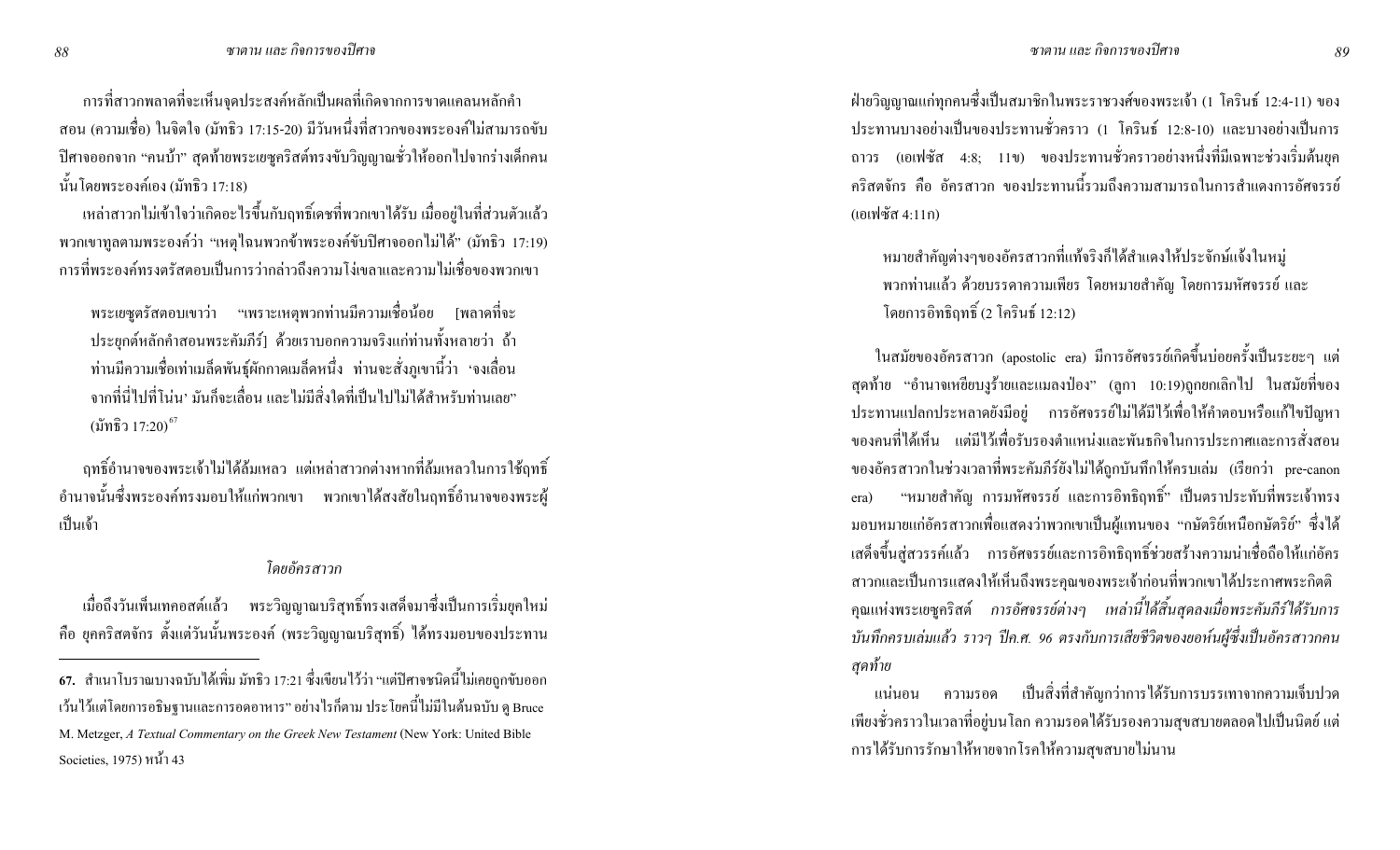"ผู้ที่เชื่อในพระบุตรก็มีชีวิตนิรันดร์ ผู้ที่ไม่เชื่อฟัง [พระบัญชาที่จะเชื่อใน] พระ บุตรก็จะไม่เห็นชีวิต แต่พระพิโรธของพระเจ้าตกอยู่กับเขา" (ยอห์น 3:36)

มีหลายคนติดตามอัครสาวกเพราะอยากรู้อยากเห็น และแสวงหาผลประโยชน์ส่วนตัว ่ ผ่านการอัศจรรย์ แต่อัครสาวกไม่ได้ห้ามใครเลย

้มีหมายสำคัญ และการมหัศจรรย์หลายอย่างซึ่งอัครสาวกได้ทำด้วยมือของตน ในหมู่ประชาชน ... จนเขาหามคนเจ็บป่วยออกไปที่ถนน ... พาคนป่วยและคน ที่มีผีโสโครกเบียดเบียนมาและทุกคนก็หาย (กิจการ 5:12ก, 15ก, 16ข)

วันแล้ววันเล่าคนป่วย คนตาบอด คนเป็นโรคประสาท และคนที่ถูกปีศาจเข้าสิงได้รับ ิ การรักษาให้หายสนิททั้งทางกายและจิตใจ และการอัศจรรย์ที่ประชาชนได้รับนั้นไม่ได้ ้ เกิดขึ้นเพราะพวกเขาสมควรใด้รับ หรือมีความเชื่อสูงในฤทธิ์เดชของอัครสาวก การ ้อัศจรรย์เหล่านี้เป็นสิ่งที่แสดงถึงพระคุณ ฤทธานุภาพ และความรักของพระเจ้า และด้วย เหตุนี้มีหลายคนยอมรับพระเยซูคริสต์ในฐานะเป็นพระผู้ช่วยให้รอด (กิจการ 5:14) เป็น ผลที่ผู้นำศาสนาไม่พอใจเลย (กิจการ 5:17)

้ ทัศนคติของผู้นำศาสนาได้ขัดแย้งกับพระคุณของพระเจ้า ใครๆ ที่เห็นการสำแดงฤทธิ์ ้เคชของพระเจ้าน่าจะสรรเสริญพระองค์ และมีความเคารพนับถือต่ออัครสาวก โดยเฉพาะ ้ผู้นำศาสนาในประเทศอิสราเอล แต่ในทางตรงกันข้าม การรักษาโรคทำให้หลายคนอิจฉา และขุ่นเคืองใจ เช่นพวกสะดูสี ซึ่งเชื่อว่าปีศาจ การอัศจรรย์ สวรรค์ และนรกเป็นเรื่องไร้ ิ สาระ แต่มีสิ่งหนึ่งซึ่งพวกเขาจะปฏิเสธไม่ได้ คืออัครสาวกไม่ได้เป็นแพทย์กำมะลอหรือ นักมายากล สิทธิอำนาจของอัครสาวกเป็นสิ่งที่ชัดเจนเกินกว่าจะปฏิเสธได้ เพราะเหตุนี้ พวกสะดูสี "มีความอิจฉาริษยาอย่างยิ่ง" (กิจการ 5:17)

ี ความอิจฉาริษยาทำให้คนพวกนี้ซึ่งมักจะเชิดชูเหตุผลกลายเป็นคนที่ไร้เหตุผล ในการ ี่ต่อต้านคริสตจักรในสมัยแรกพวกเขาได้จับ ทำร้ายร่างกาย และจองจำอัครสาวกอย่างไม่ ้เป็นธรรม (กิจการ 5:18) พวกเขาใค้เพิกเฉยต่อกฎบัญญัติของโมเสสที่เขายกย่อง ใม่มีผู้ใค ์ ชั่วร้ายเท่ากับคนที่ถือว่าตนชอบธรรมเพราะการกระทำของตนซึ่งตาบอดต่อความจริง คน เคร่งศาสนาใด้ปฏิเสธพระคุณของพระเจ้าซึ่งเป็นสิ่งเดียวที่จะช่วยพวกเขาใด้ อัครสาวก ใค้รับการปลดปล่อยจากทูตสวรรค์ในกืนนั้น (กิจการ 5:19) และบากบั่นทำพันธกิจการ ประกาศต่อไปในนครเยรูซาเล็ม (กิจการ 5:28)

เมื่อช่วงเวลาของอัครสาวกใด้ผ่านไปชั่วระยะหนึ่ง พระเจ้าทรงแต่งตั้งอาจารย์เปาโล ให้เป็นอัครสาวกแก่คนต่างชาติ (โรม 11:13; กาลาเทีย 2:8-9) ในการเดินทางประกาศครั้ง ี ที่สอง อาจารย์เปาโลและสิลาสผู้ร่วมทาง (กิจการ 15:37-40) พบว่าชาวยุโรปหลายคนเปิด ิสองคนแรกที่เขาได้นำมาถึงความรอดในเขตแคว้นมาซิ ใจพร้อมที่จะฟังพระกิตติกุณ คนหนึ่งมีชื่อว่าลิเดียทำธุรกิจค้าขายสีย้อมผ้าม่วงซึ่งมีราคาแพงมาก โดเนียเป็นผู้หญิง (กิจการ 16:14-15) และ ทาสสาวชาวกรีกซึ่งถูกปีศาจสิงร่าง

ต่อมาเมื่อเรากำลังออกไปยังที่สำหรับอธิษฐาน มีหญิงสาวคนหนึ่งที่มี [ἕχω เอ็ก-โค] วิญญาณทำนาย เข้าได้มาพบกับเรา เขาทำการทาย [μαντεύομαι ่ *มันเทิวโอ-มัย*| ให้พวกเจ้านายของเขาได้เงินเป็นอันมาก หญิงนั้นตามเปาโล ้กับพวกเราไปร้องว่า "คนเหล่านี้เป็นผู้รับใช้ของพระเจ้าผู้สูงสุด มากล่าว ประกาศทางรอดแก่เราทั้งหลาย" เขาทำอย่างนั้นหลายวัน ฝ่ายเปาโลเป็นทุกข์ มาก หันหน้าสั่งผีนั้นว่า "เราสั่งเจ้าว่า ในพระนามของพระเยซูคริสต์ เจ้าจง ้ออกมาจากเขา" ผีนั้นก็ออกมาในเวลานั้น (กิจการ 16:16-18)

อาจารย์เปาโลกำลังเดินไปยังแม่น้ำเพื่อไปร่วมประชุมการอธิษฐานของชาวยิว ซึ่งคง ้เป็นวันสะบาโต เนื่องจากไม่มีธรรมศาลาของชาวยิวในเมืองฟิลิปปี ชาวยิวจึงจัดประชุมที่ ้ริมฝั่งแม่น้ำกากิทาสห่างจากตัวเมืองประมาณ 1.5 กิโลเมตร

เหตุการณ์อันแปลกประหลาดนี้ได้รับการบันทึกไว้ในพระคัมภีร์ด้วยวลีที่ว่า "มีหญิง ิ สาวคนหนึ่งที่มี [*เอ็ก-โค*] วิญญาณทำนายเข้า ได้มาพบกับเรา" คำกริยาว่า เอ็ก-โค สามารถ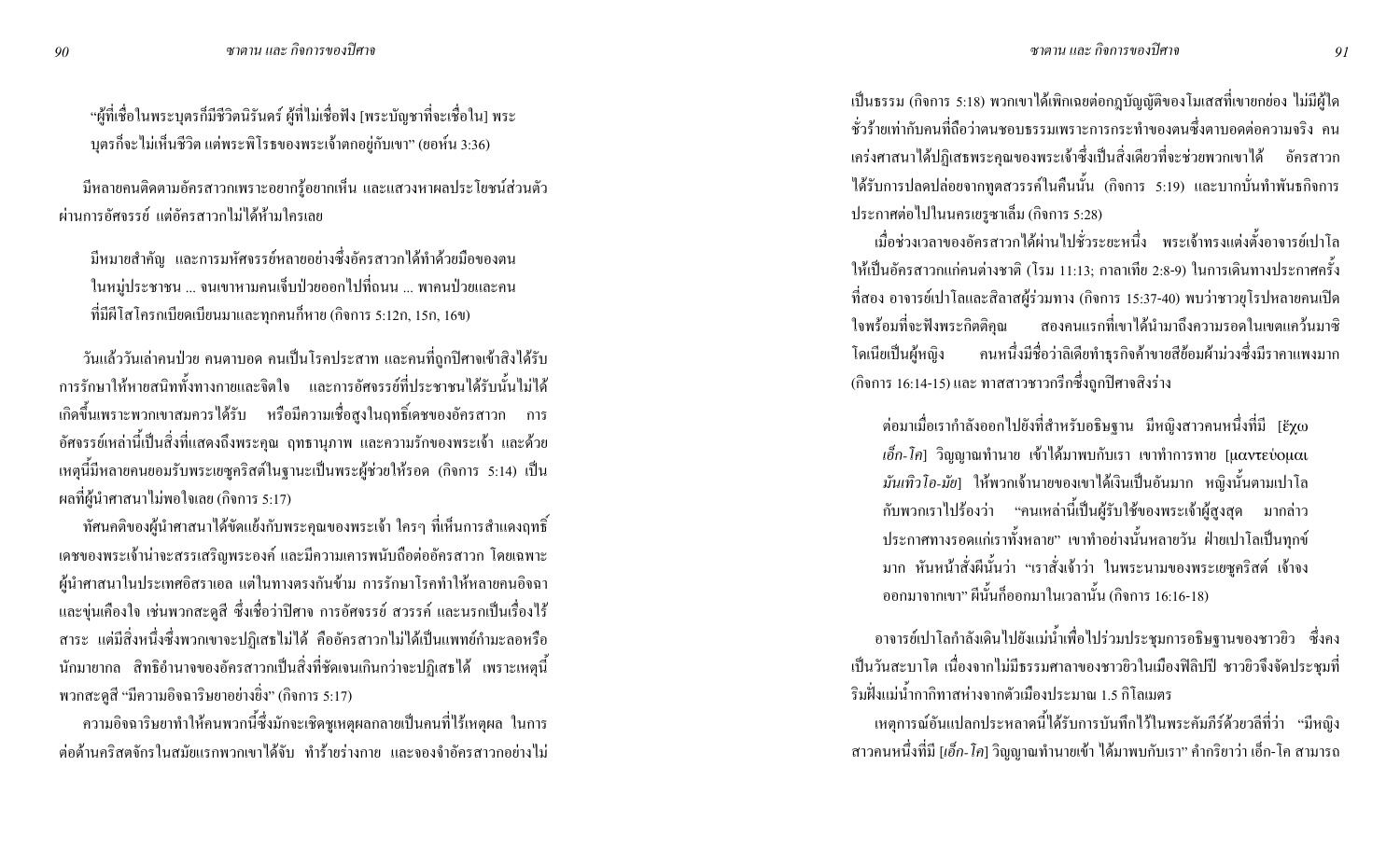แปลใด้ว่า "เป็นเจ้าของ / <sub>possess</sub>" แต่ถ้าแปลตรงตามตัวอักษรมีความหมายว่า "เก็บเอาไว้ / to have " เด็กหญิงซึ่งเป็นคนทรงได้เก็บ πνευμα πυθωνος (นูมา พู โช โนส) เอาไว้ เป็นวิญญาณแห่งการทำนาย

*นูมา* พู*โธโนส* นี้เป็นใคร ปิศาจนี้เปรียบได้กับปิศาจ *เอ็น-กาส-ตริมูโธส* ซึ่งใช้ร่างคน ให้พูด ดั้งเดิมกำว่า *พูโธน ซึ่ง*ฝรั่งรู้จักดีด้วยชื่อว่า python (งูหลาม) เล็งถึงงูในนิยายของ ึกรึกซึ่งเคยเฝ้าวิหารที่เดลฟาย เมื่อเทพอพอลโลได้ฆ่าพูโธน วิหารนั้นก็ได้กลายเป็นวิหาร ของอพอลโล และอพอลโลได้แต่งตั้งหญิงทำนายวัยชราเป็นเจ้าแม่แห่งเดลฟาย ซึ่งได้รับ นามว่า พูเ*ธีย* ตามงูหลาม และถูกสิ่งด้วยปิศาจ *เอ็น-กาส-ตริมูโธส* 

ตอนผู้ทำนายพูด ก็ไม่ได้เป็นคนเดิม บางครั้งท่าทีภายนอกจะเปลี่ยนแปลงไป ่ อย่างน่ากลัว และสุดท้ายคนทำนายจะล้มลงเพราะเหน็ดเหนื่อยมาก เขาถูกสิง ด้วยเทพเจ้า [ปีศาจ] ซึ่งใช้ปากของคนทำนายเพื่อสื่อสารข้อความของมัน หญิง ทำนาย *พูเธีย* ของเทพ *อพอลโล* เป็นประเภทนี้ เป็นผู้ทำนายที่แท้จริง โดยให้ ์ คำทำนายผ่านการถูกสิงร่าง<sup>69</sup>

ทาสชาวกรีกถูกสิงค้วยปีศาจประเภทนี้ ซึ่งทำให้เธอสามารถพยากรณ์เหตุการณ์ ่ ล่วงหน้าได้ค่อนข้างที่จะแม่นยำ มีพวกมีอิทธิพลที่ได้รับรายได้ที่ดีจากเธอ อย่างไรก็ตาม ่ กิจการนี้จะต้องปิดฉากลงในไม่ช้า

ี คำกริยาว่า *มันทิวโอ-มัย* หมายถึง "ให้คำทำนาย" หรือ "พยากรณ์เหตุการณ์ล่วงหน้า" ้คำทำนายเกี่ยวกับอาจารย์เปาโล สิลาส ทิโมธี และลูกาเป็นความจริง เพราะสี่คนนี้ได้ ประกาศความจริง แต่ที่แปลก คือ การที่เธอได้ประกาศความจริงนี้ ปิศาจมีเหตุผลอะไรที่ ทำให้มันต้องการแจ้งให้ประชาชนรู้ว่าอัครสาวกำลังประกาศทางแห่งความรอด?

หากอาจารย์เปาโลตกลงยอมรับความช่วยเหลือจากพวกซาตาน ก็เป็นการปฏิเสธว่า "ข่าวประเสริฐนั้นเป็นฤทธิ์เคชของพระเจ้า เพื่อให้ทุกคนที่เชื่อได้รับความรอค" (โรม 1:16) สำหรับอาจารย์เปาโลแล้วการร่วมมือเช่นนี้เป็นสิ่งที่เขารับไม่ได้ หลังจากผ่านไป หลายวันอาจารย์เปาโล "ทุกข์ใจ" และบัญชาให้ปิศาจออกจากร่างของเด็กหญิง ทำให้เรื่อง ึ จบลงโดยการสำแดงฤทธิ์เดชอันไม่สิ้นสุดของพระเจ้า ซึ่งฤทธิ์เดชอันจำกัดของซาตานไม่ มีทางจะสู้ได้

้ผู้เชื่อไม่ควรประนีประนอมหรือร่วมมือกับพญามาร พระเยซูคริสต์เองทรงปิดปาก ของปีศาจที่ยอมรับว่าพระองค์ทรงเป็นพระบุตรของพระเจ้า (มาระโก 3:11-12) แผนการ ของพระเจ้าไม่ต้องการความช่วยเหลือหรือการร่วมมือจากศัตรู อาจารย์เปาโลทำตามพระ ผู้เป็นเจ้า และผู้เชื่อทุกคนก็ควรทำเช่นกัน การโจมตีของซาตานนั้นสังเกตได้ยาก (subtle) โดยเฉพาะการที่มันสนับสนุนและมีส่วนร่วมในพันธกิจคริสเตียน จากพระคัมภีร์ตอนนี้ เราสามารถประยุกต์นำมาใช้ได้ดังนี้ คือ อย่ารับคำรับรองหรือการสนับสนุนพระกิตติคุณ จากผู้ที่เป็นศัตรูต่อไม้กางเขน

ี พันธกิจของอาจารย์เปาโลไม่ใช่เพื่อการปลดปล่อยคนที่ถูกปิศาจเข้าสิง แต่เพื่อที่จะ ประกาศพระกิตติคุณ เช่นเดียวกัน พันธกิจของคริสเตียนในปัจจุบันไม่ใช่การขับไล่ผี ถ้า การขับผีเป็นสิ่งที่สำคัญ อาจารย์เปาโลจะไม่ยอมให้ปีศาจสิงเด็กหญิงคนนี้เป็นเวลา "หลาย ้วัน" ที่เขาตามอาจารย์เปาโลไป ปัจจุบันนี้มีคริสเตียนหลายคนที่หมกมุ่นกับการหาคนที่ ถูกผีสิงเพื่อที่เขาจะขับไล่ผี นี่คือผลจากการที่เขาปฏิเสธคำบัญชาจากพระคัมภีร์ที่จะเติบโต

<sup>ี</sup> ซาตานและปิศาจของมันกำลังปฏิบัติตามหลักการที่ว่า "ถ้าชนะไม่ได้ ก็ร่วมมือกับมัน ซะ" (if you can't beat them, join them) ซาตานไม่สามารถยุติการแผ่กระจายของข่าว ประเสริฐ แต่มันอาจชะลอพันธกิจของผู้ประกาศ มันจะเสนอให้เข้าร่วมมือกับอาจารย์เปา ี โล โดยพรรคพวกของมันจะสนับสนุนพวกเขาในเมืองฟิลิปปี ปิศาจที่ควบคุมเด็กหญิงนั้น หวังจะผูกมิตรกับอาจารย์เปาโลให้ดูเหมือนว่าเด็กหญิงนี้กำลังช่วยประกาศข่าวประเสริฐ

<sup>69.</sup> Guthrie, The Greeks and Their Gods,  $\mathcal{W}$ 199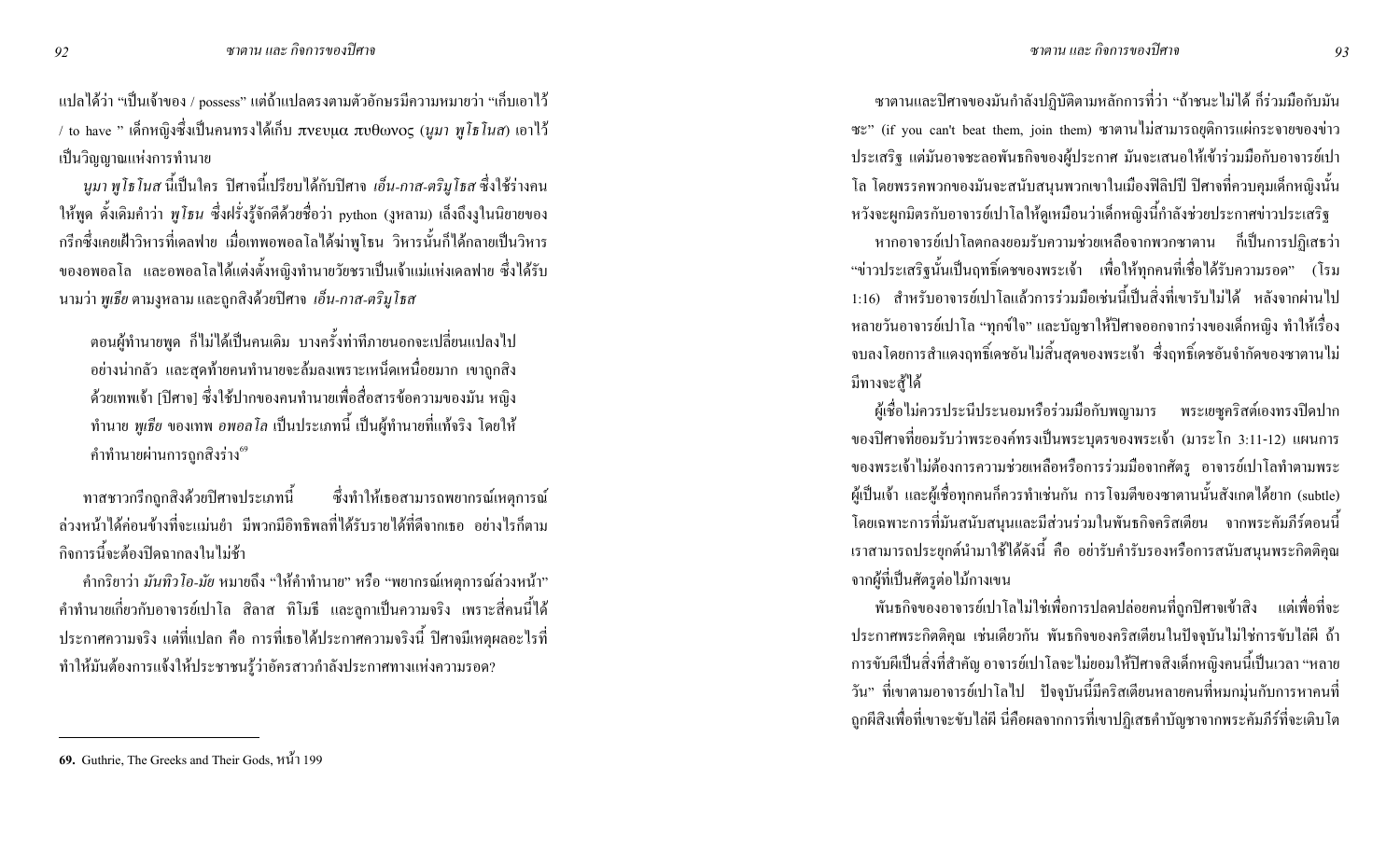ี ขึ้นฝ่ายวิญญาณและประกาศพระกิตติกุณให้ถูกต้อง *ไม่มีข้อพระคัมภีร์สักข้อที่สั่งหรือ* แนะนำให้เราขับปิศาจ

ปิศาจไม่อาจขัดขืนคำสั่งที่อาจารย์เปาโลพูดในพระนามของพระผู้เป็นเจ้า มันจึงต้อง ไปจากร่างของเด็กหญิงซึ่งเธอได้รับการปลดปล่อยในทันที ทำให้ทั้งกองทัพของซาตาน และเจ้านายของเด็กหญิงนั้นไม่พอใจ

ิ ความพยายามจากสมุนของซาตานที่จะขัดขวางอาจารย์เปาโลต้องถูกระงับไว้ แต่พวก ้ มันไม่เคยยอมแพ้ นโยบายการร่วมมือถูกเปลี่ยนไปเป็นนโยบายคัดค้าน เนื่องจากอาจารย์ ้ เปาโลปฏิเสธข้อเสนอของซาตาน อาจารย์เปาโลจึงต้องถูกข่มเหงจากภาครัฐ (กิจการ 16:19-24) ซาตานจะใช้ระบบศาลของโรมที่จะบิดเบือนความยุติธรรม

ู้เจ้านายของหญิงสาวต้องการแก้แค้น จึงฟ้องศาลโดยกล่าวหาเปาโลและสิลาสว่าใด้ ี ก่อความไม่สงบ เจ้าเมืองไม่รู้ว่าเปาโลและสิลาสเป็นพลเมืองของโรม เจ้าเมืองจึงได้ ิ ละเมิดกฎหมายโรมโดยออกคำสั่งให้เปาโลและสิลาสถูกโบยตีอย่างหนักและต้องถูกจำจองไว้ ในกุก

ี พระเจ้าทรงใช้เหตุการณ์ทนทุกข์ของมนุษย์ในการที่จะถวายเกียรติแค่พระองค์ ในกืน ้นั้นพระเจ้าทรงกระทำให้แผ่นดินใหวใหญ่จนรากคุกสะเทือนสะท้าน ประตูคุกถูกเปิด ้ออกทุกบาน และเครื่องจำจองกี่หลุดจากทุกคน นายคุกเข้าใจว่านักโทษทุกคนฉวยโอกาส หนีไปหมดแล้ว และเขากำลังจะฆ่าตัวตายเพราะต้องรับผิดชอบนักโทษทุกคน อาจารย์ ้ เปาโลใค้พบเขาทันพอดีและประกาศพระกิตติกุณแก่นายกุก ผลลัพธ์ คือ ในคืนนั้นนายกุก และทั้งครอบครัวของเขาได้รับความรอด (กิจการ 16:25-39) การที่อาจารย์เปาโลและ ี่ สิลาสถูกปล่อยออกจากคุกอย่างอัศจรรย์ การที่นายคุกและครอบครัวได้รับความรอด และ ึ การที่พบในภายหลังว่าเจ้าเมืองใค้ทำร้ายพลเมืองโรมอย่างผิดกฎหมาย ทั้งหมดเป็นข้อ ี พิสูจน์ว่า "พระองค์ผู้สถิตอยู่ในท่านทั้งหลายเป็นใหญ่กว่าผู้นั้นที่อยู่ในโลก" (1 ยอห์น 4:4)

## ิ ความเข้าใจผิดเรื่องการขับปิศาจ

ในฐานะเป็นพระเจ้า พระเยซูคริสต์ใด้ขับปิศาจด้วยฤทธานุภาพของพระเจ้า ส่วน ี สาวกและอัครสาวก พระเยซูทรงมอบฤทธิ์เคชของพระเจ้านี้เฉพาะช่วงเวลาที่คริสตจักร ้กำลังถูกตั้งขึ้นมา ความสามารถในการขับปีศาจเป็นของประทานชั่วคราวเพื่อรับรองพันธ กิจการประกาศพระกิตติกุณ สิทธิอำนาจในการขับปีศาจ (cast out demons) ไม่เหมือนกับ ิการ "ขับไล่ผี" (exorcism) ที่คนพยายามทำกันในปัจจุบัน

ี พอค่ำลง [หลังจากแม่ยายของเปโตรได้รับการรักษาแล้ว] เขาพาคนเป็นอัน มากที่มีปิศาจเข้าสิงมาหาพระองค์ พระองค์ก็ทรงขับ [ἐxβάλλω *เอ็ก-บาโล*] วิญญาณออกด้วยพระดำรัสของพระองค์ และบรรดาคนเจ็บป่วยนั้น พระองค์ก็ ได้ทรงรักษาให้หาย [ด้วยการขับปิศาจซึ่งทำให้เจ็บป่วย] (มัทธิว 8:16)

ในข้อพระคัมภีร์นี้ คำกริยากรีกที่แปลว่า "ขับ" (cast out) คือ *เอ็ก-บาโล* และไม่ใช่ εξορχιςω (เอ็ก-ซอ-กิโซ) ซึ่งเป็นรากศัพท์ของคำนามในภาษาอังกฤษว่า exorcist (หมอ ์ ปีศาจ อย่างไรก็ตาม คำนามว่า ἐξορxιστής (เอ็ก-ซอ-กิส-เทส) "หมอไล่ผี" และคำกริยา ว่า ὁρxίζω (หอ-กิส โอ หมายถึง "สั่งให้ทำ") ซึ่งมาจากรากศัพท์เดียวกัน ได้ปรากฏอยู่ใน ้กิจการ 19:13 โดยถูกใช้เพื่ออธิบายถึงหมอผีที่พยายามไล่ปีศาจโดยใช้พิธีกรรมและคาถา ิ การ "ขับไล่ผี" จึงเป็นพิธีกรรมของลัทธิป่าเลื่อน (pagan ritual) เป็นการไล่ผีด้วยเวทมนตร์ และคาถา แต่ *เอ็กบาโล* ถูกใช้ตลอดพระคริสตธรรมใหม่เมื่อพูดถึงการที่พระเยซูหรือ ิ สาวกของพระองค์ขับปีศาจ พระเยซูได้ทรง "ขับ (cast out) ปีศาจ" แต่พระองค์ไม่เคย "ขับ ใล่ (exorcised) ผี" อย่างที่หมอผีกระทำอยู่นั้น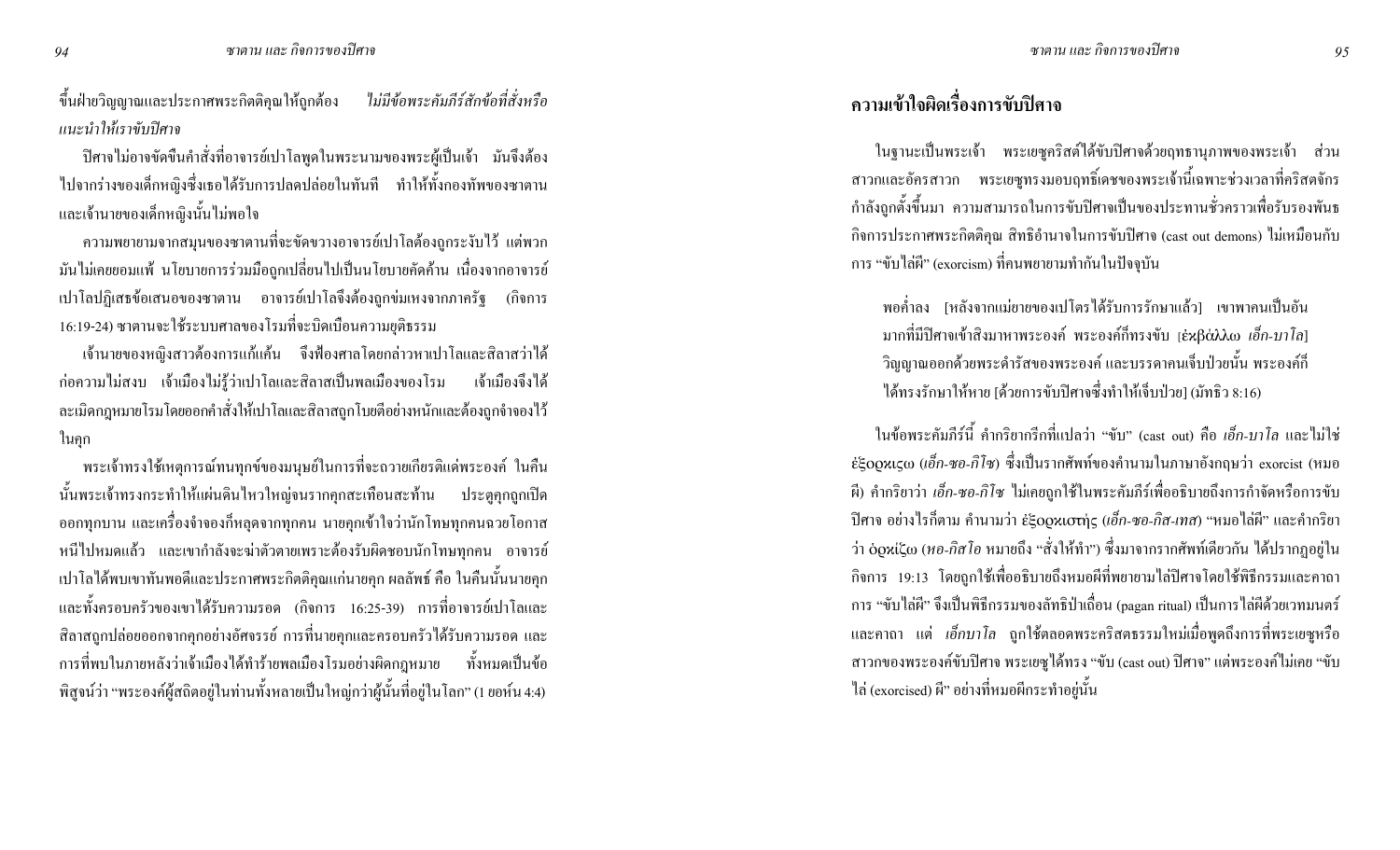| "To Cast Out" การขับปิศาจ                | "To Exorcise" การขับไล่ผี / วิญญาณชั่ว   |
|------------------------------------------|------------------------------------------|
| เป็นของประทานที่พระเจ้าทรงมอบให้         | เป็นการกระทำของพวกป่าเถื่อนและหมอผี      |
| เพียงไม่กี่คน มีเฉพาะในสมัยที่พระเยซูทรง | และเป็นกิจการที่พระเจ้าทรงห้ามไว้ ไม่ว่า |
| กระทำพันธกิจอยู่บนโลก (ครั้งแรก) และ     | เป็นยุคสมัยใดกี่ตาม                      |
| ช่วงเวลาของอัครสาวก                      |                                          |
| มีเพียงพระเยซูคริสต์และอัครสาวกของ       | ทั้งผู้เชื่อและผู้ที่ไม่เชื่อได้กระทำ    |
| พระองค์ซึ่งสามารถกระทำได้                |                                          |
| ปิศาจได้ออกจากร่างกายในทันที             | เป็นขบวนการที่ยืดยาวและเน้นพิธีกรรม      |
|                                          | และคำพูดมากมาย                           |
| เป็นตามพระคัมภีร์ (Biblical)             | ไม่ได้เป็นตามพระคัมภีร์ (Non-biblical)   |

พระเจ้าใด้ทรงกระทำการอัศจรรย์อันพิสคารด้วยมือของเปาโล จนเขานำเอา ้ผ้าเช็ดหน้ากับผ้ากันเปื้อนจากตัวเปาโลไปวางที่ตัวคนป่วยไข้ โรคนั้นกีฬาย และวิญญาณชั่วก็ออกจากคน (กิจการ 19:11-12)

ิการอัศจรรย์ที่อาจารย์เปาโลได้สำแดงที่เอเฟซัสได้ติดตาติดใจชาวยิวซึ่งไม่เชื่อในพระ คริสต์และมีอาชีพเป็นหมอผี (กิจการ 19:13-16) ถึงแม้พวกเขาได้พยายามดูวิธีการของ ้อาจารย์เปาโล แต่พวกเขาเข้าใจผิดว่าเป็นพระเจ้าเองซึ่ง "ทรงกระทำการอัศจรรย์อัน ี่พิสดารด้วยมือของเปาโล" พวกหมอผีเหล่าบั้นไม่สามารถจับผิดอาจารย์เปาโลได้ เขามี เคล็คลับอะไร มีฤทธิ์เคชอยู่ในผ้าเช็คหน้าหรือผ้ากันเปื้อนของเขาหรือ (กิจการ 19:11-12) ทำไมทั้งโรคและปิศาจจะต้องหนีให้พ้นจากผ้าด้วย

ในที่สุด คนเหล่านี้เชื่อว่าพวกเขาได้ค้นพบเคล็ดลับของอาจารย์เปาโลแล้ว คือ ถ้อยคำ พิเศษที่ต้องบวกเข้ากับคาถาขับไล่ผี

ี แต่พวกยิวบางคนที่เที่ยวไปเป็นหมอผี *[เอ็ก-ซอ-กิส-เทส*] พยายามใช้พระนาม ของพระเยซูเจ้าขับวิญญาณชั่วว่า "เราสั่ง [*หอ-กิสโอ*] เจ้าโดยพระเยซูซึ่งเปาโล ใด้ประกาศนั้น" (กิจการ 19:13)

ี พวกหมอผีสันนิษฐานกันว่าอาจารย์เปาโลประสบความสำเร็จในการไล่ปีศาจ เพราะ ี ถ้อยคำพิเศษคำหนึ่ง พวกเขาไม่กิดเลยว่าเปาโลได้รับการมอบหมายในการที่จะสำแดงการ ้อัศจรรย์โดยฤทธิ์เคชของพระเจ้า พวกเขาหลงเชื่อว่ามีพลังวิเศษอยู่ในนามว่า "เยซู" พวก เขาจึงพากันเลียนแบบอาจารย์เปาโล พวกเขาใช้พระนามของพระผู้เป็นเจ้าทั้งๆที่พวกเขา ไม่ได้เชื่อวางใจใบพระองค์

พวกยิวคนหนึ่งชื่อเสวาเป็นปุโรหิตใหญ่มีบุตรชายเจ็ดคนซึ่งได้กระทำอย่าง นั้น (กิจการ 19:14)

ี การปฏิเสธข่าวประเสริฐต่อเนื่องภายในครอบครัวของเสวาเป็นเหตุทำให้เหล่าบุตร ิชายของเสวานั้นยอมรับและเข้าไปเกี่ยวพันกับกิจการของปีศาจ บุตรชายเจ็คคนกลายเป็น หมอผือาชีพ และเดินทางไปเอเฟซัสที่ที่ซึ่งรู้จักกันว่าเป็นเมืองผี (กิจการ 19:18-19) เมื่อ บุตรชายของเสวาคิดว่าได้พบคาถาวิเศษแล้ว พวกเขาก็คงคิดว่า ชื่อเสียง เงินทอง และ ี ความนับถือที่พวกเขาแสวงหามานานกำลังมาถึงพวกเขาแล้ว แต่พระธรรมลูกาได้บันทึก ว่าพวกเขาต้องตกตะลึงที่ได้เผชิญกับคำพูดประชดประชันของปีศาจและมันได้งู่โจมพวก ้ เขา แทนที่จะออกมาจากร่างตามที่พวกเขาคิดไว้

้ฝ่ายวิญญาณชั่วจึงตอบเขาว่า "พระเยซู ข้าก็รู้จัก และเปาโล ข้าก็รู้จัก แต่พวก เจ้าเป็นผู้ใดเล่า" (กิจการ 19:15)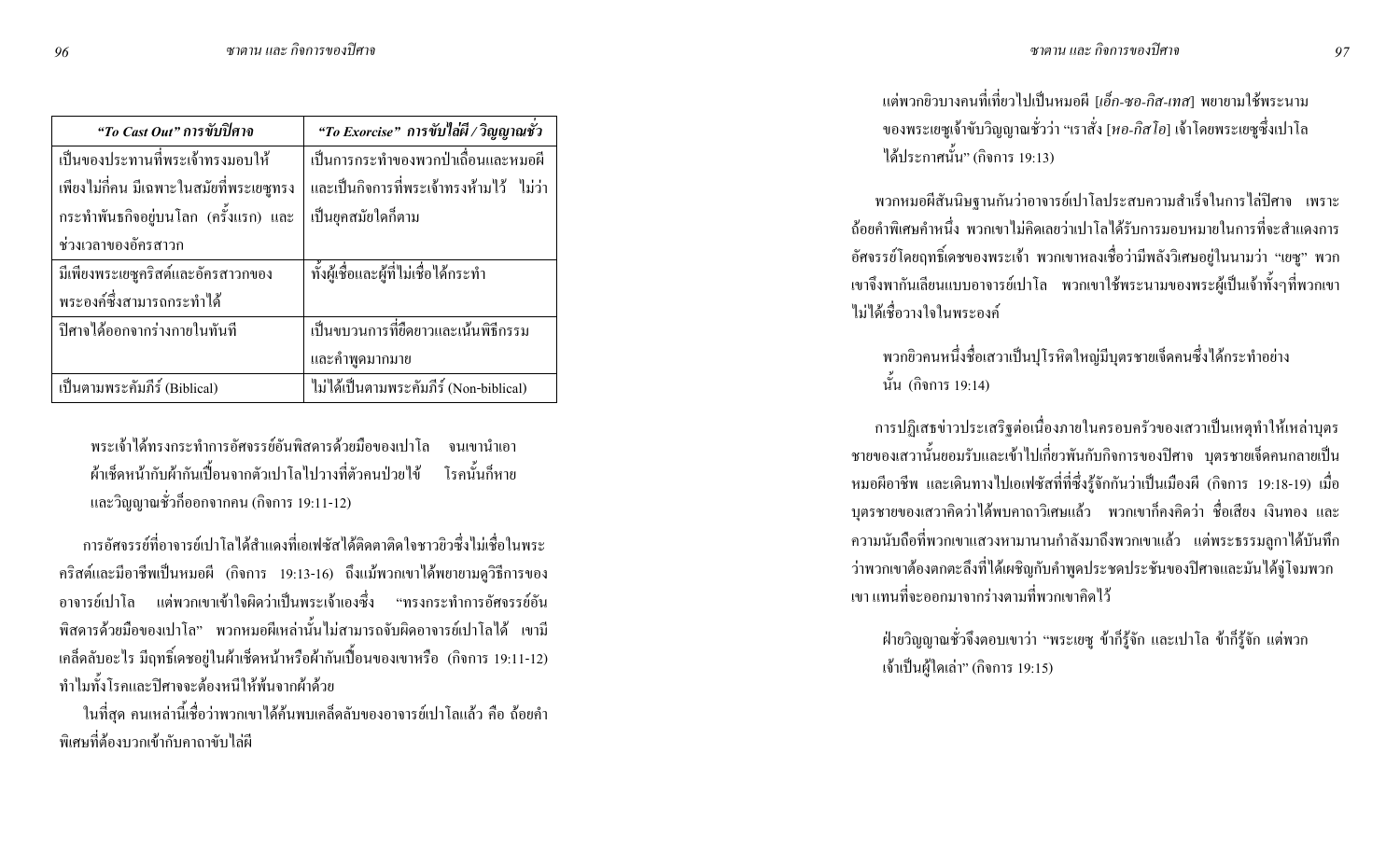ิ สรรพนาม "พวกเจ้า" เขียนในตำแหน่ง emphatic position ของประโยคนี้ จึงควร ี แปลว่า "...แต่พวกเจ้า พวกเจ้าเป็นผู้ใดเล่า" คำถามนี้ทำให้พวกเขาต้องตกใจ และต้องขาย หน้าคนทั้งหลายที่ได้เห็นเหตุการณ์นั้น ปิศาจไม่ได้ปล่อยพวกเขาไป แต่ยังทำร้ายเขาด้วย

ึ คนที่มีวิญญาณชั่วสิงอยู่จึงกระโดดใส่คนเหล่านั้นและเอาชนะเขา และปราบ เขาลงได้ จนคนเหล่านั้นต้องหนีออกไปจากเรือนทั้งเปลือยกายและบาดเจ็บ (กิจการ 19:16)

ผู้ชายที่ถูกปิศาจสิงใด้กระโดดใส่พวกเขาด้วยพลังที่เหนือธรรมชาติ ฉีกเสื้อผ้าและ ข่วนตามตัวด้วยความดุร้ายเหมือนกับเสือที่จนมุม พวกเขาทั้งบาดเจ็บและอับอาย บุตรของ เสวารีบไปจากเอเฟซัสโคยที่พวกเขาได้รับบทเรียน พวกเขาจะไม่ใช้พระนามของพระ ่ คริสต์เพื่อแสวงผลประโยชน์อีกต่อไป การมีอำนาจเหนือปิศาจไม่ได้มาจากคาถาอาคม หรือผ้าพิเศษ แต่อำนาจอยู่ในฤทธานุภาพและสิทธิอำนาจสูงสุดของพระเจ้า

ในอนาคต "ทุกคนจะได้คุกเข่าลง และทุกลิ้นจะกล่าวว่าพระเยซูคริสต์ทรงเป็นพระผู้ เป็นเจ้า" (ฟิลิปปี 2:9-11) ในเวลานั้น การใช้พระนามของพระองค์ในการขับปิศาจถูกจำกัด ใว้เฉพาะผู้เชื่อที่ได้รับอนุญาตและการมอบหมายจากพระเจ้า คือสาวกและอัครสาวกใน ศตวรรษแรกของยุคคริสตจักร

เรื่องที่บุตรชายของเสวาต้องอับอายนั้นได้แพร่ไปทั่วเมือง ผู้ที่ไม่เชื่อได้รับความรอด และผู้ที่เชื่อแล้วซึ่งอยู่ภายใต้อิทธิพลของพวกคนทรงและหมอผีได้สำนึกว่าผู้เชื่อจะต้องยึด ่ เหตุการณ์แปลกประหลาดนี้ได้สอนว่ามีเพียงพระวิญญาณ หลักคำสอนพระคัมภีร์ไว้ บริสุทธิ์เท่านั้นที่สามารถผลิตชีวิตฝ่ายวิญญาณได้ พวกเขาได้เริ่มกล่าวถึงบาปส่วนตัวต่อ พระบิดา (1 ยอห์น 1:9) เพื่อที่จะรับการประกอบด้วยพระวิญญาณบริสุทธิ์<sup>ว</sup>ั<sup>0</sup> แล้วนำ

้ เครื่องรางของขลัง และรูปเคารพต่างๆ พร้อมกับ บทสวด เวทมนต์คาถา มาเผาในกองไฟ ซึ่งเป็นการฟื้นฟูฝ่ายวิญญาณที่แท้จริงที่เมืองเอเฟซัส อันกลายเป็นหนึ่งในคริสตจักร ี ท้องถิ่นที่มีอิทธิพลมากที่สุดในศตวรรษแรก ความจริงแห่งหลักคำสอนพระคัมภีร์ทำให้ ้เมืองนี้เป็นอิสระจากอำนาจแห่งกิจการของปีศาจ

เรื่องนั้นได้ลือกันไปถึงหูคนทั้งปวงที่อยู่ในเมืองเอเฟซัสทั้งพวกยิวกับพวกกรีก และคนทั้งปวงก็พากันมีความเกรงกลัว และพระนามของพระเยซูเจ้าก็เป็นที่ ยกย่องสรรเสริญ มีหลายคนที่เชื่อแล้วได้มาสารภาพ และเล่าเรื่องการซึ่งเขาได้ ิกระทำไปนั้น และหลายคนที่ใช้เวทมนตร์ได้เอาตำราของตนมาเผาเสียต่อหน้า ึกนทั้งปวง ตำราเหล่านั้นกิดเป็นรากาถึงห้าหมื่นเหรียญเงิน (กิจการ 19:17-19)

ในปัจจุบัน ทั้งผู้เชื่อและผู้ที่ไม่เชื่อยังเกี่ยวพันกับการไล่ผี ผู้เชื่อที่ติดกับดักนี้ได้ตกเป็น เครื่องมือของซาตาน แม้แต่ผู้ที่ไม่เชื่อที่เป็นหมอผีก็เชื่อว่าความสามารถในการไล่ผีแสดง ให้เห็นถึงความสัมพันธ์สนิทกับพระเจ้า (หรือ "สิ่งศักดิ์สิทธิ์") อย่างไรก็ตาม พระเยซู ิ คริสต์ทรงตรัสว่าพระองค์ไม่มีส่วนเกี่ยวข้องกับหมอผี

้ เมื่อถึงวันนั้น [การพิพากษาแห่งพระบัลลังก์สีขาว] จะมีคนเป็นอันมากร้องแก่ เราว่า "พระองค์เจ้าข้า พระองค์เจ้าข้า ข้าพระองค์ได้พยากรณ์ในพระนามของ พระองค์ และได้ขับผืออกในพระนามของพระองค์ และได้กระทำการ ้มหัศจรรย์เป็นอันมากในพระนามของพระองค์มิใช่หรือ" เมื่อนั้นเราจะแจ้งแก่ ้เขาว่า "เราไม่เคยรู้จักเจ้าเลย เจ้าผู้กระทำความชั่วช้า จงไปเสียให้พ้นจากเรา" (มัทธิว 7:22-23)

ยูคาส อิสคาริโอทใด้ทำการอัศจรรย์และขับใล่ปีศาจ (มัทธิว 10:2-8) แต่สุดท้ายก็ตาย โดยไม่เชื่อในพระเยซูกริสต์ (ยอห์น 13:2, 11) ไม่เกยมีมนุษย์กนใดได้รับกวามรอดโดย การกระทำ (วิวรณ์ 20:12, 15 เปรียบกับ ทิตัส 3:5) แต่จะรอดก็ต้องโดยพระคุณ เพราะ

<sup>70.</sup> ศจ. อาร์. บี. ธีม, จูเนียร์ ตั้งต้นใหม่ แล้วก้าวต่อ ไป!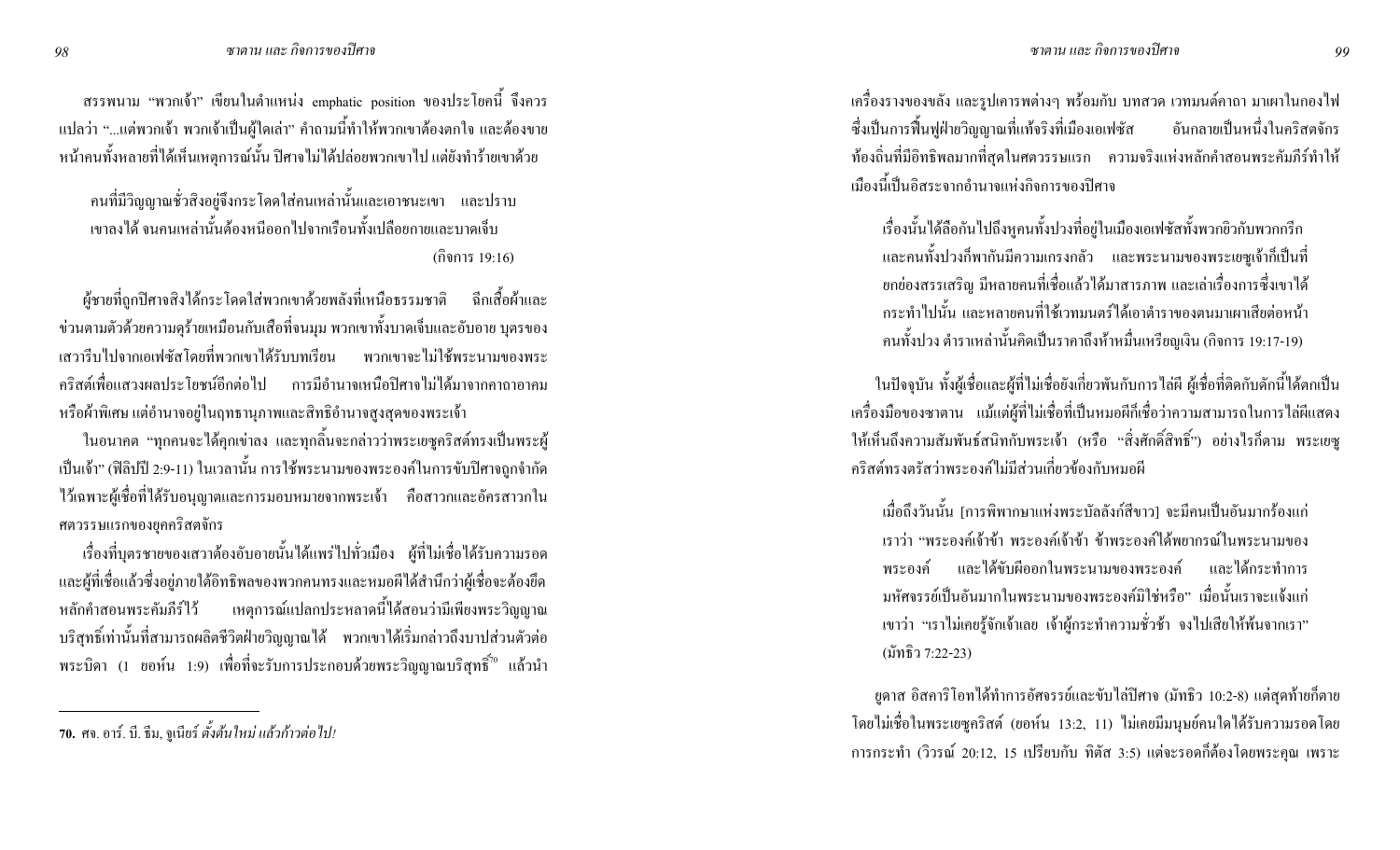่ ความเชื่อ (เอเฟซัส 2:8-9) มนุษยชาติต้องมีข้อมูลที่จะให้โอกาสแก่เขาในการที่จะตัดสินใจ ี<br>ว่าจะเลือกพระคริสต์หรือปฏิเสธพระองค์ (มัทธิว 7:24ก) ใครที่ปรารถนาชีวิตนิรันคร์ ี สามารถรับได้ เพียงแต่เขาเชื่อในพระผู้ช่วยให้รอด (กิจการ 16:31) การขับไล่ผีไม่ได้เป็น ้ เครื่องบ่งชี้ว่ามนุษย์ใด้รับความรอดหรือเป็นคนที่พระองค์ทรงโปรดปราน

้ตั้งแต่พระคัมภีร์ได้รับการบันทึกครบเล่ม ฤทธิ์เคชแห่งหลักคำสอนพระคัมภีร์ (ฮีบรู 4:12) ได้ยับยั้งกิจการของปิศาจ หลักคำสอนพระคัมภีร์นั้นได้สร้างป้อมปราการภายใน ้จิตใจของผู้เชื่อเพื่อเขาจะต้านทานความกดคันที่เกิดจากอิทธิพลของปิศาจ อนึ่ง การเชื่อใน พระคริสต์ทำให้ผู้ที่ไม่เชื่อได้รับการปลดปล่อยจากปิศาจที่สิงร่างอยู่ในทันที คนนั้นไม่ได้ ้เป็น "ของปีศาจ" อีกต่อไป แต่ได้กลายเป็น "ของพระเจ้า" (ยอห์น 10:28-29) เพราะฉะนั้น พันธกิจใคๆที่มีส่วนในการขับไล่วิญญาณชั่ว หรือ การรักษาโรคโดยการอัศจรรย์ไม่ได้มี ส่วนในแผนการของพระเจ้า อาจดูเหมือนว่าผู้เชื่อบางคนประสบความสำเร็จในพันธกิจ ้ค้านนี้ แต่เป็นเพราะว่าซาตานและปิศาจอยู่เบื้องหลัง หรือไม่ก็เป็นการหลอกลวง คุณอย่า ถูกหลอก แต่จงถือว่าการเรียน และ การประยุกต์หลักคำสอนพระคัมภีร์เป็นสิ่งที่สำคัญ ที่สุด พระเจ้าทรงยกพระคำของพระองค์ไว้เหนือพระนามของพระองค์ (สดุดี 138:2 แปล ี ตรงตามภาษาฮีบรู) พระคำของพระองค์มีคำตอบสำหรับปัญหาทุกเรื่องที่คุณมี และจะ ปกป้องคุณไว้จากอิทธิพลของปิศาจและกิจการของมัน

### บทที่ 5

## วิธีป้องกันตัวจากปิศาจ

้ผู้เชื่อทุกคนใค้รับคำบัญชาในการที่จะป้องกันตัวจากซาตานและปิศาจ

้จงสวมยุทธภัณฑ์ทั้งชุดของพระเจ้าเพื่อจะด้านทานยุทธอุบายของพญามารได้ (เอเฟซัส  $6:11$ )

่ ในสนามรบฝ่ายวิญญาณ เหมือนสนามรบในสงครามทั่วไป พลทหารต้องเชื่อฟังผู้ ิ ความหายนะที่เกิดขึ้นกับร้อยเอกเฟทเทอร์แมน บัญชาการและปฏิบัติตามคำสั่ง (Fetterman) และกองทหารที่ชายแคนของอเมริกาในปี ค.ศ. 1866 เป็นตัวอย่างให้เห็นถึง ผลที่เกิดกับผู้เชื่อที่เพิกเฉยต่อคำสั่งสอนของพระเจ้า และพยายามต่อสู้กับซาตาน

ในฤดูร้อนของปีค.ศ.1866 กองพันที่ 2 ของกองทหารราบที่ 18 (2/18th) ใด้รับคำสั่ง ให้ตั้งป้อมปราการเพื่อป้องกันผู้บุกเบิกที่เดินทางตามเส้นทางโบซีแมน (the Bozeman Trail) ในมลรัฐมอนทาน่า ป้อมปราการ ฟอร์ด ฟิล เคียร์นี่ (Fort Phil Kearny) ถูกสร้างขึ้น ิภายใต้การนำของพันโท เฮนรี่ บี คาร์ริงตัน (Henry B. Carrington) ณ สามแยกของลำธาร ้ใพนี่ (Piney Creek) เป็นเวลาเดียวกันกับที่หัวหน้าของเผ่า ซูส ชื่อ เมฆแดง กำลังทำสัญญา ้ พันธมิตรกับนักรบจากเผ่า ซูส เชยิน และอาราปาโฮ โดยมีเป้าหมายขับไล่กองทัพอเมริกัน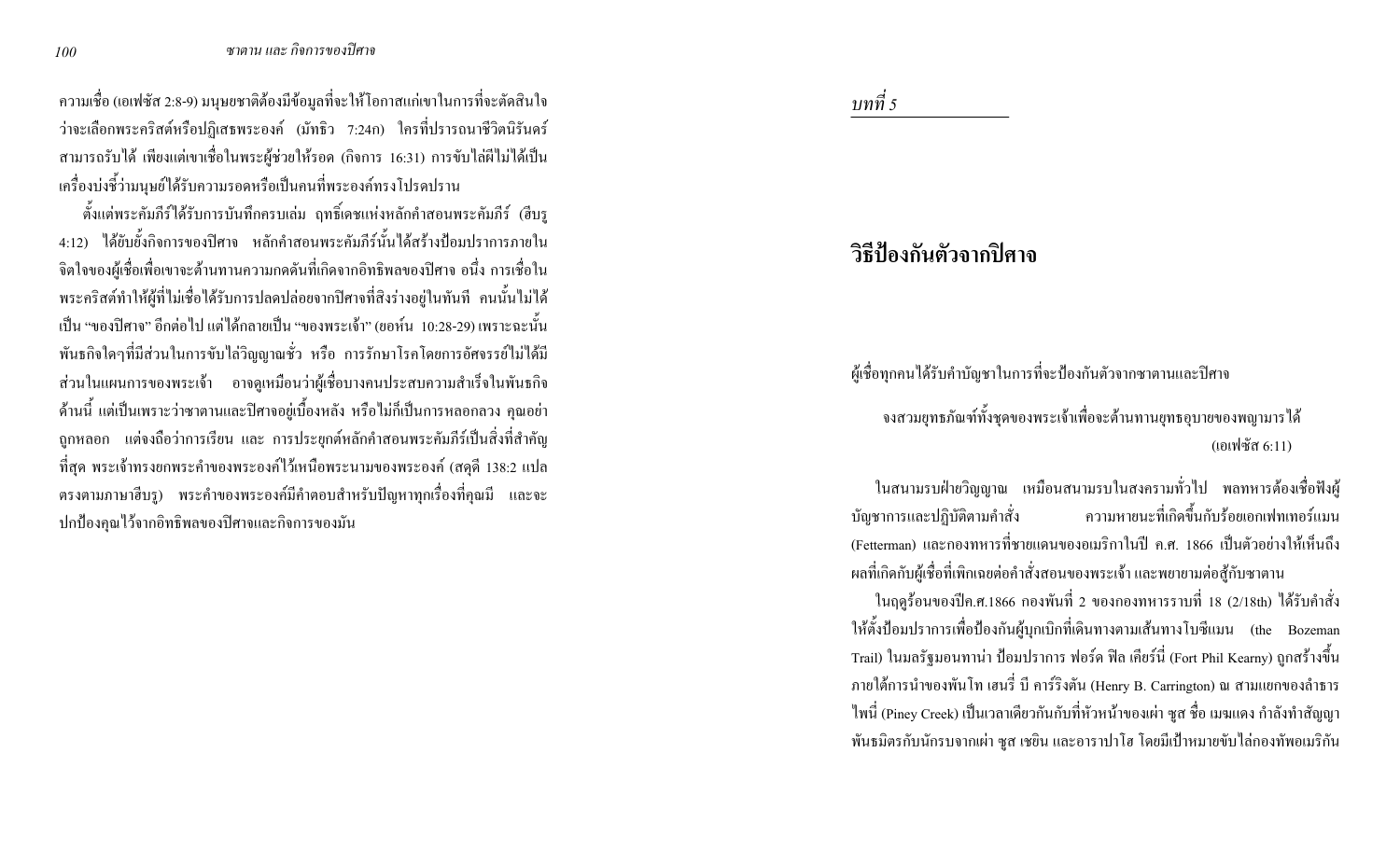ิ จากตำบล พาวเดอร์ ริเวอร์ (Powder River) เนื่องจากพันโท คาร์ริงตัน มีหน้าที่เพียงแค่ ี พิทักษ์รักษาเท่านั้น เขาไม่ได้มีอาวุธหรือกำลังทหารพอที่จะออกไปสู้รบกับอินเดียนแคง

้อินเดียนแดงก็ไม่กิดที่จะบุกเข้าป้อมปราการอันแข็งแกร่ง จึงวางแผนล่อพวกทหารให้ ้ออกมาข้างนอกเพื่อต่อสู้ในที่โล่ง

ในช่วงเช้าของวันที่ 21 ธันวาคม มีกลุ่มอินเดียนแดงกลุ่มเล็กกลุ่มหนึ่งซึ่งนำโดยชาย หนุ่มชื่อว่า ม้าบ้า ใด้เข้าจู่โจมกลุ่มคนตัดไม้ที่ทำงานอยู่ฝั่งเทือกเขาตรงข้ามกับป้อม ี ปราการ พันโท คาร์ริงตัน ได้ยอมต่อการขอร้องของร้อยเอก วิลเลี่ยม เจ เฟทเทอร์แมน (William J Fetterman) ซึ่งขออนุญาตที่จะช่วยชีวิตคนตัดไม้ พันโท คาร์ริงตันจึงออก ี คำสั่งให้ ร้อยเอกเฟทเทอร์แมนปลดปล่อยและป้องกันคนงานเอาไว้จากการโจมตี แต่ก็ ี ออกคำสั่งต่อว่า *อย่า* ไล่ตามอินเดียนแดงไป อย่างไรก็ตาม ร้อยเอกเฟทเทอร์แมนเป็นคน ้ เย่อหยิ่ง เขาไม่เห็นด้วยกับยุทธวิธีเชิงป้องกัน และกัดก้านสิทธิอำนาจของพันโทการ์ริงตัน ้อย่างไม่ปิดบัง พอได้พ้นประตูป้อมแล้ว เขาได้ละเมิดคำสั่งของพันโททันที และแปร ไม่มีวี่แววเลยว่าอินเดียนแดงนั้นมี ขบวนให้ทหารเข้าตำแหน่งพร้อมที่จะโจมตีข้าศึก ้จำนวนมากกว่าเขาถึง 18 เท่า ร้อยเอกเฟทเทอร์แมนควรเข้าไปช่วยปกป้องคนงานตัดไม้ ิตามคำสั่ง แต่กลับเข้างู่โจมแทน ทำให้ทุกคนต้องเสียชีวิตไม่เหลือรอดแม้แต่คนเดียว $^{\prime\prime}$ 

้ เช่นเดียวกับร้อยเอกเฟทเทอร์แมน ผู้เชื่อต้องเผชิญกับศัตรูที่เก่งกาจกว่า ทั้งด้านกล ์ อุบายและปกคลุมในความลึกลับ ผู้เชื่อได้รับคำบังคับบัญชาที่จะปกป้องตนเองจากศัตรู เหมือนกับร้อยเอกผู้นี้ ไม่ใช่เข้าไปโจมตีซาตานหรือปิศาจฝ่ายมัน เป็นเรื่องน่าเสียดายที่ผู้ ้ เชื้อหลายคนติดกับดักอันเดียวกับร้อยเอกเฟทเทอร์แมน ความโง่เขลาและความเย่อหยิ่งทำ ให้ผู้เชื้อเหล่านี้ปฏิเสธพระบัญชาแห่งพระคัมภีร์ที่ห้ามไม่ให้เผชิญกับซาตานในเชิงรุกและ

เข้าส้ ้ ผู้เชื่อจะชนะในสงครามฝ่ายวิญญาณใด้ ก็ต่อเมื่อเขาใด้ปฏิบัติต่อซาตานในเชิง ป้องกันรักษาตัวไว้เพียงอย่างเดียว

ผู้เชื่อด้องเผชิญกับศัตรูทั้ง 3 ด้าน ได้แก่ ธรรมชาติบาป ระบบโลกของซาตาน และตัว ี ซาตานเอง เราได้เผชิญกับศัตรูสองประการแรกด้วยท่าทีในเชิงรุกผ่านการเติบโตขึ้นใน พระคุณและความรู้ของพระเยซูคริสต์ (2 เปโตร 3:18) และด้วยการเชื่อฟังคำสั่งที่จะ "ปรารถนา น้ำนมอันบริสุทธิ์แห่งพระวจนะ เพื่อจะทำให้ท่านทั้งหลายเติบโตขึ้น" (1 เปโตร 2:2)

ท่านจงทิ้งมนุษย์เก่าของท่านซึ่งคู่กับวิถีชีวิตเดิมนั้นเสีย อันจะเสื่อมเสียไปตาม ้ต้นหาอันเป็นที่หลอกลวง และจงให้จิตวิญญาณของท่านเปลี่ยนใหม่ (เอเฟซัส 4:22-23)

ผู้เชื่อจะสามารถชนะธรรมชาติบาป และความคิดที่มาจากระบบโลกของซาตาน โดย ี การเรียนหลักคำสอนพระคัมภีร์อย่างเอาจริงเอาจัง และด้วยการที่เขาได้รับการประกอบ ้ด้วยพระวิญญาณบริสุทธิ์ ซึ่งจะประทานการก้าวหน้าในการเอาชนะกลอุบายของซาตาน ี หลักคำสอนของทหาร (Military doctrine) ใด้สอนว่า การบุกเป็นวิธีเดียวที่จะใด้รับ ์ชัยชนะ ส่วนการป้องกันจะทำได้เพียงหลบหลีกการพ่ายแพ้ ในการเปรียบเทียบ การ ปฏิบัติในเชิงรุกจะทำให้ผู้เชื่อมีชัยชนะในชีวิตฝ่ายวิญญาณ และการปฏิบัติในเชิงป้องกัน ้จะเป็นการรับรองว่าผู้เชื่อจะไม่แพ้ต่อกลอุบายของซาตาน ภารกิจที่ทหารได้รับมอบหมาย นั้นเป็นสิ่งกำหนดว่าทหารจะปฏิบัติหน้าที่ในเชิงป้องกันหรือในเชิงรุก ส่วนทหารคริส ้เตียน ก็ได้รับคำสั่งให้ต้านทาน และป้องกันตนเองจากการโจมตีของพญามารเท่านั้น

ี ค้วยหลักคำสอนพระคัมภีร์ที่เราได้สะสมไว้ในจิตใจ เราสามารถงู่โจมทั้งธรรมชาติ ้ บาปและความคิดจากระบบโลกของซาตาน เราจึงสามารถต่อต้านการทดลองใจ ปฏิเสธ ่ มุมมองของมนุษย์และสามารถแก้ปัญหาใด้ ด้วยหลักคำสอนพระคัมภีร์ภายในจิตใจ เรา ี่ สามารถป้องกันตนเองจากการโจมตีของซาตานและปิศาจฝ่ายมันได้ เราสามารถต้านทาน

102

<sup>71.</sup> Robert M. Utley, Frontier Regulars: The United States Army and the Indian, 1866-1890 (New York: Macmillan, 1973) หน้า 108-110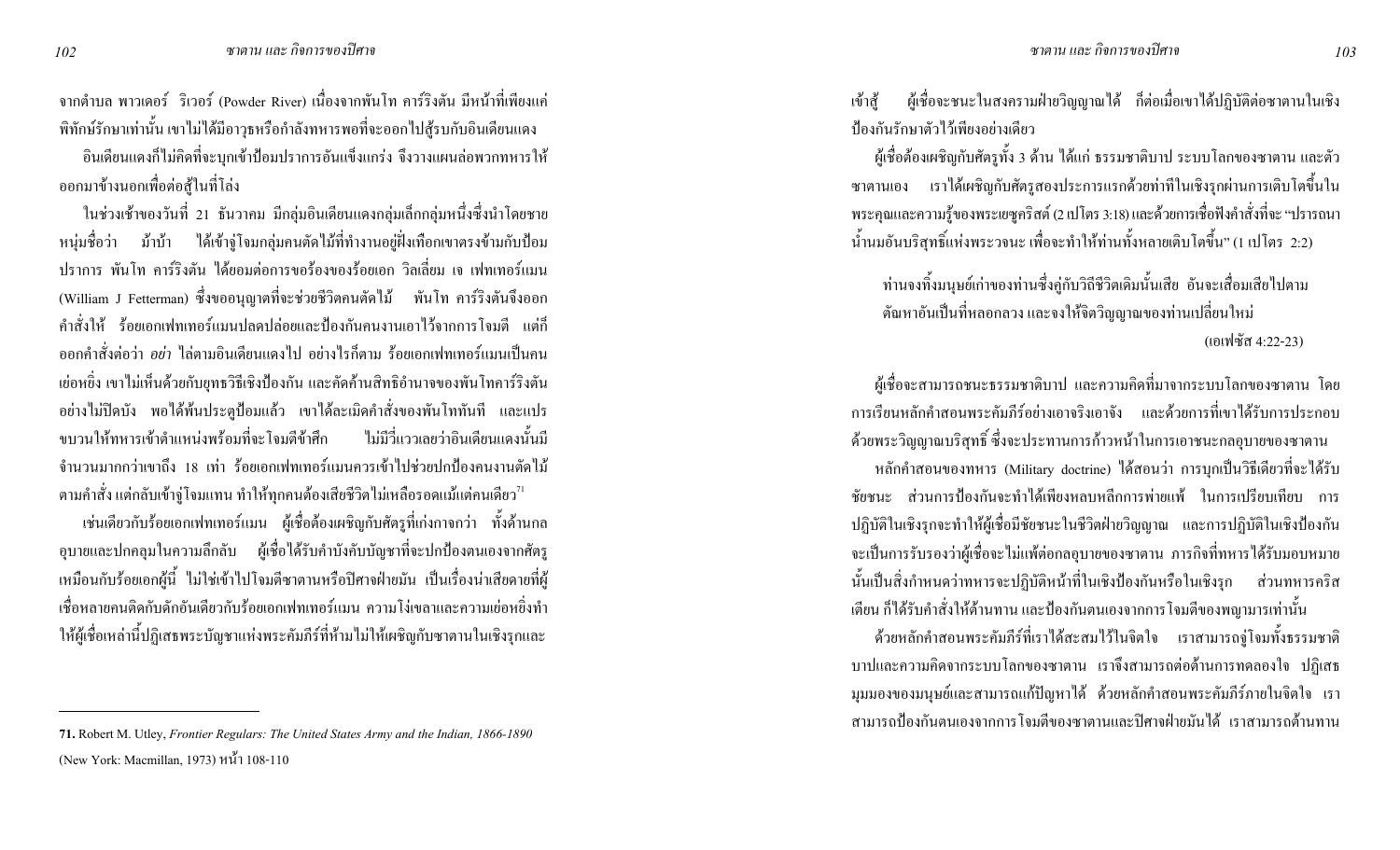(stand our ground) และตั้งมั่น (ฉบับภาษาอังกฤษมักจะแปลว่า resist และฉบับภาษาไทย ้มักจะแปลว่า ต่อต้าน) พญามาร ได้

ี แต่พระองค์ได้ทรงประทานพระคุณเพิ่มขึ้นอีก เหตุฉะนั้นพระองค์จึงตรัสว่า "พระเจ้าทรงกระทำสงครามต่อต้านผู้ที่หยิ่งจองหอง แต่ทรงประทานพระคุณ แก่คนที่ใจถ่อม" เหตุฉะนั้น ท่านทั้งหลายจงจำนนต่อพระเจ้า จงตั้งมั่น  $\left[\dot{\alpha}$ ν $\theta$ ίστημι  $\iota$ ιอนธิสเทมี] ต่อพญามาร $\iota$ เละมันจะหนีไปจากท่าน (ยากอบ 4:6-7)

"ผู้ที่หยิ่งจองหอง" หมายถึง ซาตาน ทูตสวรรค์ที่เสื่อมจากพระสิริของพระเจ้า ผู้ที่ไม่ เชื่อ และคริสเตียนทุกคนที่พยายามต่อสู้กับซาตานในเชิงรุก มีวิธีเดียวที่จะชนะซาตานได้ ี คือ การ "จำนน" ต่อพระเจ้าโดยการประยุกต์หลักคำสอนพระคัมภีร์ที่เรารู้จัก เมื่อเราถูก โจมตี ความรู้นี้จะเป็นป้อมปราการป้องกันเราจากพญามาร ผู้เชื่อที่ "ใจถ่อม" ได้สร้างแนว ป้องกัน (FLOT line) ภายในจิตใจของตน ซึ่งเกิดจากความรู้ในพระเยซูคริสต์ผู้เป็นพระ ผู้ช่วยให้รอด<sup>72</sup>

ี การยอมจำนนต่อพระเจ้าเป็นยุทธวิธีเชิงรุก แต่การตั้งมั่นต่อพญามารเป็นยุทธวิธีเชิง ู้ ป้องกัน ผู้เชื่อได้รับคำสั่งที่จะต้านทานพญามาร ในบริบททางด้านการทหาร *แอนธิสเทมี* หมายถึง "ตำแหน่งที่มั่นคงแข็งแรง" พระเจ้าทรงสัญญาว่าซาตานจะหนีผู้เชื่อที่ใช้ป้อม ปราการของพระเจ้า พระธรรมเปโตรได้ยืนยันว่าผู้เชื่อจะต้องมีท่าทีในเชิงป้องกัน เมื่อ เผชิญกับซาตาน

้ ท่านทั้งหลายจงเป็นคนใจหนักแน่น จงระวังระไวให้ดี ด้วยว่าศัตรูของท่าน คือ พญามาร วนเวียนอยู่รอบๆ คุจสิงโตคำราม เที่ยวไปเสาะหาคนที่มันจะกัดกิน ้ได้ แต่จงตั้งมั่น [ἀνθἰστημι | *แอนธิสเทมี*] ศัตรูนั้นด้วยตั้งใจมั่นคงในความเชื่อ  $(1 \text{ ill}$ โตร 5:8-9ก)

ี ซาตานจะหาเหยื่อเพื่อกัดกินเสมอ มีแต่การศึกษา การเข้าใจ และการประยุกต์หลักคำ สอนพระคัมภีร์วันต่อวันเท่านั้นที่จะทำให้ผู้เชื้อสามารถด้านทานต่อพญามารและกองทัพ ของมัน ในพระธรรมเอเฟซัส 6:10-17 ซึ่งเราจะได้ศึกษาต่อไป อาจารย์เปาโลได้ใช้ชุด ยุทธภัณฑ์เพื่อเปรียบเทียบกับระบบป้องกันที่พระเจ้าทรงจัดเตรียมให้แก่ผู้เชื่อ

## หุดยุทธภัณฑ์ฝ่ายวิญญาณ

่ อาจารย์เปาโลได้ประกาศถึง "ความใพบูลย์ของพระคริสต์ อันหาที่สุดมิได้" (เอเฟซัส ่ 3:8) คือในช่วงเวลาที่ธงชัย หมวกเหล็กที่ประดับด้วยขนนก และหอกอันเปล่งปลั่งสง่างาม ของกองทัพโรมมีอยู่ทั่วแผ่นดิน เพราะฉะนั้นเป็นสิ่งที่แน่นอนว่าอาจารย์เปาโลจะมี โอกาสติดต่อกับทหารโรมอย่างสม่ำเสมอ ตั้งแต่ที่เขาถูกขังไว้ที่ค่ายทหาร มาร์ค แอนโธนี (Mark Anthony) ซึ่งตั้งอยู่ในกรุงเยรูซาเล็มไปจนถึงการจองจำครั้งแรกที่กรุงโรม อาจารย์ ้เป่าโลมักถูกคุมด้วยนักรบของโรมเสมอ ยุทโธปกรณ์และอาวุธต่างๆของพลทหารโรมใด้ บันดาลให้เกิดการเปรียบเทียบระหว่างชุดยุทธภัณฑ์ของทหารโรมกับวิธีการป้องกันฝ่าย วิญญาณที่เขียนในเอเฟซัส 6:10-17 ผู้เชื่อใค้รับคำสั่งที่จะสวมชุดยุทธภัณฑ์ของพระเจ้าทั้ง ิ ชุดเหมือนดั่งทหารที่พร้อมจะเข้าสู่สนามรบ ชุดยุทธภัณฑ์ของทหาร ได้ป้องกันทหารจาก การฟันและการแทงด้วยดาบของศัตรูฉันใด ชุดยุทธภัณฑ์ของพระเจ้าก็ได้ป้องกัน ิทหารคริสเตียนจากการโจมตีของซาตานฉันนั้น

104

<sup>72.</sup> FLOT (ย่อจาก Forward Line of Troops) เป็นศัพท์เฉพาะทางด้านการทหาร และถูกนำมาใช้ ในการสอนหลักคำสอนพระคัมภีร์ เพื่ออธิบายถึงแนวป้องกันที่ผู้เชื่อได้สร้างจากเครื่องมือการ เป็นการที่มีหลักคำสอนพระคัมกีร์วนเวียนในกระแสความคิดเพื่อ แก้ไขปัญหาภายในจิตใจ ้ ป้องกันการโจมตีของศัตรูที่เป็นบ่อนทำลายชีวิตฝ่ายวิญญาณที่จะมาในหลายรูปแบบ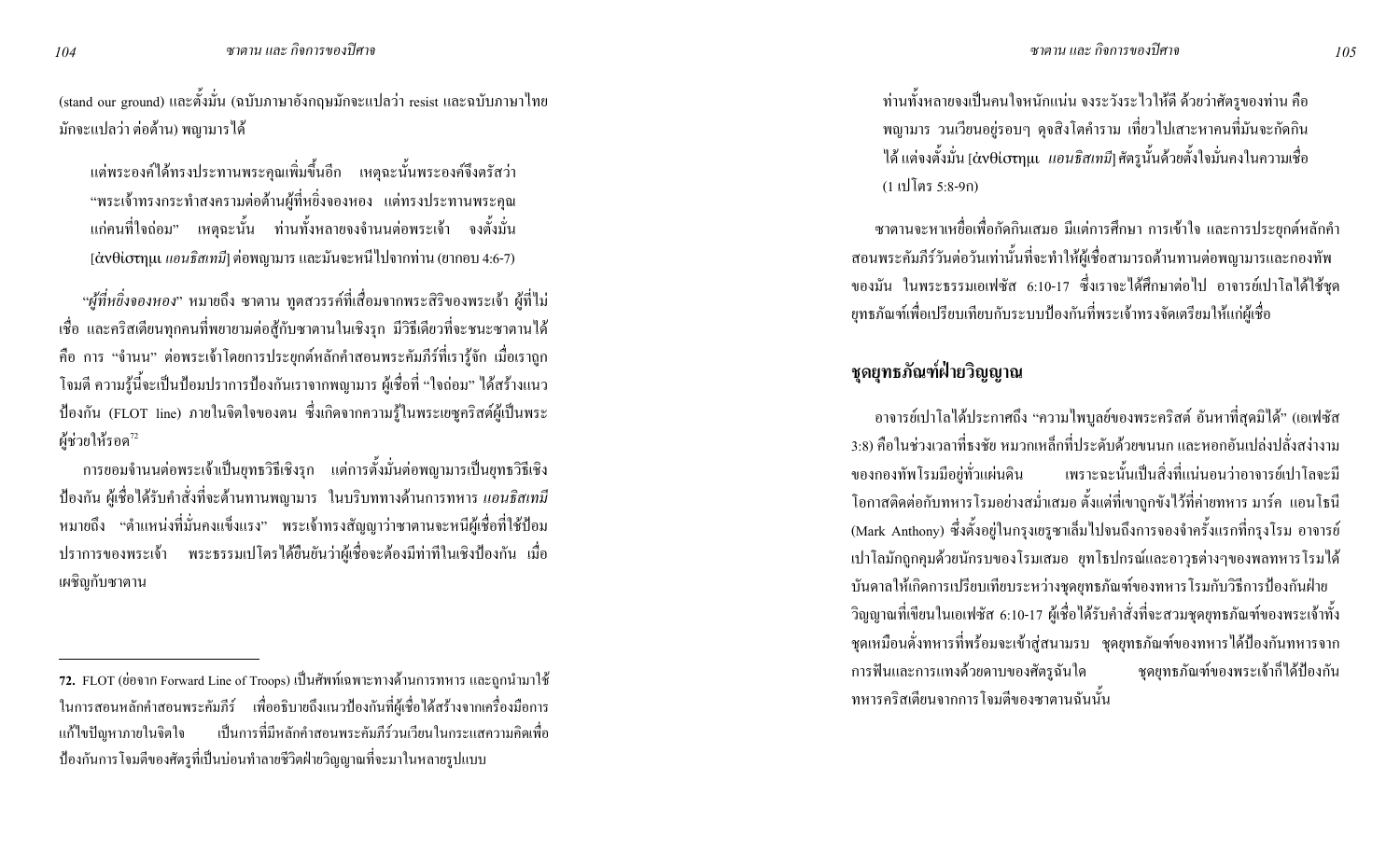พี่น้องทั้งหลายของข้าพเจ้า สุดท้ายนี้ขอท่านจงมีกำลังขึ้นในองค์พระผู้เป็นเจ้า และในฤทธิ์เคชอันมหันต์ของพระองค์ จงสวม [ἐνδύω *เอ็นคูโอ*] ยุทธภัณฑ์ ้ทั้งชุดของพระเจ้าเพื่อจะต้านทาน [เัo<del>t</del>ฤµเ *ฮิสเทมี*] ต่อยุทธอุบายของพญามาร ใด้ เพราะว่าเราไม่ใด้ต่อสู้กับเนื้อหนังและเลือดแต่ต่อสู้กับเทพผู้ครอง ศักดิ เทพ เทพผู้ครองพิภพในโมหะความมืดแห่งโลกนี้ ต่อสู้กับเหล่าวิญญาณที่ชั่ว ในสถานฟ้าอากาศ (เอเฟซัส 6:10-12)

ิสนามรบแห่งชีวิตฝ่ายวิญญาณ คือ จิตใจของผู้เชื่อ เมื่อผู้เชื่อ ได้สวมชุดยุทธภัณฑ์ทั้ง ิชุดของพระเจ้าแล้ว จิตใจจะใด้รับการปกป้องจากการจู่โจมของซาตาน แต่ถ้าหากไม่มี เกราะปกป้องไว้ จิตใจก็ถูกเปิดออก มันก็จะบุกเข้ามาครองชีวิตได้

ด้วยว่าผู้เชื้อทุกคนเป็นทหารใน พระเจ้าทรงมอบชุดยุทธภัณฑ์ให้แก่ผู้เชื่อทุกคน ึกองทัพของพระมหากษัตริย์ คำว่า *เอ็นดูโอ* ซึ่งแปลว่า "สวมใส่" ถูกเขียนด้วยรูปแบบ ไวยากรณ์ aorist middle imperative พร้อมด้วยวาจกกลาง (middle voice) เป็นคำสั่งแก่ ิทหารคริสเตียนที่จะ "สวมใส่เอง" การยอมจำนนต่อผู้บัญชาการและกระทำตามกำสั่งทำ ให้เกิดประโยชบ์แก่ตบเคง

ในข้อที่ 11 ทหารคริสเตียนยังได้รับคำสั่งที่จะ "ต้านทาน" (*ฮิสเทมี*) ทหารคริสเตียน ได้ตั้งมั่นต่อซาตานโดยเตรียมตัวให้พร้อมที่จะปกป้องตนเองจากการจู่โจมของมัน ไม่ใช่ ึกลับใปงู่โจมมัน ทรัพยากรฝ่ายวิญญาณ เป็นยุทโธปกรณ์ที่ปกป้องจิตใจของผู้เชื่อ กล อุบายของซาตานไม่สามารถทะลุแนวป้องกัน (FLOT) ที่ผู้เชื่อได้สร้างขึ้นมาในจิตใจได้

เอเฟซัส 6:12 ใค้รับรองถึงความจริงว่า ผู้เชื่อบางคนจะต้องเผชิญกับทูตสวรรค์ที่อยู่ ี ภายใต้บังคับบัญชาของซาตาน กองทัพทูตสวรรค์ที่ได้เสื่อมจากพระสิริของพระเจ้าและ หมดสิ้นทางเหล่านี้ยังสู้ต่อไปจนถึงวันสุดท้ายที่มันจะต้องยอมรับความพ่ายแพ้ชั่วนิรันดร์ ้อย่างไรก็ตาม เราไม่ควรประเมินความสามารถของพวกมันต่ำเกินไป เพราะนี่เป็นศัตรูที่มี ระบบระเบียบและวินัยสูงมาก พระเจ้าจึงได้เปิดเผยให้เราทราบว่ากองทัพของซาตานเป็น ้องค์กรที่ปราดเปรื่องและมีประสิทธิภาพสูงประกอบด้วยทูตสวรรค์ที่ชั่วร้าย เพื่อว่าเราจะ สามารถรู้จักศัตรูและความสามารถของมัน

ถึงแม้ว่าซาตานดูหมิ่นหลักการและกฎหมายที่พระเจ้าทรงสถาปนาไว้เพื่อสังคมที่สงบ ิสุขภายในโลกของมนุษย์ แต่มันได้วางสิทธิอำนาจอย่างเข้มงวดในองค์กรของมันเอง ไม่ ้ว่าจะเป็นองค์กรประเภทใด สิทธิอำนาจและวินัยเป็นสิ่งที่สำคัญมากของการเกิดผลใน ้ องค์กร ผู้เชื่อซึ่งพลาดที่จะพัฒนาระเบียบวินัย และการบังคับตนเองจะทำให้เสรีภาพที่เขา ใค้รับในการรับใช้พระเจ้ากลายเป็นใบอนุญาตที่จะกระทำตามใจชอบ แต่ไม่มีคริสเตียนที่ ้อยู่เหนือกฎของพระเจ้า! คำบัญชา "จงตั้งมั่นในเสรีภาพซึ่งพระคริสต์จึงได้ทรงโปรดให้ เราเป็นไท" (กาลาเทีย 5:1 แปลจาก KJV) ไม่ได้เป็นใบอนุญาตให้ละทิ้งชีวิตฝ่ายวิญญาณ และกบฏต่อพระเจ้า อย่างไรก็ตาม เป็นเรื่องน่าเสียดายที่ผู้เชื่อจำนวนมากได้ละทิ้งความ รับผิดชอบและหน้าที่ที่เขาได้รับในฐานะเป็นทหารคริสเตียน เช่นเดียวกับชาวโลกทั่วไป ี อีกหลายคน เขาได้รับผลประโยชน์จากการอยู่อย่างมีอิสรภาพ แต่กลับปฏิเสธที่จะ รับผิดชอบต่อชีวิตของตนเองและสิ่งต่างๆซึ่งเสรีภาพได้เรียกร้องจาก ผู้ที่เป็นอิสระ ผู้เชื่อ ที่เพิกเฉยต่อพระบัญชาของพระคัมภีร์กลายเป็นเครื่องมือของซาตาน

องค์กรของซาตานมีประสิทธิภาพสูงเพราะซาตานมีสิทธิอำนาจในการควบคุมสมุน ิ์ ของมันอย่างเข้มงวด และกองทัพทหารแห่งพระมหากษัตริย์จะเกิดผลมากยิ่งกว่านั้นสัก เท่าใดหากพลทหารจะยอมจำนนต่อสิทธิอำนาจขององค์พระเยซูคริสต์เจ้า ผ้ซึ่งเป็นผ้ บัญชาการสูงสุดของคริสตจักร และศิษยาภิบาล-ผู้สอนพระคัมภีร์ผู้ซึ่งรับหน้าที่เป็นครูฝึก ที่จะสื่อสารความจริงและวิธีการคำเนินชีวิตฝ่ายวิญญาณให้แก่เรา เมื่อเราสามารถตั้งมั่น ก็สมกับที่เราได้รับตำแหน่งในการเป็นทหารใน และต้านทานการจู่โจมของซาตานใด้ ึกองทัพขององค์พระมหากษัตริย์

ในฐานะเป็นเอกอัครราชทูตของพระองค์ เราไม่ได้รับอนุญาตที่จะโจมตีกองกำลัง ของซาตาน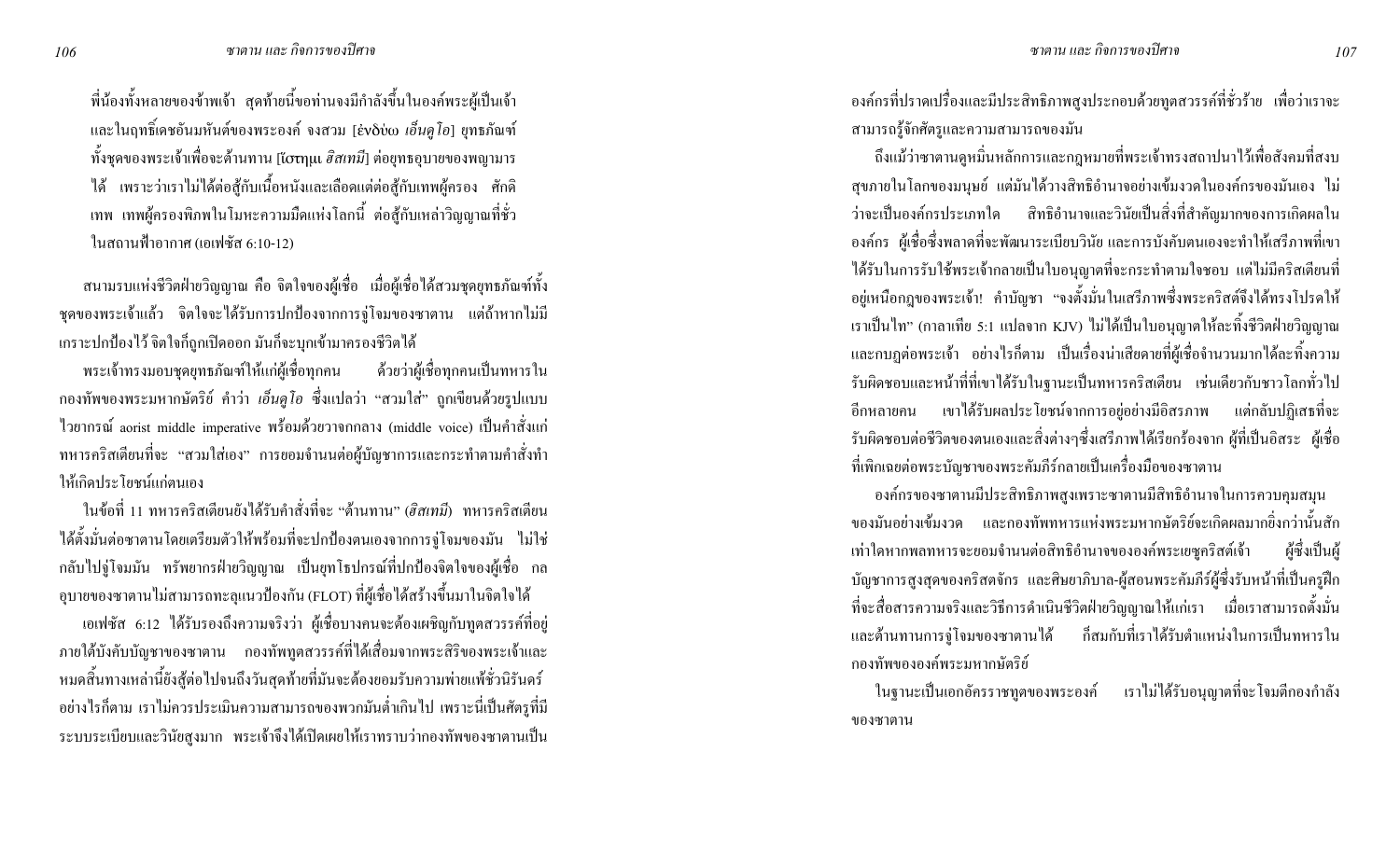เหตุฉะนั้น จงรับ <sub>[</sub>ἀναλαμβάνω อ*านะลัมบาโน*] ยุทธภัณฑ์ทั้งชุด [πανοπλία พา*โนเพลีย*] ของพระเจ้าไว้ เพื่อท่านจะได้ตั้งมั่น [*แอนธิสเทมี*] ในวันอันชั่วร้ายนั้นและเมื่อเสร็จแล้วจะต้านทาน [*ฮิสเทมี*] <sup>"</sup>ได้ เหตุจะนั้น ท่าน จงต้านทาน [*ฮิสเทมี*] โดยเอาความจริงคาดเอว เอาความชอบธรรมเป็นทับ ทรวงเครื่องป้องกันอก และเอาข่าวประเสริฐแห่งสันติสุข ซึ่งเป็นเหตุให้เกิด ความพรั่งพร้อมมาสวมเป็นรองเท้า และพร้อมกับสิ่งทั้งหมดนี้ จงเอาความเชื่อ เป็นโล่ ด้วยโล่นั้นท่านจะได้ดับลูกศรเพลิงของผู้ชั่วร้ายนั้นเสีย จงเอาความ รอดเป็นหมวกเหล็กป้องกันศีรษะ และจงถือพระแสงของพระวิญญาณ คือ พระวจนะของพระเจ้า (เอเฟซัส 6:13-17)

คำสั่ง (เขียนด้วยมาลาบังคับ) ว่า 'จงรับ' เป็นการบัญชาให้ผู้เชื่อหยิบยุทธภัณฑ์ทั้งชุด ี ขึ้นมาสวมใส่ ในสมัยก่อน ชุดยุทธภัณฑ์ของทหารโรมประกอบด้วย หมวกเหล็ก ทับ ทรวง เข็มขัด รองเท้าทหาร โล่ ดาบ หอก และอุปกรณ์อื่นๆ ซึ่งอาจมีน้ำหนักอีกถึง 30 กิโลกรัม จะเป็นเรื่องที่ไม่น่าเชื่อหากมีทหารได้ละเลยคำสั่งแล้วทิ้งยุทโธปกรณ์ไว้ ใน ทำนองเดียวกัน ก็เป็นเรื่องที่ไม่น่าเชื่อที่ผู้เชื่อมักจะปฏิเสธคำสั่งของผู้บัญชาการสูงสุดของ เรา คือ พระเจ้า การสวมยุทธภัณฑ์ทั้งชุดเปรียบได้กับผู้เชื่อที่โตฝ่ายวิญญาณแล้ว มีแต่ผู้ เชื่อที่โตฝ่ายวิญญาณเท่านั้นที่มีชุดยุทธภัณฑ์ครบทั้งชุด และสามารถปกป้องตนเองและมี ชัยเหนือศัตร

การใช้คำว่า *ฮิสเทมี แ*ละคำว่า *แอนธิสเทมี ซึ่*งมาจากรากศัพท์เดียวกัน ในทั้งสามข้อ ได้แก่ ข้อที่ 11, 13, 14 ได้ย้ำคำบัญชาให้เราต้องระวังให้ดีจนกว่าจะถึงเวลาที่คริสตจักรจะ ถูกรับขึ้นไป (the Rapture) เรายังอยู่ในยุค "วันชั่ว" ซึ่งมีการโจมตีโคยซาตานอย่างไม่ หยุดยั้ง ทหารคริสเตียนจึงไม่มีวันหยุดพักจนกว่าจะถึงวันสิ้นยุค หากเขาตั้งใจที่จะรักษา ตำแหน่งฝ่ายวิญญาณของเขาไว้ให้มั่น เขาต้องไม่ถอดชุดยุทธภัณฑ์นั้นออก

คำบังคับบัญชาที่จะด้านทานศัตรูตามด้วยการพรรณนาถึงยุทโธปกรณ์ซึ่ง พลาธิการ แห่งสวรรค์ (divine quarter master) ทรงจัดเตรียมให้เรา ได้แก่ เข็มขัดแห่งความจริง ทับ ทรวงแห่งชอบธรรม รองเท้าแห่งข่าวประเสริฐ โล่แห่งความเชื่อ หมวกเหล็กแห่งความ รอค และคาบ (พระแสง) แห่งพระวิญญาณบริสุทธิ์ คาบนี้ คือ พระคำของพระเจ้า อันเป็น อาวุธที่ใช้ในเชิงป้องกัน นี่หมายถึงว่าหลักคำสอนพระคัมภีร์ที่ได้ปกป้องผู้เชื่อจากอิทธิพล ำกาหลักคำสอนของปิศาจ

หลักการคือผู้เชื่อได้รับคำสั่งให้ป้องกันตนจากซาตาน การต่อสู้กับซาตานในเชิงรุก ใม่ได้เป็นภารกิจของทหารคริสเตียน ไม่มีข้อใคในพระคัมภีร์ที่อนุญาตให้ผู้เชื่อ "ผูกมัค" หรือ "ห้าม" ซาตาน การสอนเช่นนี้มาจากหลักคำสอนเท็จซึ่งลบล้างความจริง การที่ขัดต่อ คำบังคับบัญชาในเรื่องการปฏิบัติหน้าที่ในเชิงป้องกันตนเองทำให้ผู้เชื่ออยู่นอก ้ สัมพันธภาพกับพระเจ้า และกลายเป็นศัตรูของพระองค์ (ยากอบ 4:4)

#### การแก้ปัญหากิจการของปิศาจ

พระคำของพระเจ้าตำหนิกิจการของปีศาจในทุกรูปแบบและกล่าวหาทุกคนที่ยุ่ง เกี่ยวกับกิจการของปีศาจว่า

เพราะทุกคนที่กระทำสิ่งเหล่านี้ย่อมเป็นที่สะอิดสะเอียนแค่พระผู้เป็นเจ้า และ ด้วยเหตุจากการกระทำที่น่าสะอิดสะเอียนเหล่านี้ พระผู้เป็นเจ้าผู้ทรงเป็นพระ ู้ เจ้าของท่านทั้งหลายจึงทรงขับ ไล่เขา [ชาวคานาอัน] ออก ไปจากเบื้องหน้าท่าน (เฉลยธรรมบัญญัติ 18:12)

พระเจ้าทรงห้ามการติดต่อกับปิศาจ และการที่ผู้เชื่อจะยุ่งเกี่ยวกับกิจการของปิศาจ (เฉลยธรรมบัญญัติ 18:9-11) และพระองค์ทรงกล่าวอย่างชัดเจนว่าพระองค์ทรงประสงค์ ให้ผู้เชื่อแห่งอิสราเอลประพฤติตัวอย่างไร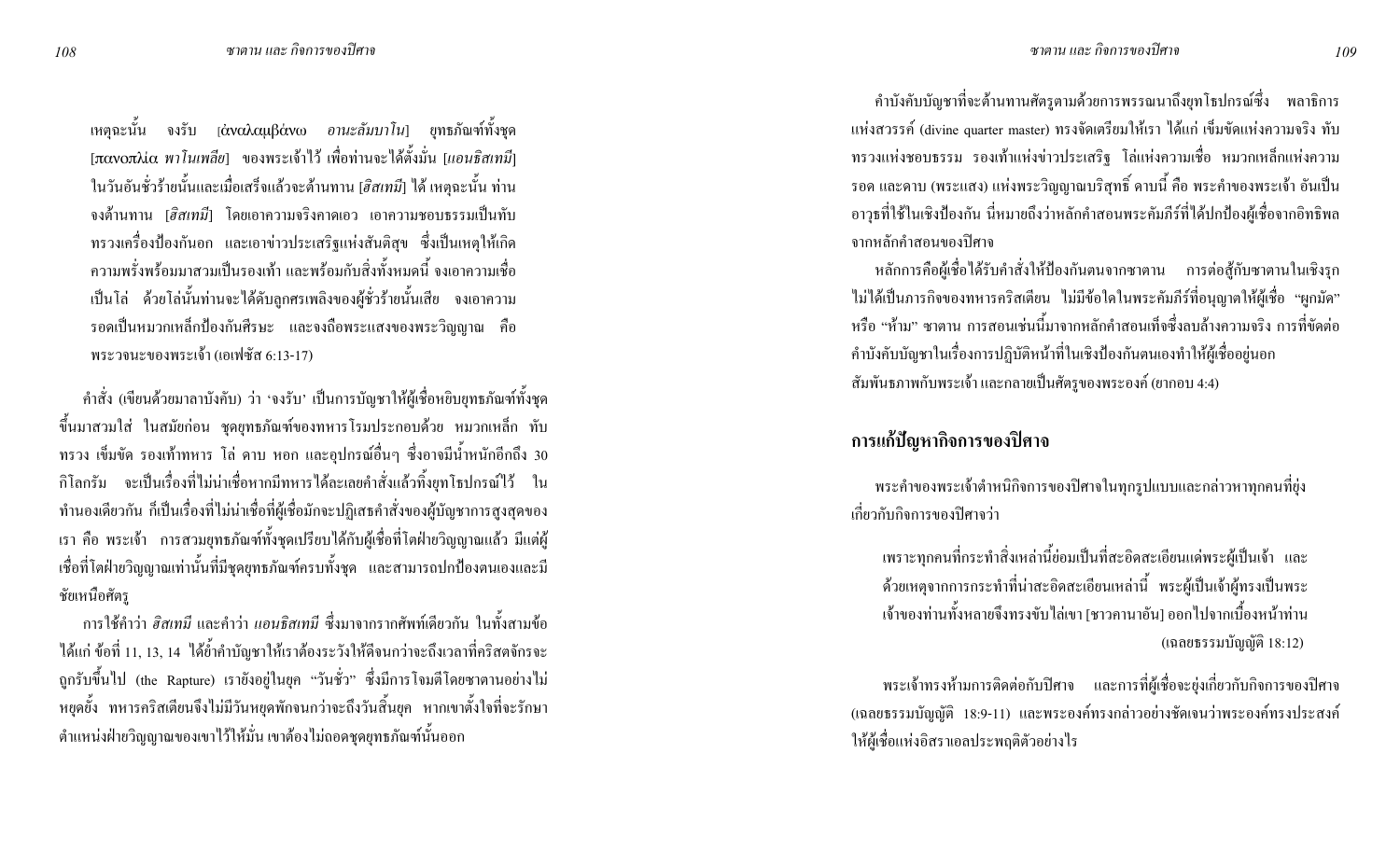ท่านทั้งหลาย [ผู้เชื่อแห่งอิสราเอล] จงเป็นคนปราศจากตำหนิ [ได้เติบโตฝ่าย วิญญาณ] ต่อพระพักตร์พระผู้เป็นเจ้าพระเจ้าของท่าน เพราะว่าประชาชาติ เหล่านี้ [ชาวกานาอัน] ซึ่งท่านกำลังจะยึดกรองนั้นเชื่อฟังหมอดูและพวกโหร แต่ส่วนตัวท่านนั้น พระผู้เป็นเจ้าพระเจ้าของท่านไม่ทรงยินยอมให้ท่านกระทำ *เช่นนั้น* (เฉลยธรรมบัญญัติ 18:13-14)

ไม่ว่าผู้เชื่อมีชีวิตอยู่ในยุคสมัยใคๆก็ตาม แต่แนวทางป้องกันตนจากกิจการของปิศาจ มาจากหลักคำสอนพระคัมภีร์เสมอ หลักคำสอนพระคัมภีร์เป็นบังเหียนซึ่งบังคับเราให้อยู่ ในเส้นทางของพระเจ้า เช่นเคียวกัน อิทธิพลอันมีพลังจากพระคำของพระเจ้าในชีวิตของผู้ เชื้อใค้รักษาประเทศไว้ และใค้ห้ามกิจการของปิศาจเอาไว้

พระผู้เป็นเจ้าพระเจ้าของท่านจะ โปรคให้ผู้พยากรณ์อย่างข้าพเจ้านี้เกิดขึ้นใน หมู่พวกท่านจากพี่น้องของท่าน ท่านทั้งหลายจงเชื่อฟังเขา ... ... "และเราจะใส่ ถ้อยคำของเราในปากของเขา และเขาจะกล่าวบรรดาสิ่งที่เราบัญชาเขาไว้นั้น แก่ประชาชนทั้งหลาย" (เฉลยธรรมบัญญัติ 18:15, 18ข)

ในเวลาอันสมบูรณ์แบบของพระเจ้า พระคริสต์ทรงเสด็จมายังโลกเพื่อที่จะปฏิบัติ แผนการของพระบิดา สำหรับพระผู้เป็นเจ้าของเรา ความรักและความเชื่อฟังเป็นสิ่ง เดียวกัน (ยอห์น 14:23) ด้วยว่าความรักเป็นผลจากการที่พระองค์เชื่อฟังพระบิดา และการ ที่พระองค์ทรงเชื่อฟังพระบิดาเป็นปัจจัยสำคัญอันก่อให้เกิดความรักต่อพระบิดา อย่างไรก็ ตาม ทั้งสองอย่างนี้พึ่งอาศัยความเข้าใจในพระลักษณะของพระเจ้า และพระบัญญัติของ พระองค์อย่างทั่วถึง พระผู้เป็นเจ้าของเราได้สอนความจริงอันลึกซึ้งนี้แก่สาวกของ พระองค์ โดยพระองค์ได้แนะนำให้เหล่าสาวกของพระองค์รู้จักแผนการของพระบิดาทีละ นิดทีละน้อยตามขั้นตอน ดทีละน้อยตามขั้นตอน และให้พวกเขาเข้าใจว่าพระราชกิจของพระเยซูคริสต์มีส่วน เกี่ยวข้องในแผนการของพระบิดาอย่างไรบ้าง พระองค์ทรงวาดภาพและจำแนกหลักการ ต่างๆ เกี่ยวกับชีวิตฝ่ายวิญญาณนั้น "ตามที่เขาจะสามารถฟังได้" (มาระโก 4:33)

เมื่อใกล้สิ้นสุดพันธกิจของพระคริสต์บนโลก ยังมีข้อมูลฝ่ายวิญญาณอีกหลายประเด็น ที่พระองค์ต้องย้ำแก่เหล่าสาวกซึ่งจะรับหน้าที่เป็นตัวแทนของพระองค์หลังจากที่พระองค์ เสด็จขึ้นสวรรค์แล้ว

พระเยซูตรัสตอบเขาว่า "ถ้าผู้ใครักเรา ผู้นั้นจะกระทำตามคำของเรา และพระ บิดาของเราจะทรงรักเขา แล้วพระบิดากับเราจะมาหาเขาและจะอยู่กับเขา ผู้ที่ ไม่รักเรา ก็ไม่กระทำตามกำของเรา และคำซึ่งท่านได้ยินนี้ไม่ใช่กำของเรา แต่ เป็นของพระบิดาผู้ทรงใช้เรามา แต่พระองค์ผู้ปลอบประโลมใจนั้นคือพระ วิญญาณบริสุทธิ์ ผู้ซึ่งพระบิดาจะทรงใช้มาในนามของเรา พระองค์นั้นจะทรง สอนท่านทั้งหลายทุกสิ่ง และจะให้ท่านระลึกถึงทุกสิ่งที่เราได้กล่าวไว้แก่ท่าน แล้ว (ยอห์น 14:23-24, 26)

เรายังมีอีกหลายสิ่งที่จะบอกท่านทั้งหลาย เมื่อพระองค์ พระวิญญาณแห่งความ จริงจะเสด็จมาแล้ว พระองค์จะนำท่านทั้งหลายไปสู่ความจริงทั้งมวล (ยอห์น 16:12ก; 13ก)

หลักคำสอนพระคัมภีร์มีอยู่ก่อนที่จะมีมนุษย์ (สุภาษิต บทที่ 8) และคู่มือชีวิต คือพระ คัมภีร์นั้นใค้มาถึงเราผ่านผู้เผยพระวจนะที่ไค้รับการบันคาลใจจากพระวิญญาณบริสุทธิ์ ซึ่งได้บันทึกพระคำของพระเจ้าไว้เป็นลายอักษร หลักคำสอนพระคัมภีร์เป็น "จิตใจของ พระคริสต์" (1 โครินธ์ 2:16) แต่ข้อมูลนั้นจะไม่มีประโยชน์แก่เราตราบใดที่ยังไม่ได้ถูก ย้ายจากหน้าพระคัมภีร์มาสู่จิตใจของผู้เชื่อ ผู้เชื่อทุกคนจึงต้องรับผิดชอบที่จะจัดเวลาและ ี ตั้งใจเรียนหลักคำสอนพระคัมภีร์เพื่อที่จะกระทำตามเป้าหมายที่พระเจ้าทรงตั้งไว้ คือ เติบโตฝ่ายวิญญาณและถวายเกียรติแค่พระเจ้า หลักคำสอนพระคัมภีร์ คือ ป้อมปราการ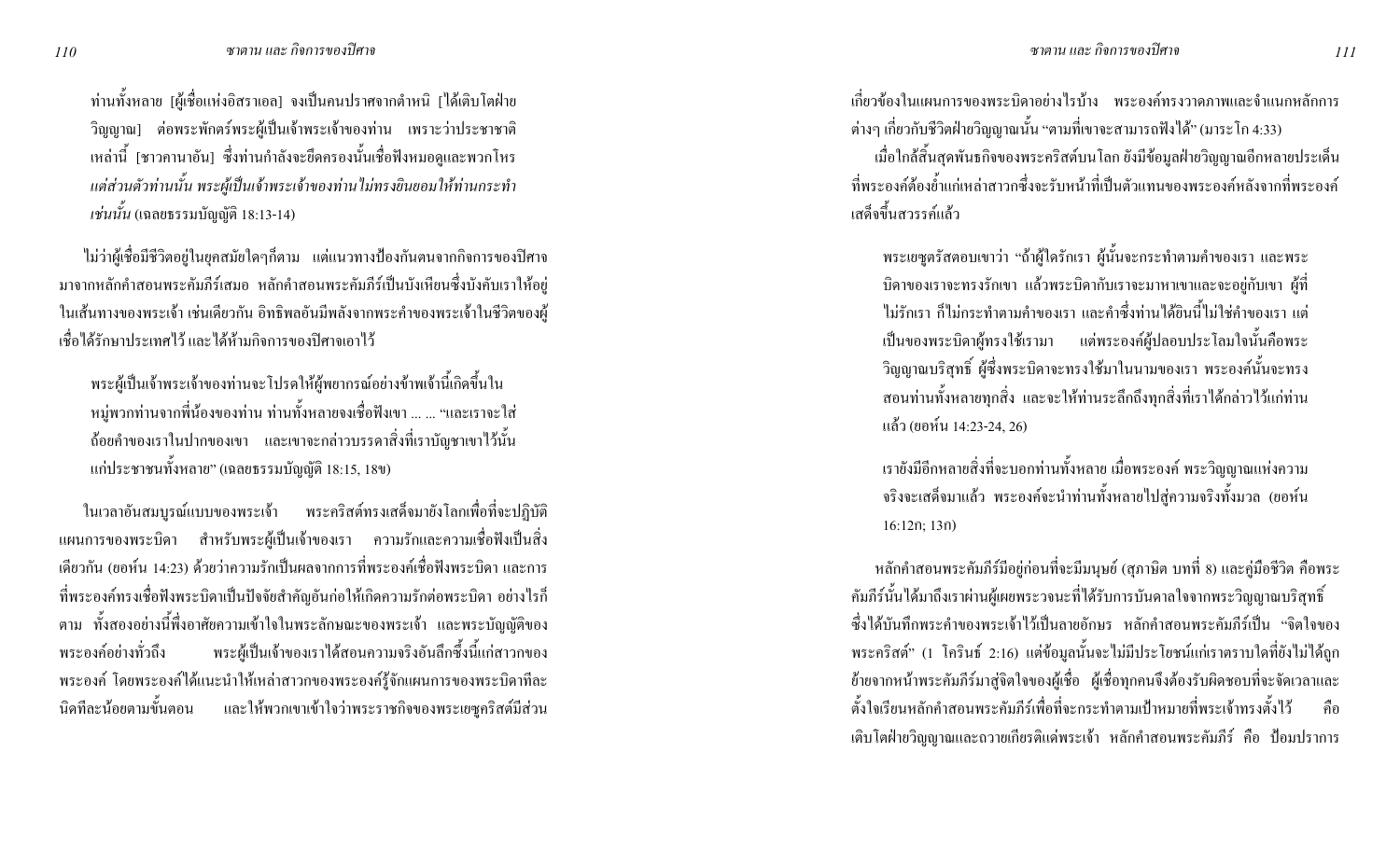ส่วนตัวที่ปกป้องคุณจากอำนาจมืดของปิศาจซึ่งมองไม่เห็น คัมภีร์ ้คุณก็จะไม่ถูกกระทบโดยระบบโลกของซาตาน ประวัติศาสตร์ คุณสามารถเอาชนะซาตานและปิศาจได้!

หากคุณมีหลักคำสอนพระ แต่จะมีอิทธิพลอย่างมากต่อ

บทสรป

้ เราไม่ต้องสงสัยในความสามารถของซาตาน ในการที่จะทำให้เราล้มเหลวในแผนการ ้ชีวิตที่พระเจ้าทรงมีไว้สำหรับเราทุกคน กิจการของปิศาจได้รับการปรับเปลี่ยนให้เข้ากับ ทุกยุค ทุกสมัย และทุกวัฒนธรรม ตามที่ซาตานพยายามให้มนุษยชาติอยู่ภายใต้การ ิ ควบคุมของมัน "ไม่ว่ากิจการของปีศาจปรากฎมาในรูปแบบน่าสะพรึงกลัว หรือสง่างาม ิ การป้องกันของเรามีเพียงสองสิ่งเท่านั้น กล่าวคือ การทรงสถิตและการประกอบด้วยพระ ี วิญญาณบริสุทธิ์ และการที่เราจะรักษาชีวิตฝ่ายวิญญาณของเราไว้ให้มั่น ด้วยการเรียน และการประยุกต์พระคำของพระเจ้าในแต่ละวัน

ซาตานไม่ได้เป็นเพียงความชั่วที่เป็นนามธรรม แต่เป็นบุคคลจริงที่บัญชาการกองทัพ ปิศาจซึ่งเพียรพยายามมุ่งทำลายแผนการของพระเจ้า ถึงแม้ว่าฤทธิ์เคชของซาตานนั้นมี ้จำกัด แต่มันยังเป็นสิ่งทรงสร้างที่มีพลังอำนาจสูงสุด ถึงแม้ว่ามันไม่อาจอยู่ทุกที่ใน จักรวาล แต่กองทัพของมันได้ปฏิบัติภารกิจในทุกมุมโลกอย่างไม่หยุดหย่อน หลายคนจึง ี ถูกหลอกว่าซาตานอยู่ทุกหนแห่งหน ถึงแม้ว่าซาตานไม่ได้สัพพัญญู และไม่สามารถ ิสะกดหรือควบคุมความคิดของเราได้ แต่กองสืบข่าวของมันได้สะสม และจำแนกข้อมูลที่ ี สำคัญซึ่งรวบรวมไว้ตั้งแต่เริ่มต้นประวัติศาสตร์ของมนุษย์

ซาตานทำให้มนุษย์ตาบอดต่อความจริงแห่งพระกิตติคุณของพระเยซูคริสต์ มันปิดบัง ี ความจริงว่าพระองค์ทรงเป็นพระผู้ช่วยให้รอด (2 โครินธ์ 4:3-4) และกระทำให้ผู้ที่เชื่อใน พระคริสต์แล้วนั้นมีอิทธิพลลดน้อยลงในโลกนี้ซึ่งมีพญามารเป็นเจ้าโลก (1 เปโตร 5:8)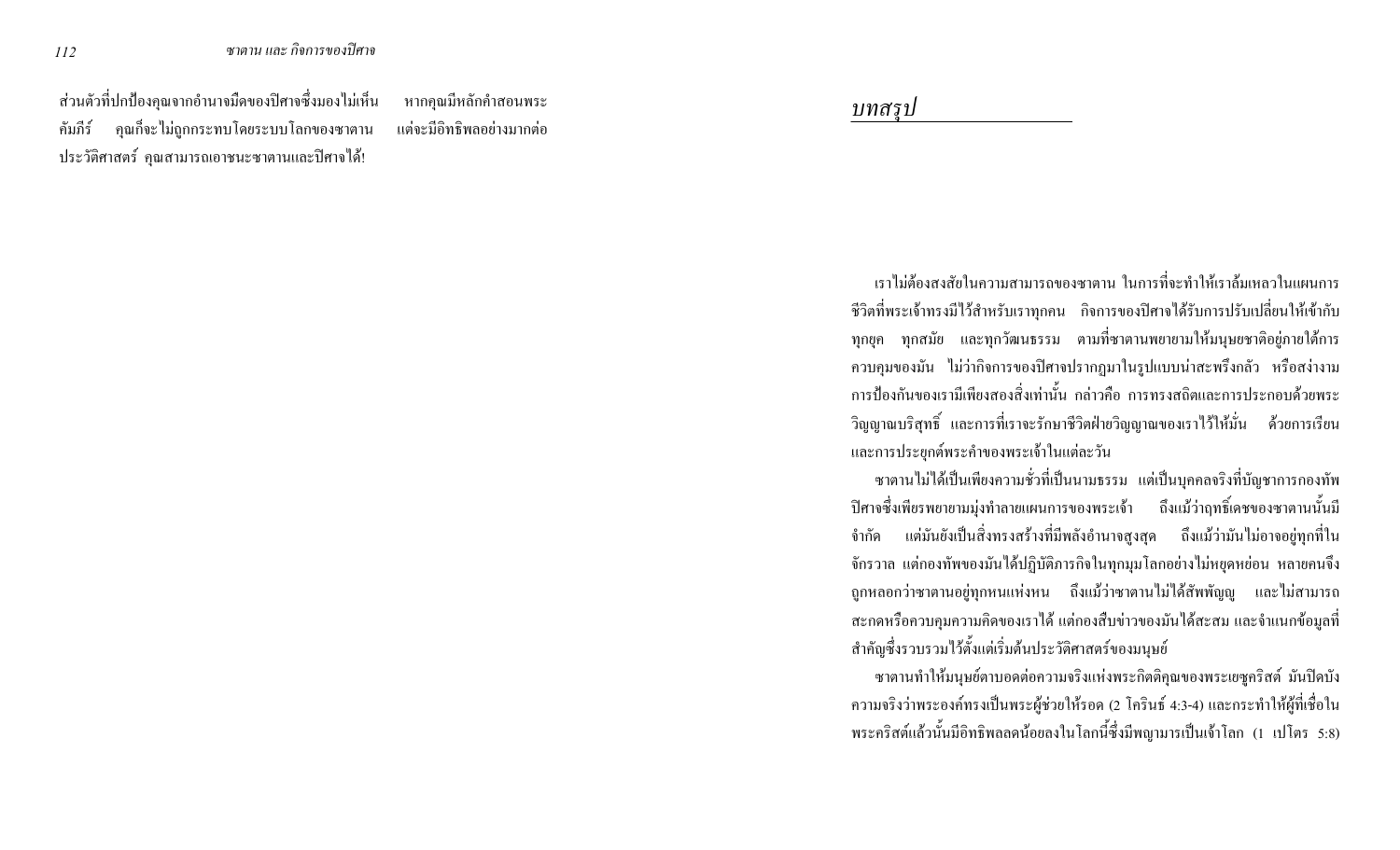เมื่อซาตานสามารถขวางทางไม่ให้คุณเติบโตฝ่ายวิญญาณ มันก็กีดขวางไม่ให้คุณได้รับ ี พระพรซึ่งพระเจ้าทรงปรารถนาประทานให้คุณ ทั้งในเวลาที่คุณยังมีชีวิตอยู่บนโลกและ ในอนากตต่อไปด้วย และเป็นการที่ซาตานได้ยับยั้งอิทธิพลและพระพรที่คุณอาจนำไปยัง ่ ครอบครัว ผู้อื่นที่อยู่รอบตัวคุณ และประเทศของคุณด้วย

ในที่สุดซาตานจะต้องแพ้ ถึงแม้ว่ายุคคริสตจักรเป็นยุคแห่งประวัติศาสตร์ที่ผู้เชื่อใน ี พระคริสต์ต้องเผชิญกับอุบายและการโจมตีจากซาตานมากกว่ายุคอื่นที่เคยผ่านมา (intensified stage of the angelic conflict) แต่สุดท้ายซาตานยังต้องแพ้ พอคริสตจักรถูกรับ ่ ขึ้นไป (the Rapture) ซาตานก็จะเร่ร่อนอยู่บนโลกเป็นเวลาเจ็ดปีเพื่อนำปีศาจเข้าบุกโลก ี ครั้งใหญ่สุดในประวัติศาสตร์ หลังจาก 7 ปีนั้น พระคริสต์จะเสด็จกลับมาเป็นครั้งที่สอง (the Second Advent of Jesus Christ) แล้วซาตานและปิศาจจะถูกกักขังไว้เป็นเวลา 1,000 ้ เมื่อเวลาพันปีนั้นครบกำหนดแล้ว ซาตานและสมุนของมันจะต้องอยู่ในบึงไฟนรก ำไ ิตลอดไปเป็นนิตย์

มีตำนานที่บอกว่านักปฏิรูปผู้ยิ่งใหญ่ ชื่อ มาร์ติน ลูเธอร์ (Martin Luther) เกยปาขวด หมึกใส่ซาตาน ถึงแม้ว่าเป็นเรื่องที่รับรองไม่ได้ว่าเป็นความจริง และการกระทำของลูเธอร์ นั้นไม่ถูกกับพระบัญชาของพระเจ้า แต่เขาได้สรุปหลักคำสอนพระคัมภีร์เกี่ยวกับ ปลายทางของซาตานในบทที่สามของบทกลอนชื่อ 'A Mighty Fortress is Our God' เป็น ิ บทกลอนที่พูดถึงความมั่นคง ความปลอดภัย และชัยชนะที่เราจะได้รับในพระคริสต์

> And tho' this world, with devils filled, Should threaten to undo us: We will not fear, for God hath willed His truth to triumph through us. The prince of darkness grim-We tremble not for him:

His rage we can endure, For lo! his doom is sure, One little word shall fell him.

ถึงแม้โลกเต็มไปด้วยปิศาจ ซึ่งล่อลวงให้เราล้ม ้เราไม่หวาดผวา เพราะพระเจ้าทรงกำหนดว่า ความจริงมีชัยผ่านเรา ้เจ้าชายแห่งความมืดจะถมึงทึ่ง ้แต่เราจะไม่หวาดกลัวไม่เกรงมัน เราจะยืนกรานต่อโทสะของมัน เพราะมันจะพินาศแน่ โดยพระวาทะ จะโค่นมันลง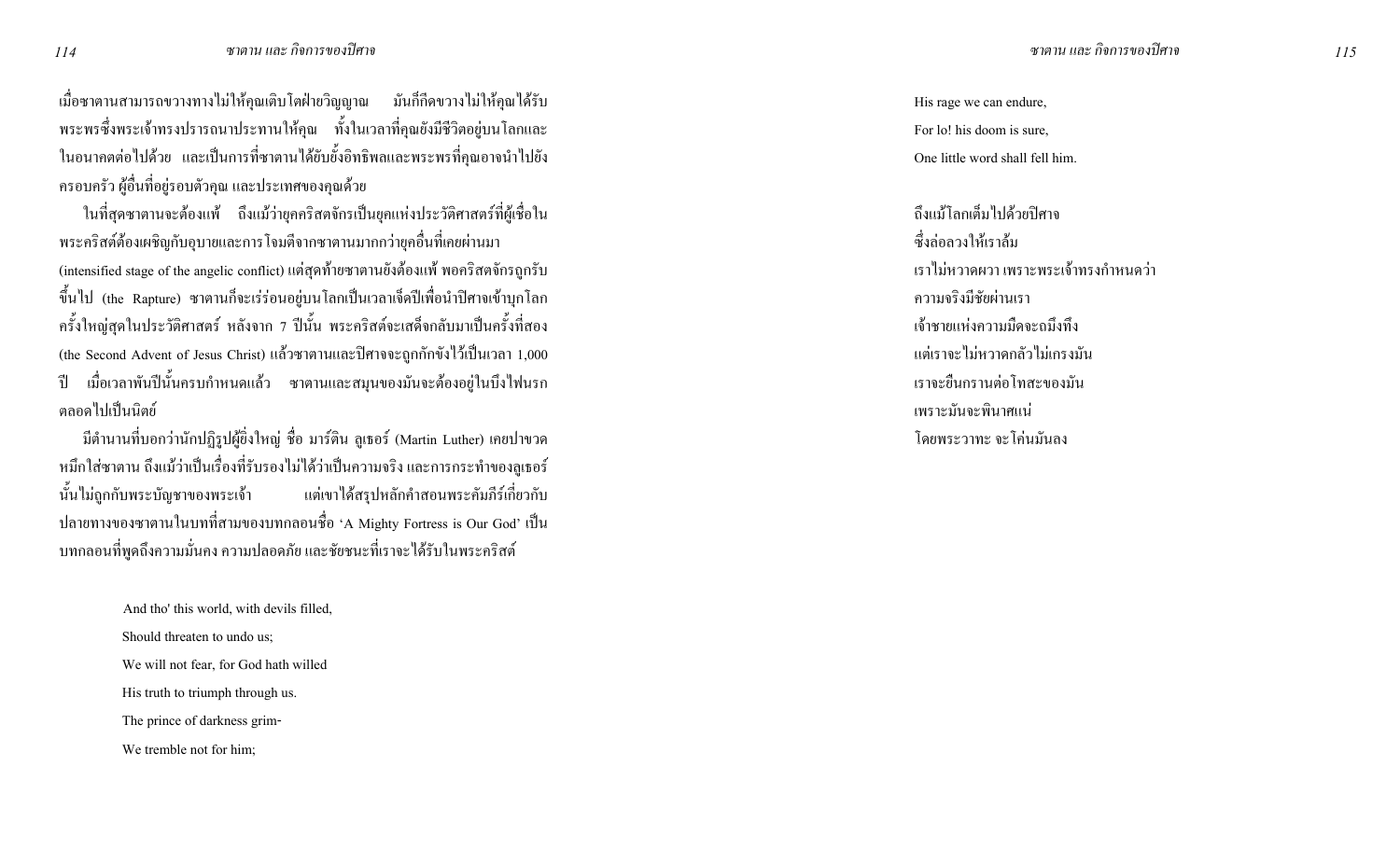dispensations ยุคสมัยแห่งประวัติศาสตร์ของมนุษย์ เป็นหลักศาสนศาสตร์ที่อธิบายถึง ิ การที่พระเจ้าทรงแบ่งประวัติศาสตร์ของมนุษย์ออกเป็นยกสมัยต่างๆ พระคัมภีร์ได้ระบถึง 6 ยุคสมัยอย่างชัดเจนซึ่งต่อเนื่องกัน, มีเอกลักษณ์เฉพาะตัว และมีบทบาทที่เกี่ยวเนื่องกัน ี กับยุกสมัยอื่นๆ แต่ละยุกสมัยนั้นได้เปิดเผยถึงแผนการ, น้ำพระทัย และพระประสงค์ ที่ พระเจ้าทรงมีต่อมนุษยชาติ จากการศึกษาเรื่อง dispensations ผู้เชื่อสามารถเข้าใจมุมมอง ของพระเจ้าที่มีต่อประวัติศาสตร์มากยิ่งขึ้น ศึกษาเพิ่มเติมได้จาก (ดู *The Divine Outline of* History: Dispensations and the Church)

The filling of the Holy Spirit การประกอบด้วยพระวิญญาณบริสุทธิ์ เป็นสถานะอัน ิ สมบูรณ์แบบซึ่งพระเจ้าทรงจัดเตรียมให้แก่ผู้เชื่อทุกคน ซึ่งนำเราถึงสัมพันธภาพกับพระเจ้า และประทานโอกาสที่จะใช้ฤทธิ์เคชของพระเจ้าในการคำเนินชีวิตคริสเตียน สถานภาพนี้จะ ิสูญหายใปโดยการกระทำบาป แต่จะกลับคืนมาหลังจากใด้สารภาพบาปต่อพระเจ้าพระบิดา

FLOT (ย่อจาก Forward Line of Troops) เป็นศัพท์เฉพาะทางทหาร และถูกนำมาใช้ใน ึการสอนหลักคำสอนพระคัมภีร์ เพื่ออธิบายถึงแนวป้องกันที่ผู้เชื้อสร้างจากเครื่องมือการ แก้ไขปัญหาภายในจิตใจ เป็นการที่มีหลักคำสอนพระคัมภีร์วนเวียนในกระแสความคิด ้ เพื่อป้องกันการ โจมตีของศัตรูที่เป็นบ่อนทำลายชีวิตฝ่ายวิญญาณที่มาในหลายรูปแบบ

The indwelling of the Holy Spirit การทรงสถิตอยู่ของพระวิญญาณบริสุทธิ์ สถานภาพ อันถาวรซึ่งผู้เชื่อทุกคนในยุคคริสตจักรได้รับ การที่ร่างกายของผู้เชื่อเป็นพระวิหารของ พระเจ้า

rebound การตั้งต้นใหม่ เป็นการจัดเตรียมจากพระเจ้าที่เราจะสามารถประกอบด้วยพระ ้วิญญาณบริสุทธิ์ผ่านการสารภาพ (กล่าวถึง) บาปส่วนตัว เป็นวิธีการเดียวที่ผู้เชื่อจะ ิสามารถมีสัมพันธภาพกับพระเจ้าหลังจากการกระทำบาป ้ เพื่อเขาจะดำเนินชีวิตฝ่าย วิญญาณต่อไป (1 ยอห์น 1:9; 1 โครินธ์ 11:28)

อภิธานศัพท์

เป็นสถานะฝ่ายวิญญาณซึ่งจิตใจของผู้เชื่ออยู่ carnality การดำเนินชีวิตฝ่ายเนื้อหนัง เป็นการที่ผู้เชื่ออยู่นอกสัมพันธภาพกับพระเจ้า ภายใต้การควบคุมโดยธรรมชาติบาป ้ เนื่องจากมีบาปในชีวิตที่ยังไม่ได้สารภาพต่อพระบิดา (1 โครินธ์ 3:1-3) ธรรมชาติบาปจึง ได้ควบคุมจิตใจของผู้เชื่อและได้ "ทำให้พระวิญญาณบริสุทธิ์ทรงเสียพระทัย" และ "ดับ พระวิญญาณ" (เอเฟซัส 4:30; 1 เธสะโลนิกา 5:19) หากผู้เชื่อรับใช้พระเจ้าโคยอยู่ฝ่ายเนื้อ หนัง (อยู่นอกสัมพันธภาพกับพระเจ้า) การกระทำนั้นถูกเรียกว่า "ไม้ หญ้าแห้ง หรือ ฟาง" และการกระทำนั้นจะถูกเผาด้วยใฟหลังจากการประเมินผลโดยพระเยซูคริสต์ (1 โครินธ์ 3:11-14) มีแต่การกระทำจากการอยู่ภายใต้การประกอบด้วยพระวิญญาณบริสุทธิ์เท่านั้นที่ ้จะนับว่าเป็นบำเหน็จแก่ผู้เชื้อ

cosmic system ระบบโลกของซาตาน เป้าหมายของซาตาน คือ การใช้มนุษยชาติเพื่อ ี พิสูจน์ว่ามันอยู่เหนือพระเจ้า โดยใช้ระบบโลก (the cosmic system) เพื่อที่จะบรรลุ ้เป้าหมายนั้น กลอุบายของมันสนับสนุนความเย่อหยิ่งของมนุษย์ และการเป็นปฏิปักษ์ต่อ พระเจ้า (ดู Christian Integrity หน้า 146-158)

demon influence อิทธิพลจากปิศาจ คือ การที่จิตใจของผู้เชื่อ หรือผู้ที่ไม่เชื่อถูกบุกรุกด้วย "หลักคำสอบของปีศาจ" เป็นความคิดที่ผิดเพี้ยบซึ่งมาจากบโยบายและหลักการที่ซาตาบ นำมายังโลกผ่านปิศาจ

demon possession การถูกสิ่งโดยปิศาจ คือ การที่ร่างกายของผู้ที่ไม่เชื่อถูกสิ่งด้วยปิศาจ บางกรณีอาจมีมากกว่าตนเดียว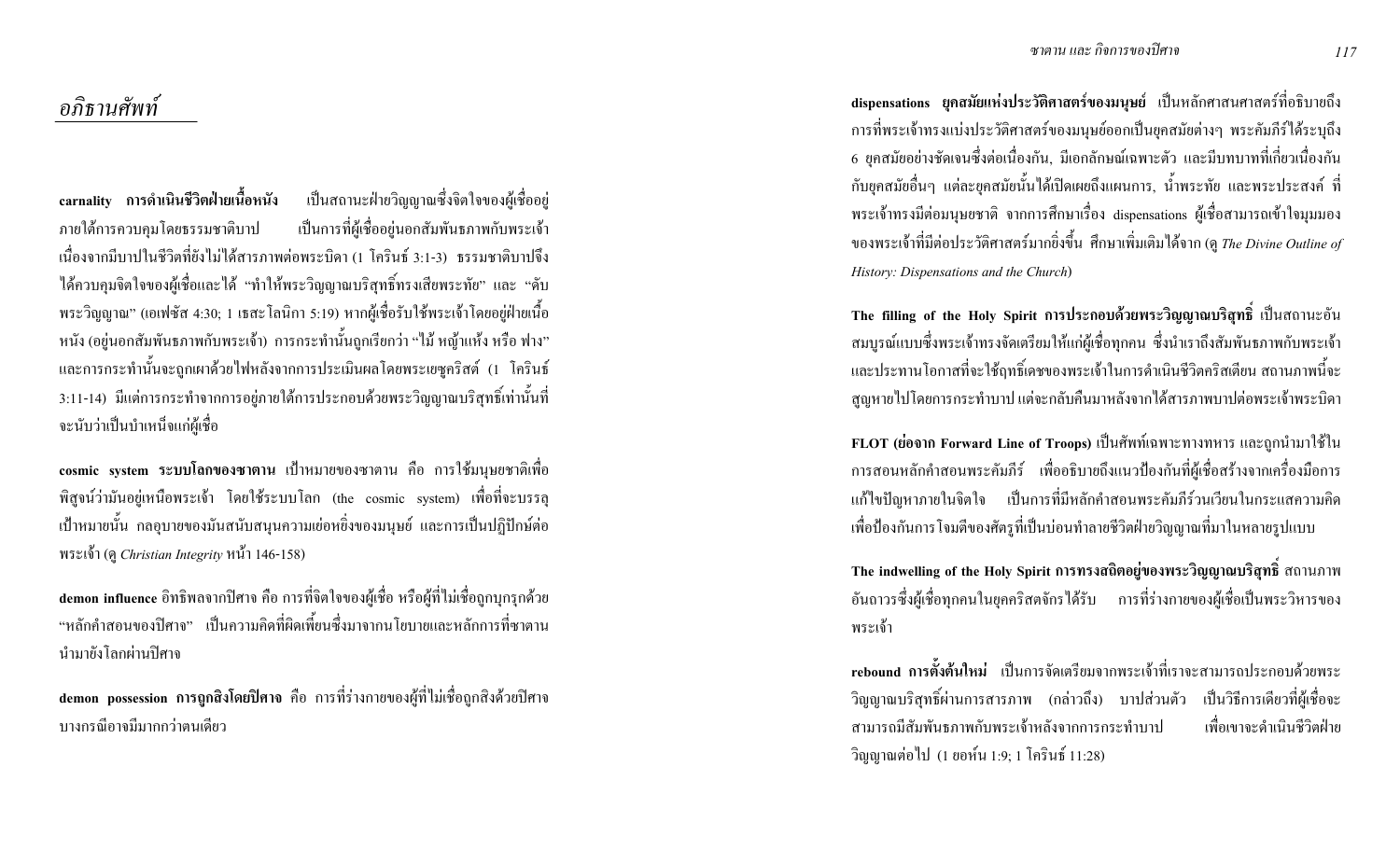redemption การไถ่บาป ได้เกิดขึ้นที่ไม้กางเขน ไม่ใช่การทรงยกโทษบาป ในเวลาที่มีผู้ หนึ่งเชื่อในพระเยซคริสต์ในจานะเป็นพระผ้ช่วยให้รอคของตน เขาได้รับการให้อภัยบาป ี่ ที่เขาได้กระทำก่อนที่จะได้รับความรอด ส่วนบาปที่เขากระทำหลังจากได้ความรอดนั้น ก็ จะได้รับการทรงยกโทษบาปก็ต่อเมื่อเขาได้ตั้งต้นใหม่กับพระเจ้า (rebound)

regeneration เป็นศัพท์ทางศาสนศาสตร์ ซึ่งหมายถึง การบังเกิดใหม่ (หรือภาษาอังกฤษ ี มักจะใช้คำว่า born again) (ยอห์น 3:3-7; ทิตัส 3:5) ในเวลาที่เชื่อในพระเยซคริสต์ในจานะ ้เป็นพระผู้ช่วยให้รอดของตน พระวิญญาณบริสุทธิ์ทรงสร้างวิญญาณมนุษย์ให้ผู้เชื้อคนนั้น ซึ่งทำให้เขาได้รับชีวิตนิรันคร์

royal family of God พระราชวงศ์ของพระเจ้า ผู้เชื่อในยุคคริสตจักรทุกคนมี ี ความสัมพันธ์นิรันดร์อันเป็นเอกลักษณ์เฉพาะ เพราะการบังเกิดใหม่และการเข้าส่วนใน ิ พระเยซูคริสต์ ซึ่งต่างจากผู้เชื่อในยุคอื่นของประวัติศาสตร์

sin nature ธรรมชาติบาป ยกเว้นแต่ความเป็นมนุษย์ของพระเยซูคริสต์ มนุษย์ทุกคนมี ิ ธรรมชาติบาปอยู่ในโครงเซลล์ของร่างกายซึ่งทำให้กบฏต่อพระเจ้า พระคัมภีร์ได้เรียก ี ธรรมชาติบาปว่า *คนเก่า* (เอเฟซัส 4:22) *เนื้อหนังแห่งบาป (*โรม 8:3-4) อาจารย์เปาโลได้ เขียนถึงหลักการของ "บาป" (โรม 7:8-20) และได้พูดถึงการรับธรรมชาติบาปและการตาย ่ ฝ่ายวิญญาณที่มนุษย์ทุกคนต้องรับโดยอยู่ในอาดัม ธรรมชาติบาปเป็นแหล่งการล่อลวง และผลิตกิเลสตัณหา และความดีของมนุษย์ แต่เป็นความคิดเสรีในการตัดสินใจ (volition) ี่ที่เป็นแหล่งแห่งบาปส่วนตัว (ด ตั้งต้นใหม่ และก้าวต่อไป)

ิ ธรรมชาติบาปถูกทิ้งไปกับ polar bodies ซึ่งทำให้ไข่ของผู้หญิง (ovum) ผลิตขึ้นมาโดย ี ปราศจากธรรมชาติบาป อย่างไรก็ตาม เมื่อไข่ถูกผสมด้วยอสุจิ ก็เป็นมลทิน และผลักดัน ให้ธรรมชาติบาปมาถึงมนุษย์โดยอยู่ในทุกเซลล์ของร่างกายของมนุษย์ เว้นแต่ ความเป็น มนุษย์ของพระเยซูกริสต์ (ดู The Integrity of God หน้า 49-53)

sin unto death บาปซึ่งนำสู่ความตาย คือการที่ผู้เชื่อซึ่งถอยหลังฝ่ายวิญญาณใด้รับการตี ิ สอบจากพระเจ้าถึงขั้นเสียชีวิต และพลาดที่จะเห็นพระพรหรือถวายเกียรติแด่พระเจ้าใน ความตายของตน

spirituality การดำเนินชีวิตฝ่ายวิญญาณ เป็นสถานะที่ผู้เชื่อกำลังมีสัมพันธภาพกับพระ ้ เจ้า เพราะ"ใค้รับการประกอบด้วยพระวิญญาณบริสุทธิ์ ผ่านการตั้งต้นใหม่

(The) Tribulation 7 ปีแห่งความทุกข์เวทนา เป็นช่วงเวลาที่ทำให้ยุกแห่งอิสราเอล (the dispensation of Israel) ได้ครบอายุตามกำหนด ยุคแห่งอิสราเอลนั้นถูกยับยั้งไว้ชั่วคราว โดยพระเจ้าทรงนำยุคคริสตจักรเข้าแทรกในประวัติศาสตร์ตั้งแต่วันเพิ่นเทคอสต์ในปี ค.ศ. 30 ยุคแห่งอิสราเอลจะต่ออีก 7 ปีหลังจากการรับคริสตจักรขึ้นไป เมื่อยุคแห่งอิสราเอล ึ ครบตามกำหนดแล้ว พระเยซูคริสต์จะเสด็จกลับมายังโลกเป็นครั้งที่สองเพื่อครองโลก 1,000 ปี ศึกษาเพิ่มเติมได้จาก (The Divine Outline of History 71-74; Anti-Semitism104,109-15)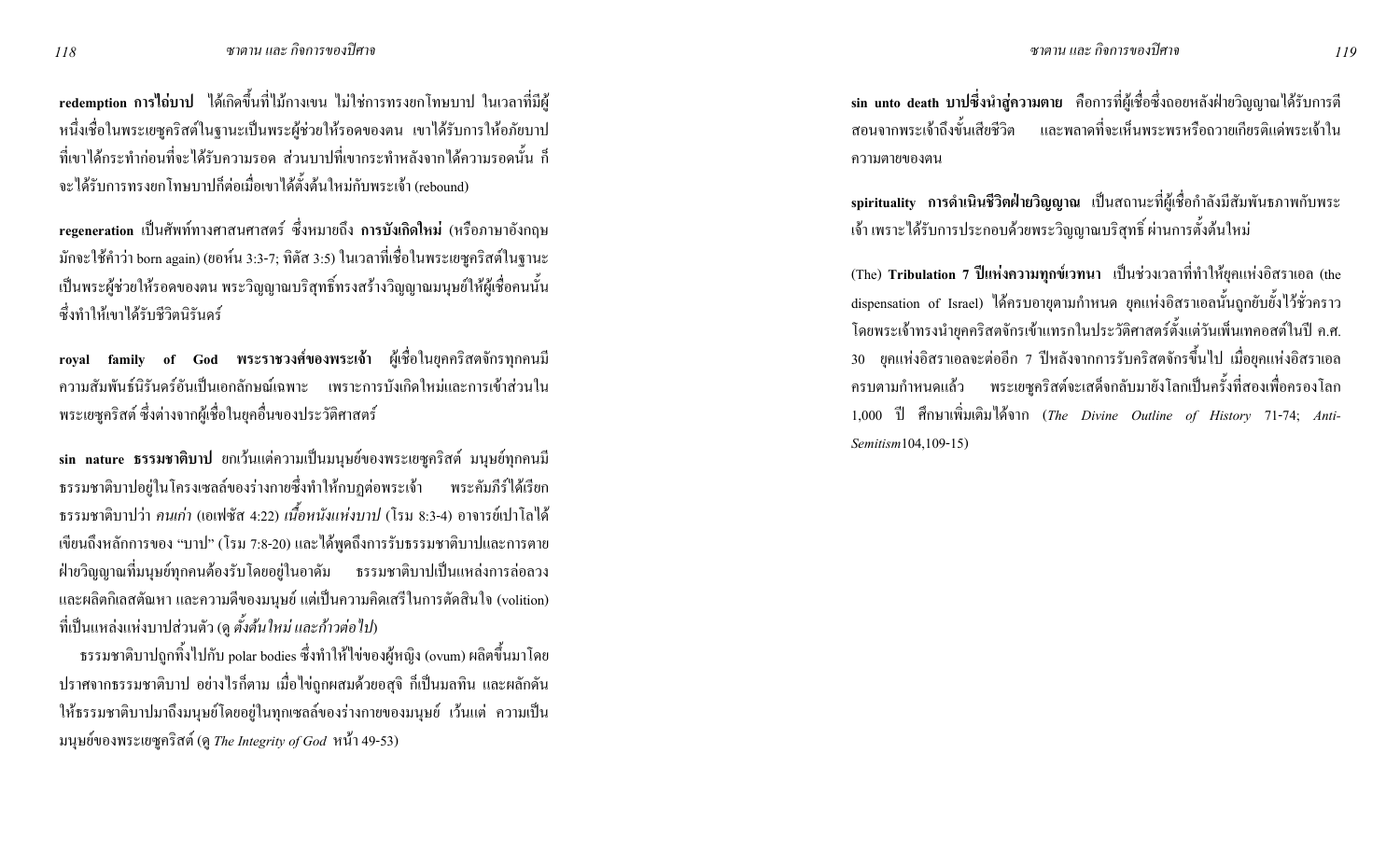<u>้ อักขระนุกร</u>มข้อพระคัมภีร์

|                |                    | ผ้วินิจฉัย |                  |
|----------------|--------------------|------------|------------------|
| พระคัมภีร์เดิม |                    |            |                  |
| ปฐมกาล         |                    |            |                  |
|                |                    |            |                  |
|                |                    |            |                  |
|                |                    |            |                  |
|                |                    |            |                  |
|                |                    | 1 ซามูเอล  |                  |
|                |                    |            |                  |
|                | $20:27$ 36, 44, 54 |            |                  |
| อพยพ           |                    |            |                  |
|                |                    |            |                  |
|                |                    |            |                  |
|                | เฉลยธรรมบัญญัติ    |            |                  |
|                |                    |            |                  |
|                |                    |            |                  |
|                |                    |            |                  |
|                |                    |            |                  |
|                |                    |            |                  |
|                |                    |            |                  |
|                |                    |            | ่ 2 ซามูเอล      |
|                |                    |            |                  |
|                |                    |            | ่ 2 พงศ์กษัตริย์ |
|                |                    |            |                  |
| เลวีนิติ       |                    |            |                  |
|                |                    |            | 2 พงศาวดาร       |
|                |                    |            | 58               |
|                |                    |            |                  |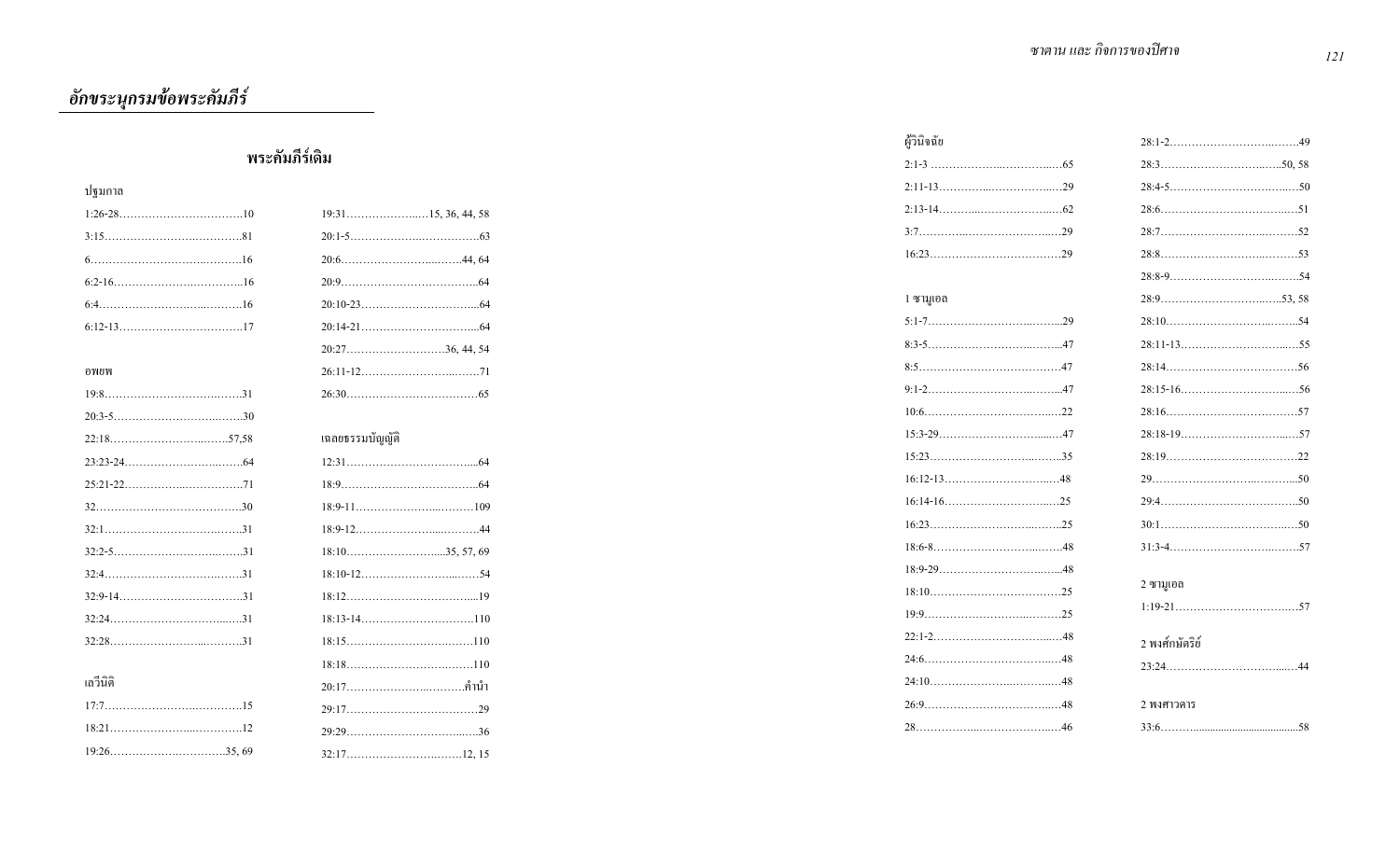## พระคัมภีร์ใหม่

|         |            | มัทธิว |        |
|---------|------------|--------|--------|
| โยบ     |            |        |        |
|         |            |        |        |
| $1:73$  |            |        |        |
|         |            |        |        |
|         | เยเรมีย์   |        |        |
|         |            |        |        |
| ิสดุดี  |            |        |        |
|         |            |        |        |
|         |            |        |        |
|         |            |        | มาระโก |
|         | เอเสเคียล  |        |        |
|         |            |        |        |
|         |            |        |        |
|         |            |        |        |
|         |            |        |        |
|         |            |        |        |
|         |            |        |        |
|         |            |        |        |
| สุภาษิต | ดาเนียล    |        |        |
|         |            |        |        |
|         |            |        |        |
|         |            |        |        |
|         | นาฮูม      |        |        |
| อิสยาห์ |            |        |        |
|         |            |        |        |
|         | เศการิยาห์ |        |        |
|         |            |        |        |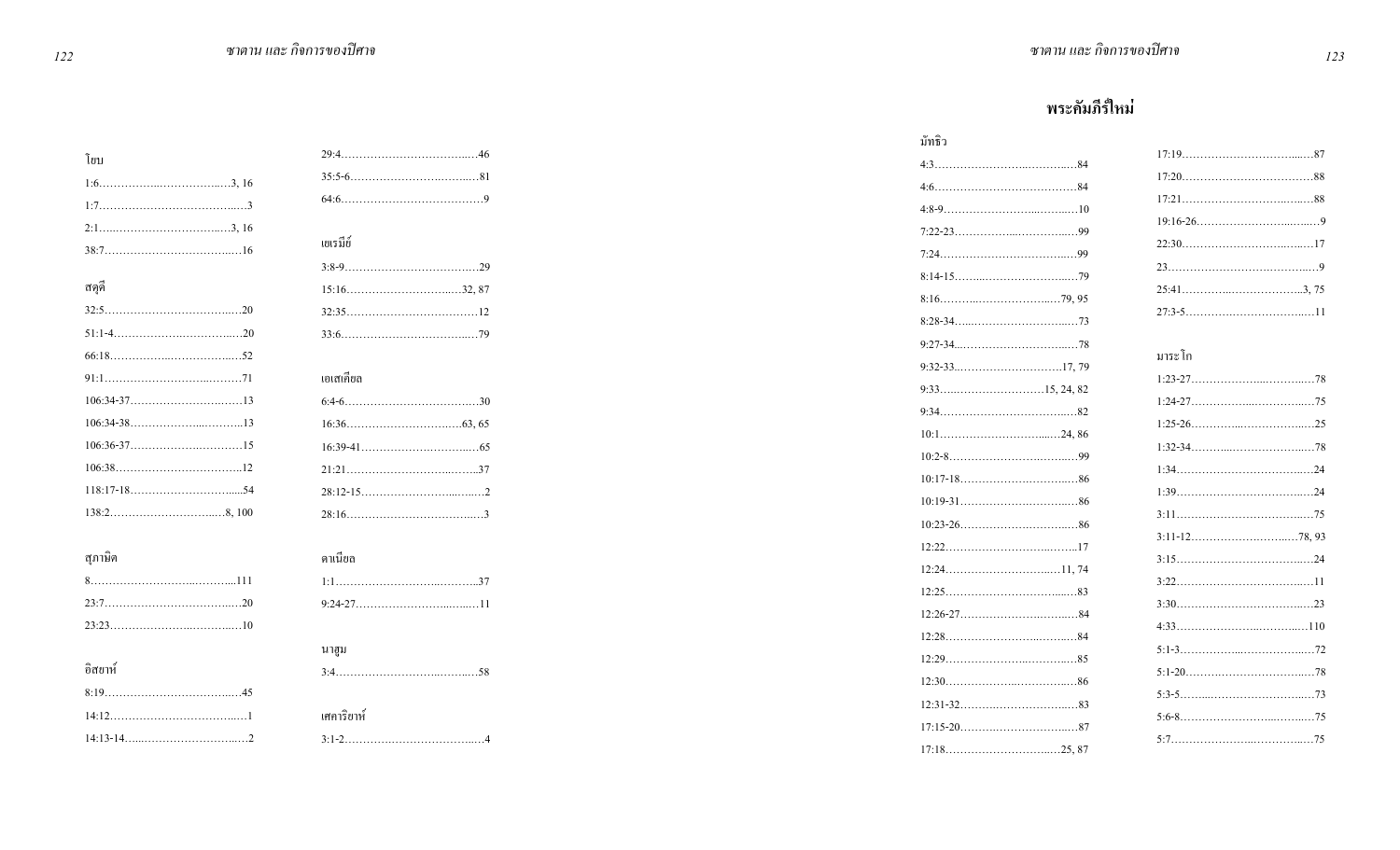| ดูกา |
|------|
|      |
|      |
|      |
|      |
|      |
|      |
|      |

| ยอห์น                |
|----------------------|
|                      |
|                      |
|                      |
|                      |
|                      |
| 4:24………………………………คำนำ |
|                      |
|                      |
|                      |
|                      |
|                      |
|                      |

| $14:30$ 6        |           |
|------------------|-----------|
|                  |           |
|                  |           |
|                  |           |
|                  | โรม       |
|                  |           |
|                  |           |
|                  |           |
|                  |           |
| กิจการของอัครทูต |           |
|                  |           |
|                  |           |
|                  |           |
|                  |           |
|                  | 1 โครินธ์ |
|                  |           |
|                  |           |
|                  |           |
|                  |           |
|                  |           |
|                  |           |
|                  |           |
|                  |           |
|                  |           |
|                  |           |
|                  |           |
|                  |           |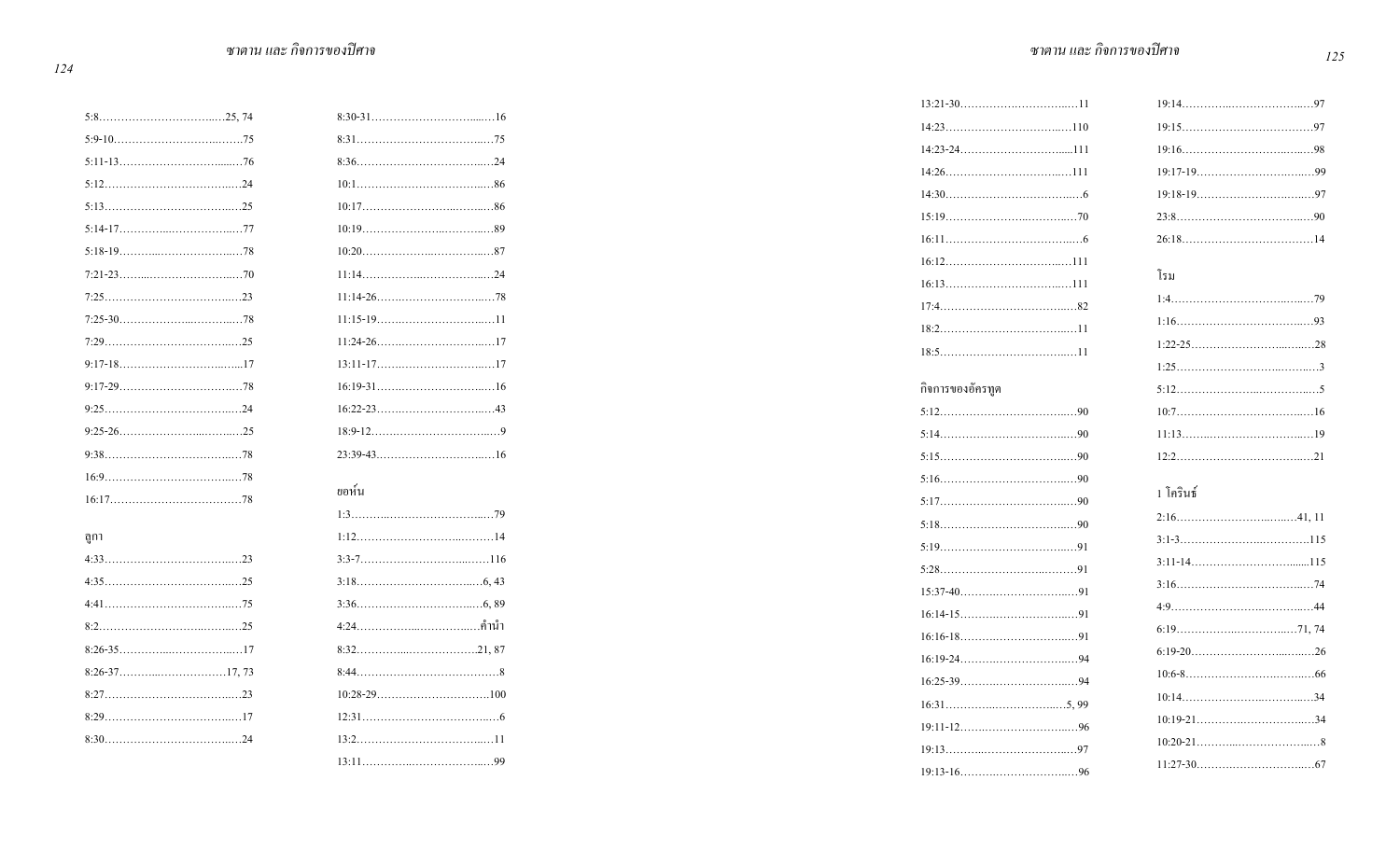|          |              | 1 ทิโมธี | 2 เปโตร   |
|----------|--------------|----------|-----------|
|          |              |          |           |
| 2โครินธ์ |              | 2 ทิโมธี |           |
|          |              |          | 1 ยอห์น   |
|          |              |          |           |
|          |              |          |           |
|          |              | ทิตัส    |           |
|          |              |          |           |
|          |              |          |           |
|          |              | ฮิบรู    |           |
|          |              |          | ่ 2 ยอห์น |
| กาลาเทีย |              |          |           |
|          | ฟิลิปปี      |          |           |
|          |              |          | ยูคา      |
|          | โคโลสี       |          |           |
|          |              | ยากอบ    |           |
|          |              |          | วิวรณ์    |
|          |              |          |           |
|          |              |          |           |
|          |              |          |           |
|          | 1 เธสะโลนิกา |          |           |
| เอเฟซัส  |              | 1 เปโตร  |           |
|          |              |          |           |
|          |              |          |           |
|          |              |          |           |
|          | 2 เธสะโลนิกา |          |           |
|          |              |          |           |
|          |              |          |           |
|          |              |          |           |